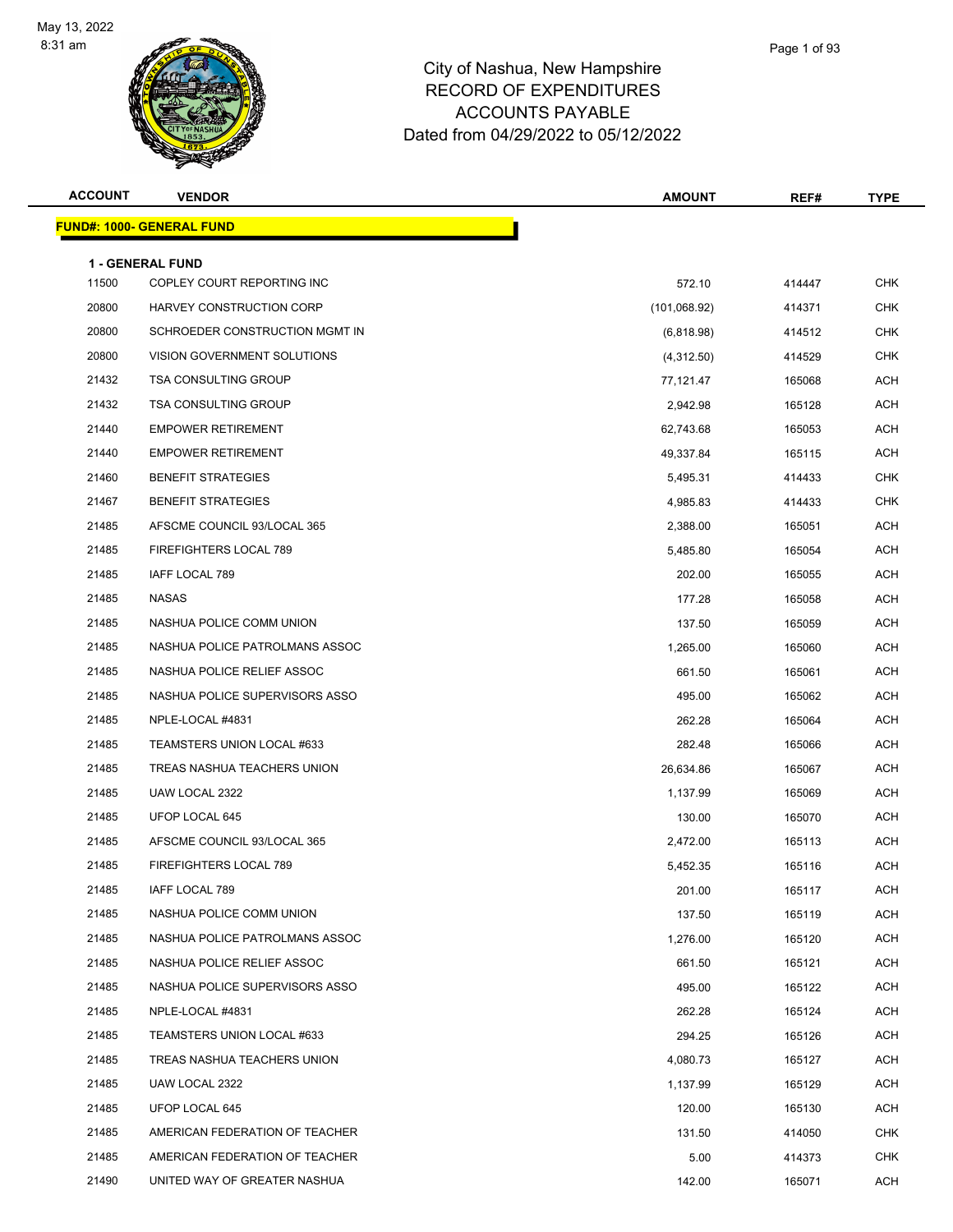**FUND#: 1000- GEI** 



#### City of Nashua, New Hampshire RECORD OF EXPENDITURES ACCOUNTS PAYABLE Dated from 04/29/2022 to 05/12/2022

| <b>ACCOUNT</b> | <b>VENDOR</b>                         | <b>AMOUNT</b> | REF#   | <b>TYPE</b> |
|----------------|---------------------------------------|---------------|--------|-------------|
|                | <mark>JND#: 1000- GENERAL FUND</mark> |               |        |             |
|                | <b>1 - GENERAL FUND</b>               |               |        |             |
| 21490          | UNITED WAY OF GREATER NASHUA          | 142.00        | 165131 | <b>ACH</b>  |
| 21495          | <b>WAGE ASSIGNMENT</b>                | 300.00        | 165056 | <b>ACH</b>  |
| 21495          | <b>WAGE ASSIGNMENT</b>                | 104.00        | 165057 | <b>ACH</b>  |
| 21495          | <b>WAGE ASSIGNMENT</b>                | 259.00        | 165065 | <b>ACH</b>  |
| 21495          | <b>WAGE ASSIGNMENT</b>                | 104.00        | 165118 | <b>ACH</b>  |
| 21495          | <b>WAGE ASSIGNMENT</b>                | 259.00        | 165125 | <b>ACH</b>  |
| 21495          | <b>WAGE ASSIGNMENT</b>                | 1,024.00      | 414051 | <b>CHK</b>  |
| 21495          | <b>WAGE ASSIGNMENT</b>                | 100.00        | 414052 | <b>CHK</b>  |
| 21495          | <b>WAGE ASSIGNMENT</b>                | 155.00        | 414053 | <b>CHK</b>  |
| 21495          | <b>WAGE ASSIGNMENT</b>                | 25.00         | 414054 | <b>CHK</b>  |
| 21495          | <b>WAGE ASSIGNMENT</b>                | 110.00        | 414055 | <b>CHK</b>  |
| 21495          | <b>WAGE ASSIGNMENT</b>                | 1,054.86      | 414056 | <b>CHK</b>  |
| 21495          | <b>WAGE ASSIGNMENT</b>                | 1,024.00      | 414374 | <b>CHK</b>  |
| 21495          | <b>WAGE ASSIGNMENT</b>                | 100.00        | 414375 | <b>CHK</b>  |
| 21495          | <b>WAGE ASSIGNMENT</b>                | 155.00        | 414376 | <b>CHK</b>  |
| 21495          | <b>WAGE ASSIGNMENT</b>                | 25.00         | 414377 | <b>CHK</b>  |
| 21495          | <b>WAGE ASSIGNMENT</b>                | 110.00        | 414378 | <b>CHK</b>  |
| 21495          | <b>WAGE ASSIGNMENT</b>                | 1,436.62      | 414379 | <b>CHK</b>  |
| 21538          | NASHUA TEACHERS UNION                 | 2,284.06      | 165063 | <b>ACH</b>  |
| 21538          | NASHUA TEACHERS UNION                 | 38.69         | 165123 | <b>ACH</b>  |
| 21780          | 75 DEERWOOD DRIVE, LLC                | 215.61        | 414665 | <b>CHK</b>  |
| 21780          | <b>CAMBRIDGE TRUST</b>                | 3,304.98      | 414666 | <b>CHK</b>  |
| 21780          | SOUTHERN NH MEDICAL CENTER            | 1,083,162.84  | 414667 | <b>CHK</b>  |
| 21921          | STATE OF NH-MV                        | 18,997.30     | 165047 | <b>ACH</b>  |
| 21921          | STATE OF NH -MV                       | 19,932.71     | 165048 | <b>ACH</b>  |

 21921 STATE OF NH -MV 23,942.60 165049 ACH 21921 STATE OF NH -MV **16,596.58** 165050 ACH 21921 STATE OF NH -MV 13,729.86 21921 165078 ACH 21921 STATE OF NH -MV 18,187.05 165105 ACH 21921 STATE OF NH -MV 2002 NO 2003 21 21 21 22 21 21 22 21 22 21 22 21 22 21 22 21 22 21 22 21 22 21 22 21 22 2 21921 STATE OF NH -MV 10.489.55 165111 ACH 21921 STATE OF NH -MV 25,389.72 165112 ACH 21921 STATE OF NH -MV 29,849.09 165133 ACH

**TOTAL 1 - GENERAL FUND \$1,433,590.93**

#### **101 - MAYOR**

| 61299 | <b>CECILIA ULIBARRI</b> | 27.90 | 414076 | СНК |
|-------|-------------------------|-------|--------|-----|
|-------|-------------------------|-------|--------|-----|

. . . . . . . . . . .

11111

. . . . . . . . . . . . .

. . . . . . . . . . . . . . . . . . . .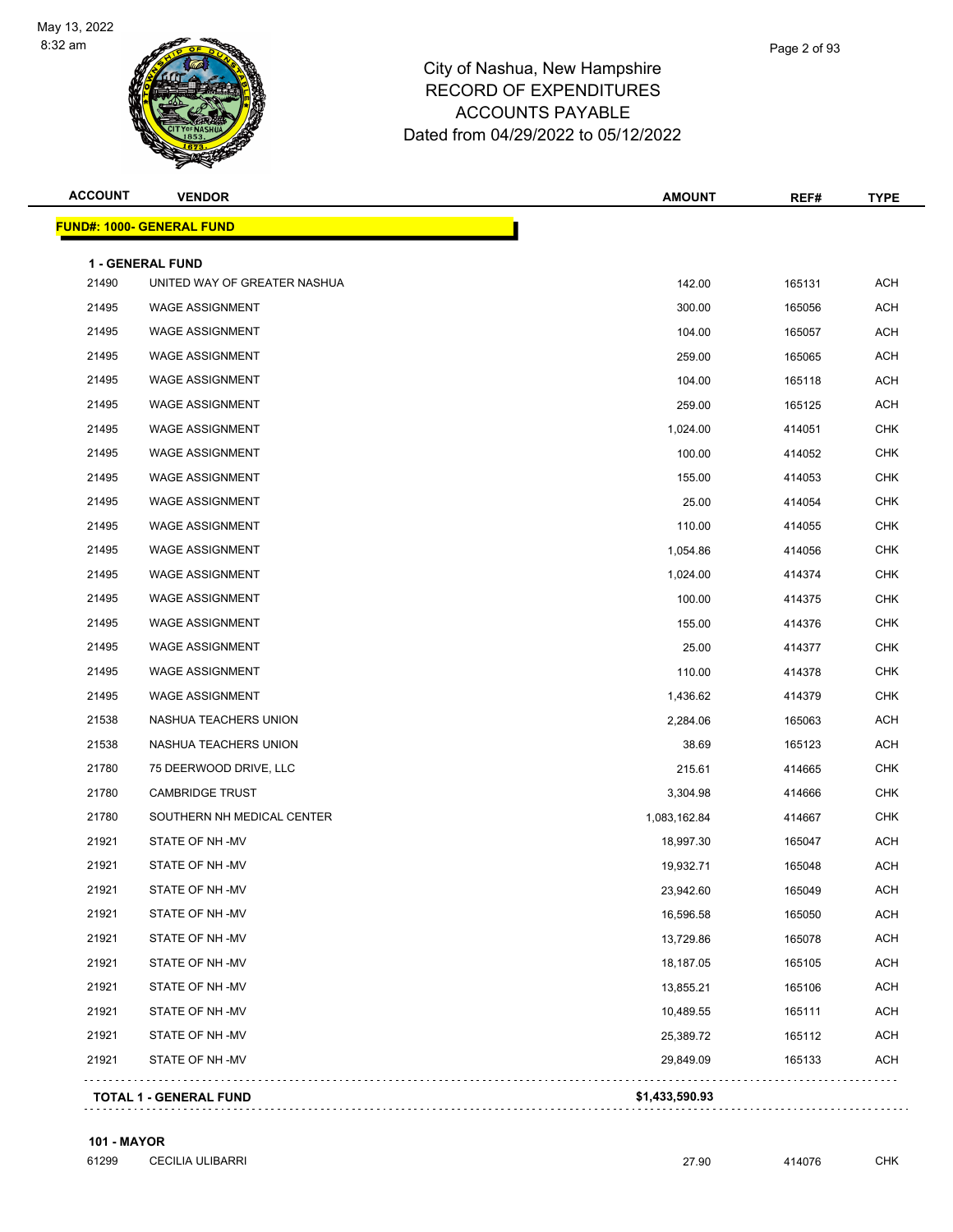

| <b>ACCOUNT</b> | <b>VENDOR</b>                                                          | <b>AMOUNT</b> | REF#   | <b>TYPE</b> |
|----------------|------------------------------------------------------------------------|---------------|--------|-------------|
|                | <u> FUND#: 1000- GENERAL FUND</u>                                      |               |        |             |
|                | TOTAL 101 - MAYOR                                                      | \$27.90       |        |             |
|                |                                                                        |               |        |             |
| 61100          | <b>106 - ADMINISTRATIVE SERVICES</b><br>WB MASON CO INC                | 133.43        | 414214 | <b>CHK</b>  |
|                | <b>TOTAL 106 - ADMINISTRATIVE SERVICES</b>                             | \$133.43      |        |             |
|                |                                                                        |               |        |             |
|                | 107 - CITY CLERK                                                       |               |        |             |
| 42512          | TREASURER STATE OF NH                                                  | 22,923.00     | 414104 | <b>CHK</b>  |
| 44149          | TREASURER STATE OF NH                                                  | 9,841.00      | 414103 | <b>CHK</b>  |
| 53435          | LHS ASSOCIATES INC                                                     | 146.55        | 414174 | <b>CHK</b>  |
| 55307          | <b>SUSAN LOVERING</b>                                                  | 47.26         | 165090 | <b>ACH</b>  |
| 55307          | <b>SUSAN LOVERING</b>                                                  | 47.26         | 165145 | ACH         |
| 55307          | <b>ALLISON WAITE</b>                                                   | 47.26         | 414077 | <b>CHK</b>  |
| 55421          | <b>NHCTCA</b>                                                          | 100.00        | 414100 | <b>CHK</b>  |
| 61100          | WB MASON CO INC                                                        | 36.55         | 414532 | <b>CHK</b>  |
|                | <b>TOTAL 107 - CITY CLERK</b>                                          | \$33,188.88   |        |             |
| 56200          | <b>109 - CIVIC &amp; COMMUNITY ACTIVITIES</b><br>NASHUA CHILDRENS HOME | 1,000.00      | 165074 | <b>ACH</b>  |
| 56200          | NASHUA ADULT LEARNING CENTER                                           | 1,000.00      | 414057 | <b>CHK</b>  |
| 56200          | BRIDGES DOM & SEXUAL VIOLENCE                                          | 1,000.00      | 414061 | <b>CHK</b>  |
| 56200          | END 68 HOURS OF HUNGER                                                 | 1,000.00      | 414062 | <b>CHK</b>  |
| 56200          | <b>STEPPING STONES</b>                                                 |               |        | <b>CHK</b>  |
|                |                                                                        | 1,000.00      | 414074 |             |
| 56214          | HUMANE SOCIETY FOR GREATER                                             | 8,256.75      | 414166 | <b>CHK</b>  |
|                | <b>TOTAL 109 - CIVIC &amp; COMMUNITY ACTIVITIES</b>                    | \$13,256.75   |        |             |
|                | <b>111 - HUMAN RESOURCES</b>                                           |               |        |             |
| 55307          | KATHLEEN MAUCH                                                         | 45.88         | 165150 | ACH         |
| 55421          | <b>NANCY TRASK</b>                                                     | 269.00        | 165132 | <b>ACH</b>  |
| 55425          | PEOPLEFACTS LLC                                                        | 62.89         | 414499 | <b>CHK</b>  |
|                | <b>TOTAL 111 - HUMAN RESOURCES</b>                                     | \$377.77      |        |             |
|                | <b>120 - TELECOMMUNICATIONS</b>                                        |               |        |             |
| 55109          | CONSOLIDATED COMMUNICATIONS                                            | 1,103.79      | 414392 | <b>CHK</b>  |
| 55109          | <b>FIRSTLIGHT FIBER</b>                                                | 5,058.18      | 414398 | <b>CHK</b>  |
| 55109          | <b>FIRSTLIGHT FIBER</b>                                                | 5,132.21      | 414399 | <b>CHK</b>  |
| 55109          | PACIFIC TELEMANAGEMENT SERVICE                                         | 82.00         | 414498 | <b>CHK</b>  |
|                | <b>TOTAL 120 - TELECOMMUNICATIONS</b>                                  | \$11,376.18   |        |             |
|                |                                                                        |               |        |             |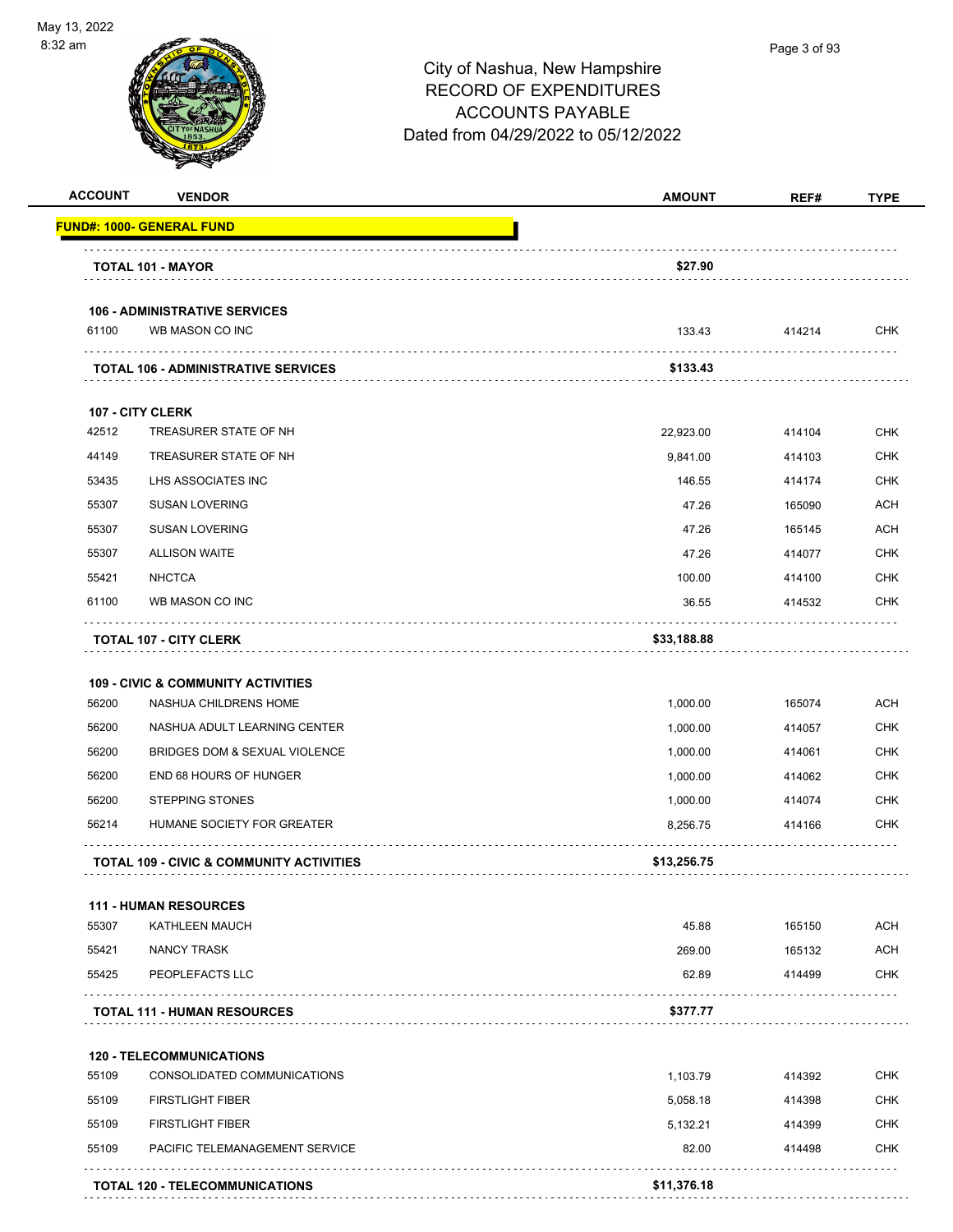

| <b>ACCOUNT</b> | <b>VENDOR</b>                             | <b>AMOUNT</b> | REF#   | <b>TYPE</b> |
|----------------|-------------------------------------------|---------------|--------|-------------|
|                | <b>FUND#: 1000- GENERAL FUND</b>          |               |        |             |
|                | <b>122 - INFORMATION TECHNOLOGY</b>       |               |        |             |
| 54407          | NITRO SOFTWARE INC                        | 4,399.20      | 165097 | <b>ACH</b>  |
| 54407          | SHI INTERNATIONAL CORP                    | 1,535.96      | 414199 | <b>CHK</b>  |
| 54407          | ZOHO CORPORATION                          | 551.00        | 414215 | <b>CHK</b>  |
| 54407          | JOHNSON CONTROLS SECURITY                 | 43.00         | 414483 | <b>CHK</b>  |
| 54421          | CONWAY TECHNOLOGY GROUP                   | 542.79        | 414144 | <b>CHK</b>  |
| 54421          | CONWAY TECHNOLOGY GROUP                   | 364.38        | 414446 | <b>CHK</b>  |
| 54828          | US BANK EQUIPMENT FINANCE                 | 1,905.36      | 414528 | <b>CHK</b>  |
| 55118          | VERIZON WIRELESS-985557535                | 120.03        | 414106 | <b>CHK</b>  |
| 61615          | CONWAY TECHNOLOGY GROUP                   | 8,000.00      | 414144 | <b>CHK</b>  |
| 71221          | AMAZON CAPITAL SERV (CITY ACH)            | 241.14        | 165080 | <b>ACH</b>  |
| 71221          | <b>DELL MARKETING LP</b>                  | 19,358.40     | 414148 | <b>CHK</b>  |
|                | <b>TOTAL 122 - INFORMATION TECHNOLOGY</b> | \$37,061.26   |        |             |
|                | <b>126 - FINANCIAL SERVICES</b>           |               |        |             |
| 42200          | AUTOMOTIVE TITLING CORP                   | 627.35        | 414117 | <b>CHK</b>  |
| 42200          | DALE COPELAND                             | 60.80         | 414145 | <b>CHK</b>  |
| 42200          | HORIZON TRANSPORTERS LLC                  | 229.00        | 414164 | <b>CHK</b>  |
| 42200          | <b>IRONBOY AUTO DETAIL &amp; SERVICES</b> | 267.40        | 414168 | <b>CHK</b>  |
| 42200          | <b>BRANDON KARKHANIS</b>                  | 110.20        | 414171 | <b>CHK</b>  |
| 42200          | <b>KELLEY E LAVALLE</b>                   | 36.60         | 414173 | <b>CHK</b>  |
| 55307          | <b>LOUISE PARE</b>                        | 49.05         | 414387 | CHK.        |

| 55307 | <b>LOUISE PARE</b>        | 49.05     | 414387 | <b>CHK</b> |
|-------|---------------------------|-----------|--------|------------|
| 55421 | NHTCA / NHCTCA JOINT      | 260.00    | 414409 | <b>CHK</b> |
| 55607 | <b>MAILINGS UNLIMITED</b> | 13.600.00 | 165148 | <b>ACH</b> |
| 55607 | UNITED PARCEL SERVICE     | 26.84     | 414105 | <b>CHK</b> |
| 55607 | US POSTAL SERVICES        | 276.00    | 414413 | <b>CHK</b> |
| 61100 | WB MASON CO INC           | 492.50    | 414532 | <b>CHK</b> |
|       |                           |           |        |            |

**TOTAL 126 - FINANCIAL SERVICES \$16,035.74**

|       | <b>129 - CITY BUILDINGS</b>    |          |        |            |  |
|-------|--------------------------------|----------|--------|------------|--|
| 54100 | <b>EVERSOURCE</b>              | 3.116.31 | 414088 | <b>CHK</b> |  |
| 54114 | <b>SPRAGUE RESOURCES LP</b>    | 1,922.32 | 165100 | <b>ACH</b> |  |
| 54114 | <b>LIBERTY UTILITIES - NH</b>  | 145.66   | 414401 | <b>CHK</b> |  |
| 54114 | <b>LIBERTY UTILITIES - NH</b>  | 569.53   | 414402 | <b>CHK</b> |  |
| 54114 | LIBERTY UTILITIES - NH         | 796.53   | 414404 | <b>CHK</b> |  |
| 54228 | <b>JP PEST CONTROL</b>         | 172.20   | 414484 | <b>CHK</b> |  |
| 54243 | TOTAL AIR SUPPLY INC           | 182.01   | 414208 | <b>CHK</b> |  |
| 54280 | M & M ELECTRICAL SUPPLY CO INC | 179.30   | 165091 | <b>ACH</b> |  |
| 54280 | AMAZON CAPITAL SERV (CITY ACH) | 65.43    | 165136 | <b>ACH</b> |  |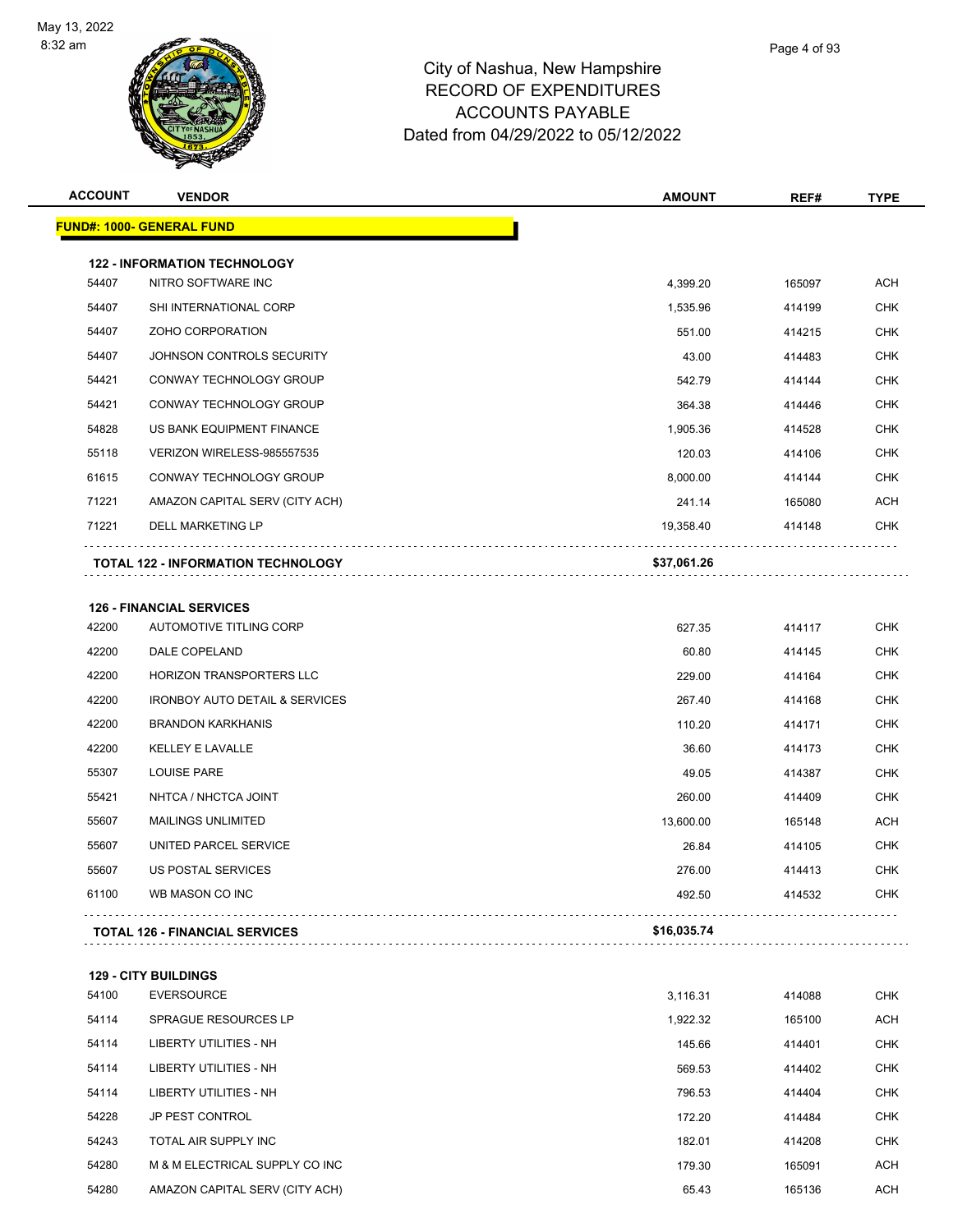

| 54280 | <u> FUND#: 1000- GENERAL FUND</u>    |            |        |            |
|-------|--------------------------------------|------------|--------|------------|
|       |                                      |            |        |            |
|       | <b>129 - CITY BUILDINGS</b>          |            |        |            |
|       | <b>B &amp; S LOCKSMITHS INC</b>      | 39.10      | 414118 | <b>CHK</b> |
| 54280 | <b>B &amp; S LOCKSMITHS INC</b>      | 14.00      | 414430 | <b>CHK</b> |
| 54280 | POWER UP GENERATOR SERVICE CO        | 325.00     | 414504 | <b>CHK</b> |
| 61428 | AMAZON CAPITAL SERV (CITY ACH)       | 287.80     | 165136 | ACH        |
| 61428 | COAST MAINTENANCE SUPPLY CO          | 512.61     | 414142 | <b>CHK</b> |
| 61428 | COAST MAINTENANCE SUPPLY CO          | 316.68     | 414445 | <b>CHK</b> |
| 61428 | HILLYARD - NEW ENGLAND               | 859.04     | 414471 | <b>CHK</b> |
| 71025 | NASHUA WALLPAPER CO INC              | 21.98      | 414182 | <b>CHK</b> |
|       | <b>TOTAL 129 - CITY BUILDINGS</b>    | \$9,525.50 |        |            |
|       | 132 - ASSESSING                      |            |        |            |
| 55100 | VERIZON WIRELESS-342053899-004       | 200.05     | 414418 | CHK        |
| 61100 | WB MASON CO INC                      | 449.90     | 414532 | <b>CHK</b> |
| 61830 | MARSHALL & SWIFT/ BOECKH LLC         | 674.20     | 414407 | <b>CHK</b> |
| 61830 | <b>COSTAR REALTY INFORMATION</b>     | 398.59     | 414448 | <b>CHK</b> |
| 61830 | LEXISNEXIS RISK DATA MGMT INC        | 130.00     | 414485 | <b>CHK</b> |
|       | <b>TOTAL 132 - ASSESSING</b>         | \$1,852.74 |        |            |
|       | <b>140 - PINEWOOD CEMETERY</b>       |            |        |            |
| 54280 | HOME DEPOT CREDIT SERVICE 3065       | 216.85     | 414163 | <b>CHK</b> |
|       | <b>TOTAL 140 - PINEWOOD CEMETERY</b> | \$216.85   |        |            |
|       | <b>142 - WOODLAWN CEMETERY</b>       |            |        |            |
| 54100 | <b>EVERSOURCE</b>                    | 338.82     | 414088 | <b>CHK</b> |
| 54107 | MCLAUGHLIN OIL CO                    | 386.57     | 414488 | CHK        |
| 54114 | SPRAGUE RESOURCES LP                 | 455.50     | 165100 | <b>ACH</b> |
| 54114 | LIBERTY UTILITIES - NH               | 458.87     | 414093 | <b>CHK</b> |
| 54280 | AMAZON CAPITAL SERV (CITY ACH)       | 46.76      | 165136 | ACH        |
| 54399 | <b>MASI PLUMBING &amp; HEATING</b>   | 246.00     | 414176 | <b>CHK</b> |
| 61499 | WB MASON CO INC                      | 106.27     | 414214 | <b>CHK</b> |
| 61535 | ROBERT W CHAMPAGNE                   | 500.00     | 414190 | <b>CHK</b> |
| 61549 | <b>GRIFFIN GREENHOUSE SUPPLIES</b>   | 348.18     | 414159 | <b>CHK</b> |
|       | AMAZON CAPITAL SERV (CITY ACH)       | 31.96      | 165080 | ACH        |
| 61799 |                                      |            |        |            |
| 71025 | HOME DEPOT CREDIT SERVICE 3065       | 27.16      | 414163 | <b>CHK</b> |

**144 - EDGEWOOD & SUBURBAN CEMETERIES**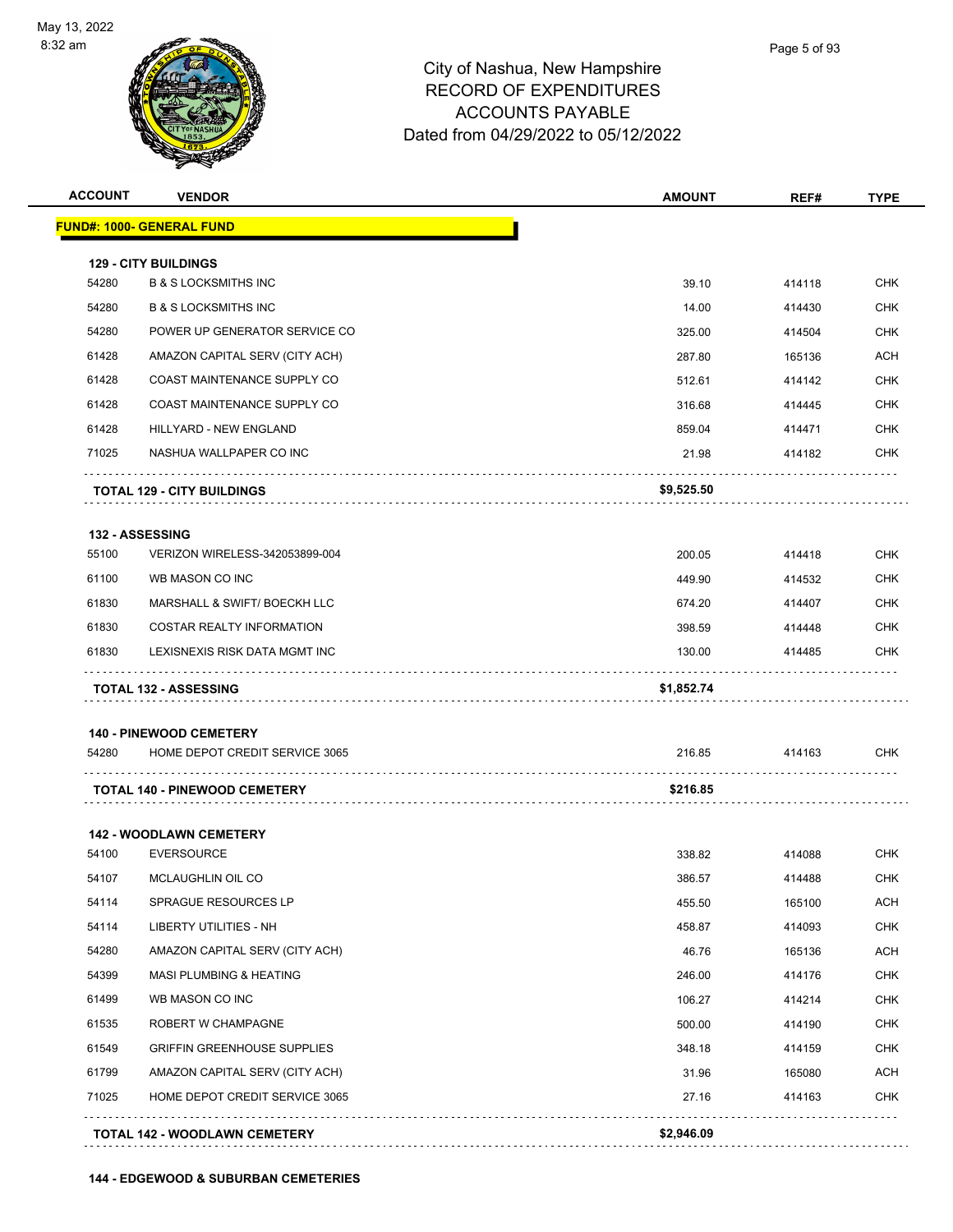

| <b>ACCOUNT</b> | <b>VENDOR</b>                                                        | <b>AMOUNT</b> | REF#   | <b>TYPE</b> |
|----------------|----------------------------------------------------------------------|---------------|--------|-------------|
|                | <u> FUND#: 1000- GENERAL FUND</u>                                    |               |        |             |
|                |                                                                      |               |        |             |
| 54100          | <b>144 - EDGEWOOD &amp; SUBURBAN CEMETERIES</b><br><b>EVERSOURCE</b> | 129.25        | 414088 | <b>CHK</b>  |
| 54141          | PENNICHUCK WATER WORKS INC                                           | 283.60        | 414410 | CHK         |
| 54280          | HOME DEPOT CREDIT SERVICE 3065                                       | 118.88        | 414163 | <b>CHK</b>  |
| 54280          | LOWE'S - 3502                                                        | 399.00        | 414486 | CHK         |
| 55314          | <b>THOMAS MOONEY</b>                                                 | 46.78         | 414075 | <b>CHK</b>  |
| 61100          | WB MASON CO INC                                                      | 62.97         | 414532 | <b>CHK</b>  |
| 61799          | CARPARTS DISTRIBUTION CENTER,                                        | 3.99          | 414137 | CHK         |
|                | TOTAL 144 - EDGEWOOD & SUBURBAN CEMETERIES                           | \$1,044.47    |        |             |
|                |                                                                      |               |        |             |
| 150 - POLICE   |                                                                      |               |        |             |
| 53135          | DR NICOLE SAWYER PSYD PLLC                                           | 1,300.00      | 414511 | <b>CHK</b>  |
| 53135          | SOUTHERN NH MEDICAL CENTER                                           | 20.00         | 414515 | <b>CHK</b>  |
| 53135          | ST JOSEPHS BUSINESS & HEALTH                                         | 1,484.10      | 414518 | CHK         |
| 53149          | NASHUA PET CARE CLINIC                                               | 358.87        | 414181 | <b>CHK</b>  |
| 53999          | AAA CREDIT SCREENING SERV LLC                                        | 60.00         | 414420 | <b>CHK</b>  |
| 54100          | <b>EVERSOURCE</b>                                                    | 14,559.54     | 414086 | <b>CHK</b>  |
| 54100          | <b>EVERSOURCE</b>                                                    | 96.08         | 414088 | CHK         |
| 54114          | <b>SPRAGUE RESOURCES LP</b>                                          | 126.50        | 165100 | ACH         |
| 54114          | <b>SPRAGUE RESOURCES LP</b>                                          | 3,681.58      | 165157 | ACH         |
| 54114          | LIBERTY UTILITIES - NH                                               | 82.33         | 414091 | CHK         |
| 54141          | PENNICHUCK WATER WORKS INC                                           | 883.89        | 414102 | <b>CHK</b>  |
| 54141          | PENNICHUCK WATER WORKS INC                                           | 33.81         | 414410 | <b>CHK</b>  |
| 54280          | NASHUA WALLPAPER CO INC                                              | 135.96        | 414491 | CHK         |
| 54407          | RELX INC DBA LEXISNEXIS                                              | 174.00        | 414189 | <b>CHK</b>  |
| 54487          | <b>ACTION TARGET INC</b>                                             | 1,950.00      | 414423 | CHK         |
| 54487          | CARPET CENTER CORP                                                   | 1,608.00      | 414441 | <b>CHK</b>  |
| 54600          | SULLIVAN TIRE COMPANY                                                | 42.00         | 414205 | <b>CHK</b>  |
| 54849          | AT&T MOBILITY                                                        | 166.38        | 414080 | <b>CHK</b>  |
| 54849          | CONSOLIDATED COMMUNICATIONS                                          | 336.21        | 414392 | <b>CHK</b>  |
| 54849          | CONSOLIDATED COMMUNICATIONS                                          | 43.43         | 414395 | <b>CHK</b>  |
| 54849          | VERIZON WIRELESS-286546928                                           | 1,393.92      | 414414 | <b>CHK</b>  |
| 55200          | NH ASSOC OF CHIEFS OF POLICE                                         | 200.00        | 414099 | CHK         |
| 55200          | A CHILD MISSING INC                                                  | 500.00        | 414419 | <b>CHK</b>  |
| 55300          | <b>TODD MORIARTY</b>                                                 | 508.63        | 414385 | <b>CHK</b>  |
| 55307          | NHDOT E-Z PASS                                                       | 66.32         | 414101 | CHK         |
| 55307          | RILEY DOWD                                                           | 46.80         | 414382 | <b>CHK</b>  |
| 55500          | CAREER & CO-OP CENTER                                                | 100.00        | 414136 | CHK         |
| 55607          | USPS-CMRS-PB #14658595                                               | 500.00        | 165159 | ACH         |
|                |                                                                      |               |        |             |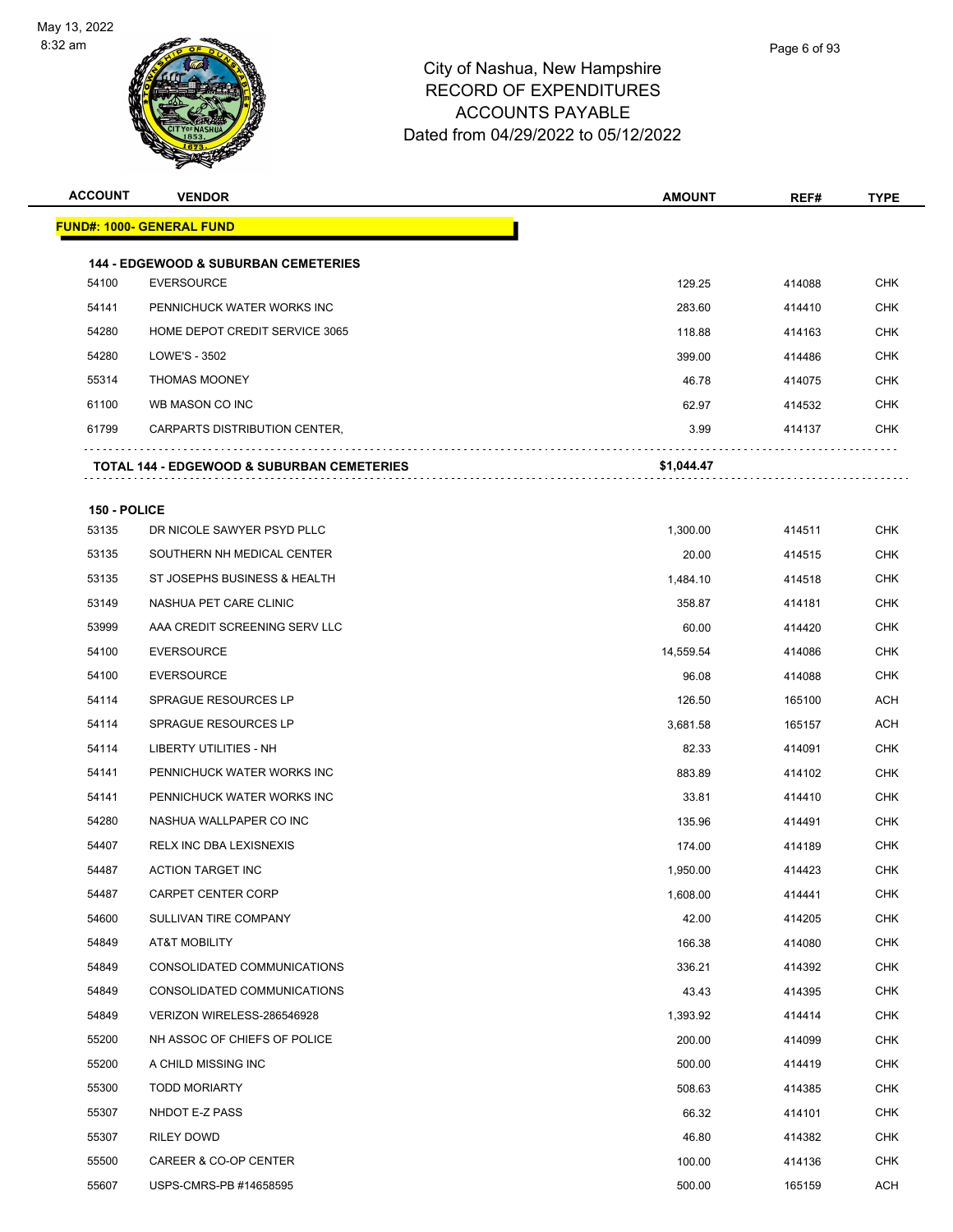

| <b>ACCOUNT</b>        | <b>VENDOR</b>                    | <b>AMOUNT</b> | REF#   | <b>TYPE</b> |
|-----------------------|----------------------------------|---------------|--------|-------------|
|                       | <b>FUND#: 1000- GENERAL FUND</b> |               |        |             |
|                       |                                  |               |        |             |
| 150 - POLICE<br>55607 | UNITED PARCEL SERVICE            | 29.76         | 414412 | <b>CHK</b>  |
| 55699                 | <b>KEVIN DELANEY</b>             | 170.00        | 414381 | <b>CHK</b>  |
| 55699                 | ABSOLUTE DATA DESTRUCTION        | 164.30        | 414421 | <b>CHK</b>  |
| 55699                 | NASHUA MILLYARD ASSOC INC        | 388.46        | 414490 | <b>CHK</b>  |
| 61100                 | AMAZON CAPITAL SERV (CITY ACH)   | 39.99         | 165080 | <b>ACH</b>  |
| 61100                 | AMAZON CAPITAL SERV (CITY ACH)   | 14.99         | 165136 | <b>ACH</b>  |
| 61100                 | WB MASON CO INC                  | 260.61        | 414214 | <b>CHK</b>  |
| 61100                 | WB MASON CO INC                  | 103.55        | 414532 | <b>CHK</b>  |
| 61107                 | <b>BEN'S UNIFORMS</b>            | 277.00        | 414120 | <b>CHK</b>  |
| 61107                 | EAST COAST EMERGENCY OUTFITTER   | 369.78        | 414152 | <b>CHK</b>  |
| 61107                 | EAST COAST EMERGENCY OUTFITTER   | 197.39        | 414458 | <b>CHK</b>  |
| 61110                 | ALDEN SHOE COMPANY INC           | 646.32        | 414113 | <b>CHK</b>  |
| 61110                 | EAST COAST EMERGENCY OUTFITTER   | 423.00        | 414152 | <b>CHK</b>  |
| 61110                 | EAST COAST EMERGENCY OUTFITTER   | 308.47        | 414458 | <b>CHK</b>  |
| 61299                 | AMAZON CAPITAL SERV (CITY ACH)   | 65.89         | 165136 | <b>ACH</b>  |
| 61299                 | SAM'S CLUB DIRECT-0860           | 59.12         | 414191 | <b>CHK</b>  |
| 61299                 | SUPREME SALES COMPANY            | 239.00        | 414207 | <b>CHK</b>  |
| 61428                 | THE DURKIN CO INC                | 383.70        | 414457 | <b>CHK</b>  |
| 61428                 | HOME DEPOT CREDIT SERVICE 3073   | 147.81        | 414473 | <b>CHK</b>  |
| 61650                 | WB MASON CO INC                  | 269.94        | 414214 | <b>CHK</b>  |
| 61799                 | AMAZON CAPITAL SERV (CITY ACH)   | 116.85        | 165136 | <b>ACH</b>  |
| 61799                 | <b>BEST FORD</b>                 | (71.88)       | 414122 | <b>CHK</b>  |
| 61799                 | <b>BEST FORD</b>                 | 444.55        | 414123 | <b>CHK</b>  |
| 61799                 | CALEA                            | 340.00        | 414134 | <b>CHK</b>  |
| 61799                 | CARPARTS DISTRIBUTION CENTER,    | 23.34         | 414137 | <b>CHK</b>  |
| 61799                 | DEPENDABLE LOCK SERVICE INC      | 3.00          | 414149 | CHK         |
| 61799                 | MAYNARD & LESIEUR INC            | 324.60        | 414178 | <b>CHK</b>  |
| 61799                 | <b>BEST FORD</b>                 | 371.07        | 414435 | <b>CHK</b>  |
| 61799                 | CARPARTS DISTRIBUTION CENTER,    | 108.08        | 414440 | <b>CHK</b>  |
| 61799                 | <b>GRAPPONE AUTOMOTIVE GROUP</b> | 463.14        | 414466 | <b>CHK</b>  |
| 61799                 | NORTHERN FOREIGN CAR PARTS INC   | 243.79        | 414496 | <b>CHK</b>  |
| 61799                 | O'REILLY AUTO PARTS              | 19.96         | 414497 | <b>CHK</b>  |
| 61799                 | SAFETY-KLEEN SYSTEMS INC         | 157.00        | 414509 | <b>CHK</b>  |
| 61799                 | SAM'S CLUB DIRECT-0860           | 163.88        | 414510 | <b>CHK</b>  |
| 61910                 | NASHUA LIONS CLUB                | 250.00        | 414408 | <b>CHK</b>  |
| 71025                 | AMAZON CAPITAL SERV (CITY ACH)   | 197.32        | 165136 | ACH         |
| 71025                 | LOWE'S - 3502                    | 569.05        | 414175 | <b>CHK</b>  |
| 71025                 | SSV TOOLS LLC (SNAP-ON TOOLS)    | 58.00         | 414517 | <b>CHK</b>  |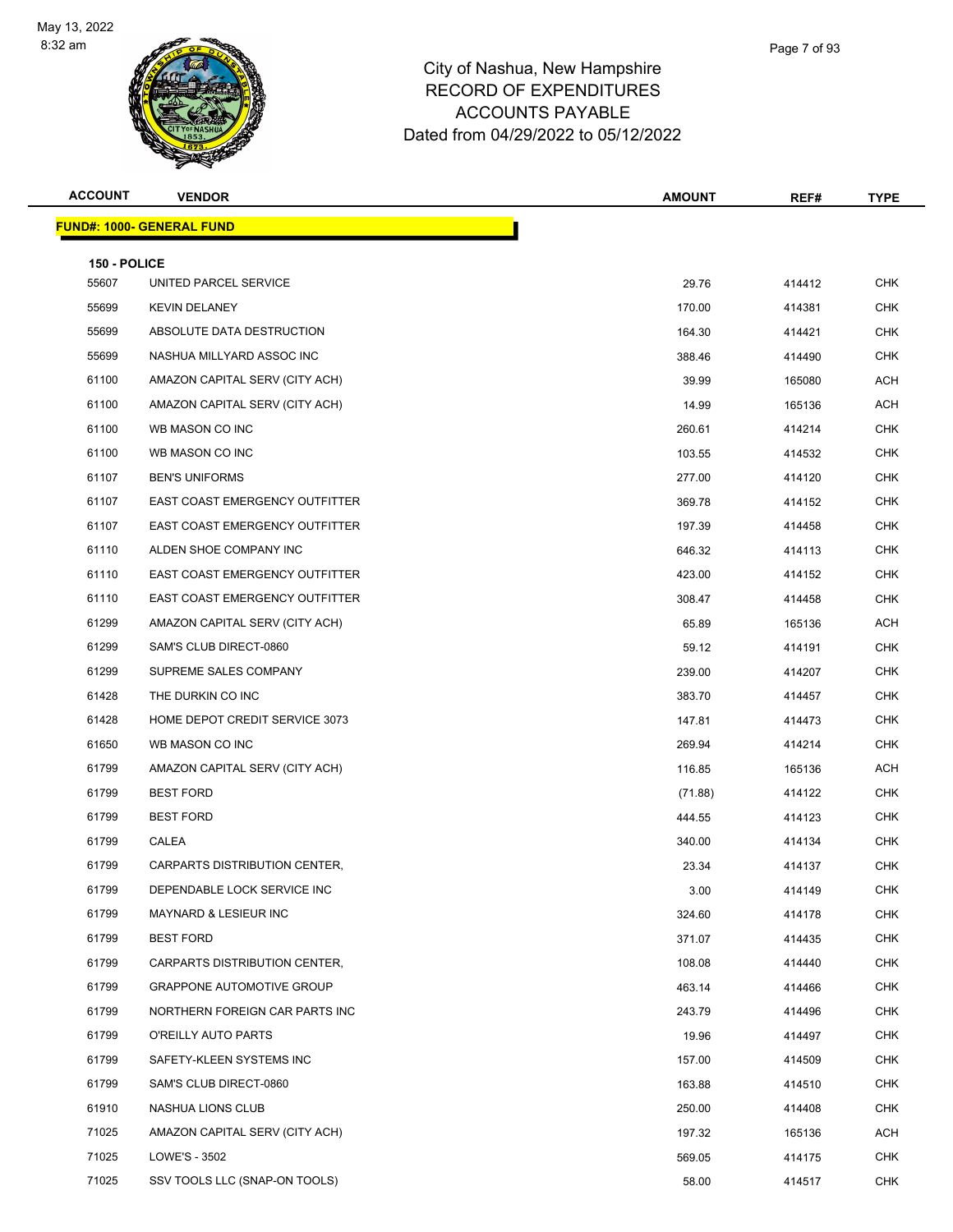

| <b>ACCOUNT</b>        | <b>VENDOR</b>                    | <b>AMOUNT</b> | REF#   | <b>TYPE</b> |
|-----------------------|----------------------------------|---------------|--------|-------------|
|                       | <b>FUND#: 1000- GENERAL FUND</b> |               |        |             |
|                       |                                  |               |        |             |
| 150 - POLICE<br>71221 | <b>DELL MARKETING LP</b>         | 3,428.70      | 414452 | <b>CHK</b>  |
| 71221                 | HOME DEPOT CREDIT SERVICE 3073   | 163.36        | 414473 | <b>CHK</b>  |
| 71400                 | USIQ INC                         | 415.00        | 414212 | <b>CHK</b>  |
|                       |                                  |               |        |             |
|                       | <b>TOTAL 150 - POLICE</b>        | \$42,806.24   |        |             |
| <b>152 - FIRE</b>     |                                  |               |        |             |
| 53455                 | BIDDLE CONSULTING GROUP INC      | 1,495.00      | 414436 | <b>CHK</b>  |
| 53455                 | FIRE SERVICE TESTING CO INC      | 5,755.00      | 414462 | <b>CHK</b>  |
| 54100                 | SPRAGUE RESOURCES LP             | 960.09        | 165100 | ACH         |
| 54100                 | <b>EVERSOURCE</b>                | 7,514.90      | 414088 | CHK         |
| 54114                 | SPRAGUE RESOURCES LP             | 2,871.50      | 165100 | <b>ACH</b>  |
| 54114                 | LIBERTY UTILITIES - NH           | 1,303.56      | 414089 | <b>CHK</b>  |
| 54114                 | LIBERTY UTILITIES - NH           | 226.56        | 414090 | <b>CHK</b>  |
| 54114                 | <b>LIBERTY UTILITIES - NH</b>    | 370.75        | 414096 | <b>CHK</b>  |
| 54114                 | <b>LIBERTY UTILITIES - NH</b>    | 299.47        | 414098 | <b>CHK</b>  |
| 54141                 | PENNICHUCK WATER WORKS INC       | 429.61        | 414102 | <b>CHK</b>  |
| 54141                 | PENNICHUCK WATER WORKS INC       | 803.09        | 414410 | <b>CHK</b>  |
| 54228                 | <b>JP PEST SERVICES LLC</b>      | 89.00         | 165144 | ACH         |
| 54243                 | AE MECHANICAL INC                | 540.00        | 414112 | <b>CHK</b>  |
| 54280                 | AMAZON CAPITAL SERV (CITY ACH)   | 6.79          | 165136 | <b>ACH</b>  |
| 54487                 | F W WEBB COMPANY                 | 53.59         | 414153 | <b>CHK</b>  |
| 54487                 | L W BILLS / ALARM ENGINEERING    | 210.00        | 414172 | CHK         |
| 54487                 | HOME DEPOT CREDIT SERVICE 3065   | 5.96          | 414472 | <b>CHK</b>  |
| 54600                 | <b>FACTORY MOTOR PARTS</b>       | 299.61        | 165084 | ACH         |
| 54600                 | ABLE AIR CORPORATION             | 79.00         | 414110 | <b>CHK</b>  |
| 54600                 | AT NEW HAMPSHIRE LLC             | 124.53        | 414115 | <b>CHK</b>  |
| 54600                 | SANEL NAPA                       | 331.98        | 414196 | <b>CHK</b>  |
| 54600                 | CHELMSFORD AUTO ELECTRIC         | 3,838.26      | 414442 | <b>CHK</b>  |
| 54600                 | <b>CUMMINS SALES AND SERVICE</b> | 32.47         | 414449 | <b>CHK</b>  |
| 54600                 | NORTHERN FOREIGN CAR PARTS INC   | 124.41        | 414496 | <b>CHK</b>  |
| 55200                 | INT'L ASSOC OF FIRE CHIEFS       | 230.00        | 165088 | ACH         |
| 55699                 | UNITED SITE SERVICES             | 145.97        | 414211 | CHK         |
| 55699                 | BIDDLE CONSULTING GROUP INC      | 22.43         | 414436 | <b>CHK</b>  |
| 55699                 | DAVE'S QUALITY DRY CLEANING      | 549.00        | 414451 | <b>CHK</b>  |
| 61100                 | WB MASON CO INC                  | 37.90         | 414214 | CHK         |
| 61107                 | <b>JB SIMONS INC</b>             | 266.50        | 414481 | <b>CHK</b>  |
| 61110                 | BERGERON PROTECTIVE CLOTHING     | 1,544.17      | 414121 | CHK         |
| 61110                 | BERGERON PROTECTIVE CLOTHING     | 2,922.62      | 414434 | <b>CHK</b>  |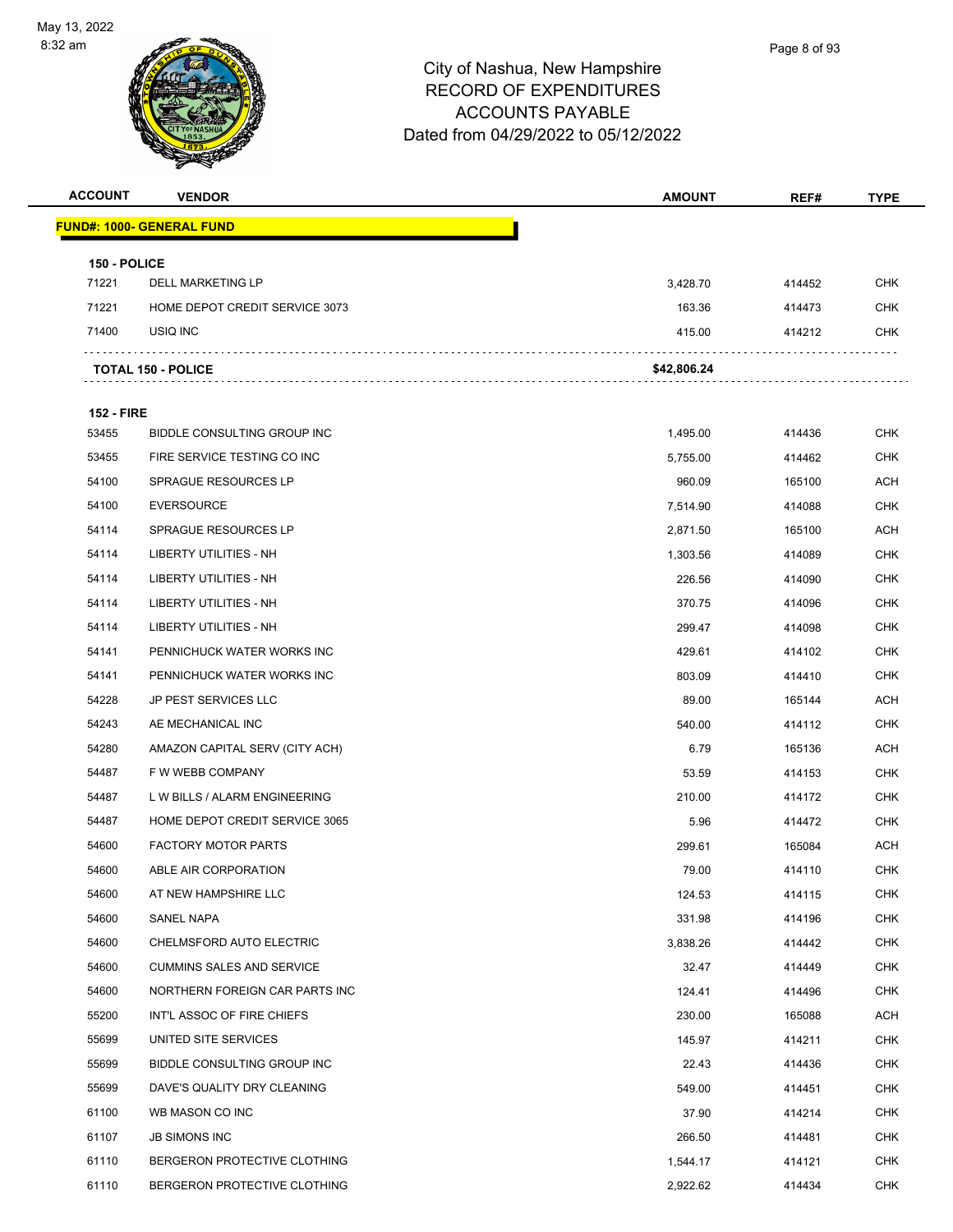

| <b>ACCOUNT</b>    | <b>VENDOR</b>                              | <b>AMOUNT</b> | REF#   | <b>TYPE</b> |
|-------------------|--------------------------------------------|---------------|--------|-------------|
|                   | <b>FUND#: 1000- GENERAL FUND</b>           |               |        |             |
| <b>152 - FIRE</b> |                                            |               |        |             |
| 61110             | TURNOUTRENTAL LLC                          | 200.00        | 414526 | <b>CHK</b>  |
| 61307             | NEW ENGLAND KENWORTH                       | 90.78         | 414493 | <b>CHK</b>  |
| 61650             | WB MASON CO INC                            | 97.98         | 414532 | <b>CHK</b>  |
| 61699             | AMAZON CAPITAL SERV (CITY ACH)             | 18.99         | 165136 | <b>ACH</b>  |
| 61705             | <b>MAYNARD &amp; LESIEUR INC</b>           | 372.00        | 414179 | <b>CHK</b>  |
| 61799             | AT NEW HAMPSHIRE LLC                       | 35.93         | 414115 | <b>CHK</b>  |
| 61799             | <b>BEST FORD</b>                           | 139.94        | 414123 | <b>CHK</b>  |
| 61799             | DONOVAN SPRING CO INC                      | 28.80         | 414456 | <b>CHK</b>  |
| 61799             | MINUTEMAN TRUCKS INC                       | 102.57        | 414489 | <b>CHK</b>  |
| 61799             | NEW ENGLAND KENWORTH                       | (50.64)       | 414493 | <b>CHK</b>  |
| 71400             | FIRE TECH & SAFETY OF NEW ENGL             | 29.08         | 165085 | ACH         |
| 71400             | FIRE TECH & SAFETY OF NEW ENGL             | 15.00         | 165141 | ACH         |
|                   | <b>TOTAL 152 - FIRE</b>                    | \$34,564.15   |        |             |
|                   | <b>153 - BUILDING INSPECTION</b>           |               |        |             |
| 42300             | <b>SUNRUN INSTALLATION</b>                 | 130.00        | 414206 | <b>CHK</b>  |
| 42307             | <b>SUNRUN INSTALLATION</b>                 | 180.00        | 414206 | <b>CHK</b>  |
| 55100             | VERIZON WIRELESS-642044677                 | 160.04        | 414415 | <b>CHK</b>  |
| 55307             | <b>JEFFREY RICHARD</b>                     | 320.00        | 414072 | CHK         |
|                   | <b>TOTAL 153 - BUILDING INSPECTION</b>     | \$790.04      |        |             |
|                   | <b>155 - CODE ENFORCEMENT</b>              |               |        |             |
| 55100             | VERIZON WIRELESS 542313821-001             | 120.03        | 414417 | <b>CHK</b>  |
| 55307             | <b>ROBERT SOUSA</b>                        | 365.63        | 165099 | ACH         |
|                   | <b>TOTAL 155 - CODE ENFORCEMENT</b>        | \$485.66      |        |             |
|                   | <b>157 - CITYWIDE COMMUNICATIONS</b>       |               |        |             |
| 54100             | <b>EVERSOURCE</b>                          | 445.54        | 414088 | <b>CHK</b>  |
| 54487             | <b>BATTERIES PLUS</b>                      | 138.52        | 414431 | <b>CHK</b>  |
| 55607             | UNITED PARCEL SERVICE                      | 12.62         | 414105 | <b>CHK</b>  |
| 55607             | UNITED PARCEL SERVICE                      | 14.08         | 414412 | <b>CHK</b>  |
|                   | <b>TOTAL 157 - CITYWIDE COMMUNICATIONS</b> | \$610.76      |        |             |
|                   | <b>158 - PARKING ENFORCEMENT</b>           |               |        |             |
| 54625             | 1ST PRIORITY TOWING & RECOVERY             | 1,390.00      | 414108 | <b>CHK</b>  |
| 54625             | <b>BROADSIDE COLLISION LLC</b>             | 1,590.00      | 414128 | <b>CHK</b>  |
| 54625             | D & R TOWING INC                           | 1,275.00      | 414147 | <b>CHK</b>  |
|                   |                                            |               |        |             |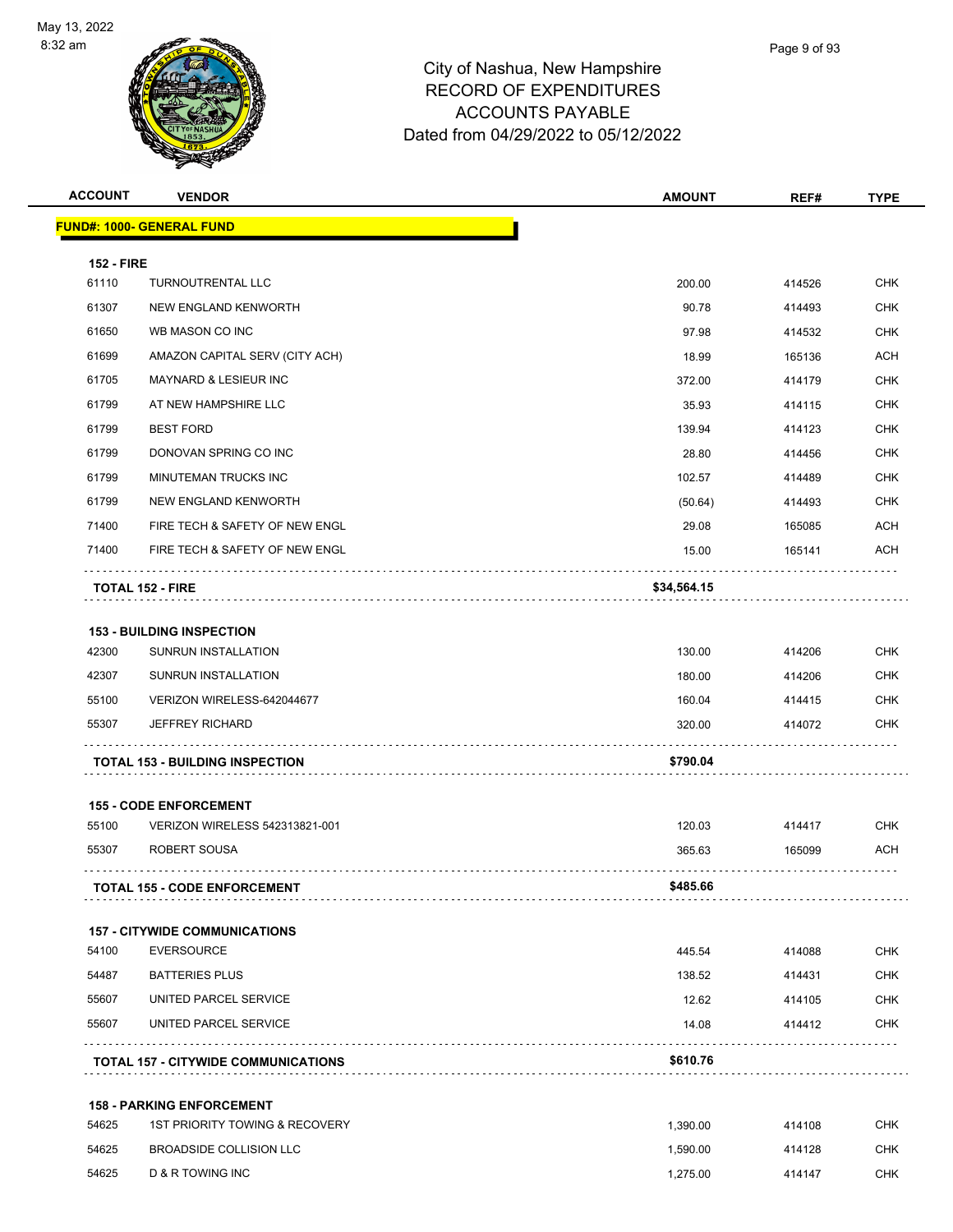

| <b>ACCOUNT</b> | <b>VENDOR</b>                                   | <b>AMOUNT</b> | REF#   | <b>TYPE</b> |
|----------------|-------------------------------------------------|---------------|--------|-------------|
|                | <u> FUND#: 1000- GENERAL FUND</u>               |               |        |             |
|                | <b>TOTAL 158 - PARKING ENFORCEMENT</b>          | \$4,255.00    |        |             |
|                | <b>159 - HYDRANT FEES-FIRE PROTECTION</b>       |               |        |             |
| 54835          | PENNICHUCK WATER WORKS INC                      | 315,011.11    | 414102 | CHK         |
|                | <b>TOTAL 159 - HYDRANT FEES-FIRE PROTECTION</b> | \$315,011.11  |        |             |
|                | <b>160 - PW-ADMIN &amp; ENGINEERING</b>         |               |        |             |
| 54114          | SPRAGUE RESOURCES LP                            | 161.53        | 165100 | <b>ACH</b>  |
| 54141          | PENNICHUCK WATER WORKS INC                      | 153.11        | 414102 | <b>CHK</b>  |
| 54280          | NEW ENGLAND BACKFLOW INC                        | 55.00         | 414183 | <b>CHK</b>  |
| 55307          | <b>ROBERT MEUNIER</b>                           | 317.66        | 414384 | <b>CHK</b>  |
| 55307          | <b>WILLIAM TOOMEY</b>                           | 397.22        | 414389 | CHK         |
| 55699          | RCL CLEANING SERVICES INC                       | 665.00        | 414188 | <b>CHK</b>  |
| 61100          | WB MASON CO INC                                 | 58.81         | 414532 | <b>CHK</b>  |
|                | TOTAL 160 - PW-ADMIN & ENGINEERING              | \$1,808.33    |        |             |
| 161 - STREETS  |                                                 |               |        |             |
| 54100          | <b>EVERSOURCE</b>                               | 531.70        | 414088 | <b>CHK</b>  |
| 54114          | <b>SPRAGUE RESOURCES LP</b>                     | 5,237.85      | 165100 | <b>ACH</b>  |
| 54141          | PENNICHUCK WATER WORKS INC                      | 1,513.24      | 414102 | CHK         |
| 54200          | RCL CLEANING SERVICES INC                       | 1,250.00      | 414188 | <b>CHK</b>  |
| 54280          | M & M ELECTRICAL SUPPLY CO INC                  | 183.75        | 165146 | ACH         |
| 54600          | AMAZON CAPITAL SERV (CITY ACH)                  | (354.16)      | 165080 | ACH         |
| 54600          | <b>FACTORY MOTOR PARTS</b>                      | 557.54        | 165084 | <b>ACH</b>  |
| 54600          | HOWARD P FAIRFIELD LLC                          | 929.43        | 165086 | <b>ACH</b>  |
| 54600          | MCDEVITT TRUCKS INC                             | 176.72        | 165093 | <b>ACH</b>  |
| 54600          | AMAZON CAPITAL SERV (CITY ACH)                  | (343.34)      | 165136 | ACH         |
| 54600          | AT NEW HAMPSHIRE LLC                            | 1,581.83      | 414115 | <b>CHK</b>  |
| 54600          | <b>BEST FORD</b>                                | 162.25        | 414122 | <b>CHK</b>  |
| 54600          | <b>BEST FORD</b>                                | 410.05        | 414123 | <b>CHK</b>  |
| 54600          | <b>BSC INDUSTRIES INC</b>                       | 67.62         | 414130 | <b>CHK</b>  |
| 54600          | CARPARTS DISTRIBUTION CENTER,                   | 344.56        | 414137 | <b>CHK</b>  |
| 54600          | CHAPPELL TRACTOR SALES INC                      | 1,496.65      | 414138 | <b>CHK</b>  |
| 54600          | DONOVAN EQUIPMENT CO INC                        | 81.27         | 414150 | <b>CHK</b>  |
| 54600          | F W WEBB COMPANY                                | 67.30         | 414153 | <b>CHK</b>  |
| 54600          | <b>FASTENAL CO</b>                              | 359.96        | 414154 | <b>CHK</b>  |
| 54600          | SANEL NAPA                                      | 826.14        | 414195 | <b>CHK</b>  |
| 54600          | SOUTHWORTH-MILTON INC                           | 276.11        | 414202 | <b>CHK</b>  |
| 54600          | CARPARTS DISTRIBUTION CENTER,                   | 721.51        | 414440 | CHK         |
|                |                                                 |               |        |             |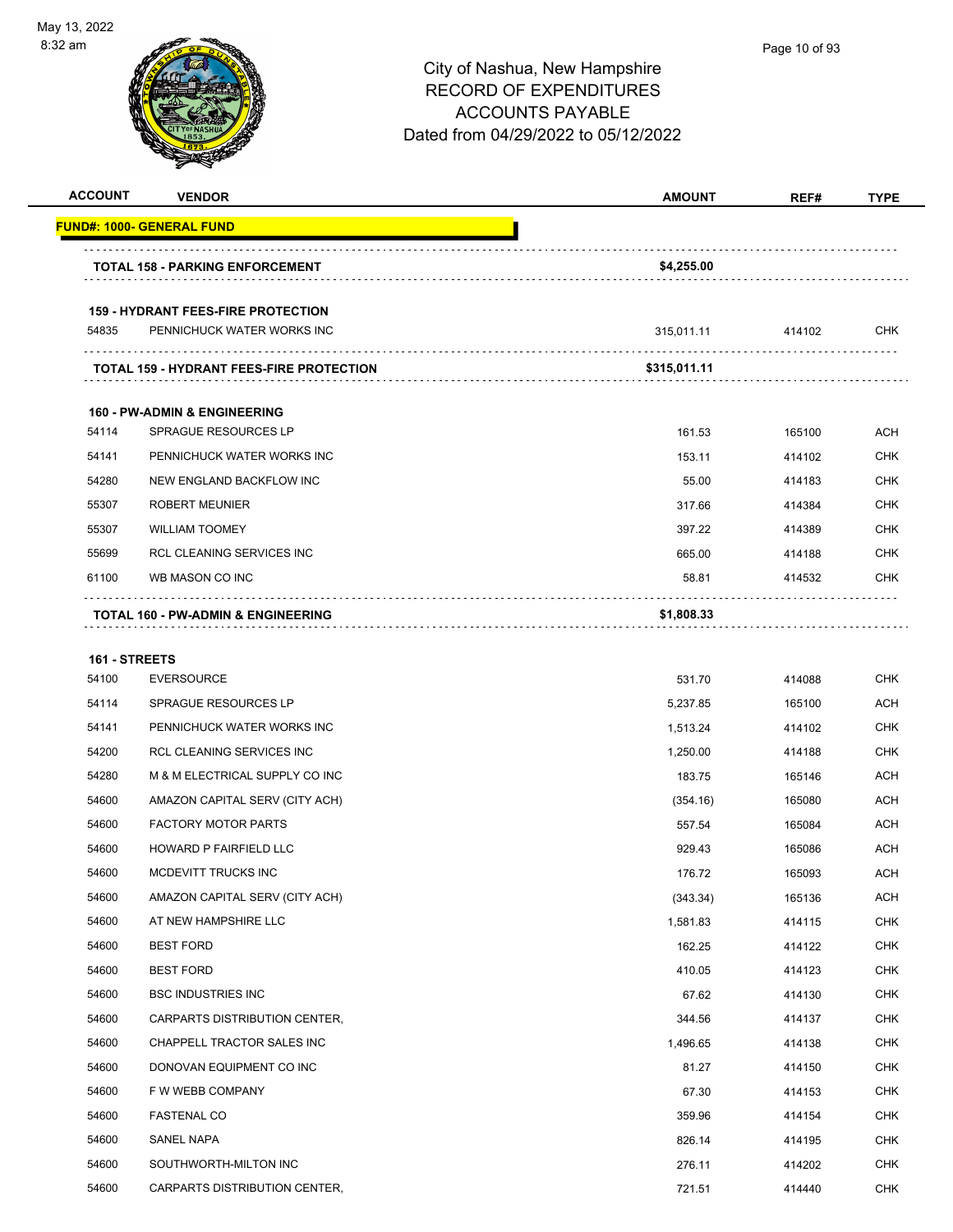

| <b>ACCOUNT</b> | <b>VENDOR</b>                    | <b>AMOUNT</b> | REF#   | <b>TYPE</b> |
|----------------|----------------------------------|---------------|--------|-------------|
|                | <b>FUND#: 1000- GENERAL FUND</b> |               |        |             |
| 161 - STREETS  |                                  |               |        |             |
| 54600          | DONOVAN EQUIPMENT CO INC         | 283.28        | 414455 | <b>CHK</b>  |
| 54600          | <b>GRAINGER</b>                  | 235.18        | 414465 | CHK         |
| 54600          | <b>INTERSTATE BILLING</b>        | 265.76        | 414478 | <b>CHK</b>  |
| 54600          | O'REILLY AUTO PARTS              | 131.46        | 414497 | <b>CHK</b>  |
| 54600          | SOUTHWORTH-MILTON INC            | 426.50        | 414516 | <b>CHK</b>  |
| 54600          | TENNANT SALES & SERVICE CO       | 1,327.90      | 414523 | CHK         |
| 61100          | WB MASON CO INC                  | 109.28        | 414214 | CHK         |
| 61107          | CINTAS#016                       | 214.30        | 414140 | <b>CHK</b>  |
| 61166          | <b>BOT L GAS INC</b>             | 168.81        | 414125 | CHK         |
| 61166          | BOT L GAS INC                    | 43.88         | 414437 | <b>CHK</b>  |
| 61299          | CHAPPELL TRACTOR SALES INC       | 699.00        | 414138 | CHK         |
| 61299          | HOME DEPOT CREDIT SERVICE 3065   | 188.24        | 414163 | <b>CHK</b>  |
| 61299          | HOME DEPOT CREDIT SERVICE 3065   | 650.97        | 414472 | <b>CHK</b>  |
| 61300          | GLOBAL MONTELLO GROUP CORP       | 13,331.03     | 414156 | <b>CHK</b>  |
| 61428          | WB MASON CO INC                  | 136.60        | 414214 | <b>CHK</b>  |
| 61507          | CONTINENTAL PAVING INC           | 505.44        | 414143 | CHK         |
| 61514          | <b>EASTERN MINERALS INC</b>      | 21,882.96     | 165140 | ACH         |
| 61535          | <b>BROX INDUSTRIES INC</b>       | 700.38        | 165138 | ACH         |
| 61542          | PERMA LINE CORP OF NEW ENGLAND   | 108.85        | 414500 | <b>CHK</b>  |
| 61556          | NASHUA WALLPAPER CO INC          | 3.00          | 414491 | <b>CHK</b>  |
| 61560          | AMAZON CAPITAL SERV (CITY ACH)   | 128.53        | 165080 | ACH         |
| 61560          | HOME DEPOT CREDIT SERVICE 3065   | 319.92        | 414163 | <b>CHK</b>  |
| 61560          | GATE CITY FENCE CO INC           | 187.00        | 414463 | <b>CHK</b>  |
| 61560          | SWENSON GRANITE CO LLC LOCKBOX   | 1,533.00      | 414521 | CHK         |
| 61709          | IRVING BLENDING AND PACKAGING    | 1,053.50      | 414479 | <b>CHK</b>  |
| 61799          | AMAZON CAPITAL SERV (CITY ACH)   | 265.67        | 165080 | ACH         |
| 71025          | AMAZON CAPITAL SERV (CITY ACH)   | 264.99        | 165136 | ACH         |
| 71025          | <b>IDENTIFIX</b>                 | 1,428.00      | 414476 | <b>CHK</b>  |
| 71025          | SSV TOOLS LLC (SNAP-ON TOOLS)    | 774.66        | 414517 | <b>CHK</b>  |
|                | <b>TOTAL 161 - STREETS</b>       | \$63,446.07   |        |             |

**162 - STREET LIGHTING**

|       | <b>TOTAL 162 - STREET LIGHTING</b> | \$27,045.54 |        |            |
|-------|------------------------------------|-------------|--------|------------|
| 54100 | <b>EVERSOURCE</b>                  | 521.54      | 414397 | <b>CHK</b> |
| 54100 | EVERSOUCE-POWER SUPPLY             | 26.080.05   | 414396 | <b>CHK</b> |
| 54100 | EVERSOURCE                         | 443.95      | 414088 | <b>CHK</b> |
|       | 194 - 31 NEL LEGITING              |             |        |            |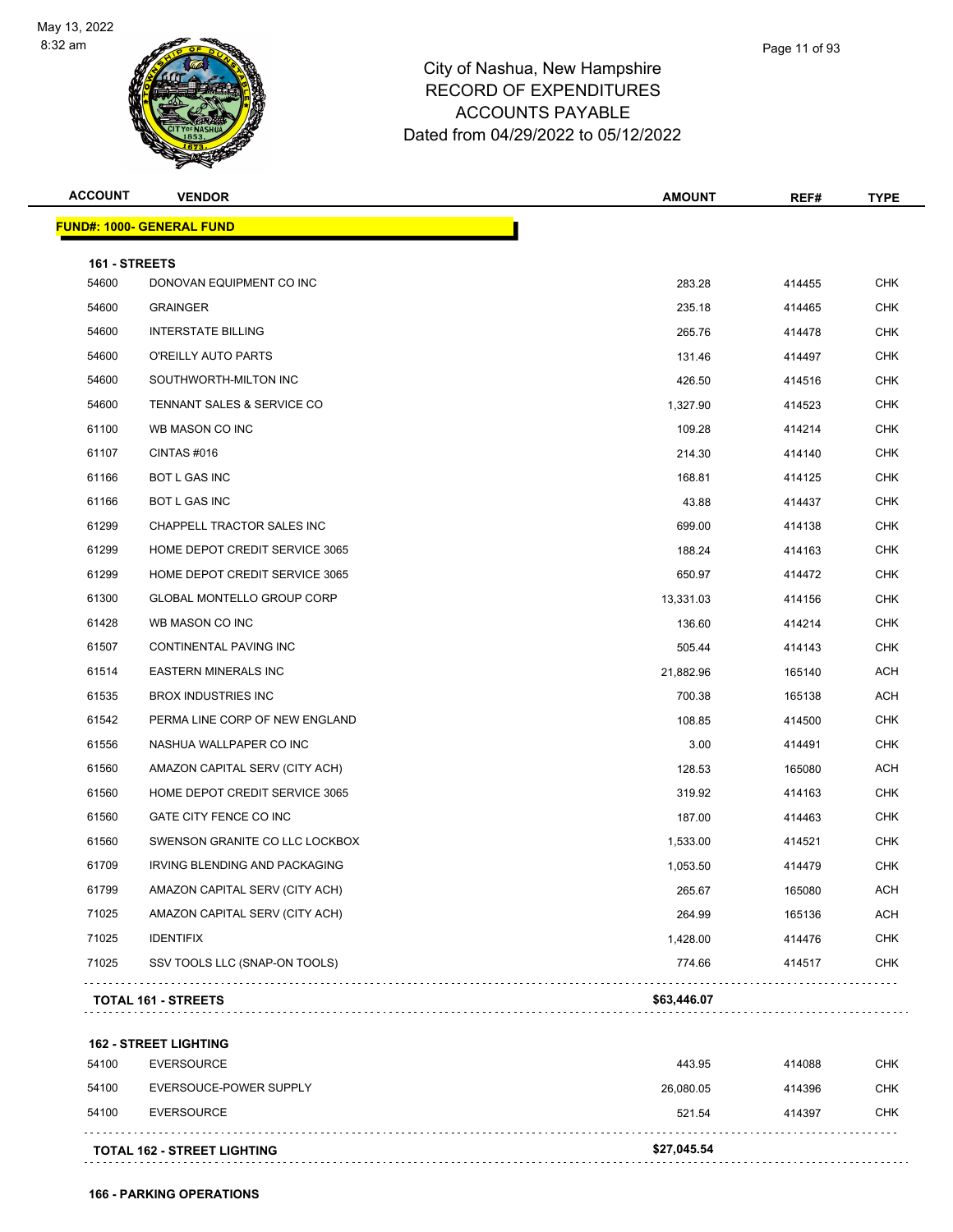

| <b>ACCOUNT</b> | <b>VENDOR</b>                               | <b>AMOUNT</b> | REF#   | <b>TYPE</b> |
|----------------|---------------------------------------------|---------------|--------|-------------|
|                | <b>FUND#: 1000- GENERAL FUND</b>            |               |        |             |
|                | <b>166 - PARKING OPERATIONS</b>             |               |        |             |
| 54100          | <b>EVERSOURCE</b>                           | 334.29        | 414088 | <b>CHK</b>  |
| 55100          | CALE AMERICA INC                            | 6,280.00      | 414133 | <b>CHK</b>  |
| 55100          | CALE AMERICA INC                            | 320.00        | 414439 | <b>CHK</b>  |
| 55699          | POM INC                                     | 100.00        | 414503 | <b>CHK</b>  |
| 61299          | NASHUA WALLPAPER CO INC                     | 47.75         | 414491 | <b>CHK</b>  |
|                | <b>TOTAL 166 - PARKING OPERATIONS</b>       | \$7,082.04    |        |             |
|                | <b>170 - HYDROELECTRIC OPERATIONS</b>       |               |        |             |
| 54100          | EVERSOUCE-POWER SUPPLY                      | 32.39         | 414084 | <b>CHK</b>  |
| 54221          | WM CORPORATE SERVICES INC                   | 322.21        | 414533 | <b>CHK</b>  |
| 55109          | CONSOLIDATED COMMUNICATIONS                 | 116.40        | 414082 | <b>CHK</b>  |
| 55109          | <b>COMCAST</b>                              | 159.89        | 414391 | <b>CHK</b>  |
|                | <b>TOTAL 170 - HYDROELECTRIC OPERATIONS</b> | \$630.89      |        |             |
|                | <b>171 - COMMUNITY SERVICES</b>             |               |        |             |
| 55400          | SAINT ANSELM COLLEGE                        | 120.00        | 414411 | <b>CHK</b>  |
| 61100          | WB MASON CO INC                             | 399.07        | 414214 | <b>CHK</b>  |
| 61250          | <b>ALPHAGRAPHICS</b>                        | 325.66        | 414427 | <b>CHK</b>  |
| 68320          | NASHUA YOUTH COUNCIL                        | 2,190.00      | 414492 | <b>CHK</b>  |
|                | <b>TOTAL 171 - COMMUNITY SERVICES</b>       | \$3,034.73    |        |             |
|                | <b>172 - COMMUNITY HEALTH</b>               |               |        |             |
| 54600          | AMAZON CAPITAL SERV (CITY ACH)              | 56.02         | 165080 | <b>ACH</b>  |
| 55400          | KIMBERLY BERNARD                            | 275.71        | 165072 | <b>ACH</b>  |
| 55421          | SAINT ANSELM COLLEGE                        | 360.00        | 414411 | <b>CHK</b>  |
|                | <b>TOTAL 172 - COMMUNITY HEALTH</b>         | \$691.73      |        |             |
|                | <b>173 - ENVIRONMENTAL HEALTH</b>           |               |        |             |
| 61299          | <b>LINDA ALUKONIS</b>                       | 49.96         | 414058 | <b>CHK</b>  |
|                | <b>TOTAL 173 - ENVIRONMENTAL HEALTH</b>     | \$49.96       | .      |             |
|                |                                             |               |        |             |
|                | <b>175 - WELFARE ASSISTANCE</b>             |               |        |             |
| 55810          | 188 CONCORD ST LLC                          | 405.48        | 414354 | <b>CHK</b>  |
| 55810          | <b>GP ESTATES LLC</b>                       | 1,250.00      | 414355 | <b>CHK</b>  |
| 55810          | 188 CONCORD ST LLC                          | 335.48        | 414671 | CHK         |
| 55810          | 23-25 TEMPLE ST REALTY LLC                  | 720.00        | 414672 | <b>CHK</b>  |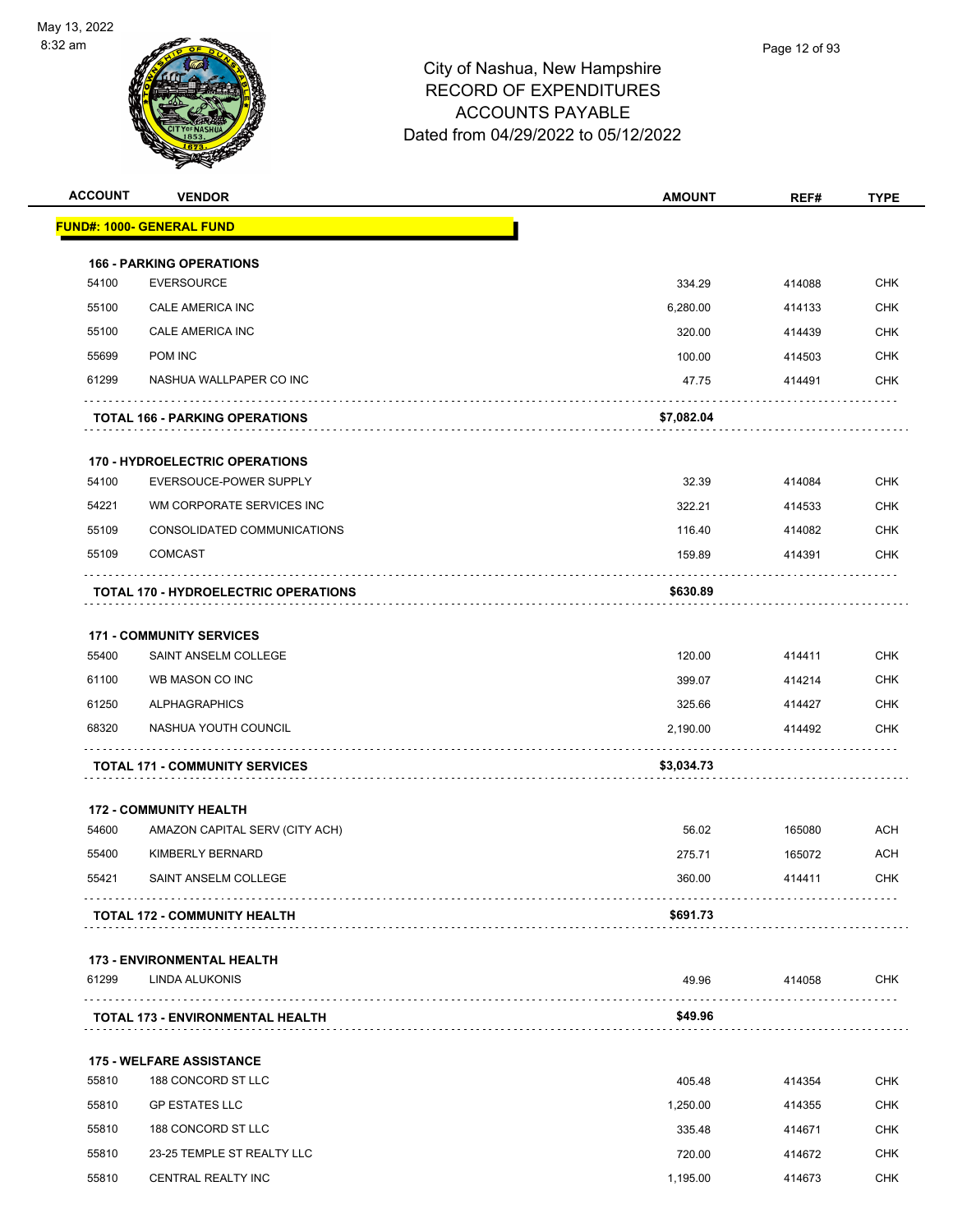

| <b>ACCOUNT</b> | <b>VENDOR</b>                                            | <b>AMOUNT</b> | REF#   | <b>TYPE</b> |
|----------------|----------------------------------------------------------|---------------|--------|-------------|
|                | <u> FUND#: 1000- GENERAL FUND</u>                        |               |        |             |
|                |                                                          |               |        |             |
| 55810          | <b>175 - WELFARE ASSISTANCE</b><br>M325 REAL ESTATE LLC  | 460.00        | 414674 | <b>CHK</b>  |
| 55810          | NASHUA HOUSING AND                                       | 625.00        | 414675 | <b>CHK</b>  |
| 55814          | <b>EVERSOURCE</b>                                        | 473.00        | 414668 | <b>CHK</b>  |
| 55814          | <b>LIBERTY UTILITIES</b>                                 | 189.89        | 414669 | <b>CHK</b>  |
| 55814          | PENNICHUCK WATER WORKS INC                               | 148.50        | 414670 | CHK         |
|                | <b>TOTAL 175 - WELFARE ASSISTANCE</b>                    | \$5,802.35    |        |             |
|                |                                                          |               |        |             |
| 54100          | <b>177 - PARKS &amp; RECREATION</b><br><b>EVERSOURCE</b> | 5,867.37      | 414087 | <b>CHK</b>  |
| 54100          | <b>EVERSOURCE</b>                                        | 163.30        | 414088 | <b>CHK</b>  |
| 54100          | <b>EVERSOURCE</b>                                        | 8,037.86      | 414397 | <b>CHK</b>  |
| 54114          | <b>SPRAGUE RESOURCES LP</b>                              | 1,085.13      | 165100 | ACH         |
| 54114          | LIBERTY UTILITIES - NH                                   | 62.77         | 414095 | CHK         |
| 54114          | LIBERTY UTILITIES - NH                                   | 556.58        | 414097 | <b>CHK</b>  |
| 54141          | PENNICHUCK WATER WORKS INC                               | 1,207.00      | 414102 | <b>CHK</b>  |
| 54141          | PENNICHUCK WATER WORKS INC                               | 2,297.73      | 414410 | <b>CHK</b>  |
| 54280          | <b>JP PEST SERVICES LLC</b>                              | 261.20        | 165089 | ACH         |
| 54280          | AMAZON CAPITAL SERV (CITY ACH)                           | 364.98        | 165136 | ACH         |
| 54280          | FORCIER CONTRACTING & BUILDING                           | 750.00        | 165142 | ACH         |
| 54280          | F W WEBB COMPANY                                         | 757.02        | 414153 | <b>CHK</b>  |
| 54280          | <b>FASTENAL CO</b>                                       | 301.72        | 414154 | <b>CHK</b>  |
| 54280          | NASHUA WALLPAPER CO INC                                  | 69.96         | 414182 | <b>CHK</b>  |
| 54280          | RCL CLEANING SERVICES INC                                | 300.00        | 414188 | CHK         |
| 54280          | SITEONE LANDSCAPE SUPPLY LLC                             | 63.90         | 414200 | <b>CHK</b>  |
| 54280          | ATLANTIC GOLF AND TURF                                   | 17,065.00     | 414429 | <b>CHK</b>  |
| 54280          | <b>FASTENAL CO</b>                                       | 57.38         | 414460 | <b>CHK</b>  |
| 54280          | GATE CITY FENCE CO INC                                   | 69.00         | 414463 | <b>CHK</b>  |
| 54280          | <b>HAJOCA CORPORATION</b>                                | 116.25        | 414468 | <b>CHK</b>  |
| 54280          | NASHUA WALLPAPER CO INC                                  | 60.93         | 414491 | <b>CHK</b>  |
| 54280          | RCL CLEANING SERVICES INC                                | 150.00        | 414507 | <b>CHK</b>  |
| 54280          | REFRIGERATED STRUCTURES                                  | 3,536.00      | 414508 | <b>CHK</b>  |
| 54280          | SITEONE LANDSCAPE SUPPLY LLC                             | 3,700.04      | 414514 | <b>CHK</b>  |
| 54280          | STANLEY ELEVATOR CO INC                                  | 2,517.22      | 414519 | <b>CHK</b>  |
| 54821          | UNITED SITE SERVICES                                     | 119.00        | 414211 | <b>CHK</b>  |
| 54899          | UNITED SITE SERVICES                                     | 119.00        | 414211 | <b>CHK</b>  |
| 61100          | AMAZON CAPITAL SERV (CITY ACH)                           | 175.90        | 165136 | ACH         |
| 61100          | WB MASON CO INC                                          | 74.85         | 414532 | <b>CHK</b>  |
| 61107          | <b>BSN SPORTS LLC</b>                                    | 1,905.74      | 414438 | <b>CHK</b>  |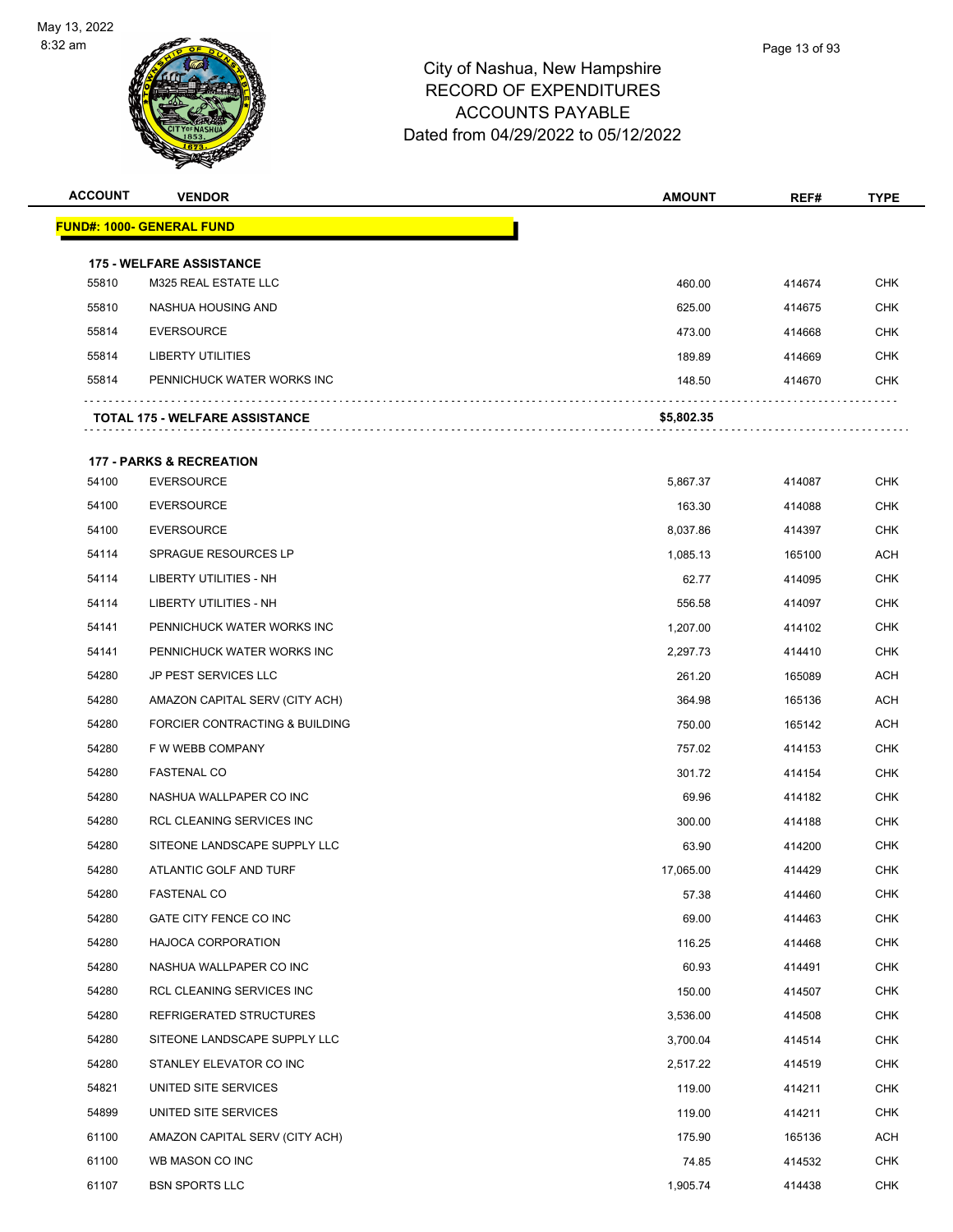

| <b>ACCOUNT</b> | <b>VENDOR</b>                             | <b>AMOUNT</b> | REF#   | <b>TYPE</b> |
|----------------|-------------------------------------------|---------------|--------|-------------|
|                | <b>FUND#: 1000- GENERAL FUND</b>          |               |        |             |
|                | <b>177 - PARKS &amp; RECREATION</b>       |               |        |             |
| 61128          | <b>BSN SPORTS LLC</b>                     | 250.00        | 414131 | <b>CHK</b>  |
| 61156          | D & P SWIMMING POOL                       | 396.00        | 414450 | <b>CHK</b>  |
| 61299          | AMAZON CAPITAL SERV (CITY ACH)            | 76.83         | 165080 | <b>ACH</b>  |
| 61542          | MARSHALL SIGNS INC                        | 900.00        | 414487 | <b>CHK</b>  |
| 61799          | <b>FACTORY MOTOR PARTS</b>                | 31.98         | 165084 | <b>ACH</b>  |
| 61799          | MCDEVITT TRUCKS INC                       | 103.04        | 165093 | <b>ACH</b>  |
| 61799          | AMAZON CAPITAL SERV (CITY ACH)            | 199.99        | 165136 | <b>ACH</b>  |
| 61799          | <b>BEST FORD</b>                          | 138.78        | 414123 | <b>CHK</b>  |
| 61799          | CARPARTS DISTRIBUTION CENTER,             | 306.45        | 414137 | <b>CHK</b>  |
| 61799          | <b>D &amp; R TOWING INC</b>               | 150.00        | 414147 | <b>CHK</b>  |
| 61799          | DONOVAN EQUIPMENT CO INC                  | 535.00        | 414150 | <b>CHK</b>  |
| 61799          | <b>GRAINGER</b>                           | 233.98        | 414157 | CHK         |
| 61799          | SANEL NAPA                                | 523.29        | 414195 | <b>CHK</b>  |
| 61799          | CARPARTS DISTRIBUTION CENTER,             | 376.92        | 414440 | <b>CHK</b>  |
| 61799          | DONOVAN EQUIPMENT CO INC                  | 207.92        | 414455 | <b>CHK</b>  |
| 61799          | JAMES R ROSENCRANTZ & SONS INC            | 284.00        | 414480 | <b>CHK</b>  |
| 71999          | A-OK TURF EQUIPMENT INC                   | 6,500.00      | 414109 | <b>CHK</b>  |
| 71999          | <b>JOE GRAFIX LLC</b>                     | 70.00         | 414169 | CHK         |
| 71999          | ATLANTIC GOLF AND TURF                    | 2,700.00      | 414429 | <b>CHK</b>  |
|                | <b>TOTAL 177 - PARKS &amp; RECREATION</b> | \$65,797.01   |        |             |

| 179 - LIBRARY |                                    |             |        |            |
|---------------|------------------------------------|-------------|--------|------------|
| 54100         | EVERSOUCE-POWER SUPPLY             | 6,813.06    | 414084 | <b>CHK</b> |
| 54114         | <b>SPRAGUE RESOURCES LP</b>        | 1,121.45    | 165100 | <b>ACH</b> |
| 54114         | <b>LIBERTY UTILITIES - NH</b>      | 791.84      | 414403 | <b>CHK</b> |
| 61100         | WB MASON CO INC                    | 15.19       | 414532 | <b>CHK</b> |
| 61299         | <b>BRODART CO</b>                  | 181.57      | 414129 | <b>CHK</b> |
| 61428         | WB MASON CO INC                    | 511.88      | 414214 | <b>CHK</b> |
| 61807         | <b>INGRAM LIBRARY SERVICES LLC</b> | 516.49      | 165087 | <b>ACH</b> |
| 61807         | <b>INGRAM LIBRARY SERVICES LLC</b> | 2,721.65    | 165143 | <b>ACH</b> |
| 61807         | <b>BAKER &amp; TAYLOR</b>          | 129.29      | 414119 | <b>CHK</b> |
| 61814         | <b>MIDWEST TAPE LLC</b>            | 114.70      | 165095 | <b>ACH</b> |
| 61814         | MIDWEST TAPE LLC                   | 200.46      | 165155 | <b>ACH</b> |
| 61814         | <b>BAKER &amp; TAYLOR</b>          | 49.47       | 414119 | <b>CHK</b> |
| 68322         | NASHAWAY CHAPTER OF NH AUDUBON     | 100.00      | 414386 | <b>CHK</b> |
| 68322         | <b>ALPHAGRAPHICS</b>               | 124.31      | 414427 | <b>CHK</b> |
|               | <b>TOTAL 179 - LIBRARY</b>         | \$13,391.36 |        |            |
|               |                                    |             |        |            |
|               |                                    |             |        |            |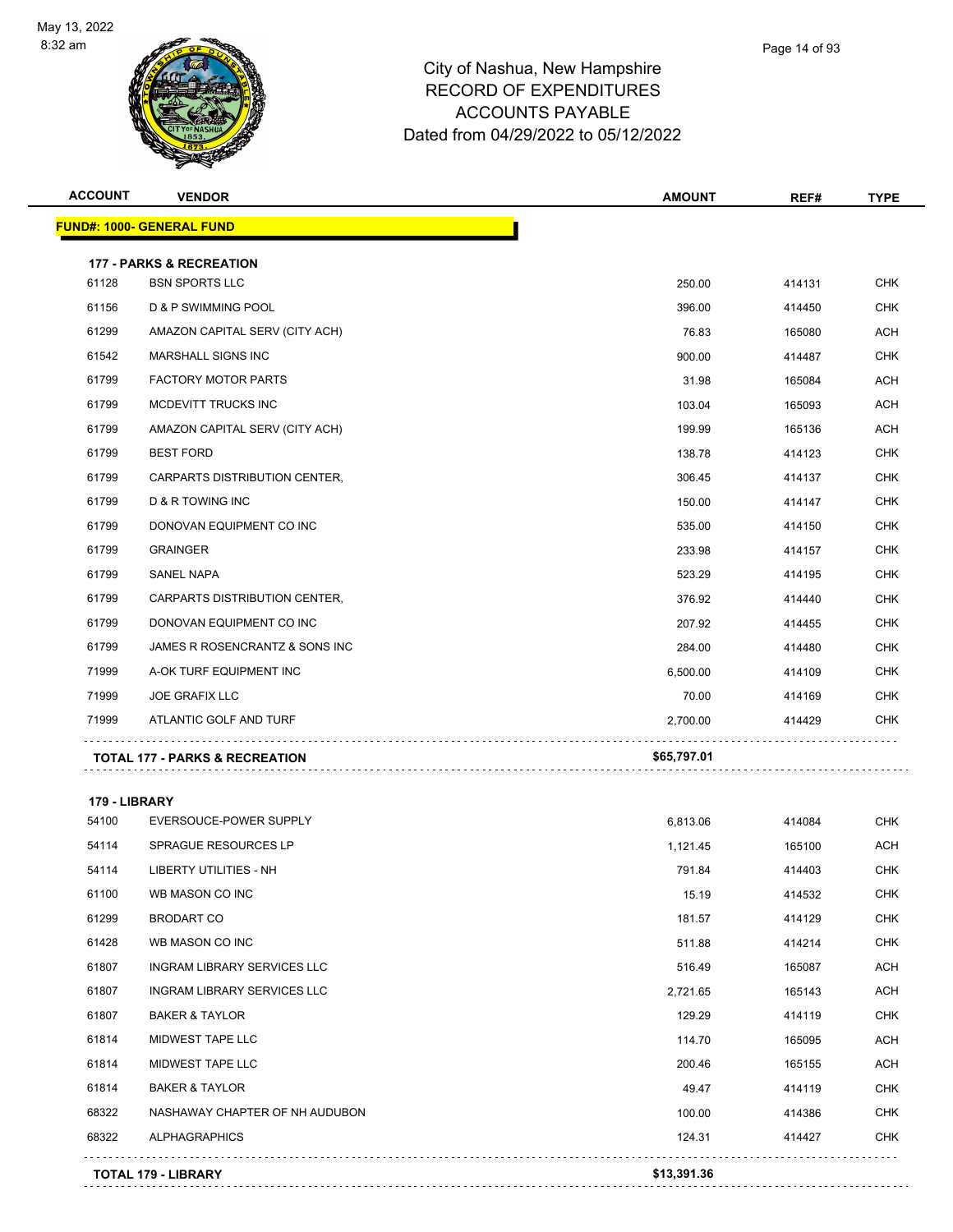

| <b>ACCOUNT</b>               | <b>VENDOR</b>                            | <b>AMOUNT</b> | REF#   | <b>TYPE</b> |
|------------------------------|------------------------------------------|---------------|--------|-------------|
|                              | FUND#: 1000- GENERAL FUND                |               |        |             |
|                              | <b>181 - COMMUNITY DEVELOPMENT</b>       |               |        |             |
| 55200                        | AMERICAN PLANNING ASSOC                  | 535.00        | 414390 | <b>CHK</b>  |
| 61100                        | WB MASON CO INC                          | 76.50         | 414214 | <b>CHK</b>  |
|                              | <b>TOTAL 181 - COMMUNITY DEVELOPMENT</b> | \$611.50      |        |             |
|                              | <b>183 - ECONOMIC DEVELOPMENT</b>        |               |        |             |
| 61299                        | DEPENDABLE LOCK SERVICE INC              | 155.00        | 414454 | <b>CHK</b>  |
| 61830                        | <b>COSTAR REALTY INFORMATION</b>         | 398.59        | 414448 | <b>CHK</b>  |
|                              | <b>TOTAL 183 - ECONOMIC DEVELOPMENT</b>  | \$553.59      |        |             |
|                              |                                          |               |        |             |
| <b>191 - SCHOOL</b><br>44700 | <b>LEANNE BEAUREGARD</b>                 | 65.00         | 414237 | <b>CHK</b>  |
| 53128                        | <b>MATTHEW &amp; LEAH DONAHUE</b>        | 1,481.13      | 414258 | <b>CHK</b>  |
| 53452                        | <b>ESS NORTHEAST LLC</b>                 | 5,798.54      | 414566 | <b>CHK</b>  |
| 53614                        | STATE OF NH CRIMINAL RECORDS             | 48.25         | 414537 | CHK         |
| 53628                        | EDUCATION HEALTH SERVICES LLC            | 1,940.00      | 414261 | <b>CHK</b>  |
| 53628                        | COMPUTER HUT dba IT INSIDERS             | 192.50        | 414278 | <b>CHK</b>  |
| 53628                        | PRO AV SYSTEMS INC                       | 2,500.00      | 414309 | CHK         |
| 53628                        | STATE OF NH CRIMINAL RECORDS             | 1,591.75      | 414537 | <b>CHK</b>  |
| 53628                        | FIRE PROTECTION TESTING LLC              | 870.00        | 414569 | CHK         |
| 53628                        | MSB CONSULTING GROUP LLC                 | 1,720.22      | 414608 | <b>CHK</b>  |
| 53628                        | PEST-END INC                             | 560.00        | 414625 | <b>CHK</b>  |
| 54100                        | <b>DIRECT ENERGY BUSINESS</b>            | 4,957.88      | 414217 | <b>CHK</b>  |
| 54100                        | <b>EVERSOURCE</b>                        | 34,051.91     | 414218 | <b>CHK</b>  |
| 54100                        | MENH SOLAR HOLDINGS LLC                  | 11,568.90     | 414603 | CHK         |
| 54114                        | LIBERTY UTILITIES - NH                   | 1,957.38      | 414219 | <b>CHK</b>  |
| 54114                        | LIBERTY UTILITIES - NH                   | 10,724.22     | 414220 | <b>CHK</b>  |
| 54114                        | LIBERTY UTILITIES - NH                   | 9,610.26      | 414221 | <b>CHK</b>  |
| 54114                        | LIBERTY UTILITIES - NH                   | 5,864.60      | 414222 | <b>CHK</b>  |
| 54114                        | <b>LIBERTY UTILITIES - NH</b>            | 1,976.26      | 414223 | <b>CHK</b>  |
| 54114                        | LIBERTY UTILITIES - NH                   | 4,346.76      | 414224 | <b>CHK</b>  |
| 54114                        | LIBERTY UTILITIES - NH                   | 1,515.74      | 414225 | <b>CHK</b>  |
| 54114                        | <b>LIBERTY UTILITIES - NH</b>            | 1,349.37      | 414226 | <b>CHK</b>  |
| 54114                        | <b>LIBERTY UTILITIES - NH</b>            | 1,435.43      | 414227 | <b>CHK</b>  |
| 54141                        | PENNICHUCK WATER WORKS INC               | 3,156.91      | 414228 | CHK         |
| 54141                        | PENNICHUCK WATER WORKS INC               | 6,276.55      | 414536 | <b>CHK</b>  |
| 54280                        | <b>GRAINGER</b>                          | 298.86        | 414273 | <b>CHK</b>  |
| 54280                        | NASHUA WALLPAPER CO INC                  | 105.44        | 414301 | CHK         |
| 54280                        | <b>BELLETETES INC</b>                    | 79.76         | 414546 | <b>CHK</b>  |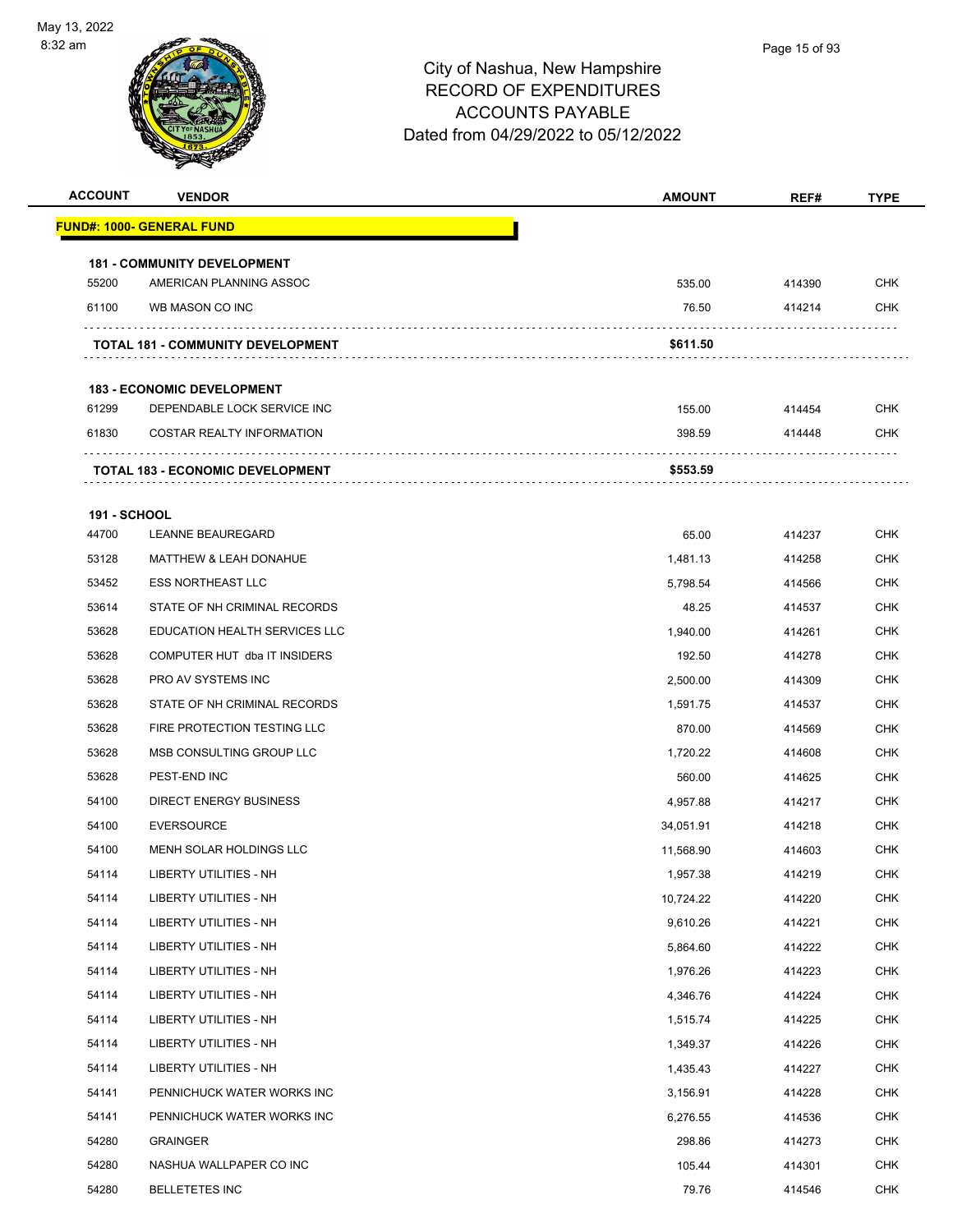

| <b>VENDOR</b>                    | <b>AMOUNT</b>                                   | REF#            | <b>TYPE</b> |
|----------------------------------|-------------------------------------------------|-----------------|-------------|
| <b>FUND#: 1000- GENERAL FUND</b> |                                                 |                 |             |
|                                  |                                                 |                 |             |
| FIMBEL GARAGE DOORS              | 476.40                                          | 414568          | <b>CHK</b>  |
|                                  |                                                 |                 | <b>CHK</b>  |
| NASHUA WALLPAPER CO INC          |                                                 | 414609          | <b>CHK</b>  |
| VIKING ROOFING INC               | 1,269.81                                        | 414651          | CHK         |
| ASAP FIRE & SAFETY CORP          | 680.00                                          | 414233          | <b>CHK</b>  |
| TURF DEPOT                       | 65.64                                           | 414646          | <b>CHK</b>  |
| <b>TURF PRODUCTS</b>             | 1,524.59                                        | 414647          | <b>CHK</b>  |
| AT NEW HAMPSHIRE LLC             | 2,801.21                                        | 414234          | <b>CHK</b>  |
| D & R TOWING INC                 | 125.00                                          | 414253          | CHK         |
| MAYNARD & LESIEUR INC            | 202.00                                          | 414294          | <b>CHK</b>  |
| CARPARTS DISTRIBUTION CENTER,    | 204.99                                          | 414553          | <b>CHK</b>  |
| SANEL NAPA                       | 406.76                                          | 414634          | <b>CHK</b>  |
| CONSOLIDATED COMMUNICATIONS      | 465.76                                          | 414216          | <b>CHK</b>  |
| CONSOLIDATED COMMUNICATIONS      | 1,206.59                                        | 414392          | CHK         |
| CONSOLIDATED COMMUNICATIONS      | 43.39                                           | 414535          | <b>CHK</b>  |
| DANIEL ALEXANDER                 | 77.38                                           | 414231          | <b>CHK</b>  |
| DANIEL DONOVAN                   | 14.91                                           | 414259          | <b>CHK</b>  |
| <b>LISA GINGRAS</b>              | 108.37                                          | 414270          | <b>CHK</b>  |
| <b>JULIE GOULET</b>              | 8.40                                            | 414272          | <b>CHK</b>  |
| LISA JANOSIK                     | 92.56                                           | 414280          | <b>CHK</b>  |
| RUTH LEVY-MEYER                  | 17.55                                           | 414289          | <b>CHK</b>  |
| <b>ALISON MARTINEZ</b>           | 43.43                                           | 414293          | <b>CHK</b>  |
| <b>NATHAN MAZEROLLE</b>          | 32.93                                           | 414295          | <b>CHK</b>  |
| <b>GARTH MCKINNEY</b>            | 55.14                                           | 414297          | CHK         |
| <b>NATHAN BURNS</b>              | 79.82                                           | 414551          | <b>CHK</b>  |
| DEIRDRE O'MARA                   | 9.95                                            | 414615          | <b>CHK</b>  |
| <b>ANTHONY PARKER</b>            | 70.90                                           | 414620          | <b>CHK</b>  |
| <b>ALAN VERLEY</b>               | 4.00                                            | 414650          | <b>CHK</b>  |
| PRO-ED                           | 56.10                                           | 414310          | <b>CHK</b>  |
| COMPUTER HUT dba IT INSIDERS     | 3,134.00                                        | 414587          | <b>CHK</b>  |
| (SCHOOL ACH) AMAZON CAPITAL SE   | 76.84                                           | 165102          | <b>ACH</b>  |
| <b>JOSTENS INC</b>               | 1,631.26                                        | 414281          | <b>CHK</b>  |
| <b>JOSTENS INC</b>               | 9.73                                            | 414589          | <b>CHK</b>  |
| US POSTAL SERVICE                | 642.00                                          | 414649          | <b>CHK</b>  |
| <b>KEVIN BOLDUC</b>              | 90.00                                           | 414240          | <b>CHK</b>  |
| KENNETH A BOURQUE                | 90.00                                           | 414241          | <b>CHK</b>  |
| PETER BUCK                       | 70.00                                           | 414244          | <b>CHK</b>  |
| KATHLEEN CAMPBELL-KELLEY         | 150.00                                          | 414245          | <b>CHK</b>  |
|                                  | <b>191 - SCHOOL</b><br>GREEN RUBBER COMPANY INC | 819.62<br>42.17 | 414581      |

Page 16 of 93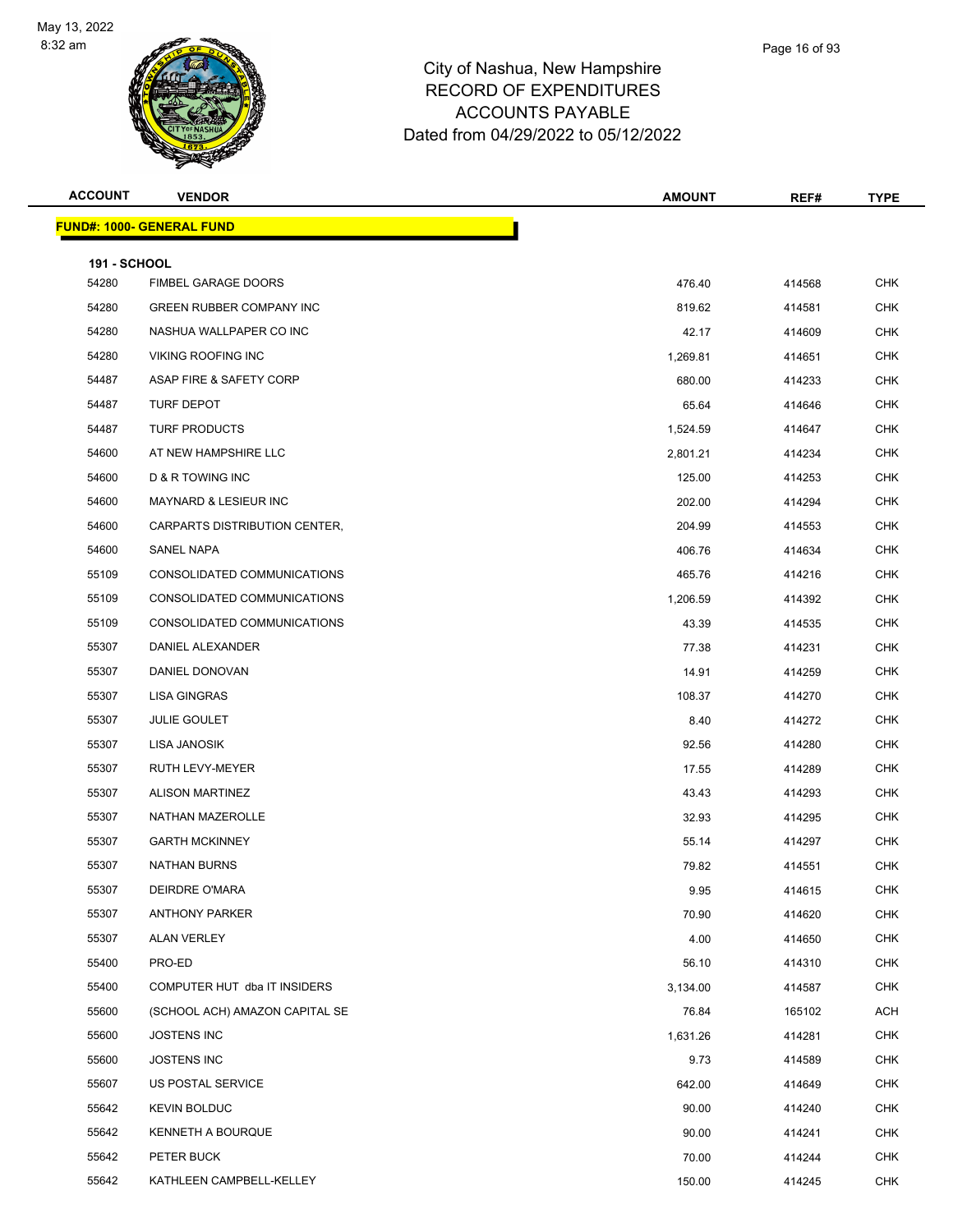

| <b>ACCOUNT</b>               | <b>VENDOR</b>                    | <b>AMOUNT</b> | REF#   | <b>TYPE</b> |
|------------------------------|----------------------------------|---------------|--------|-------------|
|                              | <b>FUND#: 1000- GENERAL FUND</b> |               |        |             |
|                              |                                  |               |        |             |
| <b>191 - SCHOOL</b><br>55642 | <b>CLELIE FIELDING</b>           | 90.00         | 414247 | <b>CHK</b>  |
| 55642                        | <b>MARK COOKSON</b>              | 70.00         | 414249 | <b>CHK</b>  |
| 55642                        | <b>KEVIN COYLE</b>               | 70.00         | 414251 | CHK         |
| 55642                        | MICHAEL CROSBY                   | 90.00         | 414252 | <b>CHK</b>  |
| 55642                        | <b>CHAD DAVIS</b>                | 104.00        | 414255 | <b>CHK</b>  |
| 55642                        | <b>MADDISON DRISCOLL</b>         | 150.00        | 414260 | <b>CHK</b>  |
| 55642                        | <b>THOMAS GIBSON</b>             | 180.00        | 414268 | <b>CHK</b>  |
| 55642                        | JEFFREY ISABELLE                 | 210.00        | 414277 | <b>CHK</b>  |
| 55642                        | <b>CHARLES KAJEN</b>             | 270.00        | 414282 | <b>CHK</b>  |
| 55642                        | <b>STEPHEN L KIRKPATRICK</b>     | 107.50        | 414283 | <b>CHK</b>  |
| 55642                        | KIRSTIN KOCHANEK                 | 180.00        | 414284 | <b>CHK</b>  |
| 55642                        | <b>TYLER S LEEDS</b>             | 160.00        | 414287 | <b>CHK</b>  |
| 55642                        | PHILIP LEVESQUE                  | 90.00         | 414288 | <b>CHK</b>  |
| 55642                        | <b>MARK T LORDEN</b>             | 70.00         | 414290 | <b>CHK</b>  |
| 55642                        | <b>THOMAS MORAN</b>              | 90.00         | 414298 | <b>CHK</b>  |
| 55642                        | <b>VINCENT PERRONI</b>           | 70.00         | 414307 | CHK         |
| 55642                        | <b>DOUGLAS REED</b>              | 90.00         | 414314 | <b>CHK</b>  |
| 55642                        | <b>GREG SARETTE</b>              | 90.00         | 414318 | <b>CHK</b>  |
| 55642                        | DOUGLAS N STEVENS                | 90.00         | 414329 | <b>CHK</b>  |
| 55642                        | SARAH SZYMKOWSKI                 | 90.00         | 414330 | <b>CHK</b>  |
| 55642                        | <b>GERALD M VEILLEUX</b>         | 90.00         | 414336 | <b>CHK</b>  |
| 55642                        | <b>FREDERICK WILHELMI</b>        | 177.50        | 414339 | <b>CHK</b>  |
| 55642                        | <b>GARY WONG</b>                 | 90.00         | 414342 | CHK         |
| 55642                        | SHANE ZEMAN                      | 180.00        | 414344 | <b>CHK</b>  |
| 55642                        | <b>TONY ZINA</b>                 | 140.00        | 414345 | <b>CHK</b>  |
| 55642                        | <b>GREGORY ANDRUSKEVICH</b>      | 140.00        | 414541 | CHK         |
| 55642                        | WILLIAM D BALL                   | 70.00         | 414544 | <b>CHK</b>  |
| 55642                        | <b>STEVE H BLANCHARD</b>         | 70.00         | 414548 | <b>CHK</b>  |
| 55642                        | PETER BUCK                       | 70.00         | 414550 | <b>CHK</b>  |
| 55642                        | <b>MARK COOKSON</b>              | 70.00         | 414559 | <b>CHK</b>  |
| 55642                        | ROBIN DAY                        | 104.00        | 414562 | <b>CHK</b>  |
| 55642                        | PAUL EDWARD DIMARINO JR          | 164.00        | 414564 | <b>CHK</b>  |
| 55642                        | <b>GERALD GADBOIS</b>            | 90.00         | 414576 | <b>CHK</b>  |
| 55642                        | EDWARD HOULIHAN                  | 180.00        | 414585 | <b>CHK</b>  |
| 55642                        | JEFFREY ISABELLE                 | 210.00        | 414586 | <b>CHK</b>  |
| 55642                        | <b>BRIAN JACKSON</b>             | 70.00         | 414588 | <b>CHK</b>  |
| 55642                        | <b>JOSEPH E KELLY</b>            | 194.00        | 414591 | <b>CHK</b>  |
| 55642                        | MICHAEL LAFOND                   | 70.00         | 414593 | <b>CHK</b>  |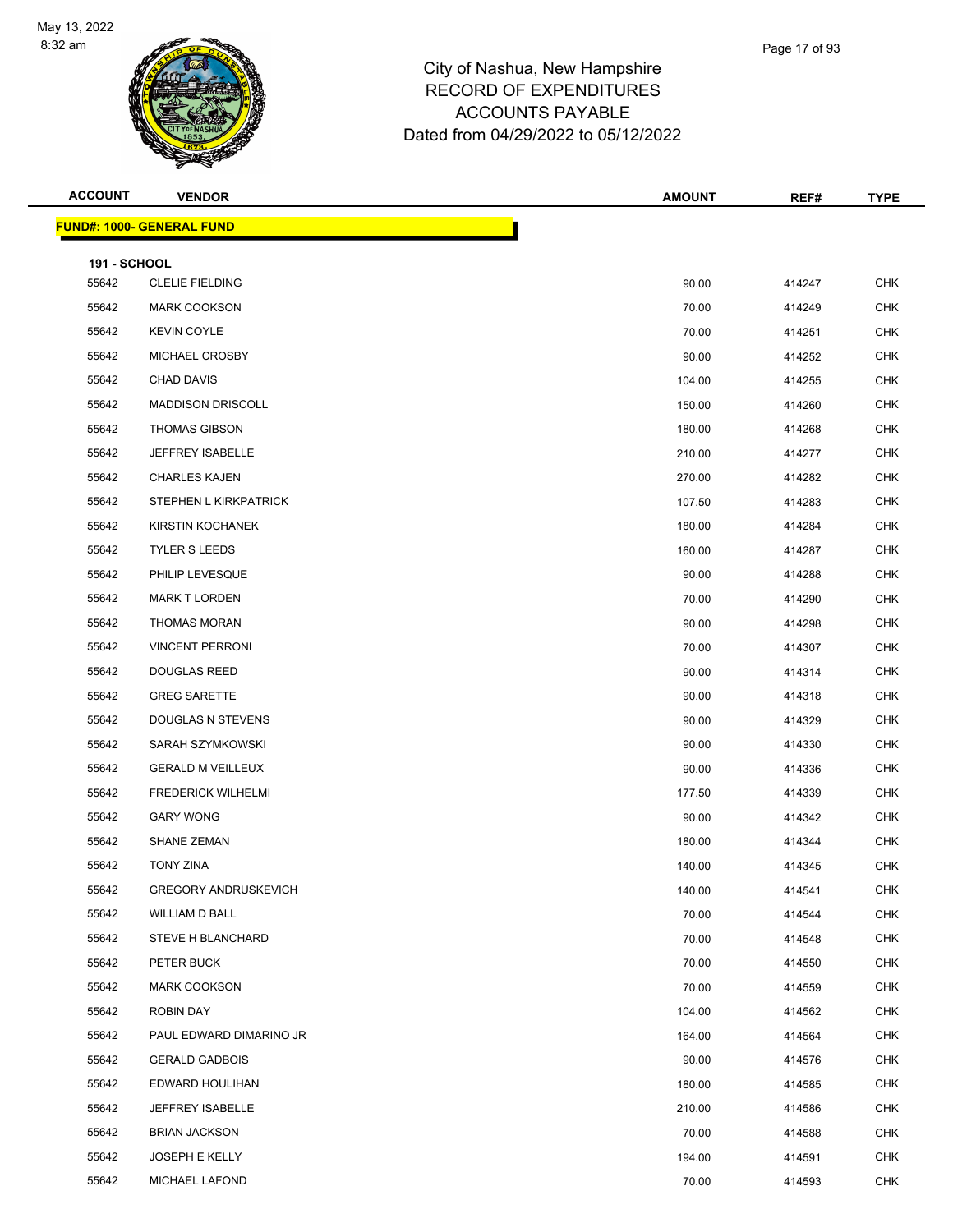

| <b>ACCOUNT</b>      | <b>VENDOR</b>                    | <b>AMOUNT</b> | REF#   | <b>TYPE</b> |
|---------------------|----------------------------------|---------------|--------|-------------|
|                     | <b>FUND#: 1000- GENERAL FUND</b> |               |        |             |
| <b>191 - SCHOOL</b> |                                  |               |        |             |
| 55642               | MICHAEL LAROCQUE                 | 140.00        | 414594 | <b>CHK</b>  |
| 55642               | <b>FREDERICK LATHAM</b>          | 70.00         | 414595 | <b>CHK</b>  |
| 55642               | <b>TYLER S LEEDS</b>             | 90.00         | 414596 | <b>CHK</b>  |
| 55642               | PHIL MCCARTHY                    | 270.00        | 414599 | <b>CHK</b>  |
| 55642               | ROBERT ODIERNA                   | 90.00         | 414616 | <b>CHK</b>  |
| 55642               | ANTHONY C PALMISANO              | 90.00         | 414618 | <b>CHK</b>  |
| 55642               | DAVID PELLETIER                  | 90.00         | 414623 | <b>CHK</b>  |
| 55642               | <b>BRIAN SALLENBERGER</b>        | 104.00        | 414632 | <b>CHK</b>  |
| 55642               | DAVID SHANNON                    | 104.00        | 414638 | <b>CHK</b>  |
| 55642               | <b>JOSEPH SHERWOOD</b>           | 70.00         | 414639 | <b>CHK</b>  |
| 55642               | JEFFREY SMELTZER                 | 210.00        | 414643 | <b>CHK</b>  |
| 55642               | SARAH SZYMKOWSKI                 | 90.00         | 414645 | <b>CHK</b>  |
| 55642               | DAVID J WALSH JR                 | 140.00        | 414652 | <b>CHK</b>  |
| 55642               | DAVID WEBSTER                    | 70.00         | 414656 | <b>CHK</b>  |
| 55642               | <b>KERRY WHITTEN</b>             | 104.00        | 414657 | <b>CHK</b>  |
| 55650               | <b>MICHELLE KEYWORTH</b>         | 56.10         | 414592 | <b>CHK</b>  |
| 55650               | <b>GREG WARREN</b>               | 89.20         | 414654 | <b>CHK</b>  |
| 55690               | FIRST STUDENT INC                | 4,654.92      | 414265 | <b>CHK</b>  |
| 55690               | FIRST STUDENT INC                | 331,120.23    | 414571 | <b>CHK</b>  |
| 55691               | FIRST STUDENT INC                | 345,014.92    | 414571 | <b>CHK</b>  |
| 55691               | <b>JESSICA FLAGLER</b>           | 760.50        | 414573 | <b>CHK</b>  |
| 55694               | NASHUA CHILDRENS HOME            | 9,677.12      | 165161 | <b>ACH</b>  |
| 55694               | PEMBROKE SCHOOL DISTRICT         | 6,292.08      | 414306 | <b>CHK</b>  |
| 55694               | REACH THE TOP TUTORING           | 450.00        | 414312 | <b>CHK</b>  |
| 55694               | <b>CEDARCREST INC</b>            | 6,482.70      | 414554 | <b>CHK</b>  |
| 55694               | CREST COLLABORATIVE              | 38,848.00     | 414561 | CHK         |
| 55694               | GUILD FOR HUMAN SERVICES INC     | 3,499.72      | 414582 | <b>CHK</b>  |
| 55694               | LIGHTHOUSE SCHOOL INC            | 92,688.00     | 414597 | <b>CHK</b>  |
| 55694               | MELMARK NEW ENGLAND              | 89,307.00     | 414602 | <b>CHK</b>  |
| 55694               | REGIONAL SERVICES & EDUCATION    | 29,328.32     | 414630 | <b>CHK</b>  |
| 55694               | SCHOOLS FOR CHILDREN INC         | 7,610.55      | 414637 | <b>CHK</b>  |
| 61100               | (SCHOOL ACH) AMAZON CAPITAL SE   | 213.48        | 165102 | <b>ACH</b>  |
| 61100               | THE COPY SHOP                    | 310.00        | 414250 | <b>CHK</b>  |
| 61100               | SCHOOL SPECIALTY LLC             | 265.19        | 414323 | <b>CHK</b>  |
| 61100               | WB MASON CO INC                  | 1,928.47      | 414338 | <b>CHK</b>  |
| 61100               | ALPHABET SIGNS INC               | 95.56         | 414540 | <b>CHK</b>  |
| 61100               | CEN-COM                          | 640.00        | 414555 | <b>CHK</b>  |
| 61100               | WB MASON CO INC                  | 189.22        | 414655 | <b>CHK</b>  |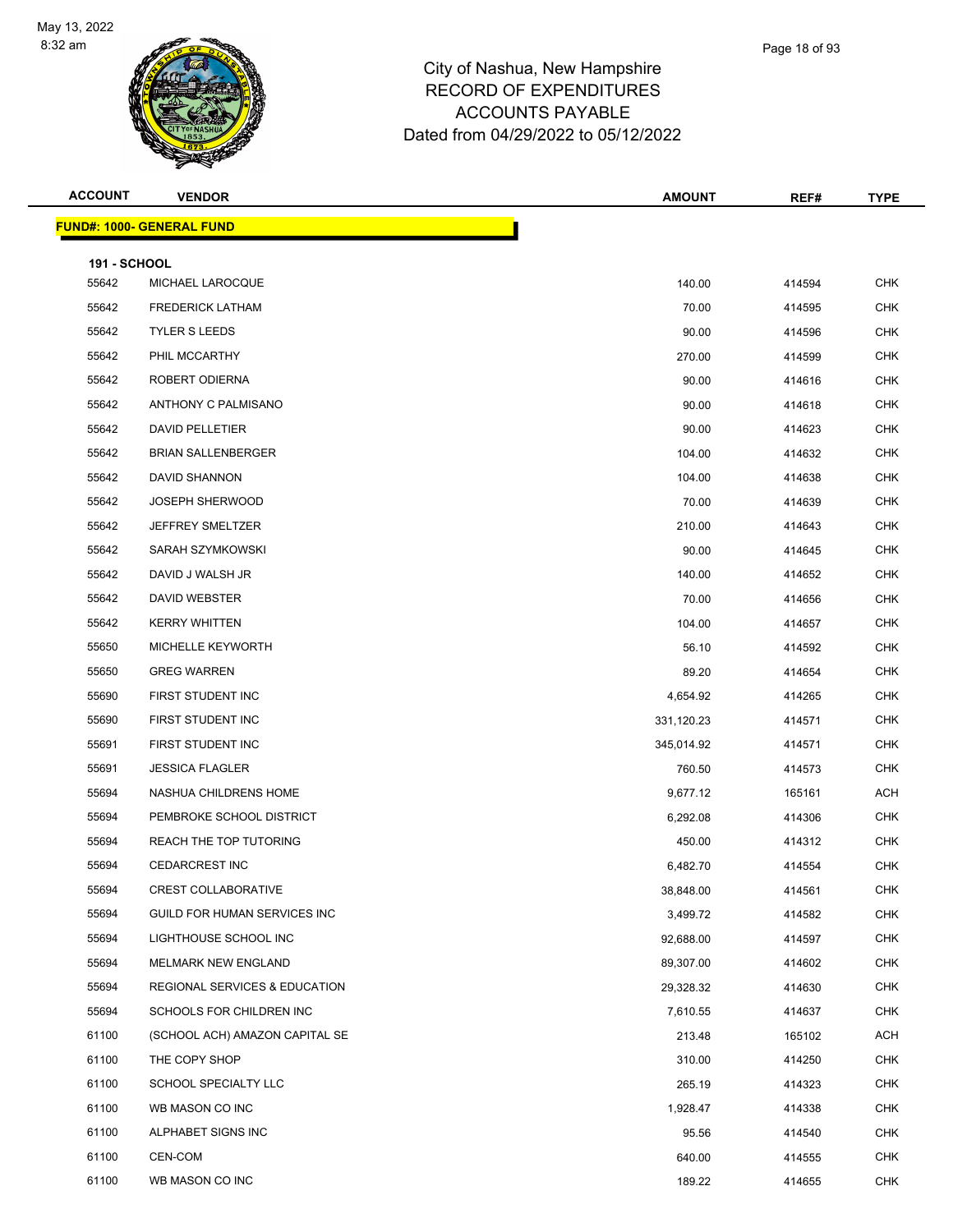

| Page 19 of 93 |
|---------------|
|               |

| <b>ACCOUNT</b>               | <b>VENDOR</b>                     | <b>AMOUNT</b> | REF#   | <b>TYPE</b> |
|------------------------------|-----------------------------------|---------------|--------|-------------|
|                              | <u> FUND#: 1000- GENERAL FUND</u> |               |        |             |
|                              |                                   |               |        |             |
| <b>191 - SCHOOL</b><br>61135 | (SCHOOL ACH) AMAZON CAPITAL SE    | 4,326.57      | 165102 | ACH         |
| 61135                        | (SCHOOL ACH) AMAZON CAPITAL SE    | 2,698.45      | 165160 | ACH         |
| 61135                        | <b>BARNES &amp; NOBLE INC</b>     | 34.40         | 414235 | <b>CHK</b>  |
| 61135                        | CHILDREN'S DYSLEXIA CENTER        | 27.82         | 414246 | <b>CHK</b>  |
| 61135                        | DEMCO INC                         | 66.20         | 414257 | <b>CHK</b>  |
| 61135                        | <b>ESSENTRA</b>                   | 691.15        | 414262 | <b>CHK</b>  |
| 61135                        | GENERAL LINEN SERVICE INC         | 35.00         | 414267 | <b>CHK</b>  |
| 61135                        | <b>GOPHER</b>                     | 340.23        | 414271 | <b>CHK</b>  |
| 61135                        | J W PEPPER & SON INC              | 374.64        | 414279 | <b>CHK</b>  |
| 61135                        | MARKET BASKET ACCT 2589096        | 40.48         | 414292 | <b>CHK</b>  |
| 61135                        | MCGRAW HILL SCHOOL EDUCATION      | 384.72        | 414296 | <b>CHK</b>  |
| 61135                        | <b>NCS PEARSON</b>                | 402.80        | 414302 | <b>CHK</b>  |
| 61135                        | REALLY GOOD STUFF LLC             | 223.64        | 414313 | <b>CHK</b>  |
| 61135                        | RELIABLE APPLIANCE SERVICES       | 99.95         | 414315 | <b>CHK</b>  |
| 61135                        | <b>RESTROOM DIRECT</b>            | 243.75        | 414316 | <b>CHK</b>  |
| 61135                        | SCHOOL SPECIALTY LLC              | 126.00        | 414322 | <b>CHK</b>  |
| 61135                        | SCHOOL SPECIALTY LLC              | 4,994.95      | 414323 | <b>CHK</b>  |
| 61135                        | <b>SCHOOLMART</b>                 | 1,643.52      | 414324 | <b>CHK</b>  |
| 61135                        | SOCIAL STUDIES SCHOOL SERVICE     | 209.65        | 414326 | <b>CHK</b>  |
| 61135                        | <b>SOCIAL THINKING</b>            | 80.56         | 414327 | <b>CHK</b>  |
| 61135                        | <b>TEACHERS DISCOVERY</b>         | 54.35         | 414333 | <b>CHK</b>  |
| 61135                        | WB MASON CO INC                   | 3,196.00      | 414338 | <b>CHK</b>  |
| 61135                        | <b>WILSON LANGUAGE</b>            | 298.08        | 414341 | <b>CHK</b>  |
| 61135                        | WOODWIND & BRASSWIND              | 184.75        | 414343 | <b>CHK</b>  |
| 61135                        | PATRICK COAD                      | 52.75         | 414557 | <b>CHK</b>  |
| 61135                        | ELENCO ELECTRONICS INC            | 23.33         | 414565 | <b>CHK</b>  |
| 61135                        | <b>GENERAL LINEN SERVICE INC</b>  | 238.71        | 414577 | <b>CHK</b>  |
| 61135                        | <b>GOPHER</b>                     | 215.10        | 414579 | <b>CHK</b>  |
| 61135                        | MCGRAW HILL SCHOOL EDUCATION      | 207.72        | 414600 | <b>CHK</b>  |
| 61135                        | MCMASTER-CARR                     | 155.44        | 414601 | <b>CHK</b>  |
| 61135                        | <b>HARRIET PERRY</b>              | 256.54        | 414624 | <b>CHK</b>  |
| 61135                        | PETTY CASH                        | 60.39         | 414626 | <b>CHK</b>  |
| 61135                        | <b>KRISTEN POWERS</b>             | 108.91        | 414627 | <b>CHK</b>  |
| 61135                        | PURELAND SUPPLY                   | 453.10        | 414629 | <b>CHK</b>  |
| 61135                        | SANE                              | 98.41         | 414633 | CHK         |
| 61135                        | SCHOLASTIC MAGAZINE               | 441.08        | 414635 | <b>CHK</b>  |
| 61135                        | SCHOOL SPECIALTY LLC              | 5,787.07      | 414636 | <b>CHK</b>  |
| 61135                        | MARY SHEYS                        | 65.99         | 414640 | <b>CHK</b>  |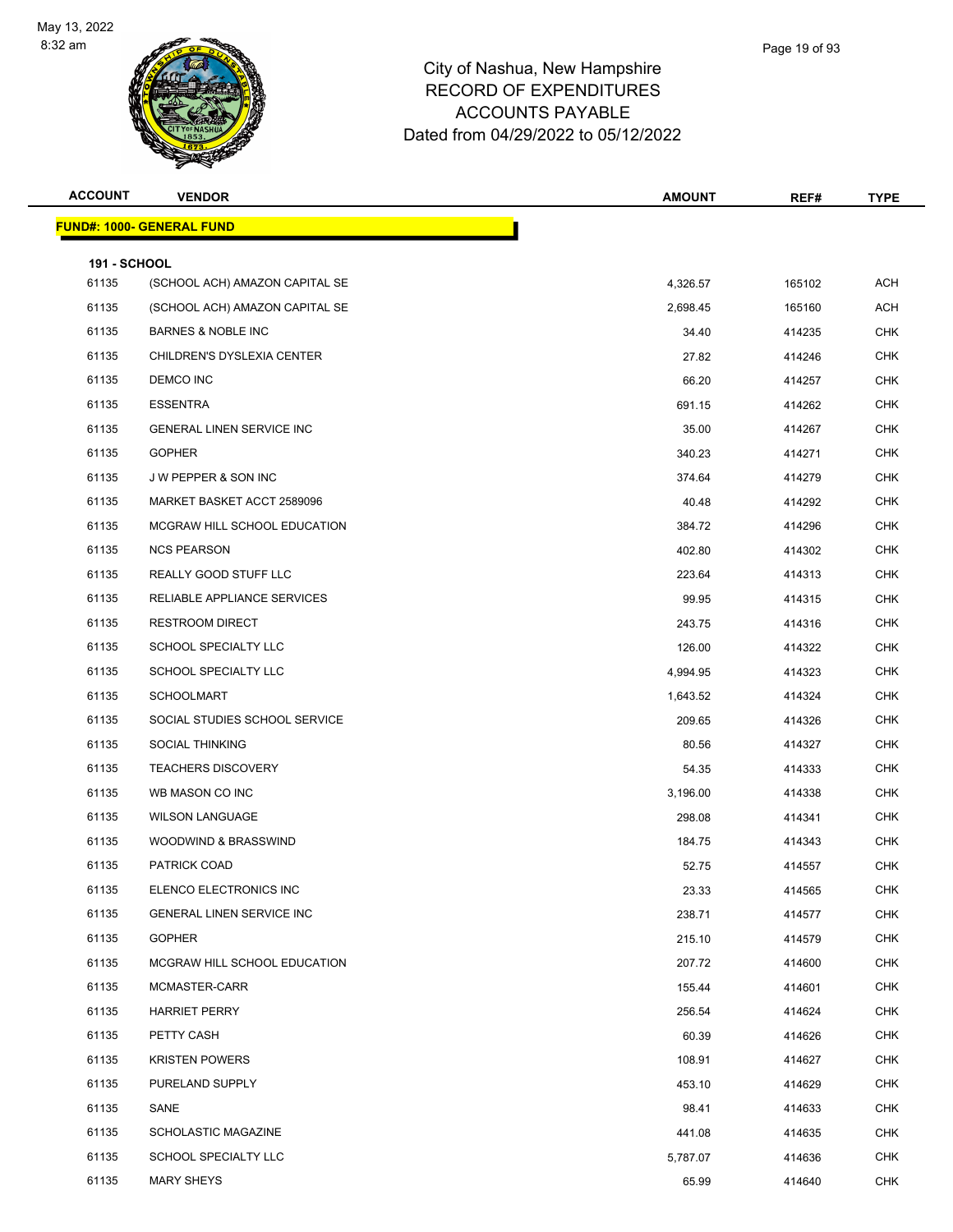

|         | Page 20 of 93 |  |
|---------|---------------|--|
| €       |               |  |
| ۰.<br>╮ |               |  |

| <b>ACCOUNT</b>               | <b>VENDOR</b>                     | <b>AMOUNT</b> | REF#   | <b>TYPE</b> |
|------------------------------|-----------------------------------|---------------|--------|-------------|
|                              | <u> FUND#: 1000- GENERAL FUND</u> |               |        |             |
|                              |                                   |               |        |             |
| <b>191 - SCHOOL</b><br>61135 | <b>WARD'S NATURAL SCIENCE</b>     | 118.65        | 414653 | <b>CHK</b>  |
| 61135                        | WB MASON CO INC                   | 40.13         | 414655 | <b>CHK</b>  |
| 61142                        | (SCHOOL ACH) AMAZON CAPITAL SE    | 177.99        | 165160 | ACH         |
| 61142                        | BEST BUY BUSINESS ADVANTAGE       | 190.02        | 414238 | <b>CHK</b>  |
| 61142                        | <b>IMPACT APPLICATIONS</b>        | 125.00        | 414275 | <b>CHK</b>  |
| 61142                        | ROCHESTER 100 INC                 | 195.75        | 414317 | CHK         |
| 61142                        | SCHOOL NURSE SUPPLY INC           | 90.25         | 414321 | <b>CHK</b>  |
| 61142                        | WILLIAM V MACGILL & CO            | 262.06        | 414340 | <b>CHK</b>  |
| 61249                        | <b>NCS PEARSON</b>                | 1,185.59      | 414302 | <b>CHK</b>  |
| 61249                        | <b>WILSON LANGUAGE</b>            | 100.00        | 414341 | <b>CHK</b>  |
| 61299                        | HOME DEPOT CREDIT SERVICES        | 233.57        | 414274 | <b>CHK</b>  |
| 61299                        | ARCSOURCE INC                     | 183.55        | 414542 | <b>CHK</b>  |
| 61299                        | <b>FASTENAL CO</b>                | 26.24         | 414567 | <b>CHK</b>  |
| 61299                        | MILL METALS CORP                  | 343.00        | 414606 | <b>CHK</b>  |
| 61407                        | M & M ELECTRICAL SUPPLY CO INC    | 2.88          | 165104 | ACH         |
| 61407                        | <b>GRAINGER</b>                   | 145.88        | 414273 | CHK         |
| 61407                        | INTERSTATE ALL BATTERY CENTER     | 1,134.86      | 414276 | <b>CHK</b>  |
| 61407                        | ALARMAX                           | 231.92        | 414539 | <b>CHK</b>  |
| 61407                        | CEN-COM                           | 297.00        | 414555 | <b>CHK</b>  |
| 61407                        | <b>GRAINGER</b>                   | 870.92        | 414580 | <b>CHK</b>  |
| 61414                        | F W WEBB COMPANY                  | (432.71)      | 414263 | <b>CHK</b>  |
| 61414                        | HAJOCA CORPORATION                | 1,253.03      | 414583 | <b>CHK</b>  |
| 61421                        | <b>BSC INDUSTRIES INC</b>         | 130.92        | 414243 | CHK         |
| 61421                        | CONTROL TECHNOLOGIES INC          | 1,680.00      | 414248 | <b>CHK</b>  |
| 61421                        | <b>CAPP INC</b>                   | 2,464.00      | 414552 | <b>CHK</b>  |
| 61421                        | CONTROL TECHNOLOGIES INC          | 195.56        | 414558 | <b>CHK</b>  |
| 61421                        | UNITED REFRIGERATION INC          | 682.04        | 414648 | <b>CHK</b>  |
| 61428                        | NASHUA WALLPAPER CO INC           | 73.84         | 414301 | <b>CHK</b>  |
| 61428                        | CLEAN-O-RAMA                      | 11,034.68     | 414556 | <b>CHK</b>  |
| 61428                        | NATIONWIDE SALES & SERVICE        | 2,953.36      | 414610 | <b>CHK</b>  |
| 61428                        | NEXT GEN SUPPLY GROUP             | 3,090.00      | 414611 | CHK         |
| 61599                        | <b>BROX INDUSTRIES INC</b>        | 34.20         | 165103 | ACH         |
| 61599                        | <b>BALCOM BROS INC</b>            | 2,970.00      | 414543 | <b>CHK</b>  |
| 61599                        | COUSINEAU FOREST PRODUCTS         | 2,025.00      | 414560 | <b>CHK</b>  |
| 61599                        | <b>FOSTER MATERIALS INC</b>       | 1,767.53      | 414575 | <b>CHK</b>  |
| 61599                        | SITEONE LANDSCAPE SUPPLY LLC      | 6,365.61      | 414642 | <b>CHK</b>  |
| 61607                        | (SCHOOL ACH) AMAZON CAPITAL SE    | 1,036.18      | 165160 | ACH         |
| 61607                        | COMPUTER HUT dba IT INSIDERS      | 5,913.75      | 414587 | <b>CHK</b>  |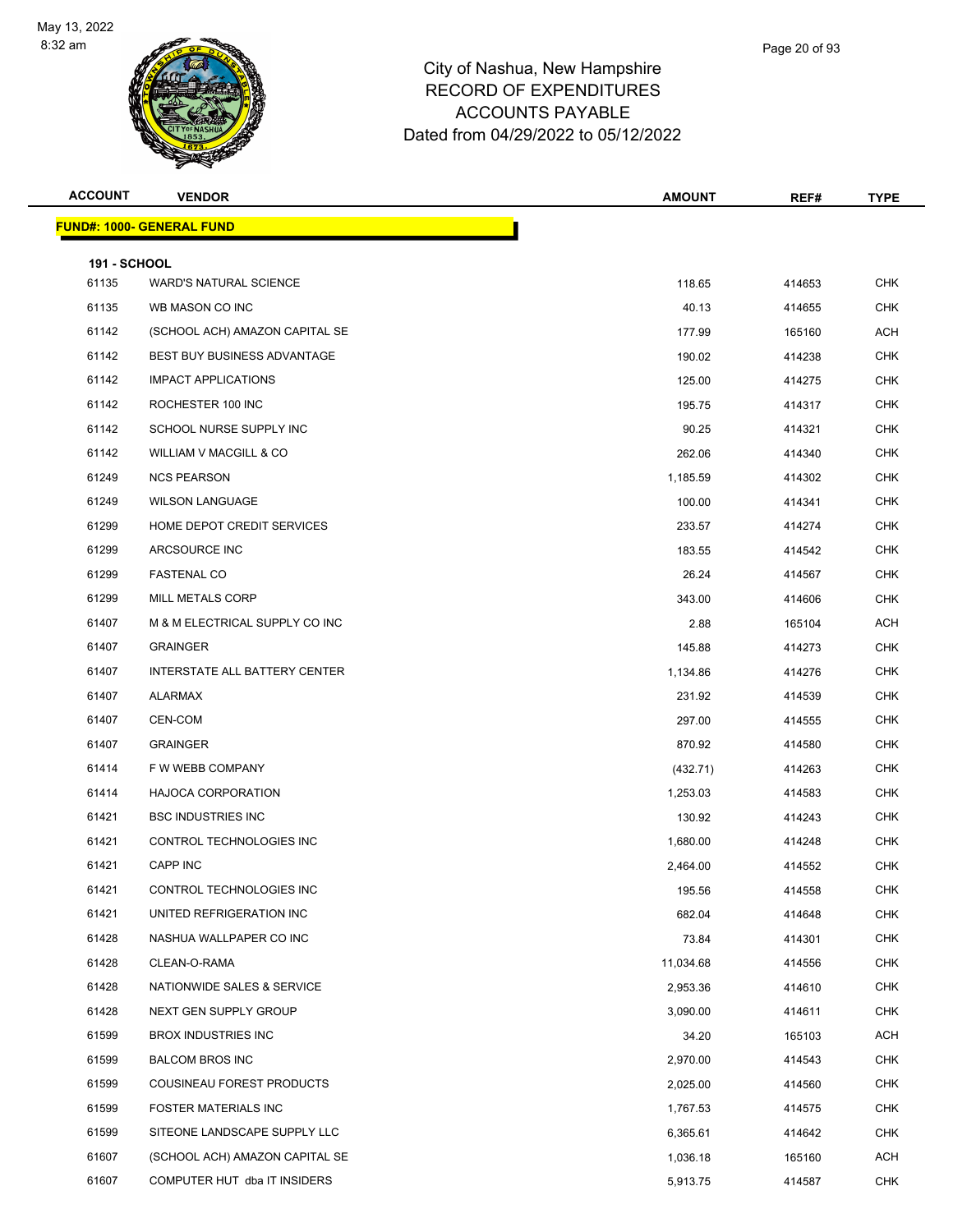

| <b>ACCOUNT</b>      | <b>VENDOR</b>                        | <b>AMOUNT</b>  | REF#   | <b>TYPE</b> |
|---------------------|--------------------------------------|----------------|--------|-------------|
|                     | <b>FUND#: 1000- GENERAL FUND</b>     |                |        |             |
| <b>191 - SCHOOL</b> |                                      |                |        |             |
| 61814               | (SCHOOL ACH) AMAZON CAPITAL SE       | 25.30          | 165102 | <b>ACH</b>  |
| 61814               | FOLLETT SCHOOL SOLUTIONS INC         | 315.08         | 414266 | <b>CHK</b>  |
| 61814               | FOLLETT SCHOOL SOLUTIONS INC         | 372.49         | 414574 | <b>CHK</b>  |
| 61875               | (SCHOOL ACH) AMAZON CAPITAL SE       | 488.64         | 165102 | <b>ACH</b>  |
| 61875               | ACTFL.ORG                            | 41.51          | 414229 | <b>CHK</b>  |
| 61875               | SOCIAL STUDIES SCHOOL SERVICE        | 89.58          | 414326 | <b>CHK</b>  |
| 61875               | <b>TEACHER CREATED MATERIALS INC</b> | 241.96         | 414332 | <b>CHK</b>  |
| 61875               | ACADEMIC THERAPY/HIGH NOON BKS       | 515.62         | 414538 | <b>CHK</b>  |
| 61875               | <b>STEVEN RIBAUDO</b>                | 300.00         | 414631 | <b>CHK</b>  |
| 71221               | PRO AV SYSTEMS INC                   | 2,532.20       | 414628 | <b>CHK</b>  |
| 71800               | (SCHOOL ACH) AMAZON CAPITAL SE       | 1,259.94       | 165102 | <b>ACH</b>  |
| 71999               | HOME DEPOT CREDIT SERVICES           | 706.98         | 414274 | <b>CHK</b>  |
| 71999               | KONICA MINOLTA BUSINESS              | 48.44          | 414285 | <b>CHK</b>  |
| 71999               | MFAC, LLC                            | 663.00         | 414604 | <b>CHK</b>  |
|                     | <b>TOTAL 191 - SCHOOL</b>            | \$1,194,472.29 |        |             |
|                     |                                      |                |        |             |

#### **TOTAL FUND 1000 - GENERAL FUND \$3,343,574.84**

#### **FUND#: 1001- GENERAL FUND -CAP IMPROVEMENTS**

|                              | <b>TOTAL FUND 1001 - GENERAL FUND -CAP IMPROVEMENTS</b> |               | \$8,066.50 |        |            |
|------------------------------|---------------------------------------------------------|---------------|------------|--------|------------|
|                              | <b>TOTAL 191 - SCHOOL</b>                               |               | \$389.00   |        |            |
| <b>191 - SCHOOL</b><br>81100 | STANLEY ELEVATOR CO INC                                 | 1075.91.21.30 | 389.00     | 414644 | <b>CHK</b> |
|                              | <b>TOTAL 161 - STREETS</b>                              |               | \$7,677.50 |        |            |
| 81100                        | ATLANTIC GOLF AND TURF                                  | 1071.77.20.30 | 5,075.00   | 414429 | <b>CHK</b> |
| 81100                        | AGRESOURCE INC                                          | 1071.77.20.30 | 1,146.00   | 414424 | <b>CHK</b> |
| 81100                        | SITEONE LANDSCAPE SUPPLY LLC                            | 1071.77.20.30 | 1,456.50   | 414200 | <b>CHK</b> |

#### **107 - CITY CLERK**

| 53435 | <b>SUSAN LOVERING</b>          | 24.88  | 165090 | ACH |
|-------|--------------------------------|--------|--------|-----|
| 53435 | AMAZON CAPITAL SERV (CITY ACH) | 221.53 | 165136 | ACH |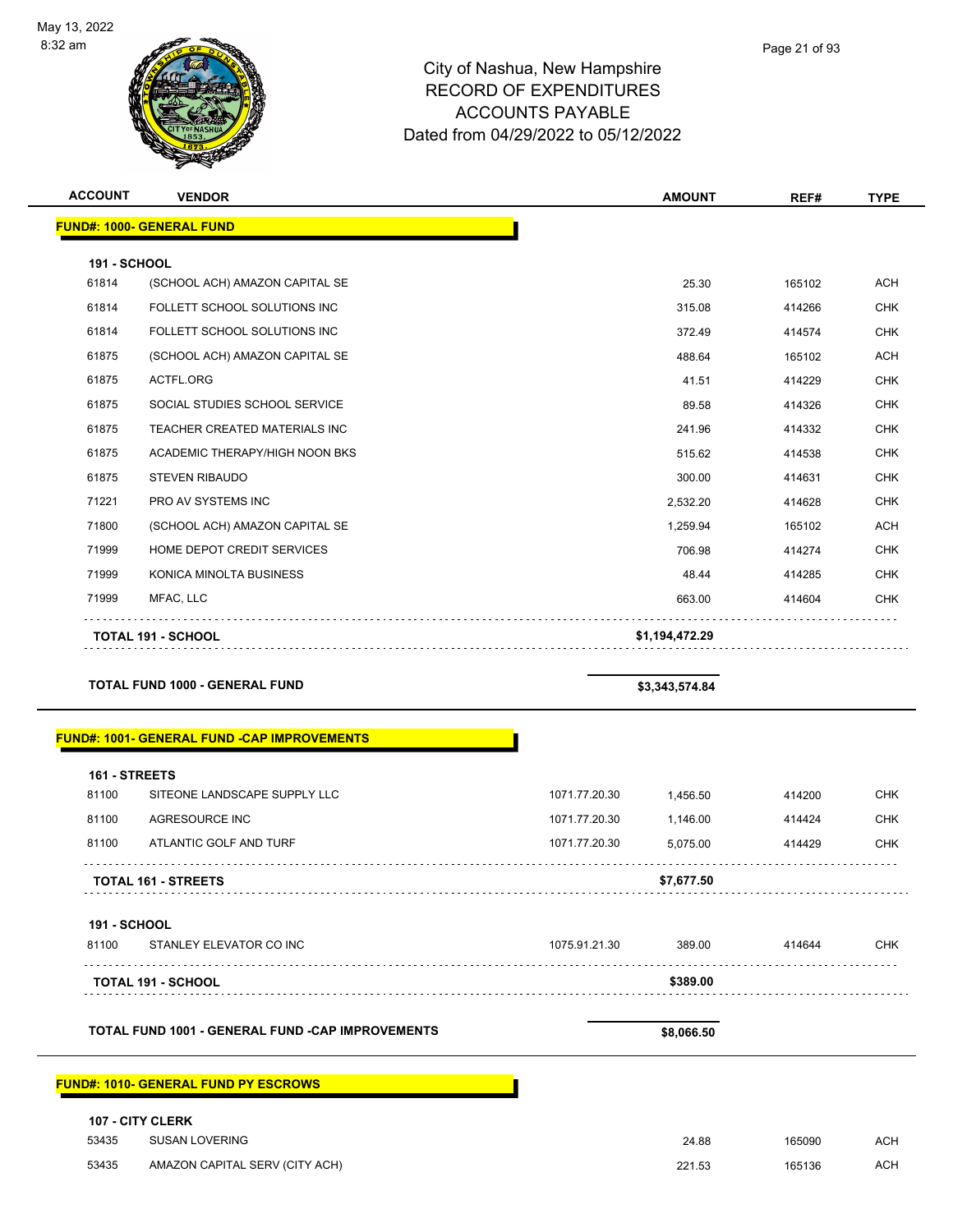

| <b>ACCOUNT</b>          | <b>VENDOR</b>                                                          |               | <b>AMOUNT</b> | REF#   | <b>TYPE</b>                     |
|-------------------------|------------------------------------------------------------------------|---------------|---------------|--------|---------------------------------|
|                         | <b>FUND#: 1010- GENERAL FUND PY ESCROWS</b>                            |               |               |        |                                 |
|                         | <b>TOTAL 107 - CITY CLERK</b>                                          |               | \$246.41      |        |                                 |
|                         |                                                                        |               |               |        |                                 |
| 56200                   | <b>109 - CIVIC &amp; COMMUNITY ACTIVITIES</b><br>MARGUERITES PLACE INC |               | 1,000.00      | 165073 | ACH                             |
| 56200                   | NASHUA POLICE ATHLETIC LEAGUE                                          |               | 1,000.00      | 165075 | <b>ACH</b>                      |
| 56200                   | NASHUA SOUP KITCHEN & SHELTER                                          |               | 1,000.00      | 165076 | <b>ACH</b>                      |
| 56200                   | <b>REVIVE RECOVERY INC</b>                                             |               | 1,000.00      | 165077 | ACH                             |
| 56200                   | <b>BOYS &amp; GIRLS CLUB OF</b>                                        |               | 1,000.00      | 414060 | <b>CHK</b>                      |
| 56200                   | <b>FAMILY PROMISE OF</b>                                               |               | 1,000.00      | 414063 | <b>CHK</b>                      |
| 56200                   | THE FRONT DOOR AGENCY INC                                              |               | 1,000.00      | 414064 | <b>CHK</b>                      |
| 56200                   | GIRLS INC OF NEW HAMPSHIRE                                             |               | 1,000.00      | 414065 | <b>CHK</b>                      |
| 56200                   | HOME HEALTH & HOSPICE CARE                                             |               | 1,000.00      | 414066 | <b>CHK</b>                      |
| 56200                   | POSITIVE STREET ART                                                    |               | 1,000.00      | 414071 | <b>CHK</b>                      |
| 56200                   | SPECIAL OLYMPICS OF NASHUA                                             |               | 1,000.00      | 414073 | <b>CHK</b>                      |
|                         |                                                                        |               |               |        |                                 |
|                         | <b>TOTAL 109 - CIVIC &amp; COMMUNITY ACTIVITIES</b>                    |               | \$11,000.00   |        |                                 |
|                         | <b>122 - INFORMATION TECHNOLOGY</b>                                    |               |               |        |                                 |
| 53142                   | <b>ADMINS INC</b>                                                      |               | 500.00        | 165134 | <b>ACH</b>                      |
| 71221                   | NEW ERA TECHNOLOGY-SHARED SVCS                                         |               | 2,679.00      | 414495 | CHK                             |
| 71228                   | WORKDAY, INC                                                           |               | 4,000.00      | 414534 | <b>CHK</b>                      |
|                         | <b>TOTAL 122 - INFORMATION TECHNOLOGY</b>                              |               | \$7,179.00    |        |                                 |
|                         |                                                                        |               |               |        |                                 |
| 53142                   | <b>132 - ASSESSING</b><br><b>INCEPTION TECHNOLOGIES INC</b>            |               | 9,244.19      | 414477 | <b>CHK</b>                      |
|                         |                                                                        |               |               |        |                                 |
|                         | <b>TOTAL 132 - ASSESSING</b>                                           |               | \$9,244.19    |        |                                 |
|                         | 161 - STREETS                                                          |               |               |        |                                 |
|                         | FIBER OPTIC SPLICING & TESTING                                         | 2078.61.22.30 | 5,075.00      | 414461 | <b>CHK</b>                      |
|                         |                                                                        |               |               |        |                                 |
|                         | TOTAL 161 - STREETS                                                    |               | \$5,075.00    |        |                                 |
| 81100                   | <b>172 - COMMUNITY HEALTH</b>                                          |               |               |        |                                 |
|                         | ROBERT ORTIZ                                                           |               | 34.88         | 414068 |                                 |
|                         | <b>LIANA PEREZ</b>                                                     |               | 46.20         | 414069 |                                 |
| 55307<br>55307<br>55400 | <b>KIMBERLY BERNARD</b>                                                |               | 1,628.64      | 165072 | <b>CHK</b><br><b>CHK</b><br>ACH |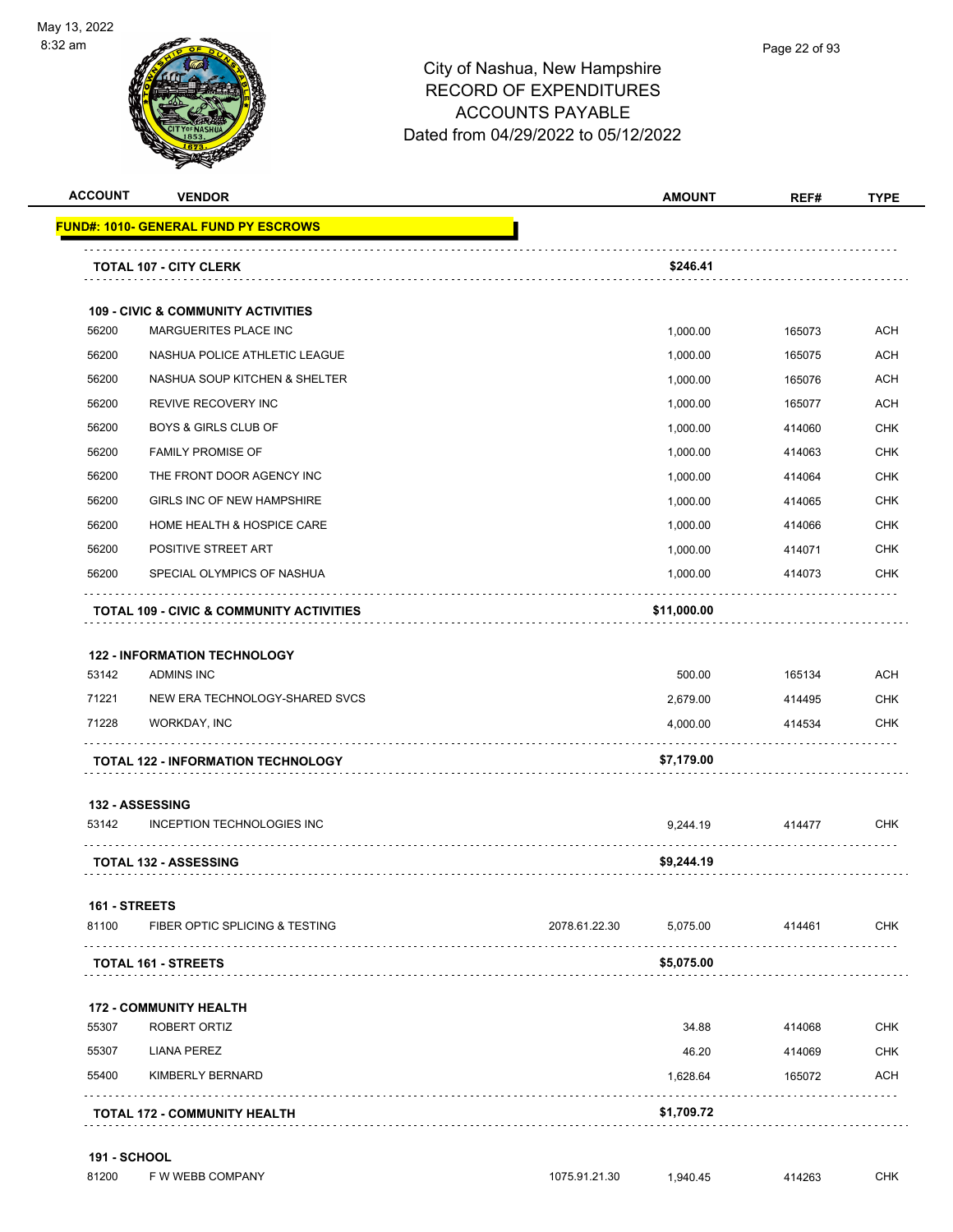| <b>ACCOUNT</b><br><b>VENDOR</b>                                                | <b>AMOUNT</b><br>REF#     | <b>TYPE</b>              |
|--------------------------------------------------------------------------------|---------------------------|--------------------------|
| <b>FUND#: 1010- GENERAL FUND PY ESCROWS</b>                                    |                           |                          |
|                                                                                |                           |                          |
| 191 - SCHOOL<br>81200<br>NASHUA WALLPAPER CO INC<br>1075.91.21.30              | 27.17<br>414301           | <b>CHK</b>               |
| 81200<br><b>BELLETETES INC</b><br>1075.91.21.30                                | 6.08<br>414546            | <b>CHK</b>               |
|                                                                                |                           |                          |
| <b>TOTAL 191 - SCHOOL</b>                                                      | \$1,973.70                |                          |
|                                                                                |                           |                          |
| TOTAL FUND 1010 - GENERAL FUND PY ESCROWS                                      | \$36,428.02               |                          |
| <b>FUND#: 1020- GENERAL FUND-PY ENCUMBRANCES</b>                               |                           |                          |
|                                                                                |                           |                          |
| <b>129 - CITY BUILDINGS</b><br>54243<br><b>DENRON HALL PLUMBING &amp; HVAC</b> | 1,497.27<br>414453        | <b>CHK</b>               |
|                                                                                |                           |                          |
| <b>TOTAL 129 - CITY BUILDINGS</b>                                              | \$1,497.27                |                          |
| 161 - STREETS                                                                  |                           |                          |
| 54305<br>FIBER OPTIC SPLICING & TESTING                                        | 414461<br>4,640.00        | <b>CHK</b>               |
|                                                                                |                           |                          |
| TOTAL 161 - STREETS                                                            | \$4,640.00                |                          |
| <b>166 - PARKING OPERATIONS</b>                                                |                           |                          |
| 53142<br><b>DESMAN DESIGN MANAGEMENT</b>                                       | 38,116.00<br>165083       | <b>ACH</b>               |
| <b>TOTAL 166 - PARKING OPERATIONS</b>                                          | \$38,116.00               |                          |
|                                                                                |                           |                          |
| <b>191 - SCHOOL</b>                                                            |                           |                          |
| 53628<br>MSB CONSULTING GROUP LLC                                              | 2,235.59<br>414300        | <b>CHK</b>               |
| 53628<br>MSB CONSULTING GROUP LLC                                              | 660.84<br>414608          | <b>CHK</b>               |
| <b>TOTAL 191 - SCHOOL</b>                                                      | \$2,896.43                |                          |
|                                                                                |                           |                          |
| <b>TOTAL FUND 1020 - GENERAL FUND-PY ENCUMBRANCES</b>                          | \$47,149.70               |                          |
|                                                                                |                           |                          |
| <b>FUND#: 2100- FOOD SERVICES FUND</b>                                         |                           |                          |
| 44503<br>SADIE PRESENTI                                                        | 80.10<br>414308           | <b>CHK</b>               |
| 44503<br><b>JENNIFER SAWYER</b>                                                | 36.00<br>414319           | <b>CHK</b>               |
| 54487<br>AFFILIATED HVAC SERVICES LLC                                          | 363.00<br>414230          | <b>CHK</b>               |
| 54487<br><b>BASSETT SERVICES CORPORATION</b><br>55307<br>PAULE RALPH           | 194.00<br>414236<br>43.00 | <b>CHK</b><br><b>CHK</b> |
| 55307<br><b>ODETTE SLOSEK</b>                                                  | 414311<br>58.67<br>414325 | <b>CHK</b>               |
| 61214<br><b>BIMBO BAKERIES USA</b>                                             | 526.05<br>414239          | <b>CHK</b>               |
|                                                                                |                           |                          |

61214 GILLS PIZZA CO 1,841.40 414269 CHK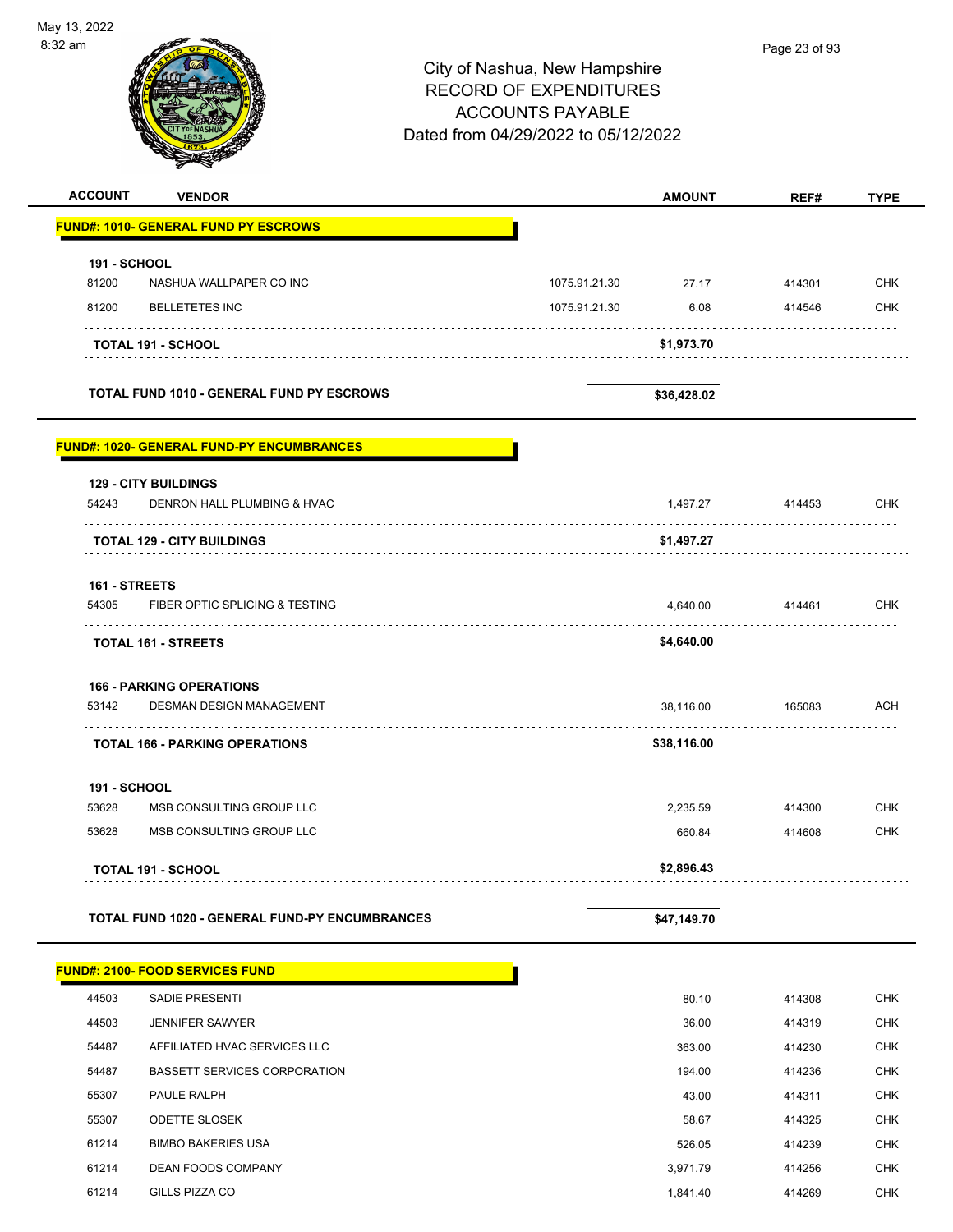

| <b>ACCOUNT</b> | <b>VENDOR</b>                                     | <b>AMOUNT</b> | REF#   | <b>TYPE</b> |
|----------------|---------------------------------------------------|---------------|--------|-------------|
|                | <b>FUND#: 2100- FOOD SERVICES FUND</b>            |               |        |             |
| 61214          | <b>M SAUNDERS INC</b>                             | 3,149.09      | 414291 | <b>CHK</b>  |
| 61214          | NORTHCENTER FOODS                                 | 5,954.06      | 414304 | <b>CHK</b>  |
| 61214          | BELLAVANCE BEVERAGE CO INC                        | 1,860.78      | 414545 | <b>CHK</b>  |
| 61214          | <b>BIMBO BAKERIES USA</b>                         | 1,288.51      | 414547 | <b>CHK</b>  |
| 61214          | <b>DEAN FOODS COMPANY</b>                         | 8,779.99      | 414563 | <b>CHK</b>  |
| 61214          | GILLS PIZZA CO                                    | 4,631.40      | 414578 | <b>CHK</b>  |
| 61214          | <b>HERSHEY'S ICE CREAM</b>                        | 571.59        | 414584 | <b>CHK</b>  |
| 61214          | <b>M SAUNDERS INC</b>                             | 6,523.31      | 414598 | <b>CHK</b>  |
| 61214          | NORTHCENTER FOODS                                 | 34,246.90     | 414613 | <b>CHK</b>  |
| 61299          | Swish White River LTD                             | 11,756.90     | 414331 | <b>CHK</b>  |
|                | <b>TOTAL FUND 2100 - FOOD SERVICES FUND</b>       | \$85,876.54   |        |             |
|                | <b>FUND#: 2212- ATHLETICS REVENUE FUND</b>        |               |        |             |
| 61299          | NIXON CO INC                                      | 106.00        | 414612 | <b>CHK</b>  |
|                | <b>TOTAL FUND 2212 - ATHLETICS REVENUE FUND</b>   | \$106.00      |        |             |
|                | <u> FUND#: 2222- AFTER SCHOOL PROGRAM</u>         |               |        |             |
| 61299          | <b>DEAN FOODS COMPANY</b>                         | 133.08        | 414563 | <b>CHK</b>  |
|                | TOTAL FUND 2222 - AFTER SCHOOL PROGRAM            | \$133.08      |        |             |
|                | <u> FUND#: 2258- SCHOOL CTE TUITION FUND</u>      |               |        |             |
| 55694          | MILFORD SCHOOL DISTRICT                           | 898.08        | 414605 | <b>CHK</b>  |
|                | <b>TOTAL FUND 2258 - SCHOOL CTE TUITION FUND</b>  | \$898.08      |        |             |
|                | <b>FUND#: 2503- PARKS &amp; REC PROGRAMS FUND</b> |               |        |             |
| 44549          | DAWN ARTUR                                        | 150.00        | 414658 | <b>CHK</b>  |
| 44549          | <b>CINDY GALLIEN</b>                              | 290.00        | 414659 | <b>CHK</b>  |
| 44549          | GOPINATH GOVINDARAJAN                             | 160.00        | 414660 | <b>CHK</b>  |
| 44549          | <b>MARGARET HELLENBECK</b>                        | 110.00        | 414661 | <b>CHK</b>  |
| 44549          | <b>ASHLEE MEDINA</b>                              | 90.00         | 414662 | <b>CHK</b>  |
| 44549          | <b>BRIAN MELANSON</b>                             | 75.00         | 414663 | <b>CHK</b>  |
| 44549          | <b>KRISTIN SCOTT</b>                              | 130.00        | 414664 | <b>CHK</b>  |
|                |                                                   |               |        |             |

**TOTAL FUND 2503 - PARKS & REC PROGRAMS FUND \$1,005.00**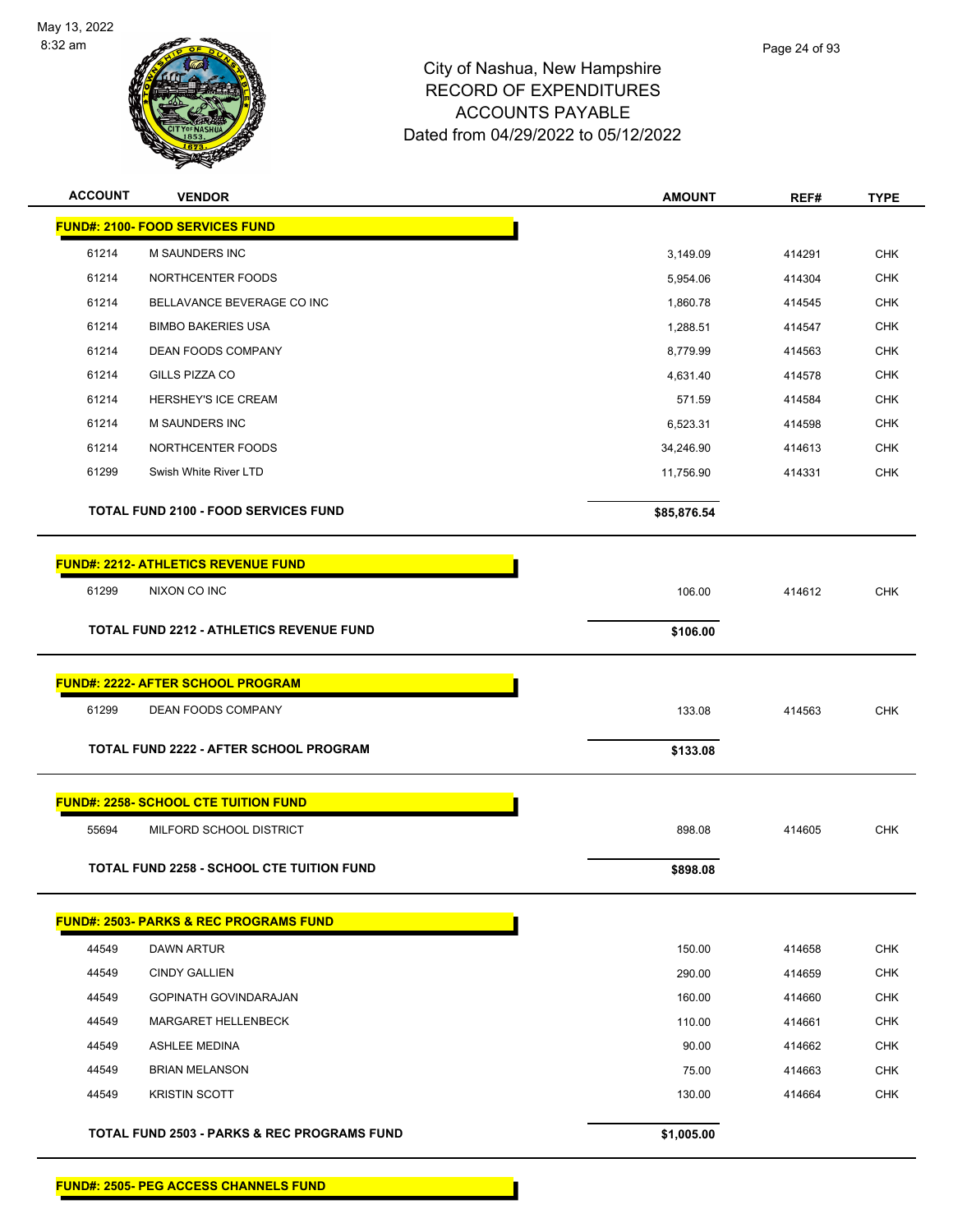

| <b>ACCOUNT</b> | <b>VENDOR</b>                                      | <b>AMOUNT</b>              | REF#   | <b>TYPE</b> |
|----------------|----------------------------------------------------|----------------------------|--------|-------------|
|                | <b>FUND#: 2505- PEG ACCESS CHANNELS FUND</b>       |                            |        |             |
| 54114          | SPRAGUE RESOURCES LP                               | 44.87                      | 165100 | <b>ACH</b>  |
| 54141          | PENNICHUCK WATER WORKS INC                         | 41.76                      | 414102 | <b>CHK</b>  |
| 54280          | PETER JOHNSON                                      | 42.87                      | 414070 | CHK         |
| 54487          | <b>ACCESS AV</b>                                   | 1,295.00                   | 414422 | <b>CHK</b>  |
| 55300          | PETER JOHNSON                                      | 152.91                     | 414070 | CHK         |
| 55300          | <b>TIM O'NEIL</b>                                  | 102.96                     | 414186 | <b>CHK</b>  |
| 55699          | COMMUNITY MEDIA SERVICES GRP L                     | 11,500.00                  | 165082 | <b>ACH</b>  |
| 55699          | PETER JOHNSON                                      | 360.00                     | 414070 | <b>CHK</b>  |
| 55699          | <b>COMCAST</b>                                     | 10.40                      | 414081 | <b>CHK</b>  |
| 61830          | PETER JOHNSON                                      | 709.83                     | 414070 | CHK         |
| 71000          | PETER JOHNSON                                      | 119.00                     | 414070 | <b>CHK</b>  |
| 71000          | <b>VERIZON WIRELESS - 842409319</b>                | 80.02                      | 414107 | <b>CHK</b>  |
|                | <b>TOTAL FUND 2505 - PEG ACCESS CHANNELS FUND</b>  | \$14,459.62                |        |             |
|                |                                                    |                            |        |             |
|                | <b>FUND#: 2506- HUNT BLDG FACILITY RENTAL FUND</b> |                            |        |             |
| 54100          | <b>EVERSOURCE</b>                                  | 545.89                     | 414088 | <b>CHK</b>  |
| 54114          | SPRAGUE RESOURCES LP                               | 347.43                     | 165100 | <b>ACH</b>  |
| 54114          | <b>LIBERTY UTILITIES - NH</b>                      | 356.34                     | 414094 | <b>CHK</b>  |
| 54236          | ADT COMMERCIAL LLC                                 | 76.39                      | 414111 | <b>CHK</b>  |
|                | TOTAL FUND 2506 - HUNT BLDG FACILITY RENTAL FUND   | \$1,326.05                 |        |             |
|                |                                                    |                            |        |             |
|                | <b>FUND#: 3068- COMMUNITY SERVICES GRANTS FUND</b> |                            |        |             |
| 55300          | <b>LEAH ELLIOTT</b>                                | 71.1004.22.05<br>110.57    | 414383 | <b>CHK</b>  |
| 55421          | SAINT ANSELM COLLEGE                               | 71.1004.22.01<br>120.00    | 414411 | <b>CHK</b>  |
| 55421          | NEW DIRECTIONS COLLABORATIVE                       | 71.1005.22.01<br>100.00    | 165096 | ACH         |
| 55421          | SAINT ANSELM COLLEGE                               | 71.1005.22.01<br>600.00    | 414411 | CHK         |
| 55421          | NEW DIRECTIONS COLLABORATIVE                       | 71.1099.21.01<br>150.00    | 165096 | ACH         |
| 55421          | SAINT ANSELM COLLEGE                               | 71.1099.21.01<br>240.00    | 414411 | CHK         |
| 55699          | <b>HARBOR HOMES INC</b>                            | 71.1006.21.01<br>7,396.00  | 414161 | <b>CHK</b>  |
| 55810          | <b>HARBOR HOMES INC</b>                            | 71.1006.21.01<br>30,226.00 | 414161 | CHK         |
| 61135          | <b>ALPHAGRAPHICS</b>                               | 71.1004.22.08<br>312.05    | 414427 | CHK         |
| 61142          | MCKESSON MEDICAL-SURGICAL                          | 71.1004.22.01<br>201.09    | 165152 | ACH         |
| 61142          | BOUND TREE MEDICAL, LLC                            | 71.1004.22.10<br>917.40    | 414126 | CHK         |
| 68235          | <b>HARBOR HOMES INC</b>                            | 71.1006.21.01<br>2,633.00  | 414161 | <b>CHK</b>  |
| 71000          | PATRICK HENRY                                      | 71.1004.22.01<br>282.00    | 414388 | <b>CHK</b>  |
|                | TOTAL FUND 3068 - COMMUNITY SERVICES GRANTS FUND   | \$43,288.11                |        |             |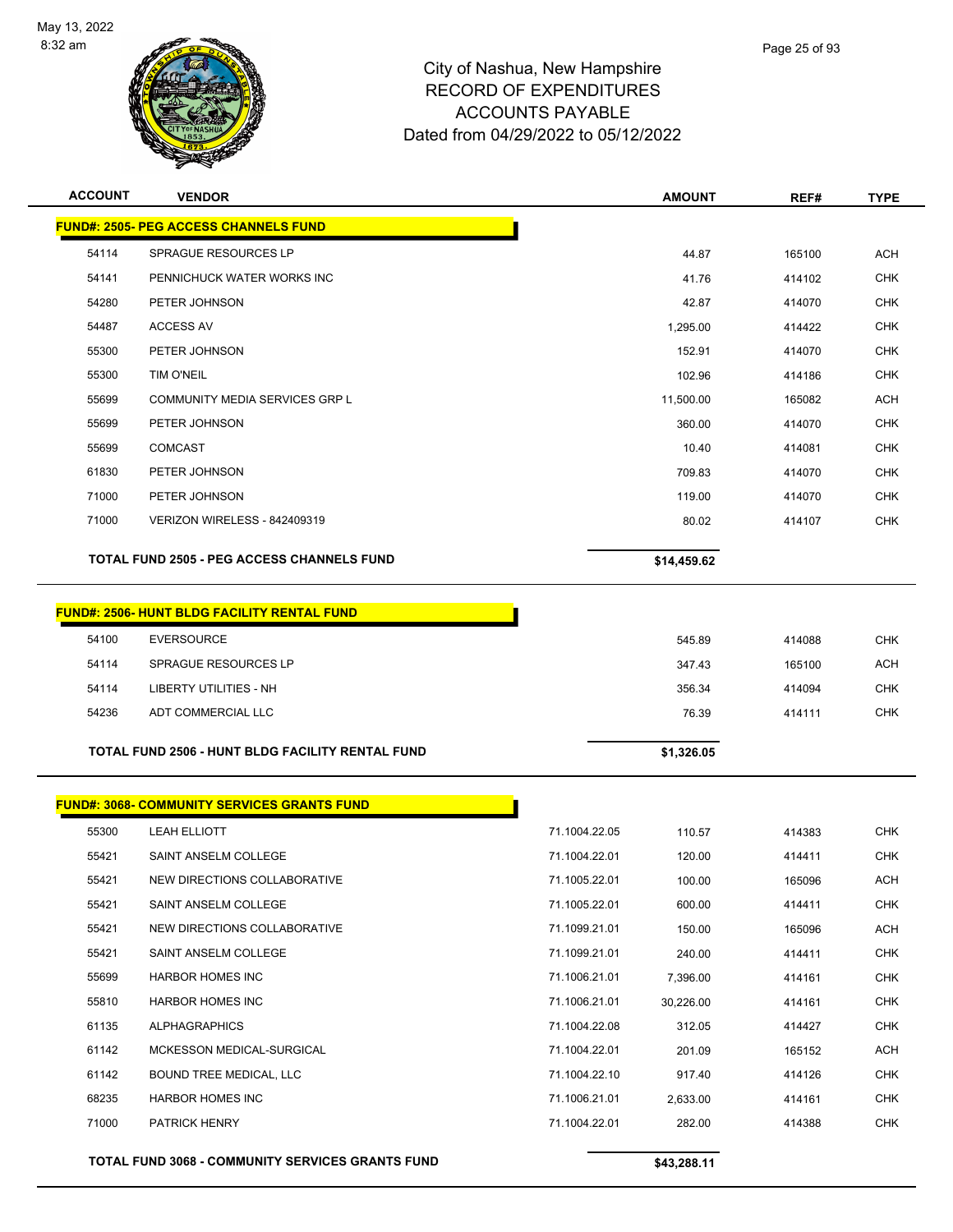

| <b>ACCOUNT</b> | <b>VENDOR</b>                                         |                | <b>AMOUNT</b> | REF#   | <b>TYPE</b> |
|----------------|-------------------------------------------------------|----------------|---------------|--------|-------------|
|                | <b>FUND#: 3070- COMMUNITY HEALTH GRANTS FUND</b>      |                |               |        |             |
| 55300          | ROBERT ORTIZ                                          | 72.1020.22.01  | 526.99        | 414068 | <b>CHK</b>  |
| 55300          | <b>LIANA PEREZ</b>                                    | 72.1020.22.01  | 467.01        | 414069 | <b>CHK</b>  |
| 61100          | DELL MARKETING LP                                     | 72.1020.22.01  | 1,518.92      | 414452 | <b>CHK</b>  |
| 61142          | <b>QUEST DIAGNOSTICS</b>                              | 72.1002.22.01  | 63.06         | 414505 | <b>CHK</b>  |
| 61142          | MCKESSON MEDICAL-SURGICAL                             | 72.1003.22.01  | 994.62        | 165094 | <b>ACH</b>  |
| 61142          | AMAZON CAPITAL SERV (CITY ACH)                        | 72.1003.22.01  | 1,027.28      | 165136 | <b>ACH</b>  |
|                | <b>TOTAL FUND 3070 - COMMUNITY HEALTH GRANTS FUND</b> |                | \$4,597.88    |        |             |
|                | <b>FUND#: 3080- COMMUNITY DEVELOPMENT GRANTS</b>      |                |               |        |             |
| 53107          | CMA ENGINEERS INC                                     | 2009.81.02.30  | 3,688.03      | 414444 | <b>CHK</b>  |
|                | TOTAL FUND 3080 - COMMUNITY DEVELOPMENT GRANTS        |                | \$3,688.03    |        |             |
|                | <b>FUND#: 3090- URBAN PROGRAM GRANTS FUND</b>         |                |               |        |             |
| 54210          | <b>DAD'S ABATEMENT LLC</b>                            | 1092.20.15.24  | 65,000.00     | 165139 | <b>ACH</b>  |
| 54210          | DAD'S ABATEMENT LLC                                   | 1092.20.30.24  | 17,500.00     | 165139 | <b>ACH</b>  |
| 55307          | LAWRENCE PHILLIPS JR                                  | 1092.20.10.20  | 273.78        | 165098 | ACH         |
| 55614          | HILLSBOROUGH COUNTY REGISTRY                          | 8400.22.10.100 | 12.53         | 414162 | <b>CHK</b>  |
| 68345          | HILLSBOROUGH COUNTY REGISTRY                          | 1092.20.10.50  | 123.18        | 414470 | <b>CHK</b>  |
|                | TOTAL FUND 3090 - URBAN PROGRAM GRANTS FUND           |                | \$82,909.49   |        |             |
|                | <b>FUND#: 3120- TRANSIT GRANTS FUND</b>               |                |               |        |             |
| 53125          | <b>GREENMAN-PEDERSEN INC</b>                          | 5339.22.90.01  | 17,447.86     | 414467 | <b>CHK</b>  |
| 54100          | <b>EVERSOURCE</b>                                     | 5307.22.10.19  | 246.44        | 414088 | <b>CHK</b>  |
| 54114          | <b>SPRAGUE RESOURCES LP</b>                           | 5307.22.10.17  | 166.02        | 165100 | <b>ACH</b>  |
| 54114          | SPRAGUE RESOURCES LP                                  | 5307.22.10.18  | 612.28        | 165100 | <b>ACH</b>  |
| 54114          | SPRAGUE RESOURCES LP                                  | 5307.22.10.19  | 92.27         | 165100 | ACH         |
| 54114          | <b>LIBERTY UTILITIES - NH</b>                         | 5307.22.10.19  | 146.50        | 414405 | <b>CHK</b>  |
| 54141          | PENNICHUCK WATER WORKS INC                            | 5307.22.10.17  | 153.11        | 414102 | <b>CHK</b>  |
| 54141          | PENNICHUCK WATER WORKS INC                            | 5307.22.10.18  | 304.76        | 414102 | <b>CHK</b>  |
| 54200          | BILLS WORLD CLASS CLEANING SER                        | 5307.22.40.20  | 1,300.00      | 414124 | <b>CHK</b>  |
| 54280          | JOHNSON CONTROLS SECURITY                             | 5307.22.40.20  | 558.00        | 414482 | <b>CHK</b>  |
| 55600          | <b>ALPHAGRAPHICS</b>                                  | 5307.22.10.30  | 196.41        | 414114 | <b>CHK</b>  |
| 55699          | ADVANCED WORKPLACE STRATEGIES                         | 5307.22.10.30  | 1,012.50      | 165079 | <b>ACH</b>  |
| 55699          | UNITED SITE SERVICES                                  | 5307.22.10.30  | 192.82        | 414211 | <b>CHK</b>  |
| 55699          | BILLS WORLD CLASS CLEANING SER                        | 5307.22.40.20  | 334.30        | 414124 | <b>CHK</b>  |
|                |                                                       |                |               |        |             |
| 61107          | CINTAS #016                                           | 5307.22.40.20  | 46.74         | 414443 | <b>CHK</b>  |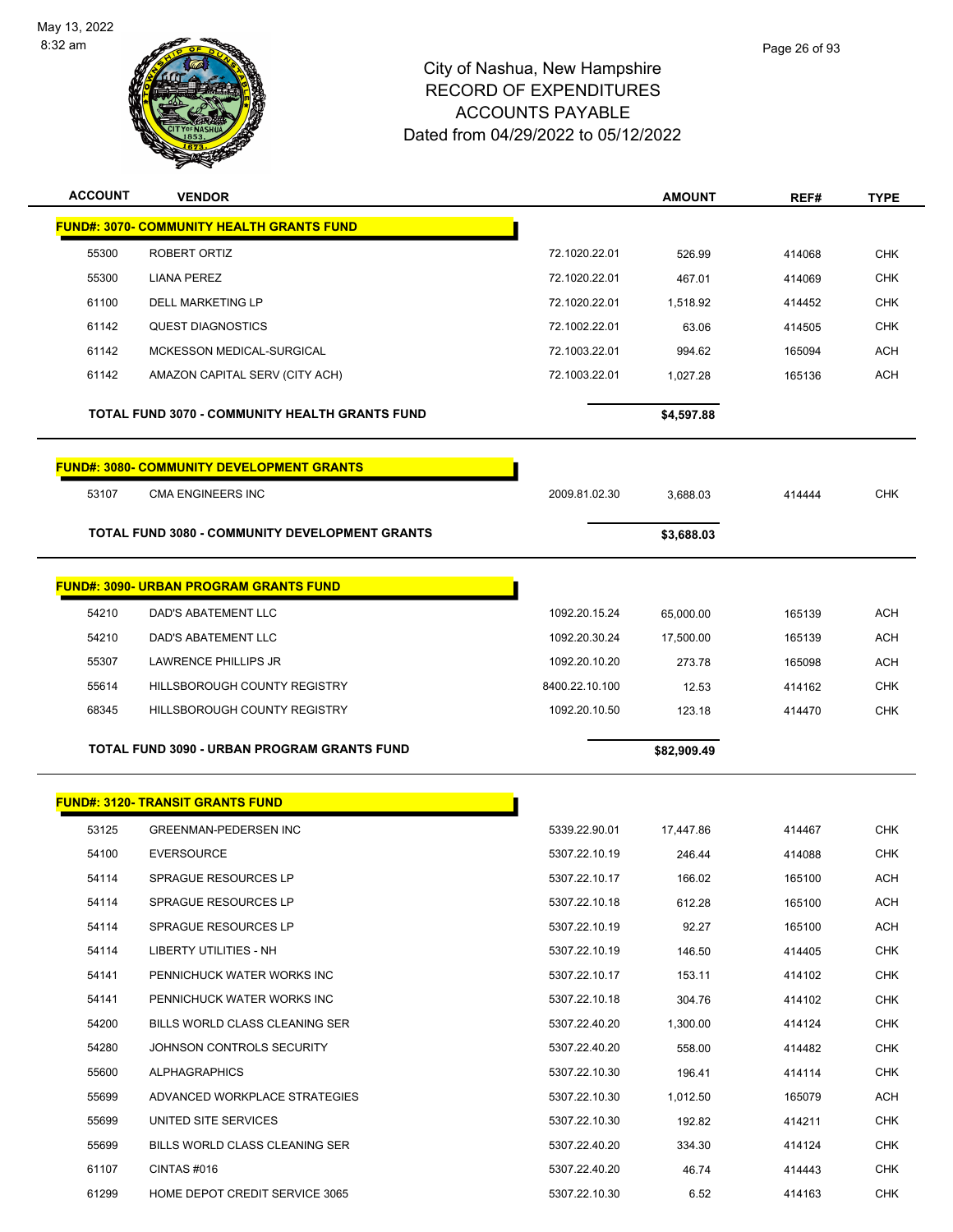

| <b>ACCOUNT</b> | <b>VENDOR</b>                           |                 | <b>AMOUNT</b> | REF#   | TYPE       |
|----------------|-----------------------------------------|-----------------|---------------|--------|------------|
|                | <b>FUND#: 3120- TRANSIT GRANTS FUND</b> |                 |               |        |            |
| 61299          | SANEL NAPA                              | 5307.22.10.30   | 371.55        | 414194 | <b>CHK</b> |
| 61299          | AMAZON CAPITAL SERV (CITY ACH)          | 5307.22.40.20   | 38.27         | 165080 | <b>ACH</b> |
| 61299          | AMAZON CAPITAL SERV (CITY ACH)          | 5307.22.40.50   | 73.98         | 165080 | ACH        |
| 61299          | HOME DEPOT CREDIT SERVICE 3065          | 5307.22.40.50   | 5.48          | 414163 | <b>CHK</b> |
| 61300          | <b>CITY OF NASHUA</b>                   | 5307.22.10.30   | 3,307.86      | 414380 | <b>CHK</b> |
| 61705          | STRATHAM TIRE                           | 5307.22.10.35   | 2,185.32      | 414520 | <b>CHK</b> |
| 61709          | PETRO-CANANDA AMERICA                   | 5307.22.10.30   | 479.10        | 414502 | <b>CHK</b> |
| 61709          | SAFETY-KLEEN SYSTEMS INC                | 5307.22.10.30   | 500.36        | 414509 | <b>CHK</b> |
| 61799          | <b>CUMMINS SALES AND SERVICE</b>        | 5307.22.40.35   | 1,350.70      | 414146 | <b>CHK</b> |
| 61799          | NEW ENGLAND KENWORTH                    | 5307.22.40.35   | 189.48        | 414184 | <b>CHK</b> |
| 61799          | <b>SANEL NAPA</b>                       | 5307.22.40.35   | 199.01        | 414194 | CHK        |
| 61799          | AIREX FILTER CORPORATION                | 5307.22.40.35   | 1,159.00      | 414425 | <b>CHK</b> |
| 61799          | <b>GILLIG LLC</b>                       | 5307.22.40.35   | 224.56        | 414464 | <b>CHK</b> |
| 61799          | HUDSON BUS SALES LLC                    | 5307.22.40.35   | 269.16        | 414475 | <b>CHK</b> |
| 61799          | NEW ENGLAND KENWORTH                    | 5307.22.40.35   | 155.58        | 414494 | <b>CHK</b> |
| 61799          | <b>GRAINGER</b>                         | 5307.22.40.40   | 143.68        | 414157 | <b>CHK</b> |
| 61799          | <b>GRAPPONE AUTOMOTIVE GROUP</b>        | 5307.22.40.40   | 133.38        | 414158 | <b>CHK</b> |
| 61799          | SANEL NAPA                              | 5307.22.40.40   | 66.71         | 414194 | <b>CHK</b> |
| 61799          | <b>SANEL NAPA</b>                       | 5307.22.40.50   | 337.54        | 414194 | <b>CHK</b> |
| 61799          | <b>SANEL NAPA</b>                       | 5307.22.40.55   | 24.77         | 414194 | <b>CHK</b> |
| 81200          | SCHROEDER CONSTRUCTION MGMT IN          | 5307.21.90.01   | 68,189.72     | 414512 | <b>CHK</b> |
|                | TOTAL FUND 3120 - TRANSIT GRANTS FUND   |                 | \$102,221.74  |        |            |
|                | <b>FUND#: 3300- LIBRARY GRANTS FUND</b> |                 |               |        |            |
| 71000          | KAPLAN EARLY LEARNING COMPANY           | 79.1003.22.02   | 251.74        | 414170 | <b>CHK</b> |
|                | TOTAL FUND 3300 - LIBRARY GRANTS FUND   |                 | \$251.74      |        |            |
|                |                                         |                 |               |        |            |
|                | <b>FUND#: 3800- SCHOOL GRANTS FUND</b>  |                 |               |        |            |
| 53628          | <b>BOYS &amp; GIRLS CLUB OF</b>         | 91.37622.991249 | 765.00        | 414242 | <b>CHK</b> |
| 53628          | <b>BOYS &amp; GIRLS CLUB OF</b>         | 91.37622.991249 | 255.00        | 414549 | <b>CHK</b> |
| 53628          | ANDREA HONIGSFELD CONSULTING            | 91.37722.992220 | 9,000.00      | 414232 | <b>CHK</b> |
| 53628          | TEACHING AND LEARNING ALLIANCE          | 91.39822.992212 | 7,750.00      | 414334 | <b>CHK</b> |
| 53628          | MOUNT PROSPECT ACADEMY INC              | 91.39822.992490 | 50,000.00     | 414299 | CHK        |
| 53628          | NH LEARNING INITIATIVE                  | 91.39822.992490 | 6,525.00      | 414303 | <b>CHK</b> |
| 53628          | MOUNT PROSPECT ACADEMY INC              | 91.39822.992490 | 50,000.00     | 414607 | <b>CHK</b> |
| 53999          | FIRST STUDENT INC                       | 91.39822.992700 | 3,662.00      | 414571 | CHK        |
| 53999          | MILFORD SCHOOL DISTRICT                 | 91.39822.992700 | 665.00        | 414605 | <b>CHK</b> |
| 53999          | NRT BUS INC                             | 91.39822.992700 | 824.32        | 414614 | <b>CHK</b> |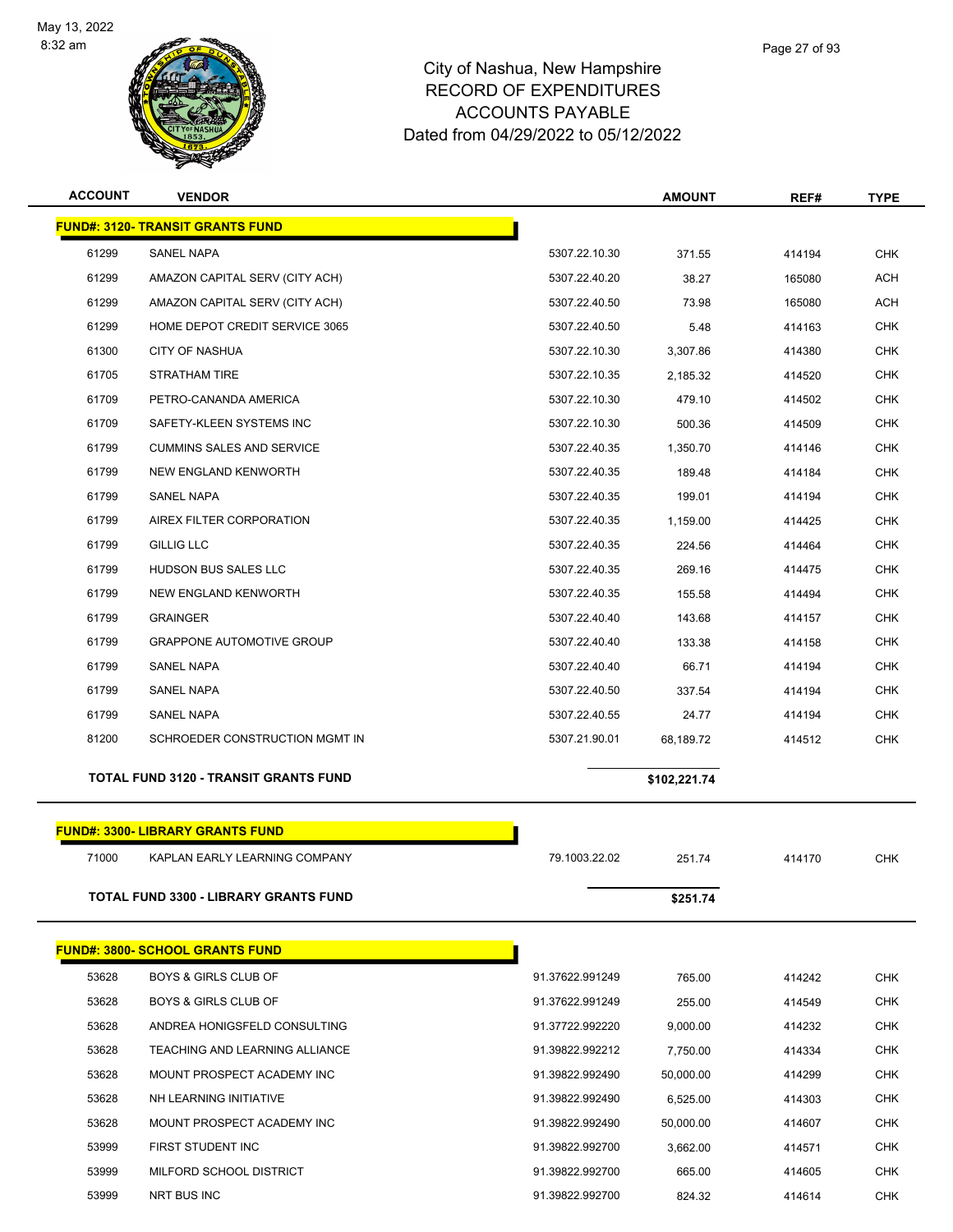

| <b>ACCOUNT</b> | <b>VENDOR</b>                          |                 | <b>AMOUNT</b> | REF#   | <b>TYPE</b> |
|----------------|----------------------------------------|-----------------|---------------|--------|-------------|
|                | <b>FUND#: 3800- SCHOOL GRANTS FUND</b> |                 |               |        |             |
| 54899          | PAGE STREET LEASING LLC                | 91.39822.992690 | 183.75        | 414305 | <b>CHK</b>  |
| 55300          | <b>TAYLOR PAQUETTE</b>                 | 91.37622.991244 | 31.44         | 414619 | <b>CHK</b>  |
| 55400          | PATHWAYS FOR CHILDREN, INC             | 91.37622.991249 | 250.00        | 414621 | <b>CHK</b>  |
| 55690          | FIRST STUDENT INC                      | 91.37622.991244 | 436.50        | 414571 | <b>CHK</b>  |
| 55690          | DANA OLSON                             | 91.37622.991244 | 87.98         | 414617 | <b>CHK</b>  |
| 55690          | <b>ELISHA PAYNE</b>                    | 91.37622.991244 | 169.65        | 414622 | <b>CHK</b>  |
| 61135          | (SCHOOL ACH) AMAZON CAPITAL SE         | 91.37622.231249 | (5.36)        | 165102 | <b>ACH</b>  |
| 61135          | (SCHOOL ACH) AMAZON CAPITAL SE         | 91.37622.231249 | 713.46        | 165160 | <b>ACH</b>  |
| 61135          | LINDSAY SILVESTRI                      | 91.37622.231249 | 46.25         | 414641 | <b>CHK</b>  |
| 61299          | SCHOOL SPECIALTY LLC                   | 91.03950.021210 | 412.94        | 414323 | <b>CHK</b>  |
| 61299          | (SCHOOL ACH) AMAZON CAPITAL SE         | 91.34522.991490 | 81.97         | 165102 | <b>ACH</b>  |
| 61299          | <b>LEADING TO CHANGE</b>               | 91.34522.991490 | 1,125.00      | 414286 | <b>CHK</b>  |
| 61299          | WALMART                                | 91.34522.991490 | 107.96        | 414337 | <b>CHK</b>  |
| 61299          | LEADING TO CHANGE                      | 91.34622.991490 | 450.00        | 414286 | CHK         |
| 61299          | SCHOOL SPECIALTY LLC                   | 91.37622.091100 | 112.10        | 414323 | <b>CHK</b>  |
| 61299          | (SCHOOL ACH) AMAZON CAPITAL SE         | 91.37622.092210 | 781.09        | 165102 | <b>ACH</b>  |
| 61299          | SCHOOL SPECIALTY LLC                   | 91.37622.161100 | 25.60         | 414636 | <b>CHK</b>  |
| 61299          | (SCHOOL ACH) AMAZON CAPITAL SE         | 91.37622.231249 | 439.29        | 165102 | <b>ACH</b>  |
| 61299          | (SCHOOL ACH) AMAZON CAPITAL SE         | 91.37622.491500 | 5.16          | 165102 | <b>ACH</b>  |
| 61299          | (SCHOOL ACH) AMAZON CAPITAL SE         | 91.37622.991244 | (140.79)      | 165102 | <b>ACH</b>  |
| 61299          | (SCHOOL ACH) AMAZON CAPITAL SE         | 91.37622.991430 | 245.51        | 165102 | <b>ACH</b>  |
| 61299          | (SCHOOL ACH) AMAZON CAPITAL SE         | 91.37622.991430 | 1,313.63      | 165160 | <b>ACH</b>  |
| 61299          | (SCHOOL ACH) AMAZON CAPITAL SE         | 91.39022.041300 | 842.98        | 165160 | ACH         |
| 61299          | (SCHOOL ACH) AMAZON CAPITAL SE         | 91.39521.021210 | (39.99)       | 165160 | <b>ACH</b>  |
| 61875          | <b>FIRST BOOK</b>                      | 91.37622.141100 | 3,644.23      | 414570 | <b>CHK</b>  |
| 71228          | TECHNICAL EDUCATION SOLUTIONS          | 91.39022.041300 | 2,500.00      | 414335 | <b>CHK</b>  |
| 71999          | <b>FISHER SCIENTIFIC</b>               | 91.39022.041300 | 3,985.20      | 414572 | <b>CHK</b>  |
| 71999          | FILTER SALES & SERVICE INC             | 91.39822.992690 | 1,084.54      | 414264 | <b>CHK</b>  |
|                |                                        |                 |               |        |             |

**TOTAL FUND 3800 - SCHOOL GRANTS FUND \$148,336.41** 

|       | <b>FUND#: 3810- FOOD SERVICE GRANTS FUND</b> |                 |        |        |            |
|-------|----------------------------------------------|-----------------|--------|--------|------------|
| 61214 | M SAUNDERS INC                               | 91.30922.093120 | 576.00 | 414291 | <b>CHK</b> |
| 61214 | M SAUNDERS INC                               | 91.30922.093120 | 326.35 | 414598 | <b>CHK</b> |
| 61214 | M SAUNDERS INC                               | 91.30922.113120 | 479.00 | 414291 | <b>CHK</b> |
| 61214 | M SAUNDERS INC                               | 91.30922.113120 | 841.60 | 414598 | <b>CHK</b> |
| 61214 | M SAUNDERS INC                               | 91.30922.123120 | 638.30 | 414291 | <b>CHK</b> |
| 61214 | M SAUNDERS INC                               | 91.30922.123120 | 76.20  | 414598 | <b>CHK</b> |
| 61214 | M SAUNDERS INC                               | 91.30922.143120 | 540.30 | 414291 | <b>CHK</b> |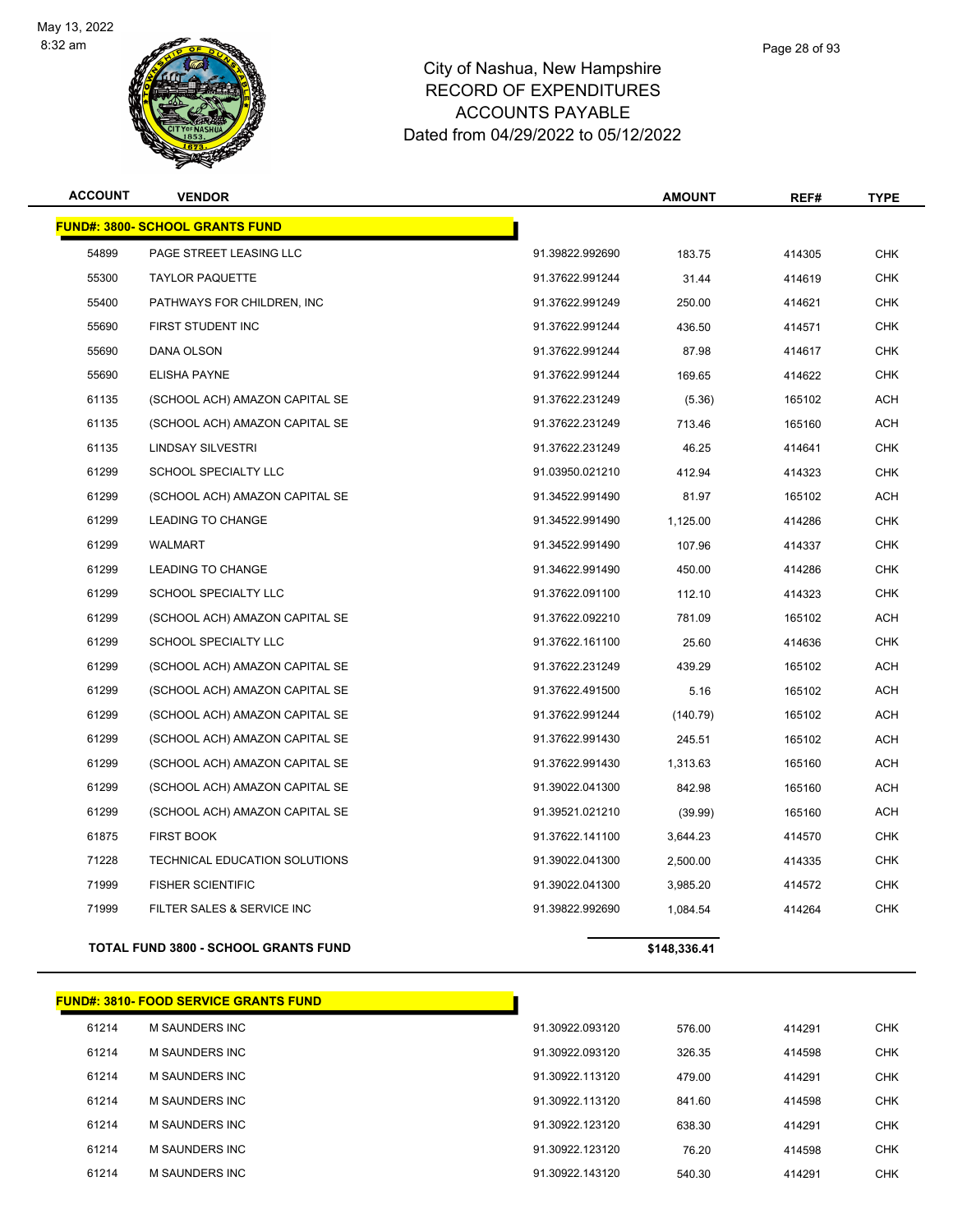

| <b>ACCOUNT</b><br><b>VENDOR</b>                        |                 | <b>AMOUNT</b> | REF#   | <b>TYPE</b> |
|--------------------------------------------------------|-----------------|---------------|--------|-------------|
| <b>FUND#: 3810- FOOD SERVICE GRANTS FUND</b>           |                 |               |        |             |
| 61214<br><b>M SAUNDERS INC</b>                         | 91.30922.143120 | 731.75        | 414598 | <b>CHK</b>  |
| 61214<br><b>M SAUNDERS INC</b>                         | 91.30922.153120 | 396.50        | 414291 | <b>CHK</b>  |
| 61214<br>M SAUNDERS INC                                | 91.30922.153120 | 599.90        | 414598 | <b>CHK</b>  |
| 61214<br><b>M SAUNDERS INC</b>                         | 91.30922.163120 | 368.55        | 414598 | <b>CHK</b>  |
| 61214<br><b>M SAUNDERS INC</b>                         | 91.30922.203120 | 433.45        | 414291 | <b>CHK</b>  |
| 61214<br><b>M SAUNDERS INC</b>                         | 91.30922.203120 | 640.95        | 414598 | <b>CHK</b>  |
| 61299<br>NORTHCENTER FOODS                             | 91.30922.093120 | 99.60         | 414613 | <b>CHK</b>  |
| 61299<br>NORTHCENTER FOODS                             | 91.30922.123120 | 16.60         | 414613 | <b>CHK</b>  |
| 61299<br>NORTHCENTER FOODS                             | 91.30922.143120 | 83.00         | 414613 | <b>CHK</b>  |
| <b>TOTAL FUND 3810 - FOOD SERVICE GRANTS FUND</b>      |                 | \$6,848.05    |        |             |
| <b>FUND#: 4020- POLICE DRUG ENFORCEMENT FUND</b>       |                 |               |        |             |
| 71000<br>ATLANTIC TACTICAL INC                         |                 | 278.95        | 414116 | <b>CHK</b>  |
|                                                        |                 |               |        |             |
| TOTAL FUND 4020 - POLICE DRUG ENFORCEMENT FUND         |                 | \$278.95      |        |             |
| <b>FUND#: 4025- DOJ DRUG FORFEITURE FUND</b>           |                 |               |        |             |
| 54100<br><b>EVERSOURCE</b>                             |                 | 156.78        | 414397 | <b>CHK</b>  |
| 55400<br>CONFERENCES AND SEMINARS                      |                 | 495.00        | 414203 | <b>CHK</b>  |
| 55400<br><b>CONFERENCES AND SEMINARS</b>               |                 | 340.00        | 414400 | <b>CHK</b>  |
| 55699<br><b>COMCAST</b>                                |                 | 376.05        | 414391 | <b>CHK</b>  |
| 55699<br>TRANSUNION RISK & ALTERNATIVE                 |                 | 188.00        | 414525 | <b>CHK</b>  |
| 61799<br>NORTHERN FOREIGN CAR PARTS INC                |                 | 301.31        | 414185 | <b>CHK</b>  |
| 61799<br>NORTHERN FOREIGN CAR PARTS INC                |                 | 187.66        | 414496 | <b>CHK</b>  |
| TOTAL FUND 4025 - DOJ DRUG FORFEITURE FUND             |                 | \$2,044.80    |        |             |
| <b>FUND#: 4085- NASHUA RIVERWALK TIF DISTRICT</b>      |                 |               |        |             |
| THE DOTY GROUP INC<br>54280                            |                 | 30,000.00     | 414151 | <b>CHK</b>  |
| <b>TOTAL FUND 4085 - NASHUA RIVERWALK TIF DISTRICT</b> |                 | \$30,000.00   |        |             |
|                                                        |                 |               |        |             |
| <b>FUND#: 4090- LIB-LOST/DAMAGED BOOK FINES</b>        |                 |               |        |             |
| 61814<br>MIDWEST TAPE LLC                              |                 | 29.59         | 165155 | <b>ACH</b>  |
| TOTAL FUND 4090 - LIB-LOST/DAMAGED BOOK FINES          |                 | \$29.59       |        |             |
| <u> FUND#: 5005- CAP PROJECTS-GEN GOVT</u>             |                 |               |        |             |
| 53415<br>VISION GOVERNMENT SOLUTIONS                   | 2300.32.20.10   | 43,125.00     | 414529 | <b>CHK</b>  |
|                                                        |                 |               |        |             |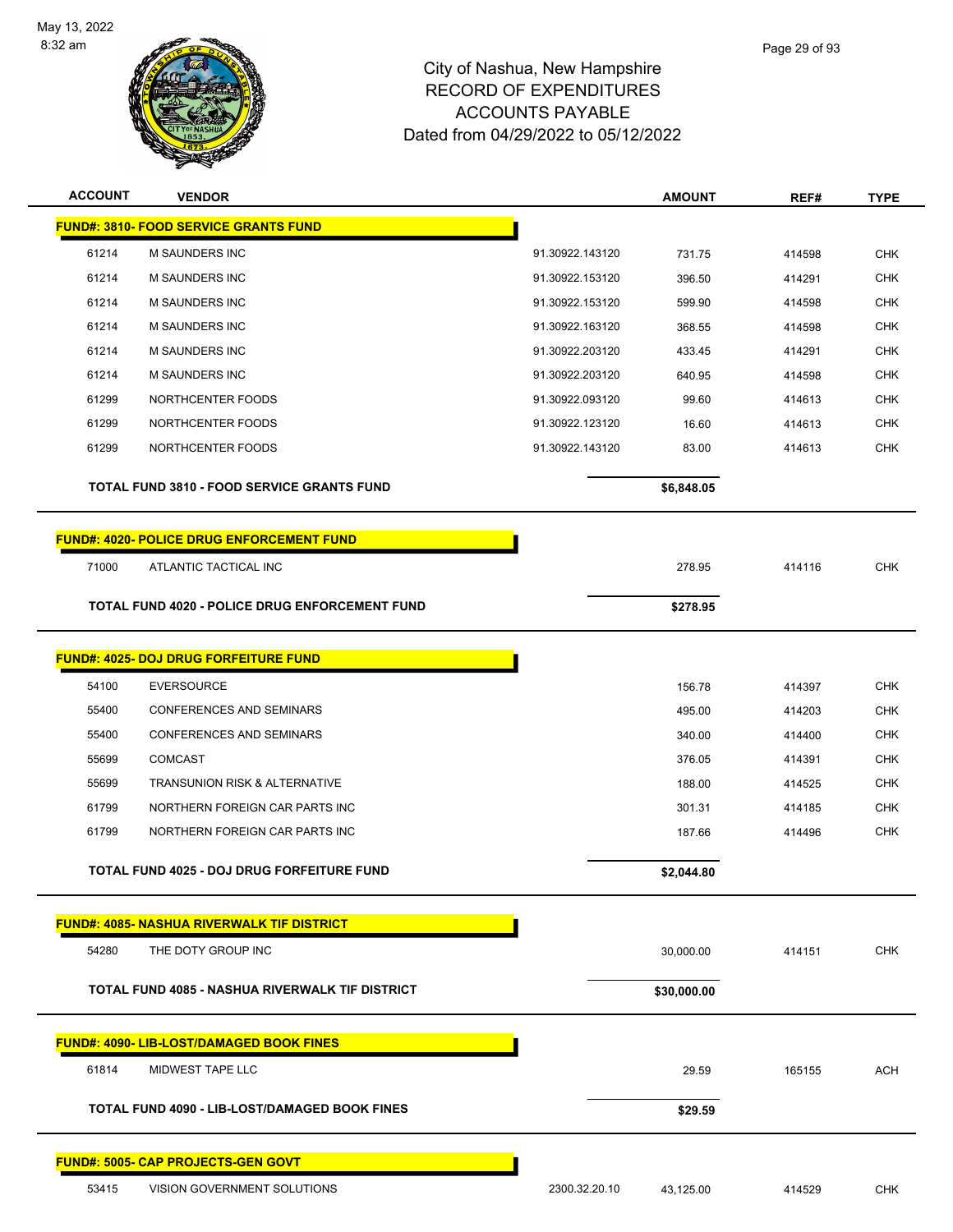May 13, 2022 8:32 am



| <b>ACCOUNT</b><br><b>VENDOR</b>                        | <b>AMOUNT</b>                 | REF#   | <b>TYPE</b> |
|--------------------------------------------------------|-------------------------------|--------|-------------|
| TOTAL FUND 5005 - CAP PROJECTS-GEN GOVT                | \$43,125.00                   |        |             |
| FUND#: 5010- CAP PROJECTS-INFO TECHNOLOGY              |                               |        |             |
| 81342<br><b>TYLER TECHNOLOGIES INC</b>                 | 1010.22.01.30<br>2,960.00     | 414210 | <b>CHK</b>  |
| TOTAL FUND 5010 - CAP PROJECTS-INFO TECHNOLOGY         | \$2,960.00                    |        |             |
| <b>FUND#: 5020- CAPITAL PROJECTS-POLICE</b>            |                               |        |             |
| 81200<br>TURNSTONE CORPORATION                         | 2018.50.19.30<br>347,139.94   | 414209 | <b>CHK</b>  |
| TOTAL FUND 5020 - CAPITAL PROJECTS-POLICE              | \$347,139.94                  |        |             |
| <b>FUND#: 5070- CAPITAL PROJECTS-LIBRARY</b>           |                               |        |             |
| 81200<br><b>FERMAN FABRICS</b>                         | 2120.79.17.30<br>1,800.00     | 414155 | <b>CHK</b>  |
| TOTAL FUND 5070 - CAPITAL PROJECTS-LIBRARY             | \$1,800.00                    |        |             |
| <b>FUND#: 5090- CAPITAL PROJECTS-HYDROELECTRIC</b>     |                               |        |             |
| NORMANDEAU ASSOCIATES INC<br>81200                     | 2201.70.20.30<br>618.00       | 165156 | <b>ACH</b>  |
| TOTAL FUND 5090 - CAPITAL PROJECTS-HYDROELECTRIC       | \$618.00                      |        |             |
| FUND#: 5200- CAPITAL PROJECTS-PUBLIC WORKS             |                               |        |             |
| 54210<br>HARVEY CONSTRUCTION CORP                      | 2076.60.20.30<br>1,073,356.76 | 414371 | <b>CHK</b>  |
| <b>TOTAL FUND 5200 - CAPITAL PROJECTS-PUBLIC WORKS</b> | \$1,073,356.76                |        |             |
| <b>FUND#: 5700- CAP PROJECTS-BROAD ST PARKWAY</b>      |                               |        |             |
| 81700<br>SPRAGUE RESOURCES LP                          | 1061.60.11.10<br>46.84        | 165100 | ACH         |
| 81700<br><b>LIBERTY UTILITIES - NH</b>                 | 1061.60.11.10<br>109.04       | 414406 | <b>CHK</b>  |
| TOTAL FUND 5700 - CAP PROJECTS-BROAD ST PARKWAY        | \$155.88                      |        |             |
| <b>FUND#: 5800- SCHOOL CAPITAL PROJECTS FUND</b>       |                               |        |             |
| 81200<br>HARVEY CONSTRUCTION CORP                      | 1175.91.19.31<br>1,224,173.06 | 414372 | <b>CHK</b>  |
| 81200<br>HARVEY CONSTRUCTION CORP                      | 1175.91.19.33<br>325,706.70   | 414372 | <b>CHK</b>  |
| TOTAL FUND 5800 - SCHOOL CAPITAL PROJECTS FUND         | \$1,549,879.76                |        |             |
| <b>FUND#: 6000- SOLID WASTE FUND</b>                   |                               |        |             |
| TRC ENVIROMENTAL CORPORATION<br>53107                  | 7,700.00                      | 165158 | <b>ACH</b>  |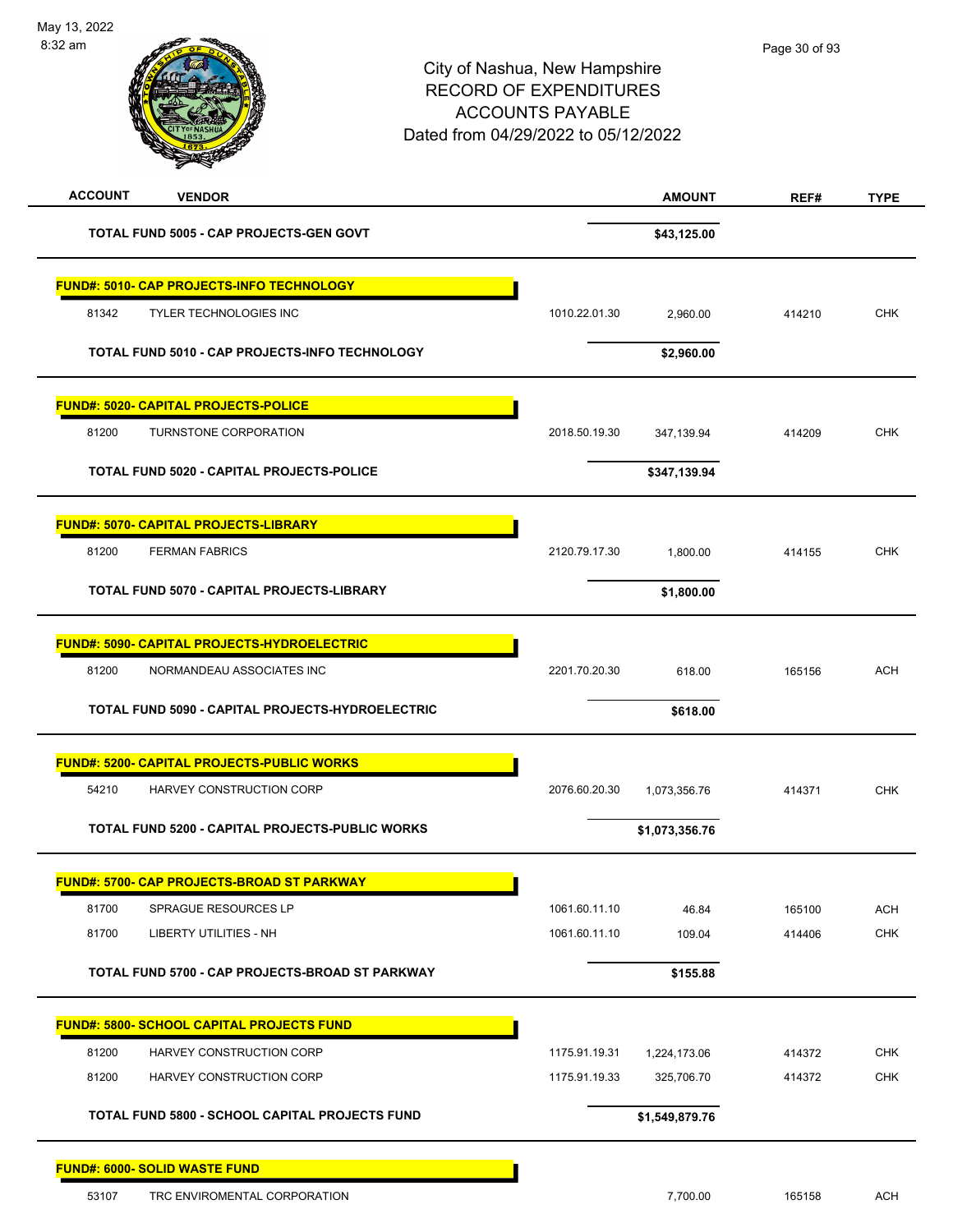

| <b>ACCOUNT</b> | <b>VENDOR</b>                             | <b>AMOUNT</b> | REF#   | <b>TYPE</b> |
|----------------|-------------------------------------------|---------------|--------|-------------|
|                | <b>FUND#: 6000- SOLID WASTE FUND</b>      |               |        |             |
| 53107          | SANBORN HEAD & ASSOC INC                  | 39,487.60     | 414192 | <b>CHK</b>  |
| 54100          | <b>EVERSOURCE</b>                         | 386.64        | 414088 | <b>CHK</b>  |
| 54141          | PENNICHUCK WATER WORKS INC                | 455.11        | 414102 | <b>CHK</b>  |
| 54280          | F W WEBB COMPANY                          | 25.09         | 414153 | <b>CHK</b>  |
| 54280          | SULLIVAN ENVIRONMENTAL INC                | 1,499.80      | 414204 | <b>CHK</b>  |
| 54421          | CONWAY TECHNOLOGY GROUP                   | 44.10         | 414144 | <b>CHK</b>  |
| 54600          | MCDEVITT TRUCKS INC                       | 478.04        | 165093 | <b>ACH</b>  |
| 54600          | MCDEVITT TRUCKS INC                       | 231.10        | 165151 | <b>ACH</b>  |
| 54600          | <b>MCNEILUS TRUCK &amp; MANUFACTURING</b> | 3,592.20      | 165153 | <b>ACH</b>  |
| 54600          | AT NEW HAMPSHIRE LLC                      | 51.33         | 414115 | <b>CHK</b>  |
| 54600          | C <sub>2</sub> ALT FUELS                  | 835.00        | 414132 | <b>CHK</b>  |
| 54600          | CARPARTS DISTRIBUTION CENTER,             | 134.26        | 414137 | <b>CHK</b>  |
| 54600          | <b>SANEL NAPA</b>                         | 274.61        | 414195 | <b>CHK</b>  |
| 54600          | CARPARTS DISTRIBUTION CENTER,             | 527.98        | 414440 | <b>CHK</b>  |
| 54600          | <b>HOP SALES &amp; SERVICE</b>            | 375.00        | 414474 | <b>CHK</b>  |
| 54600          | IRVING BLENDING AND PACKAGING             | 684.25        | 414479 | <b>CHK</b>  |
| 55500          | UNION LEADER CORPORATION                  | 130.00        | 414527 | <b>CHK</b>  |
| 55607          | UNITED PARCEL SERVICE                     | 970.60        | 414412 | <b>CHK</b>  |
| 55699          | SANBORN HEAD & ASSOC INC                  | 4,000.00      | 414192 | <b>CHK</b>  |
| 61107          | CINTAS #016                               | 50.90         | 414140 | <b>CHK</b>  |
| 61110          | ALECS SHOE STORE INC                      | 109.95        | 414426 | <b>CHK</b>  |
| 61192          | MAGID GLOVE & SAFETY MFG CO.              | 3,708.48      | 165092 | <b>ACH</b>  |
| 61192          | MAGID GLOVE & SAFETY MFG CO.              | 419.52        | 165147 | <b>ACH</b>  |
| 61307          | SHATTUCK MALONE OIL CO                    | 1,937.18      | 414198 | <b>CHK</b>  |
| 61307          | SHATTUCK MALONE OIL CO                    | 523.81        | 414513 | <b>CHK</b>  |
| 61705          | <b>MAYNARD &amp; LESIEUR INC</b>          | 1,366.80      | 414177 | <b>CHK</b>  |
| 61705          | PETE'S TIRE BARNS INC                     | 3,285.01      | 414501 | <b>CHK</b>  |
|                | <b>TOTAL FUND 6000 - SOLID WASTE FUND</b> | \$73,284.36   |        |             |

|       | <b>FUND#: 6200- WASTEWATER FUND</b> |        |        |            |
|-------|-------------------------------------|--------|--------|------------|
| 21775 | <b>ESTATE OF ROBERT MURPHY</b>      | 55.31  | 414346 | <b>CHK</b> |
| 21775 | <b>JEANETTE MONTROND</b>            | 264.03 | 414347 | <b>CHK</b> |
| 21775 | <b>JOE CARACAPPA</b>                | 982.77 | 414348 | <b>CHK</b> |
| 21775 | <b>JULIE SIMEK</b>                  | 140.21 | 414349 | <b>CHK</b> |
| 21775 | NICHOLAS TOURLITIS                  | 12.25  | 414350 | <b>CHK</b> |
| 21775 | PROGRESSO LLC                       | 66.62  | 414351 | <b>CHK</b> |
| 21775 | VACCA FAMILY REV TRUST              | 102.09 | 414352 | <b>CHK</b> |
| 21775 | YAN FENG WANG                       | 53.14  | 414353 | <b>CHK</b> |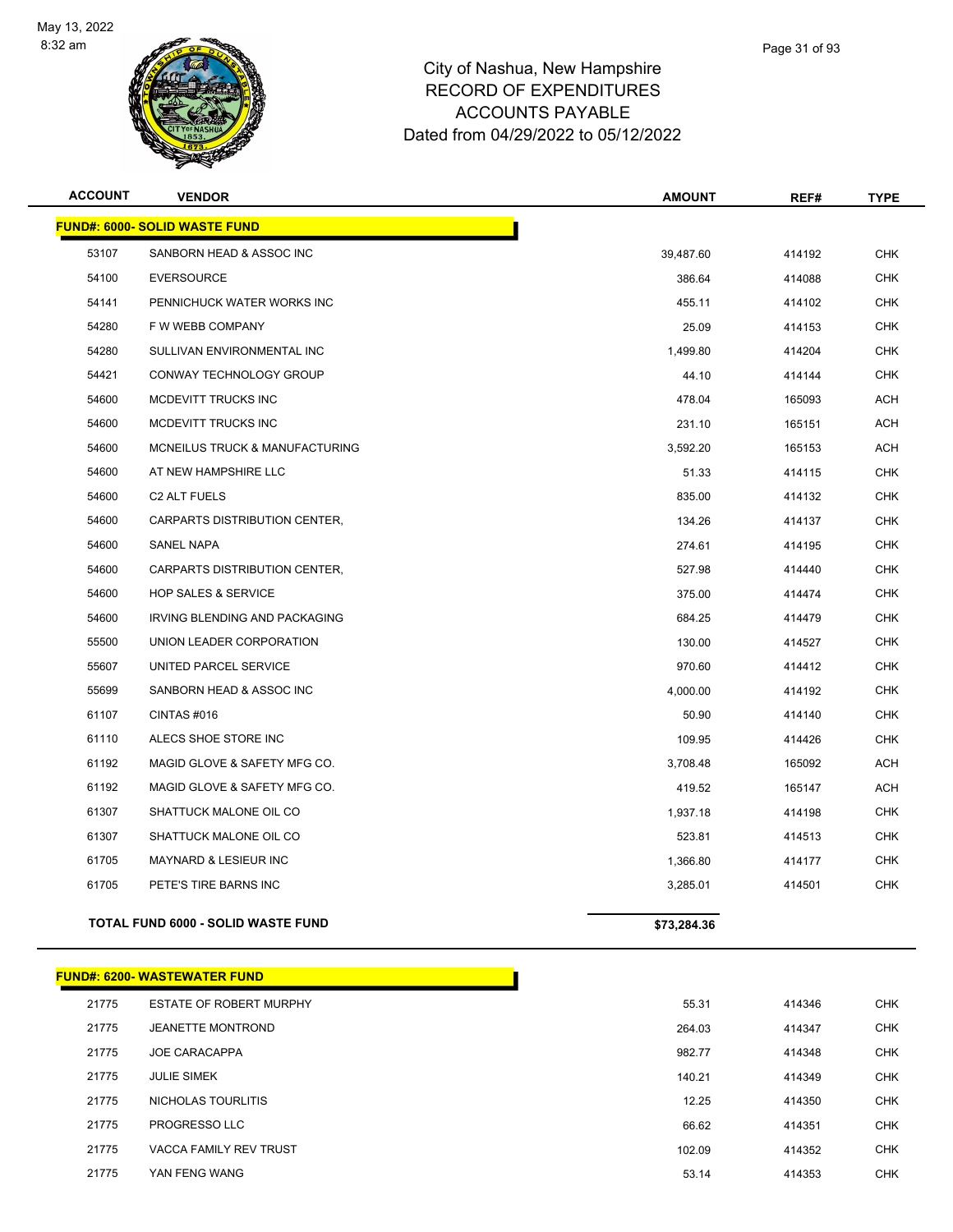

| <b>ACCOUNT</b> | <b>VENDOR</b>                       | <b>AMOUNT</b> | REF#   | <b>TYPE</b> |
|----------------|-------------------------------------|---------------|--------|-------------|
|                | <b>FUND#: 6200- WASTEWATER FUND</b> |               |        |             |
| 53107          | EASTERN ANALYTICAL INC              | 32.50         | 414459 | <b>CHK</b>  |
| 54100          | <b>EVERSOURCE</b>                   | 114.70        | 414085 | <b>CHK</b>  |
| 54114          | <b>SPRAGUE RESOURCES LP</b>         | 8,715.84      | 165100 | ACH         |
| 54114          | LIBERTY UTILITIES - NH              | 64.32         | 414092 | CHK         |
| 54141          | PENNICHUCK WATER WORKS INC          | 33.43         | 414102 | <b>CHK</b>  |
| 54141          | PENNICHUCK WATER WORKS INC          | 171.16        | 414410 | CHK         |
| 54300          | <b>BROX INDUSTRIES INC</b>          | 217.64        | 165081 | <b>ACH</b>  |
| 54300          | <b>HUDSON QUARRY CORP</b>           | 1,492.12      | 414165 | CHK         |
| 54421          | CONWAY TECHNOLOGY GROUP             | 171.74        | 414144 | CHK         |
| 54487          | M & M ELECTRICAL SUPPLY CO INC      | 1,945.76      | 165091 | ACH         |
| 54487          | M & M ELECTRICAL SUPPLY CO INC      | 555.93        | 165146 | ACH         |
| 54487          | F W WEBB COMPANY                    | 2,507.61      | 414153 | <b>CHK</b>  |
| 54487          | <b>FASTENAL CO</b>                  | 59.22         | 414154 | CHK         |
| 54487          | <b>GRAINGER</b>                     | 31.42         | 414157 | <b>CHK</b>  |
| 54487          | MCMASTER-CARR                       | 383.90        | 414180 | CHK         |
| 54487          | <b>FASTENAL CO</b>                  | 62.30         | 414460 | <b>CHK</b>  |
| 54487          | <b>GRAINGER</b>                     | 323.41        | 414465 | <b>CHK</b>  |
| 54600          | <b>BEST FORD</b>                    | 105.04        | 414122 | CHK         |
| 54828          | US BANK EQUIPMENT FINANCE           | 123.14        | 414528 | <b>CHK</b>  |
| 55109          | CONSOLIDATED COMMUNICATIONS         | 510.78        | 414392 | <b>CHK</b>  |
| 55109          | CONSOLIDATED COMMUNICATIONS         | 46.86         | 414393 | <b>CHK</b>  |
| 55109          | CONSOLIDATED COMMUNICATIONS         | 46.86         | 414394 | <b>CHK</b>  |
| 55109          | <b>FIRSTLIGHT FIBER</b>             | 170.55        | 414398 | CHK         |
| 55109          | <b>FIRSTLIGHT FIBER</b>             | 170.55        | 414399 | <b>CHK</b>  |
| 55118          | AT & T MOBILITY                     | 237.60        | 414078 | CHK         |
| 55118          | AT & T MOBILITY                     | 75.51         | 414079 | <b>CHK</b>  |
| 55118          | VERIZON WIRELESS-342053899-003      | 120.03        | 414416 | <b>CHK</b>  |
| 55699          | MASS CRANE & HOIST SERVICE INC      | 1,297.00      | 165149 | <b>ACH</b>  |
| 55699          | <b>CRYSTAL ROCK</b>                 | 276.64        | 414083 | <b>CHK</b>  |
| 55699          | CALLOGIX INC                        | 160.00        | 414135 | <b>CHK</b>  |
| 55699          | CHEMSERVE ENVIRONMENTAL ANALYS      | 1,032.00      | 414139 | <b>CHK</b>  |
| 55699          | PENNICHUCK WATER WORKS INC          | 209.83        | 414410 | <b>CHK</b>  |
| 55699          | THE METRO GROUP INC                 | 223.00        | 414524 | <b>CHK</b>  |
| 61107          | CINTAS #016                         | 818.48        | 414443 | <b>CHK</b>  |
| 61149          | <b>HACH COMPANY</b>                 | 324.87        | 414160 | <b>CHK</b>  |
| 61149          | <b>IDEXX DISTRIBUTION INC</b>       | 2,888.03      | 414167 | <b>CHK</b>  |
| 61149          | <b>VWR INTERNATIONAL</b>            | 258.08        | 414213 | <b>CHK</b>  |
| 61149          | <b>VWR INTERNATIONAL</b>            | 99.71         | 414531 | <b>CHK</b>  |
| 61156          | <b>BORDEN &amp; REMINGTON CORP</b>  | 4,496.94      | 165137 | ACH         |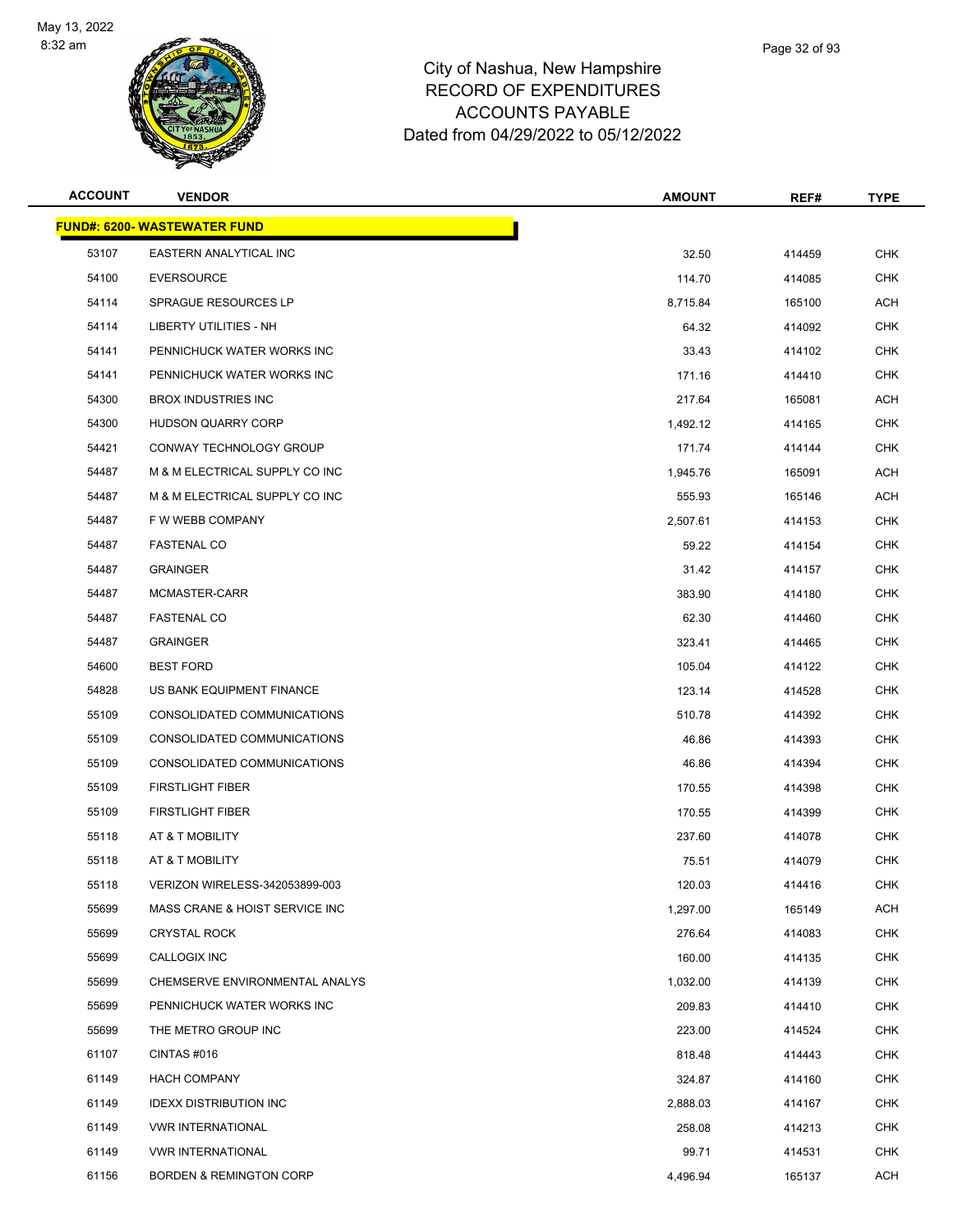

| <b>ACCOUNT</b>                           | <b>VENDOR</b>                                     | <b>AMOUNT</b> | REF#   | <b>TYPE</b> |
|------------------------------------------|---------------------------------------------------|---------------|--------|-------------|
|                                          | <u> FUND#: 6200- WASTEWATER FUND</u>              |               |        |             |
| 61299                                    | DAVID BOUCHER                                     | 8.94          | 414059 | <b>CHK</b>  |
| 61299                                    | BRENNTAG LUBRICANTS NORTHEAST                     | 2,797.65      | 414127 | <b>CHK</b>  |
| 61299                                    | F W WEBB COMPANY                                  | 6.75          | 414153 | <b>CHK</b>  |
| 61299                                    | <b>GRAINGER</b>                                   | 95.35         | 414157 | <b>CHK</b>  |
| 61299                                    | <b>SANEL NAPA</b>                                 | 23.94         | 414193 | <b>CHK</b>  |
| 61299                                    | ARCSOURCE INC                                     | 453.63        | 414428 | <b>CHK</b>  |
| 61299                                    | HOME DEPOT CREDIT SERVICE 3065                    | 76.82         | 414472 | <b>CHK</b>  |
| 71025                                    | M & M ELECTRICAL SUPPLY CO INC                    | 22.95         | 165091 | <b>ACH</b>  |
| <b>TOTAL FUND 6200 - WASTEWATER FUND</b> |                                                   | \$35,736.95   |        |             |
|                                          | <u> FUND#: 6500- PROPERTY &amp; CASUALTY FUND</u> |               |        |             |
| 54267                                    | SECURITY MONITORING SERVICES                      | 50.00         | 414197 | <b>CHK</b>  |
| 59120                                    | USI INSURANCE SERVICES LLC                        | 2,422.50      | 165101 | <b>ACH</b>  |
| 59207                                    | ORTHOPEDIC SURGICAL ASSOCIATES                    | 70.00         | 414356 | <b>CHK</b>  |
| 59207                                    | ADVANCED HEARING CENTER LLC                       | 6,000.00      | 414357 | <b>CHK</b>  |
| 59207                                    | APPLE THERAPY MANCHESTER                          | 3,092.24      | 414358 | <b>CHK</b>  |
| 59207                                    | <b>CONVENIENTMD LLC</b>                           | 255.00        | 414359 | <b>CHK</b>  |
| 59207                                    | DARTMOUTH HITCHCOCK CLINIC                        | 1,223.00      | 414360 | <b>CHK</b>  |
| 59207                                    | DEVINE MILLIMET & BRANCH PA                       | 17.00         | 414361 | <b>CHK</b>  |
| 59207                                    | FOUNDATION MEDICAL PARTNERS                       | 395.00        | 414362 | <b>CHK</b>  |
| 59207                                    | <b>HEALTHLIFE PHARMACY SERVICES</b>               | 15,256.74     | 414363 | <b>CHK</b>  |
| 59207                                    | NH NEUROSPINE INSTITUTE                           | 185.00        | 414364 | <b>CHK</b>  |
| 59207                                    | NORTHEASTERN SURGICAL                             | 100.00        | 414365 | <b>CHK</b>  |
| 59207                                    | OCCUPATIONAL HEALTH CTRS SOUTH                    | 1,607.40      | 414366 | <b>CHK</b>  |
| 59207                                    | ST JOSEPH HOSPITAL                                | 2,080.00      | 414367 | <b>CHK</b>  |
| 59207                                    | UNITY SURVEILLANCE &                              | 4,758.15      | 414368 | <b>CHK</b>  |
| 59207                                    | ZYNEX MEDICAL INC                                 | 831.96        | 414369 | <b>CHK</b>  |
| 59207                                    | APPLE THERAPY MANCHESTER                          | 507.26        | 414677 | <b>CHK</b>  |
| 59207                                    | DEVINE MILLIMET & BRANCH PA                       | 1,156.70      | 414679 | <b>CHK</b>  |

| 59207 | APPLE THERAPY MANCHESTER       | 507.26   | 414677 | <b>CHK</b> |
|-------|--------------------------------|----------|--------|------------|
| 59207 | DEVINE MILLIMET & BRANCH PA    | 1,156.70 | 414679 | <b>CHK</b> |
| 59207 | FOUR SEASONS ORTHOPEDIC CENTER | 175.50   | 414680 | <b>CHK</b> |
| 59207 | RICHARD MCDONALD               | 16.96    | 414683 | <b>CHK</b> |
| 59207 | KEVIN S MORIARTY DC            | 220.00   | 414684 | <b>CHK</b> |
| 59207 | OCCUPATIONAL HEALTH CTRS SOUTH | 345.60   | 414685 | <b>CHK</b> |
| 59207 | ORTHOCARE MEDICAL EQUIPMENT LL | 44.26    | 414686 | <b>CHK</b> |
| 59207 | <b>WILLIAM PALIZZOLO</b>       | 3,242.40 | 414688 | <b>CHK</b> |
| 59225 | <b>CULLENCOLLIMORE PLLC</b>    | 1,305.00 | 414678 | <b>CHK</b> |
| 59250 | <b>SUNTECH TINTING</b>         | 275.00   | 414687 | <b>CHK</b> |
| 59275 | AMERICAN FAMILY CONNECT        | 612.30   | 414676 | <b>CHK</b> |
|       |                                |          |        |            |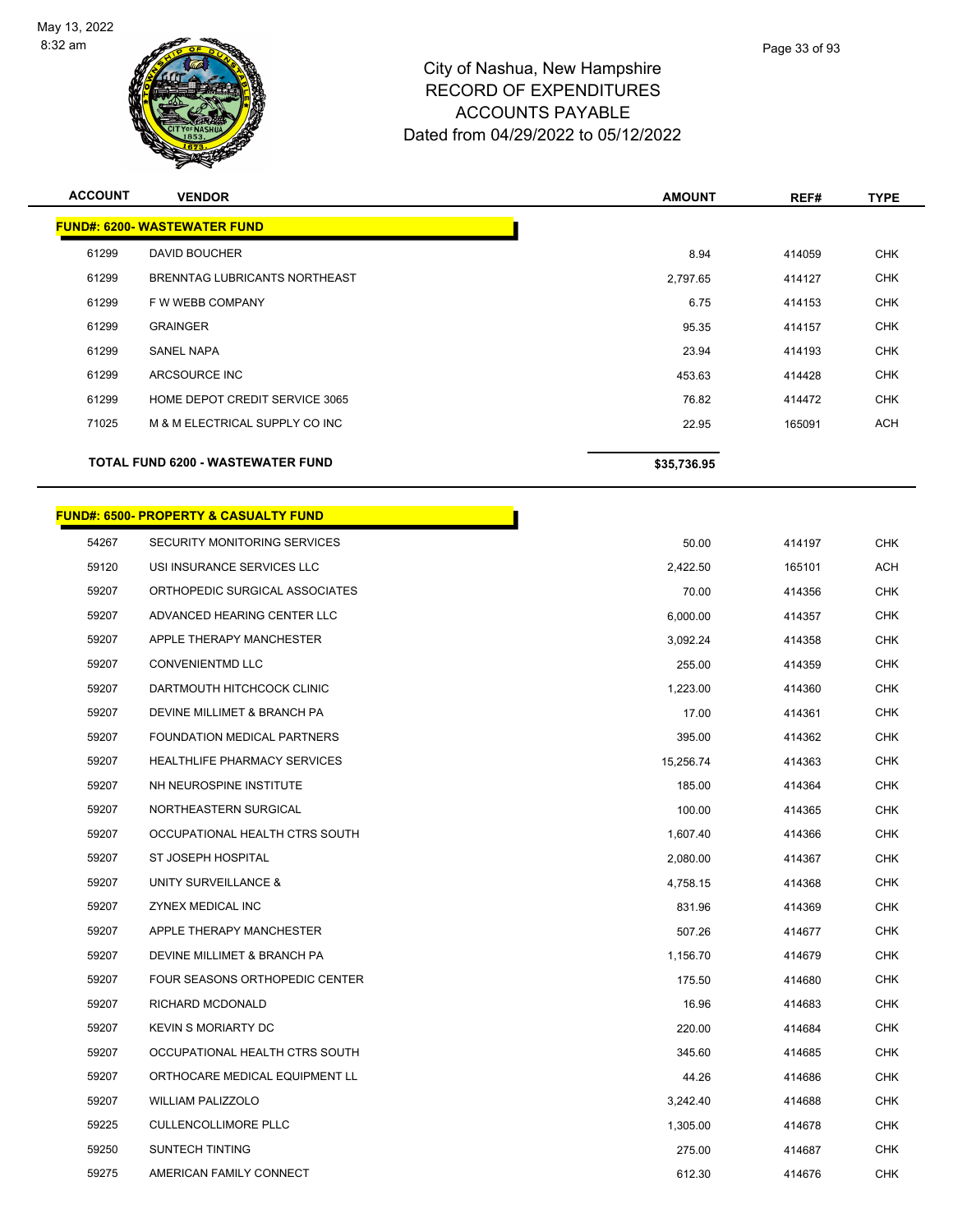

| <b>ACCOUNT</b>                                   | <b>VENDOR</b>                                         | <b>AMOUNT</b>  | REF#   | <b>TYPE</b> |
|--------------------------------------------------|-------------------------------------------------------|----------------|--------|-------------|
|                                                  | <b>FUND#: 6500- PROPERTY &amp; CASUALTY FUND</b>      |                |        |             |
| 59275                                            | GOTMAN, SCHULTHESS & STEERE PA                        | 4,888.00       | 414681 | <b>CHK</b>  |
| 59275                                            | MARBUCCO CORP                                         | 399.00         | 414682 | <b>CHK</b>  |
| 68360                                            | PASTORI KRANS PLLC                                    | 1,131.50       | 414187 | <b>CHK</b>  |
| 68360                                            | RATH YOUNG & PIGNATELLI PC                            | 2,311.50       | 414506 | <b>CHK</b>  |
|                                                  | <b>TOTAL FUND 6500 - PROPERTY &amp; CASUALTY FUND</b> | \$54,974.97    |        |             |
|                                                  | <b>FUND#: 6600- BENEFITS SELF INSURANCE FUND</b>      |                |        |             |
| 21500                                            | <b>ITT HARTFORD</b>                                   | 37,251.31      | 165109 | <b>ACH</b>  |
| 21503                                            | <b>ITT HARTFORD</b>                                   | 9,238.66       | 165109 | <b>ACH</b>  |
| 21504                                            | <b>ITT HARTFORD</b>                                   | 3,084.94       | 165109 | <b>ACH</b>  |
| 21516                                            | BOSTON MUTUAL LIFE INSURANCE                          | 3,164.12       | 165108 | <b>ACH</b>  |
| 21520                                            | COLONIAL LIFE AND ACCIDENT INS                        | 1,212.11       | 165052 | <b>ACH</b>  |
| 21520                                            | COLONIAL LIFE AND ACCIDENT INS                        | 909.88         | 165114 | <b>ACH</b>  |
| 21545                                            | ALLEGIANT CARE                                        | 47,901.00      | 165135 | <b>ACH</b>  |
| 21585                                            | VISION SERVICE PLAN NH                                | 25,239.78      | 414530 | <b>CHK</b>  |
| 45630                                            | ANTHEM BCBS OF NE                                     | (258.07)       | 165107 | <b>ACH</b>  |
| 52809                                            | KIMBERLY KLEINER                                      | 155.00         | 414067 | <b>CHK</b>  |
| 59165                                            | ANTHEM BCBS OF NE                                     | (2, 159.59)    | 165107 | <b>ACH</b>  |
| 59500                                            | NORTHEAST DELTA DENTAL                                | 24,324.25      | 165110 | <b>ACH</b>  |
| 59507                                            | ANTHEM BCBS OF NE                                     | 314,417.09     | 165107 | <b>ACH</b>  |
| 59507                                            | ANTHEM BCBS OF NE                                     | 442,152.44     | 165107 | <b>ACH</b>  |
| 59507                                            | ANTHEM BCBS OF NE                                     | 58,430.77      | 165107 | <b>ACH</b>  |
| 59525                                            | NORTHEAST DELTA DENTAL                                | 73,423.57      | 165110 | <b>ACH</b>  |
| 59600                                            | MDX MEDICAL INC                                       | 4,635.28       | 165154 | ACH         |
| 71228                                            | <b>CLEARSKY</b>                                       | 2,090.00       | 414141 | <b>CHK</b>  |
|                                                  | TOTAL FUND 6600 - BENEFITS SELF INSURANCE FUND        | \$1,045,212.54 |        |             |
|                                                  |                                                       |                |        |             |
|                                                  | <b>FUND#: 7050- HOLMAN STADIUM IMPROVEMNTS ETF</b>    |                |        |             |
| 54280                                            | BAY STATE AIR CONDITIONING INC                        | 17,600.00      | 414432 | <b>CHK</b>  |
| TOTAL FUND 7050 - HOLMAN STADIUM IMPROVEMNTS ETF |                                                       | \$17,600.00    |        |             |
|                                                  | <b>FUND#: 7052- MINE FALLS PARK ETF</b>               |                |        |             |
| 54210                                            | GATE CITY FENCE CO INC                                | 3,850.00       | 414463 | <b>CHK</b>  |
| 54280                                            | ATLANTIC GOLF AND TURF                                | 8,830.00       | 414429 | <b>CHK</b>  |
|                                                  | TOTAL FUND 7052 - MINE FALLS PARK ETF                 | \$12,680.00    |        |             |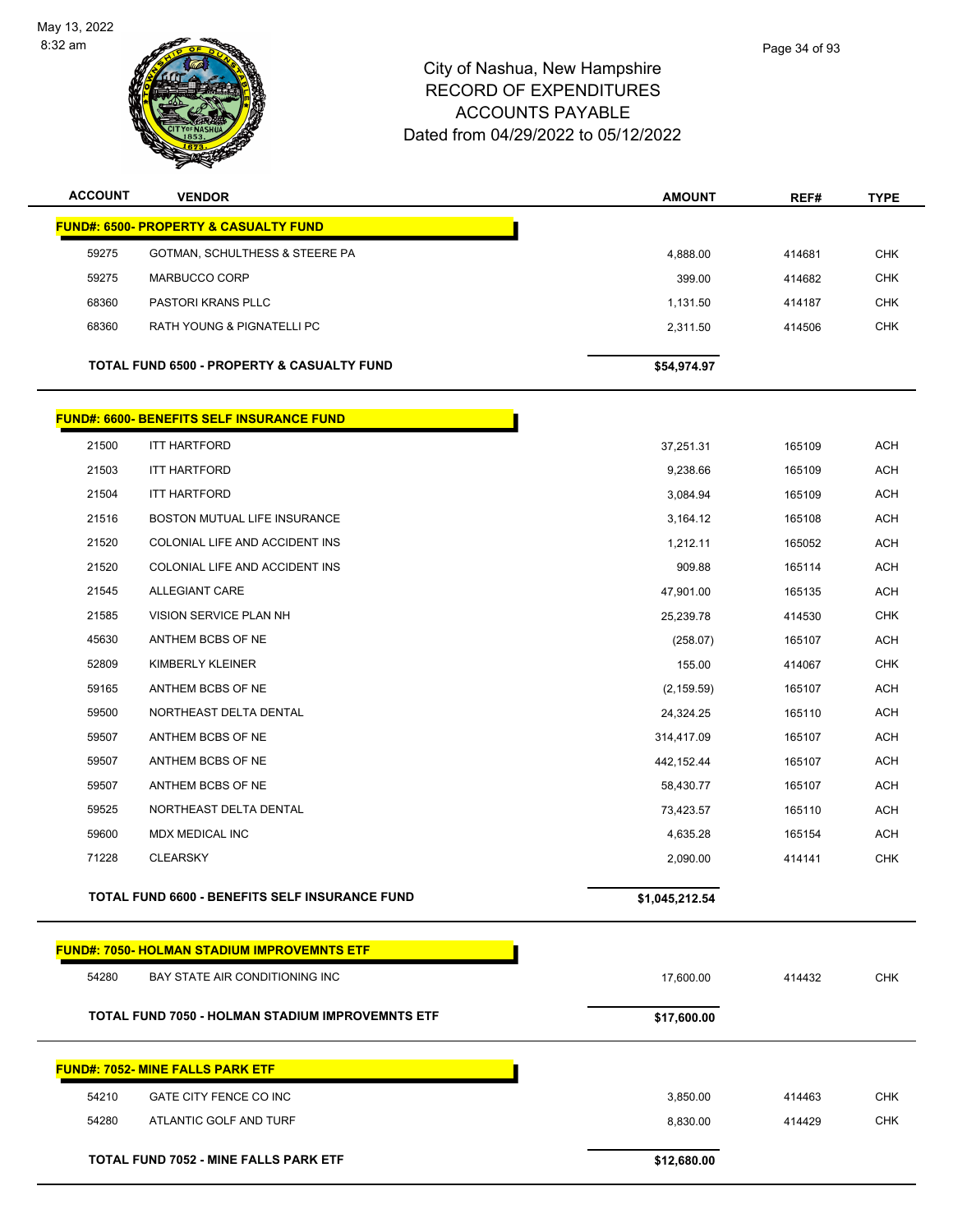

| <b>ACCOUNT</b> | <b>VENDOR</b>                                        | <b>AMOUNT</b> | REF#   | <b>TYPE</b> |  |
|----------------|------------------------------------------------------|---------------|--------|-------------|--|
|                | <b>FUND#: 7506- ETF CONTRIB-WOODLAWN CEMETERY</b>    |               |        |             |  |
| 45121          | <b>KENNETH F TEAGUE &amp;</b>                        | 900.00        | 414522 | <b>CHK</b>  |  |
| 54214          | SOUTHERN NH TREE & LANDSCAPE L                       | 3,300.00      | 414201 | <b>CHK</b>  |  |
| 61299          | <b>HARDY DORIC INC</b>                               | 585.00        | 414469 | <b>CHK</b>  |  |
| 81200          | <b>MASI PLUMBING &amp; HEATING</b>                   | 5,900.00      | 414176 | <b>CHK</b>  |  |
|                | TOTAL FUND 7506 - ETF CONTRIB-WOODLAWN CEMETERY      | \$10,685.00   |        |             |  |
|                | <b>FUND#: 7565- SCHOOL RELATED PROGRAMS-ETF</b>      |               |        |             |  |
| 61135          | <b>DAVID FRENCH MUSIC</b>                            | 31,584.00     | 414254 | <b>CHK</b>  |  |
| 61135          | <b>SCHOLASTIC INC</b>                                | 118.00        | 414320 | <b>CHK</b>  |  |
| 61135          | SOUTHWEST STRINGS                                    | 420.55        | 414328 | <b>CHK</b>  |  |
| 61299          | <b>ERICA KEELEY</b>                                  | 108.20        | 414590 | <b>CHK</b>  |  |
|                | TOTAL FUND 7565 - SCHOOL RELATED PROGRAMS-ETF        | \$32,230.75   |        |             |  |
|                | <b>FUND#: 8028- WOODLAWN CEMETERY PERP-CARE</b>      |               |        |             |  |
| 44338          | <b>KENNETH F TEAGUE &amp;</b>                        | 900.00        | 414522 | <b>CHK</b>  |  |
|                | <b>TOTAL FUND 8028 - WOODLAWN CEMETERY PERP-CARE</b> | \$900.00      |        |             |  |
|                | <b>FUND#: 8063- LIBRARY-HENRY STEARNS FUND</b>       |               |        |             |  |
| 61807          | <b>INGRAM LIBRARY SERVICES LLC</b>                   | 73.94         | 165087 | <b>ACH</b>  |  |
| 61807          | <b>INGRAM LIBRARY SERVICES LLC</b>                   | 43.87         | 165143 | <b>ACH</b>  |  |
| 61807          | <b>BAKER &amp; TAYLOR</b>                            | 30.68         | 414119 | <b>CHK</b>  |  |
|                | <b>TOTAL FUND 8063 - LIBRARY-HENRY STEARNS FUND</b>  | \$148.49      |        |             |  |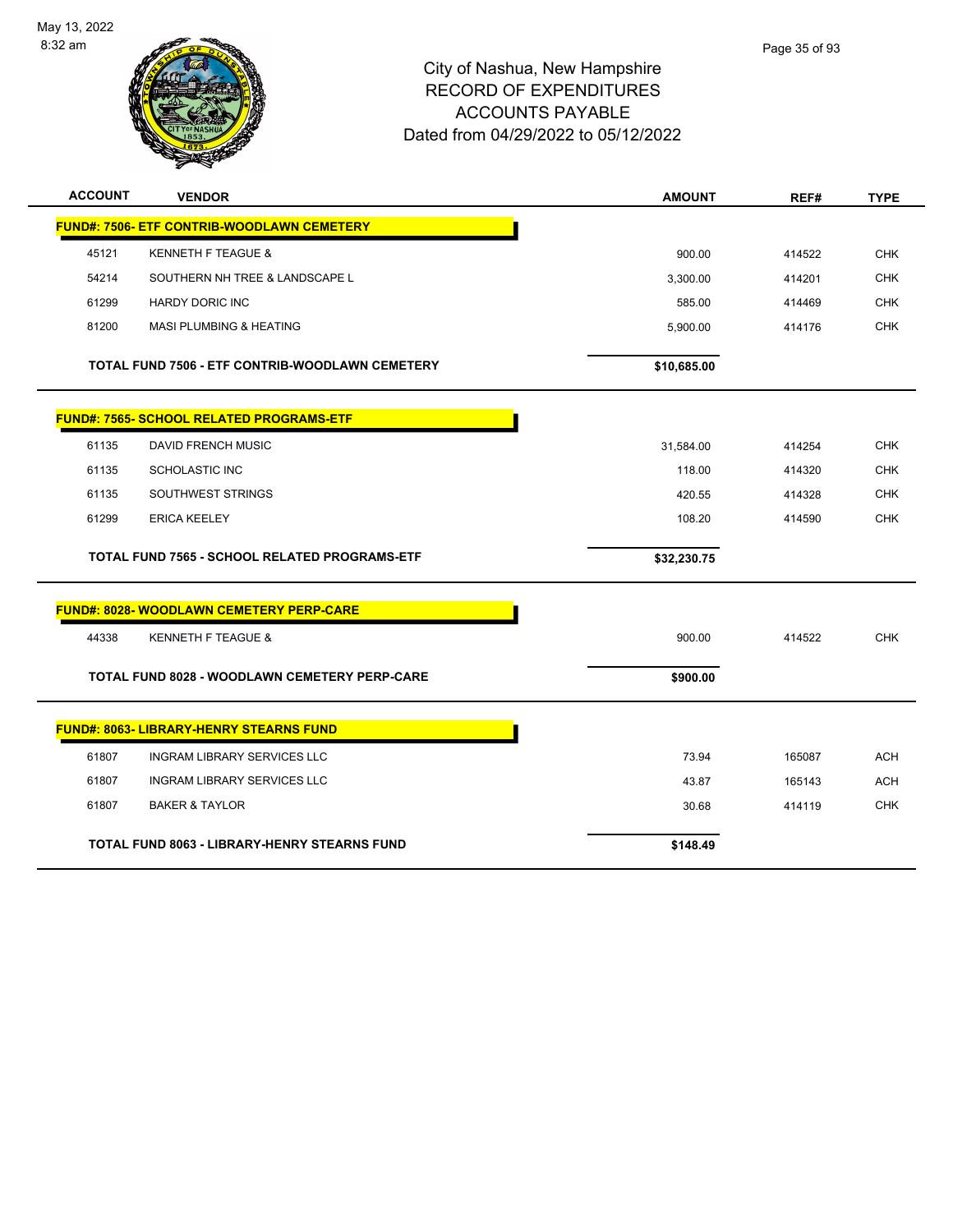

| <b>ACCOUNT</b> | <b>VENDOR</b> |                                       | <b>AMOUNT</b><br>REF# | <b>TYPE</b> |
|----------------|---------------|---------------------------------------|-----------------------|-------------|
|                |               | <b>SUMMARY BY FUND</b>                | <b>AMOUNT</b>         |             |
|                | 1000          | <b>GENERAL FUND</b>                   | 3,343,574.84          |             |
|                | 1001          | <b>GENERAL FUND -CAP IMPROVEMENTS</b> | 8,066.50              |             |
|                | 1010          | <b>GENERAL FUND PY ESCROWS</b>        | 36,428.02             |             |
|                | 1020          | <b>GENERAL FUND-PY ENCUMBRANCES</b>   | 47,149.70             |             |
|                | 2100          | <b>FOOD SERVICES FUND</b>             | 85,876.54             |             |
|                | 2212          | ATHLETICS REVENUE FUND                | 106.00                |             |
|                | 2222          | AFTER SCHOOL PROGRAM                  | 133.08                |             |
|                | 2258          | SCHOOL CTE TUITION FUND               | 898.08                |             |
|                | 2503          | <b>PARKS &amp; REC PROGRAMS FUND</b>  | 1,005.00              |             |
|                | 2505          | PEG ACCESS CHANNELS FUND              | 14,459.62             |             |
|                | 2506          | HUNT BLDG FACILITY RENTAL FUND        | 1,326.05              |             |
|                | 3068          | COMMUNITY SERVICES GRANTS FUND        | 43,288.11             |             |
|                | 3070          | COMMUNITY HEALTH GRANTS FUND          | 4,597.88              |             |
|                | 3080          | COMMUNITY DEVELOPMENT GRANTS          | 3,688.03              |             |
|                | 3090          | URBAN PROGRAM GRANTS FUND             | 82,909.49             |             |
|                | 3120          | <b>TRANSIT GRANTS FUND</b>            | 102,221.74            |             |
|                | 3300          | LIBRARY GRANTS FUND                   | 251.74                |             |
|                | 3800          | <b>SCHOOL GRANTS FUND</b>             | 148,336.41            |             |
|                | 3810          | <b>FOOD SERVICE GRANTS FUND</b>       | 6,848.05              |             |
|                | 4020          | POLICE DRUG ENFORCEMENT FUND          | 278.95                |             |
|                | 4025          | DOJ DRUG FORFEITURE FUND              | 2,044.80              |             |
|                | 4085          | NASHUA RIVERWALK TIF DISTRICT         | 30,000.00             |             |
|                | 4090          | LIB-LOST/DAMAGED BOOK FINES           | 29.59                 |             |
|                | 5005          | CAP PROJECTS-GEN GOVT                 | 43,125.00             |             |
|                | 5010          | CAP PROJECTS-INFO TECHNOLOGY          | 2,960.00              |             |
|                | 5020          | CAPITAL PROJECTS-POLICE               | 347,139.94            |             |
|                | 5070          | CAPITAL PROJECTS-LIBRARY              | 1,800.00              |             |
|                | 5090          | CAPITAL PROJECTS-HYDROELECTRIC        | 618.00                |             |
|                | 5200          | CAPITAL PROJECTS-PUBLIC WORKS         | 1,073,356.76          |             |
|                | 5700          | CAP PROJECTS-BROAD ST PARKWAY         | 155.88                |             |

Page 36 of 93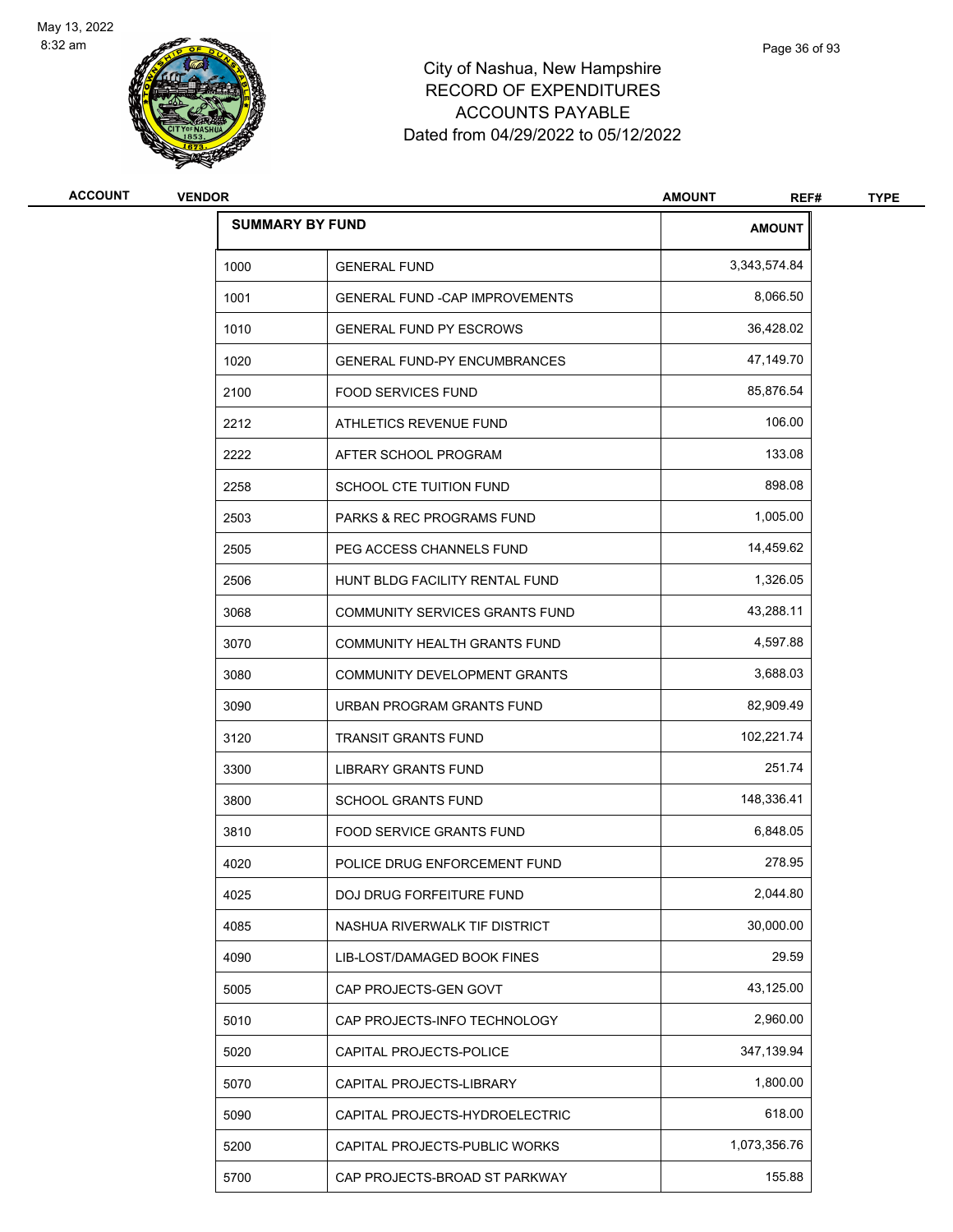

# City of Nashua, New Hampshire RECORD OF EXPENDITURES ACCOUNTS PAYABLE Dated from 04/29/2022 to 05/12/2022

| <b>ACCOUNT</b> |  |
|----------------|--|
|----------------|--|

| ACCOUNT | <b>VENDOR</b> |                                       | <b>AMOUNT</b><br>REF# | <b>TYPE</b> |
|---------|---------------|---------------------------------------|-----------------------|-------------|
|         |               |                                       | <b>AMOUNT</b>         |             |
|         | 5800          | SCHOOL CAPITAL PROJECTS FUND          | 1,549,879.76          |             |
|         | 6000          | <b>SOLID WASTE FUND</b>               | 73,284.36             |             |
|         | 6200          | <b>WASTEWATER FUND</b>                | 35,736.95             |             |
|         | 6500          | PROPERTY & CASUALTY FUND              | 54,974.97             |             |
|         | 6600          | BENEFITS SELF INSURANCE FUND          | 1,045,212.54          |             |
|         | 7050          | <b>HOLMAN STADIUM IMPROVEMNTS ETF</b> | 17,600.00             |             |
|         | 7052          | MINE FALLS PARK ETF                   | 12,680.00             |             |
|         | 7506          | ETF CONTRIB-WOODLAWN CEMETERY         | 10,685.00             |             |
|         | 7565          | <b>SCHOOL RELATED PROGRAMS-ETF</b>    | 32,230.75             |             |
|         | 8028          | WOODLAWN CEMETERY PERP-CARE           | 900.00                |             |
|         | 8063          | LIBRARY-HENRY STEARNS FUND            | 148.49                |             |
|         | <b>TOTAL:</b> |                                       | 8,266,006.62          |             |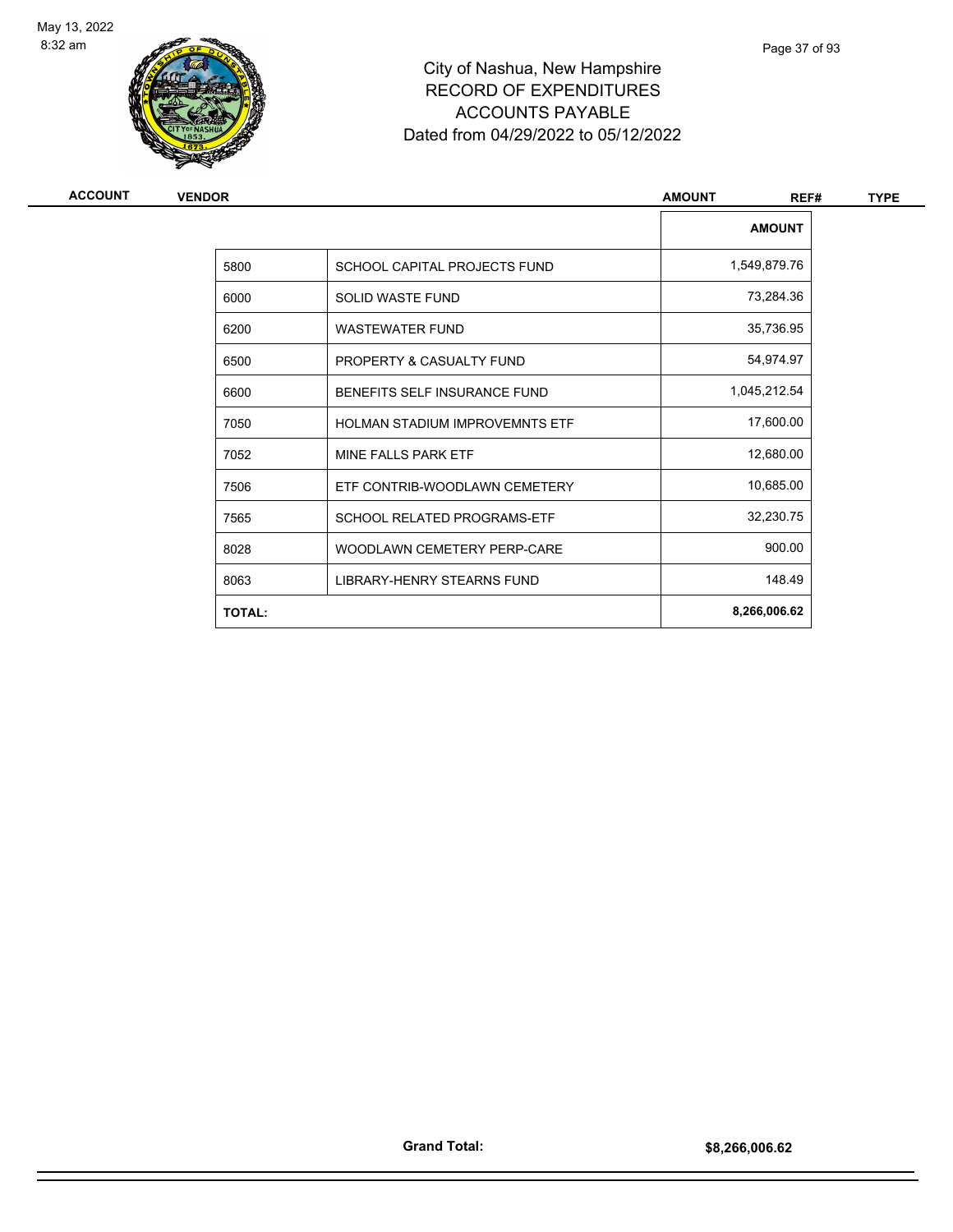

Page 38 of 93

| <b>ANG CASA</b> |                                      |                                         |                                              |               |
|-----------------|--------------------------------------|-----------------------------------------|----------------------------------------------|---------------|
|                 | <b>PAY DATE</b>                      | <b>ACCOUNT</b>                          | <b>DESCRIPTION</b>                           | <b>AMOUNT</b> |
|                 | <b>FUND#: 1000 - GENERAL FUND</b>    |                                         |                                              |               |
|                 |                                      |                                         |                                              |               |
| 101             | <b>MAYOR</b>                         |                                         |                                              |               |
|                 | 5/5/22                               | 51100                                   | COMMUNICATIONS & SPECIAL PRJ COORDINATOR     | 1,008.35      |
|                 | 5/12/22                              | 51100                                   | COMMUNICATIONS & SPECIAL PRJ COORDINATOR     | 1,008.35      |
|                 | 5/5/22                               | 51100                                   | CONSTITUENT SERVICES COORDINATOR             | 1,090.70      |
|                 | 5/12/22                              | 51100                                   | CONSTITUENT SERVICES COORDINATOR             | 1,090.70      |
|                 | 5/5/22                               | 51100                                   | POLICY & LEGISLATIVE AFFAIRS COORDINATOR     | 1,008.35      |
|                 | 5/12/22                              | 51100                                   | POLICY & LEGISLATIVE AFFAIRS COORDINATOR     | 1,008.35      |
|                 | 5/5/22                               | 51100                                   | STRATEGIC INITIATIVES ANALYST                | 1,227.05      |
|                 | 5/12/22                              | 51100                                   | STRATEGIC INITIATIVES ANALYST                | 1,227.05      |
|                 | 5/5/22                               | 51500                                   | <b>MAYOR</b>                                 | 2,374.00      |
|                 | 5/12/22                              | 51500                                   | <b>MAYOR</b>                                 | 2,374.00      |
|                 | 5/5/22                               | 55118                                   | TELEPHONE-CELLULAR                           | 200.00        |
|                 | <b>TOTAL 101 - MAYOR</b>             |                                         |                                              | \$13,616.90   |
| 102             | <b>BOARD OF ALDERMEN</b>             |                                         |                                              |               |
|                 | 5/5/22                               | 51100                                   | LEGISLATIVE AFFAIRS MANAGER                  | 1,769.70      |
|                 | 5/12/22                              | 51100                                   | LEGISLATIVE AFFAIRS MANAGER                  | 1,769.70      |
|                 | 5/5/22                               | 51100                                   | RESOURCE COORDINATOR                         | 207.76        |
|                 | 5/12/22                              | 51100                                   | <b>RESOURCE COORDINATOR</b>                  | 242.39        |
|                 | <b>TOTAL 102 - BOARD OF ALDERMEN</b> |                                         |                                              | \$3,989.55    |
| 103             | <b>LEGAL</b>                         |                                         |                                              |               |
|                 | 5/5/22                               | 51100                                   | <b>CORPORATION COUNSEL</b>                   | 2,760.80      |
|                 | 5/12/22                              | 51100                                   | <b>CORPORATION COUNSEL</b>                   | 2,760.80      |
|                 | 5/5/22                               | 51100                                   | DEPUTY CORPORATION COUNSEL                   | 4,773.45      |
|                 | 5/12/22                              | 51100                                   | DEPUTY CORPORATION COUNSEL                   | 4,773.45      |
|                 | 5/5/22                               | 51100                                   | <b>LEGAL ASSISTANT</b>                       | 2,221.70      |
|                 | 5/12/22                              | 51100                                   | <b>LEGAL ASSISTANT</b>                       | 2,221.70      |
|                 | 5/5/22                               | 51100                                   | RIGHT TO KNOW COORDINATOR                    | 1,607.00      |
|                 | 5/12/22                              | 51100                                   | RIGHT TO KNOW COORDINATOR                    | 1,607.00      |
|                 | 5/5/22                               | 55118                                   | TELEPHONE-CELLULAR                           | 150.00        |
|                 | <b>TOTAL 103 - LEGAL</b>             |                                         |                                              | \$22,875.90   |
|                 |                                      |                                         |                                              |               |
| 106             | 5/5/22                               | <b>ADMINISTRATIVE SERVICES</b><br>51100 | ADMINISTRATIVE SERVICES DIRECTOR             | 1,928.45      |
|                 |                                      | 51100                                   |                                              | 1,928.45      |
|                 | 5/12/22                              |                                         | ADMINISTRATIVE SERVICES DIRECTOR             |               |
|                 | 5/5/22                               | 51100                                   | ADMINISTRATIVE SERVICES OFFICE ADMINISTRATOR | 1,573.05      |
|                 | 5/12/22                              | 51100                                   | ADMINISTRATIVE SERVICES OFFICE ADMINISTRATOR | 1,573.05      |
|                 | 5/5/22                               | 51100                                   | <b>GRANT WRITER</b>                          | 737.40        |
|                 | 5/12/22                              | 51100                                   | <b>GRANT WRITER</b>                          | 737.40        |
|                 | 5/5/22                               | 55118                                   | TELEPHONE-CELLULAR                           | 50.00         |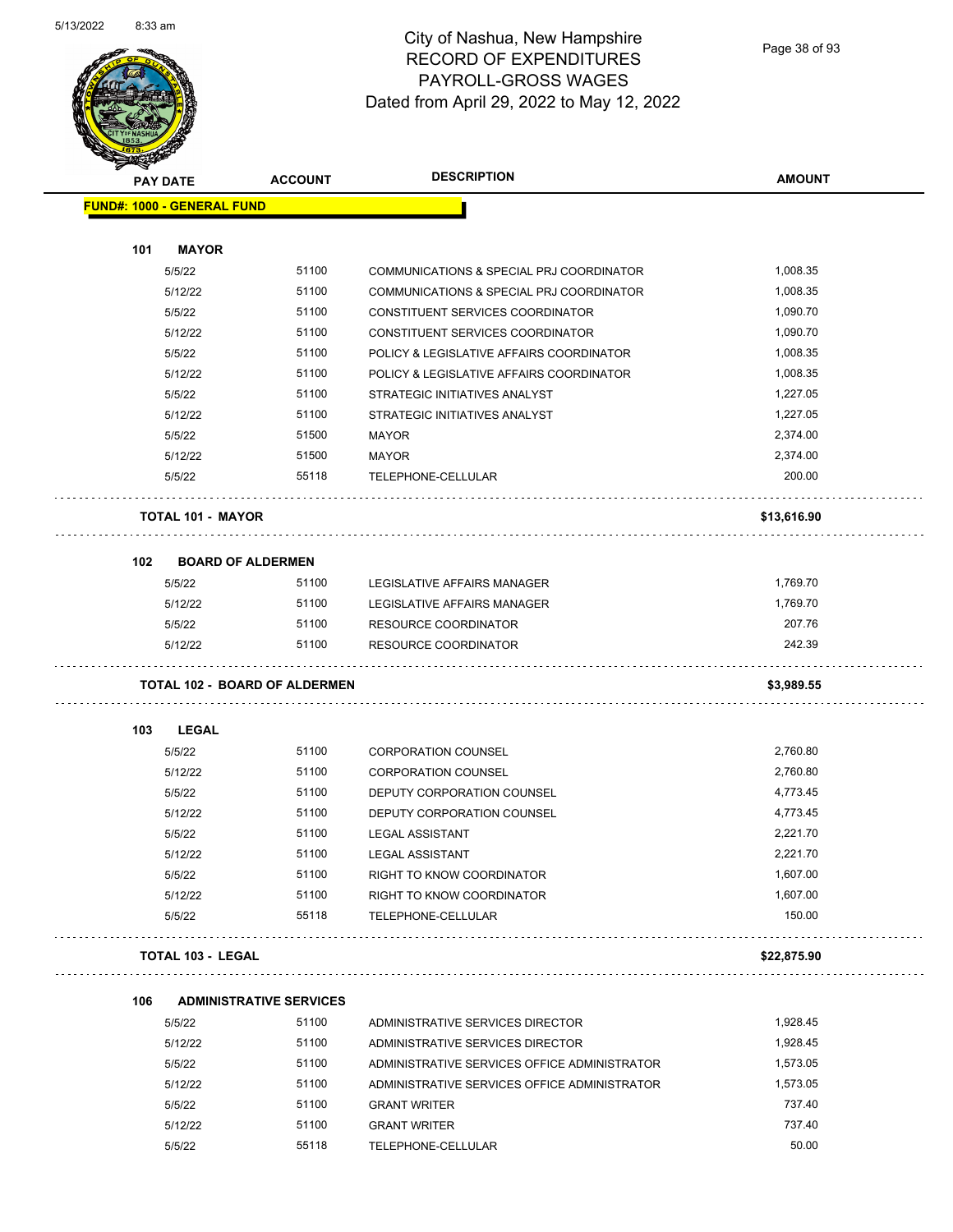

Page 39 of 93

|     | <b>PAY DATE</b>                            | <b>ACCOUNT</b> | <b>DESCRIPTION</b>                | <b>AMOUNT</b> |
|-----|--------------------------------------------|----------------|-----------------------------------|---------------|
|     | <b>FUND#: 1000 - GENERAL FUND</b>          |                |                                   |               |
|     | <b>TOTAL 106 - ADMINISTRATIVE SERVICES</b> |                |                                   | \$8,527.80    |
| 107 | <b>CITY CLERK</b>                          |                |                                   |               |
|     | 5/5/22                                     | 51100          | <b>CITY CLERK</b>                 | 2,045.05      |
|     | 5/12/22                                    | 51100          | <b>CITY CLERK</b>                 | 2,045.05      |
|     | 5/5/22                                     | 51100          | <b>CLERK VITAL RECORDS II</b>     | 692.55        |
|     | 5/12/22                                    | 51100          | <b>CLERK VITAL RECORDS II</b>     | 1,385.10      |
|     | 5/5/22                                     | 51100          | DEPUTY CITY CLERK                 | 1,165.25      |
|     | 5/12/22                                    | 51100          | DEPUTY CITY CLERK                 | 1,165.25      |
|     | 5/5/22                                     | 51100          | VITAL RECORDS CLERK III           | 1,441.03      |
|     | 5/12/22                                    | 51100          | VITAL RECORDS CLERK III           | 1,441.00      |
|     | 5/5/22                                     | 51300          | VITAL RECORDS CLERK III           | 81.06         |
|     | 5/12/22                                    | 51300          | VITAL RECORDS CLERK III           | 6.75          |
|     | <b>TOTAL 107 - CITY CLERK</b>              |                |                                   | \$11,468.09   |
| 108 | <b>ENERGY MANAGEMENT</b>                   |                |                                   |               |
|     | 5/5/22                                     | 51100          | <b>ENERGY MANAGER</b>             | 1,573.05      |
|     | 5/12/22                                    | 51100          | <b>ENERGY MANAGER</b>             | 1,573.05      |
|     | 5/5/22                                     | 55118          | TELEPHONE-CELLULAR                | 50.00         |
|     |                                            |                |                                   |               |
|     | <b>TOTAL 108 - ENERGY MANAGEMENT</b>       |                |                                   | \$3,196.10    |
| 111 | <b>HUMAN RESOURCES</b>                     |                |                                   |               |
|     | 5/5/22                                     | 51100          | HR SPECIALIST                     | 969.50        |
|     | 5/12/22                                    | 51100          | HR SPECIALIST                     | 969.51        |
|     | 5/5/22                                     | 51100          | <b>HRIS &amp; PAYROLL ANALYST</b> | 1,398.25      |
|     | 5/12/22                                    | 51100          | <b>HRIS &amp; PAYROLL ANALYST</b> | 1,398.25      |
|     | 5/5/22                                     | 51100          | HUMAN RESOURCES MANAGER           | 1,512.50      |
|     | 5/12/22                                    | 51100          | HUMAN RESOURCES MANAGER           | 1,512.49      |
|     | 5/5/22                                     | 51100          | PAYROLL ANALYST                   | 1,181.60      |
|     | 5/12/22                                    | 51100          | PAYROLL ANALYST                   | 1,181.60      |
|     | 5/5/22                                     | 51100          | PAYROLL MANAGER                   | 1,738.30      |
|     | 5/12/22                                    | 51100          | PAYROLL MANAGER                   | 1,738.30      |
|     | 5/5/22                                     | 51100          | PAYROLL SUPERVISOR                | 1,417.95      |
|     | 5/12/22                                    | 51100          | PAYROLL SUPERVISOR                | 1,417.95      |
|     | 5/5/22                                     | 51200          | ADMINISTRATIVE ASSISTANT I        | 554.59        |
|     | 5/12/22                                    | 51200          | ADMINISTRATIVE ASSISTANT I        | 549.96        |
|     | 5/12/22                                    | 51300          | HR SPECIALIST                     | 72.72         |
|     | 5/12/22                                    | 51300          | PAYROLL ANALYST                   | 11.07         |
|     | 5/5/22                                     | 51300          | PAYROLL SUPERVISOR                | 13.29         |
|     | 5/12/22                                    | 51300          | PAYROLL SUPERVISOR                | 13.29         |
|     | 5/12/22                                    | 55425          | EMPLOYMENT BACKGROUND CHECKS      | 105.00        |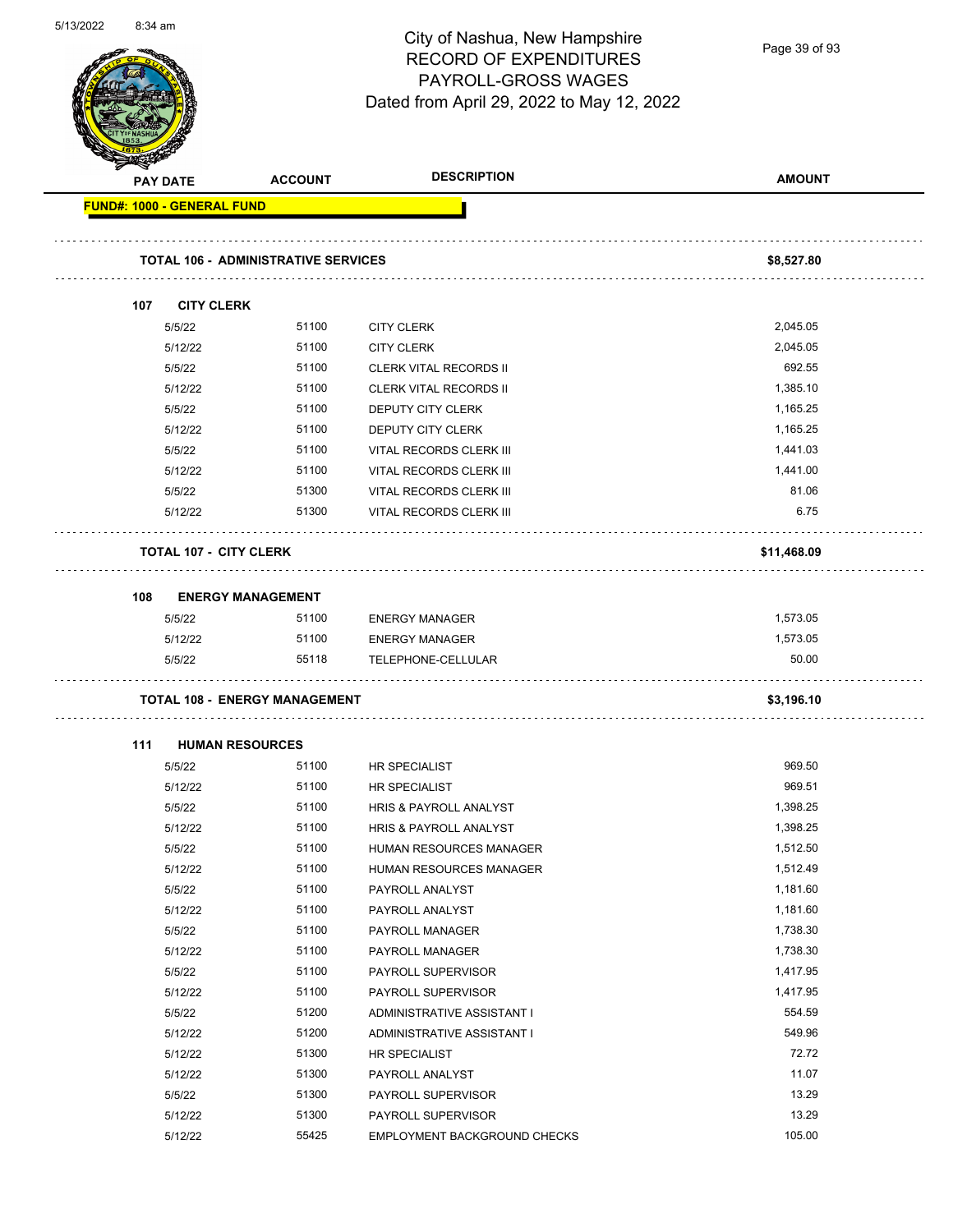

Page 40 of 93

| <b>PAY DATE</b>                   | <b>ACCOUNT</b>                     | <b>DESCRIPTION</b>                       | <b>AMOUNT</b> |
|-----------------------------------|------------------------------------|------------------------------------------|---------------|
| <b>FUND#: 1000 - GENERAL FUND</b> |                                    |                                          |               |
|                                   | <b>TOTAL 111 - HUMAN RESOURCES</b> |                                          | \$17,756.12   |
| 122                               | <b>INFORMATION TECHNOLOGY</b>      |                                          |               |
| 5/5/22                            | 51100                              | ADMIN ASSISTANT III                      | 871.25        |
| 5/12/22                           | 51100                              | ADMIN ASSISTANT III                      | 871.26        |
| 5/5/22                            | 51100                              | <b>DEPUTY DIRECTOR IT</b>                | 2,515.40      |
| 5/12/22                           | 51100                              | <b>DEPUTY DIRECTOR IT</b>                | 2,515.40      |
| 5/5/22                            | 51100                              | ENTERPRISE DBA/SYSTEM ANALYST            | 1,615.85      |
| 5/12/22                           | 51100                              | ENTERPRISE DBA/SYSTEM ANALYST            | 1,615.85      |
| 5/5/22                            | 51100                              | <b>ENTERPRISE SYS ADMINISTRATOR</b>      | 1,840.55      |
| 5/12/22                           | 51100                              | <b>ENTERPRISE SYS ADMINISTRATOR</b>      | 1,840.55      |
| 5/5/22                            | 51100                              | IT APPLICATIONS ANALYST                  | 3,007.90      |
| 5/12/22                           | 51100                              | IT APPLICATIONS ANALYST                  | 3,007.90      |
| 5/5/22                            | 51100                              | IT INFRASTRUCTURE ANALYST                | 1,401.90      |
| 5/12/22                           | 51100                              | IT INFRASTRUCTURE ANALYST                | 1,401.90      |
| 5/5/22                            | 51100                              | IT MANAGER, INFRASTRUCTURE               | 1,738.30      |
| 5/12/22                           | 51100                              | IT MANAGER, INFRASTRUCTURE               | 1,738.30      |
| 5/5/22                            | 51100                              | IT MANAGER, PROJECT/DEVELOPMENT SERVICES | 1,840.55      |
| 5/12/22                           | 51100                              | IT MANAGER, PROJECT/DEVELOPMENT SERVICES | 1,840.55      |
| 5/5/22                            | 51100                              | TECHNICAL SPEC II NET SUPPORT            | 2,383.75      |
| 5/12/22                           | 51100                              | TECHNICAL SPEC II NET SUPPORT            | 2,383.76      |
| 5/5/22                            | 51100                              | WEB ADMINISTRATOR/GRAPHIC DESINGER       | 1,033.40      |
| 5/12/22                           | 51100                              | WEB ADMINISTRATOR/GRAPHIC DESINGER       | 1,033.40      |
| 5/5/22                            | 51300                              | TECHNICAL SPEC II NET SUPPORT            | 29.43         |
| 5/5/22                            | 55118                              | TELEPHONE-CELLULAR                       | 217.00        |

**TOTAL 122 - INFORMATION TECHNOLOGY \$36,744.15**

| 5/5/22  | 51100 | <b>ACCOUNTANT</b>            | 1,116.25 |
|---------|-------|------------------------------|----------|
| 5/12/22 | 51100 | <b>ACCOUNTANT</b>            | 1,116.25 |
| 5/5/22  | 51100 | ACCOUNTS PAYABLE COORDINATOR | 2,482.40 |
| 5/12/22 | 51100 | ACCOUNTS PAYABLE COORDINATOR | 2,482.40 |
| 5/5/22  | 51100 | ACCOUNTS PAYABLE SUPV        | 1,227.05 |
| 5/12/22 | 51100 | ACCOUNTS PAYABLE SUPV        | 1,227.05 |
| 5/5/22  | 51100 | CFO/TREASURER/TAX COLLECTOR  | 2,760.80 |
| 5/12/22 | 51100 | CFO/TREASURER/TAX COLLECTOR  | 2,760.80 |
| 5/5/22  | 51100 | <b>COMPTROLLER</b>           | 1,565.15 |
| 5/12/22 | 51100 | <b>COMPTROLLER</b>           | 1,565.15 |
| 5/5/22  | 51100 | DEP TREASURER TAX COLLECTOR  | 1,191.10 |
| 5/12/22 | 51100 | DEP TREASURER TAX COLLECTOR  | 1,191.10 |
| 5/5/22  | 51100 | <b>MVR CLERK I</b>           | 520.74   |
| 5/12/22 | 51100 | <b>MVR CLERK I</b>           | 499.90   |
| 5/5/22  | 51100 | <b>MVR CLERK II</b>          | 1,385.10 |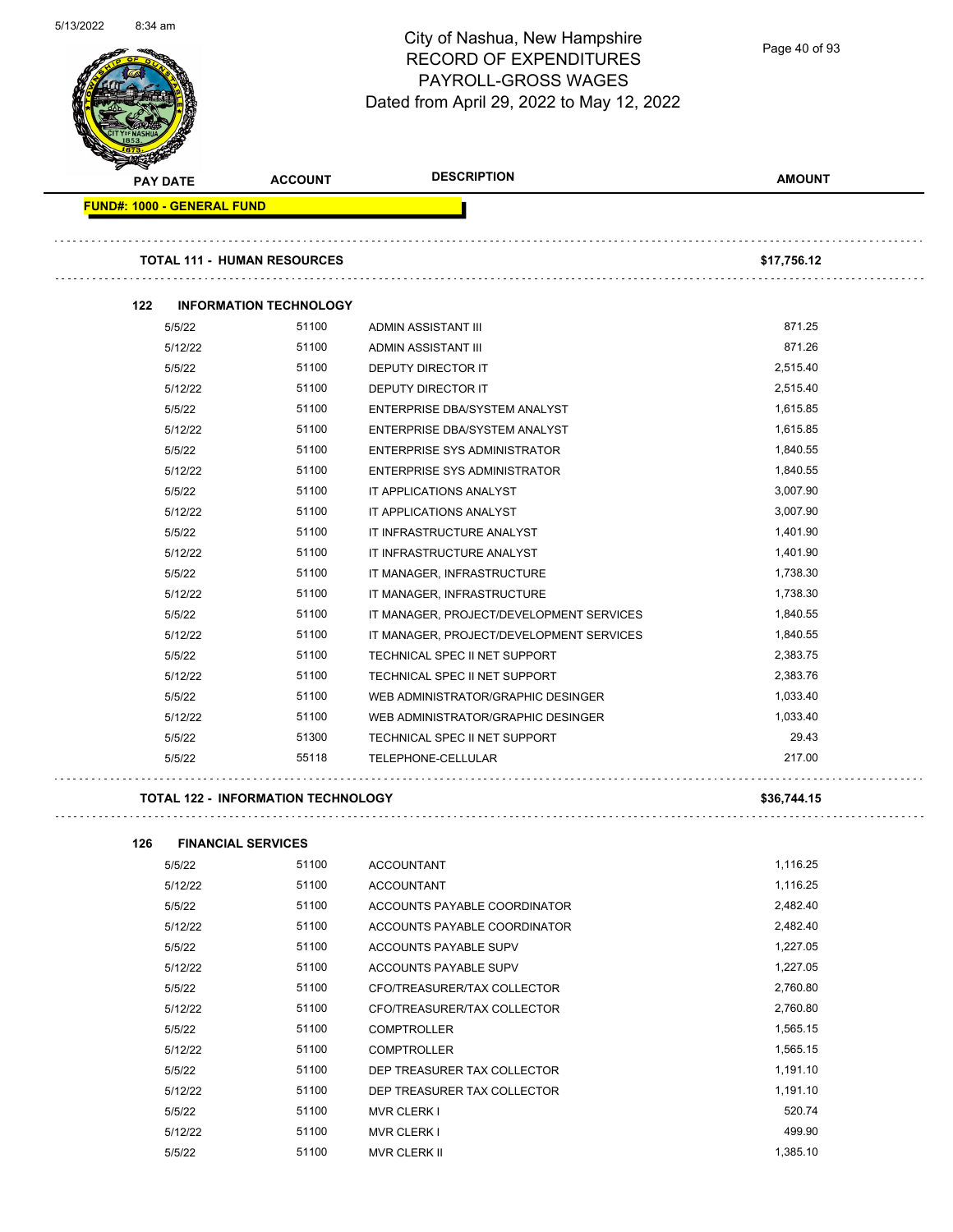$\overline{\phantom{0}}$ 

 $\ddot{\phantom{a}}$ 



## City of Nashua, New Hampshire RECORD OF EXPENDITURES PAYROLL-GROSS WAGES Dated from April 29, 2022 to May 12, 2022

|     | <b>PAY DATE</b>                   | <b>ACCOUNT</b>                        | <b>DESCRIPTION</b>                          | <b>AMOUNT</b> |
|-----|-----------------------------------|---------------------------------------|---------------------------------------------|---------------|
|     | <b>FUND#: 1000 - GENERAL FUND</b> |                                       |                                             |               |
| 126 |                                   | <b>FINANCIAL SERVICES</b>             |                                             |               |
|     | 5/12/22                           | 51100                                 | MVR CLERK II                                | 1,385.10      |
|     | 5/5/22                            | 51100                                 | MVR CLERK III                               | 1,666.55      |
|     | 5/12/22                           | 51100                                 | MVR CLERK III                               | 1,666.55      |
|     | 5/5/22                            | 51100                                 | ORDINANCE VIOLATIONS COORDINATOR            | 556.30        |
|     | 5/12/22                           | 51100                                 | ORDINANCE VIOLATIONS COORDINATOR            | 556.30        |
|     | 5/5/22                            | 51100                                 | RESOURCE COORDINATOR                        | 484.79        |
|     | 5/12/22                           | 51100                                 | RESOURCE COORDINATOR                        | 450.14        |
|     | 5/5/22                            | 51100                                 | REVENUE ACCOUNTS SPEC                       | 943.70        |
|     | 5/12/22                           | 51100                                 | REVENUE ACCOUNTS SPEC                       | 943.68        |
|     | 5/5/22                            | 51100                                 | REVENUE COORDINATOR                         | 1,159.70      |
|     | 5/12/22                           | 51100                                 | <b>REVENUE COORDINATOR</b>                  | 1,159.70      |
|     | 5/5/22                            | 51100                                 | <b>SENIOR FINANCE MANAGER</b>               | 1,966.30      |
|     | 5/12/22                           | 51100                                 | <b>SENIOR FINANCE MANAGER</b>               | 1,966.30      |
|     | 5/5/22                            | 51100                                 | SENIOR MANAGER DPW FINANCE & ADMINISTRATION | 983.10        |
|     | 5/12/22                           | 51100                                 | SENIOR MANAGER DPW FINANCE & ADMINISTRATION | 983.10        |
|     | 5/5/22                            | 51100                                 | SUPV VEHICLE REGISTRATION                   | 1,329.30      |
|     | 5/12/22                           | 51100                                 | <b>SUPV VEHICLE REGISTRATION</b>            | 1,329.30      |
|     | 5/5/22                            | 51100                                 | TREASURY MANAGEMENT OFFICER                 | 1,966.30      |
|     | 5/12/22                           | 51100                                 | TREASURY MANAGEMENT OFFICER                 | 1,966.30      |
|     | 5/5/22                            | 51100                                 | <b>TRUST ACCOUNTANT</b>                     | 1,117.90      |
|     | 5/12/22                           | 51100                                 | TRUST ACCOUNTANT                            | 1,117.90      |
|     | 5/5/22                            | 51200                                 | <b>ACCOUNTING TEMP</b>                      | 41.25         |
|     | 5/12/22                           | 51200                                 | <b>ACCOUNTING TEMP</b>                      | 97.50         |
|     | 5/5/22                            | 51300                                 | MVR CLERK II                                | 6.49          |
|     | 5/12/22                           | 51300                                 | MVR CLERK II                                | 6.49          |
|     | 5/5/22                            | 51300                                 | MVR CLERK III                               | 7.64          |
|     | 5/12/22                           | 51300                                 | MVR CLERK III                               | 7.64          |
|     | 5/5/22                            | 51300                                 | REVENUE COORDINATOR                         | 10.87         |
|     | 5/5/22                            | 51400                                 | FINANCIAL SERVICE TEMP                      | 393.75        |
|     | 5/12/22                           | 51400                                 | <b>FINANCIAL SERVICE TEMP</b>               | 180.00        |
|     | 5/5/22                            | 55118                                 | TELEPHONE-CELLULAR                          | 250.00        |
|     |                                   | <b>TOTAL 126 - FINANCIAL SERVICES</b> |                                             | \$49,791.18   |
| 129 | <b>CITY BUILDINGS</b>             |                                       |                                             |               |
|     | 5/5/22                            | 51100                                 | <b>BUILDING MANAGER</b>                     | 1,461.05      |
|     | 5/12/22                           | 51100                                 | <b>BUILDING MANAGER</b>                     | 1,461.05      |
|     | 5/5/22                            | 51100                                 | <b>CUSTODIAN I</b>                          | 1,703.94      |
|     | 5/12/22                           | 51100                                 | <b>CUSTODIAN I</b>                          | 1,703.94      |
|     | 5/5/22                            | 51100                                 | MAINTENANCE SPEC                            | 1,465.10      |
|     | 5/12/22                           | 51100                                 | MAINTENANCE SPEC                            | 1,465.10      |
|     | 5/5/22                            | 55118                                 | TELEPHONE-CELLULAR                          | 34.00         |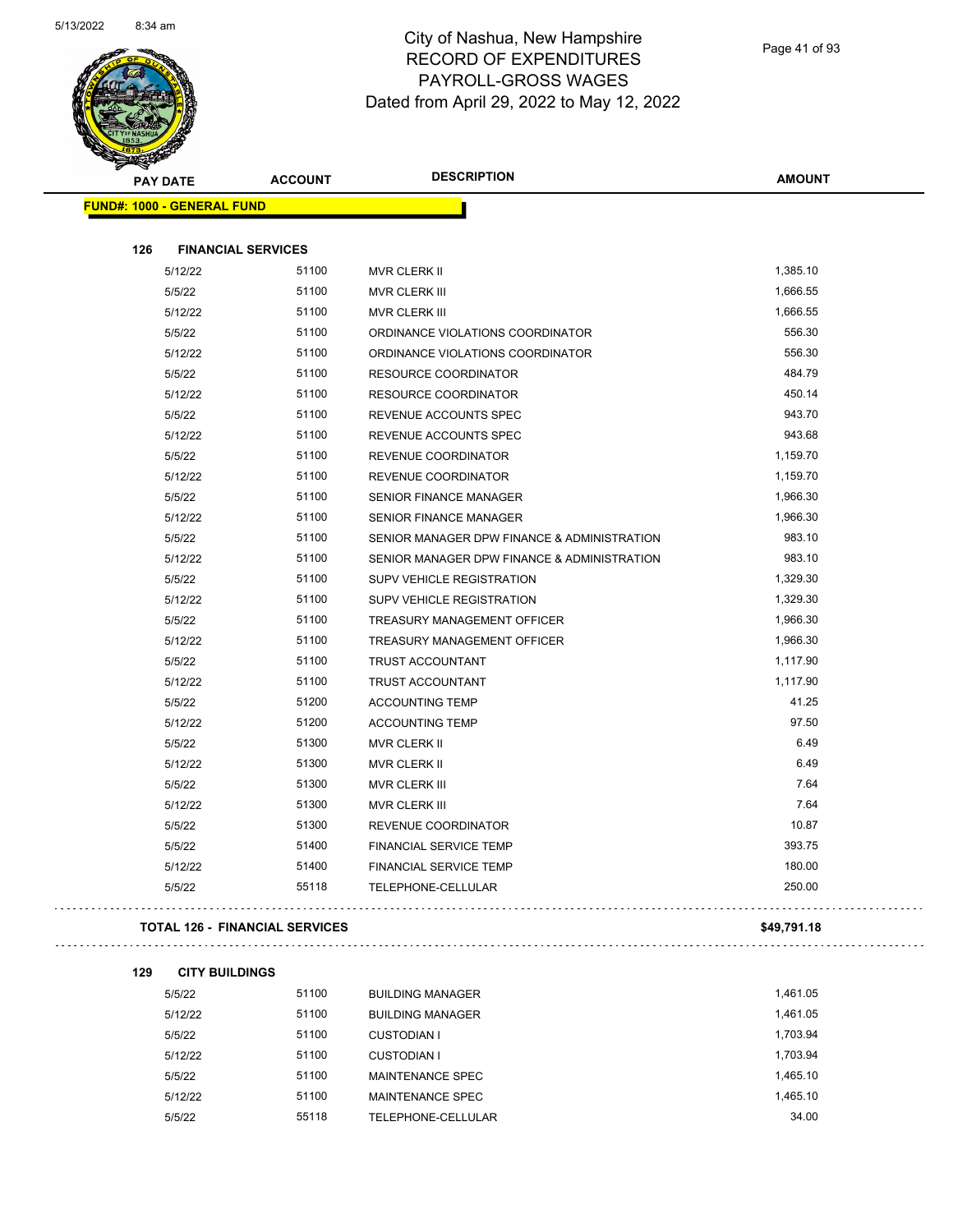

Page 42 of 93

|     | <b>PAY DATE</b>                   | <b>ACCOUNT</b>                    | <b>DESCRIPTION</b>             | <b>AMOUNT</b> |
|-----|-----------------------------------|-----------------------------------|--------------------------------|---------------|
|     | <b>FUND#: 1000 - GENERAL FUND</b> |                                   |                                |               |
|     |                                   | <b>TOTAL 129 - CITY BUILDINGS</b> |                                | \$9,294.18    |
| 130 | <b>PURCHASING</b>                 |                                   |                                |               |
|     | 5/5/22                            | 51100                             | PURCHASING AGENT I             | 814.30        |
|     | 5/12/22                           | 51100                             | PURCHASING AGENT I             | 814.30        |
|     | 5/5/22                            | 51100                             | PURCHASING AGENT II            | 1,011.05      |
|     | 5/12/22                           | 51100                             | PURCHASING AGENT II            | 1,011.05      |
|     | 5/5/22                            | 51100                             | PURCHASING MANAGER             | 1,840.55      |
|     | 5/12/22                           | 51100                             | PURCHASING MANAGER             | 1,840.55      |
|     | 5/5/22                            | 51200                             | MESSENGER MAIL DISTRIBUTION CL | 336.70        |
|     | 5/12/22                           | 51200                             | MESSENGER MAIL DISTRIBUTION CL | 336.70        |
|     | 5/5/22                            | 55118                             | TELEPHONE-CELLULAR             | 67.00         |
|     |                                   | <b>TOTAL 130 - PURCHASING</b>     |                                | \$8,072.20    |
| 131 | <b>HUNT BUILDING</b>              |                                   |                                |               |
|     | 5/5/22                            | 51100                             | OED COORDINATOR                | 605.95        |
|     | 5/12/22                           | 51100                             | OED COORDINATOR                | 605.95        |
|     |                                   | <b>TOTAL 131 - HUNT BUILDING</b>  |                                | \$1,211.90    |
| 132 | <b>ASSESSING</b>                  |                                   |                                |               |
|     | 5/5/22                            | 51100                             | ASSESSING ADMIN SPEC II CSR    | 814.80        |
|     | 5/12/22                           | 51100                             | ASSESSING ADMIN SPEC II CSR    | 814.80        |
|     | 5/5/22                            | 51100                             | ASSESSING ADMIN SPEC III CSR   | 1,208.30      |
|     | 5/12/22                           | 51100                             | ASSESSING ADMIN SPEC III CSR   | 1,208.30      |
|     | 5/5/22                            | 51100                             | ASSESSOR I                     | 1,062.80      |
|     | 5/12/22                           | 51100                             | ASSESSOR I                     | 1,062.80      |
|     | 5/5/22                            | 51100                             | ASSESSOR III                   | 2,646.75      |
|     | 5/12/22                           | 51100                             | ASSESSOR III                   | 2,646.75      |
|     | 5/5/22                            | 51100                             | DEPARTMENT COORDINATOR         | 899.60        |
|     | 5/12/22                           | 51100                             | DEPARTMENT COORDINATOR         | 899.60        |
|     | 5/5/22                            | 51512                             | <b>CITY CLERK TEMP</b>         | 125.00        |
|     | 5/5/22                            | 51512                             | ELECTED BOARD MEMBER           | 250.00        |
|     |                                   | TOTAL 132 - ASSESSING             |                                | \$13,639.50   |
| 134 | <b>GIS</b>                        |                                   |                                |               |
|     | 5/5/22                            | 51100                             | <b>GIS TECHNICIAN II</b>       | 1,260.70      |
|     | 5/12/22                           | 51100                             | <b>GIS TECHNICIAN II</b>       | 1,260.70      |
|     |                                   |                                   | .                              |               |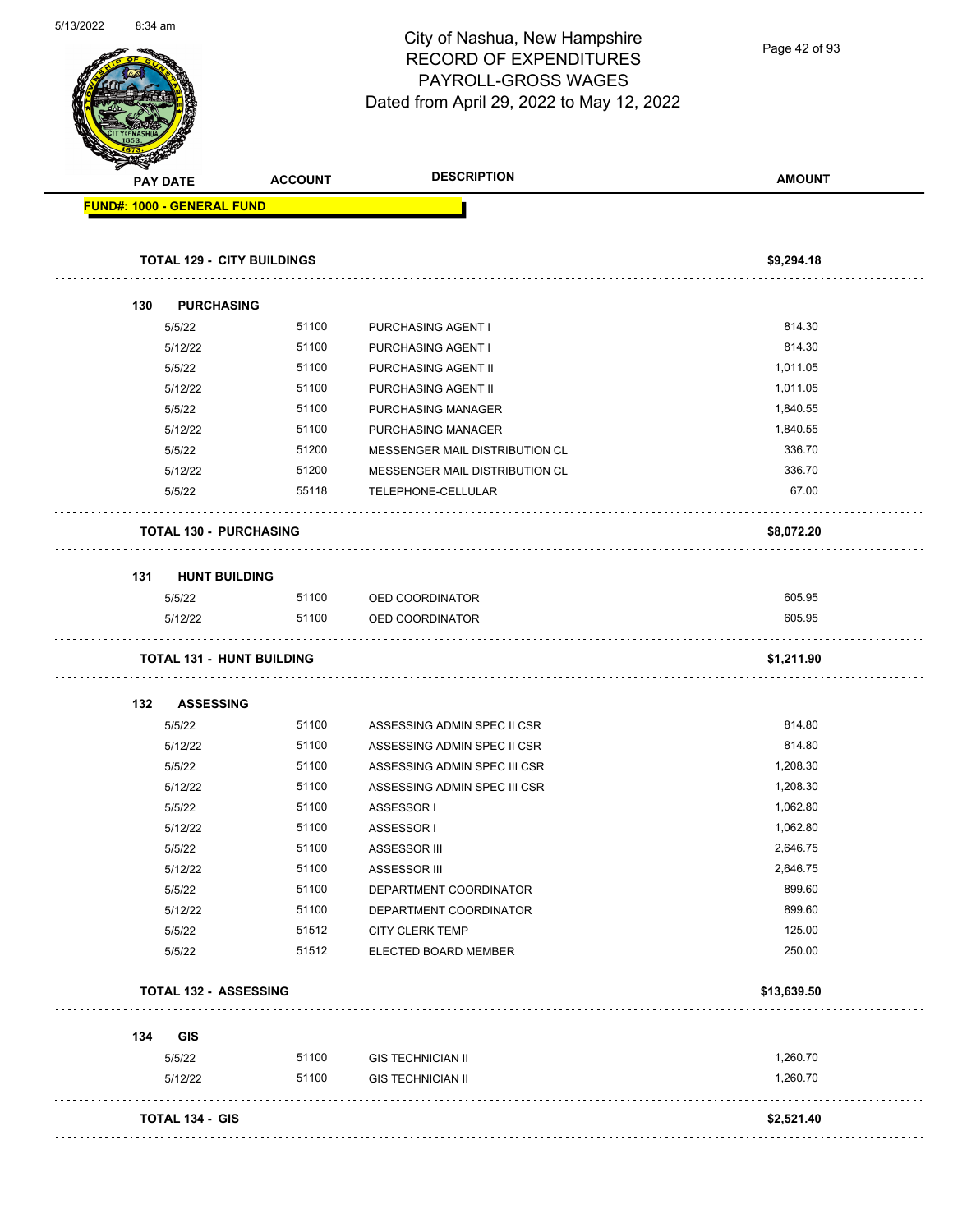

Page 43 of 93

|     | <b>PAY DATE</b>                   | <b>ACCOUNT</b>                            | <b>DESCRIPTION</b>                                         | <b>AMOUNT</b>    |
|-----|-----------------------------------|-------------------------------------------|------------------------------------------------------------|------------------|
|     | <b>FUND#: 1000 - GENERAL FUND</b> |                                           |                                                            |                  |
| 140 | <b>PINEWOOD CEMETERY</b>          |                                           |                                                            |                  |
|     | 5/12/22                           | 51400                                     | SEASONAL                                                   | 1,360.00         |
|     | 5/5/22                            | 55314                                     | FIXED RATE MILEAGE ALLOWANCE                               | 100.00           |
|     |                                   | <b>TOTAL 140 - PINEWOOD CEMETERY</b>      |                                                            | \$1,460.00       |
|     |                                   |                                           |                                                            |                  |
| 142 | <b>WOODLAWN CEMETERY</b>          |                                           |                                                            |                  |
|     | 5/5/22                            | 51100                                     | <b>GROUNDSKEEPER CEMETERY</b>                              | 1,533.80         |
|     | 5/12/22                           | 51100                                     | <b>GROUNDSKEEPER CEMETERY</b>                              | 1,533.80         |
|     | 5/5/22                            | 51100                                     | SUBFOREMAN CEMETERY                                        | 971.40           |
|     | 5/12/22                           | 51100                                     | SUBFOREMAN CEMETERY                                        | 971.41           |
|     | 5/5/22                            | 51100                                     | SUPERINTENDENT CEMETERY I                                  | 1,329.30         |
|     | 5/12/22                           | 51100                                     | SUPERINTENDENT CEMETERY I                                  | 1,329.30         |
|     | 5/5/22                            | 51300                                     | <b>GROUNDSKEEPER CEMETERY</b>                              | 122.23           |
|     | 5/12/22                           | 51300                                     | <b>GROUNDSKEEPER CEMETERY</b>                              | 14.38            |
|     | 5/5/22                            | 51400                                     | <b>SEASONAL</b>                                            | 1,360.00         |
|     |                                   | <b>TOTAL 142 - WOODLAWN CEMETERY</b>      |                                                            | \$9,165.62       |
|     |                                   |                                           |                                                            |                  |
|     |                                   |                                           |                                                            |                  |
| 144 |                                   | <b>EDGEWOOD &amp; SUBURBAN CEMETERIES</b> |                                                            |                  |
|     | 5/5/22                            | 51100                                     | <b>GROUNDSKEEPER CEMETERY</b>                              | 1,533.80         |
|     | 5/12/22                           | 51100                                     | <b>GROUNDSKEEPER CEMETERY</b>                              | 1,533.80         |
|     | 5/5/22                            | 51100                                     | <b>SUBFOREMAN CEMETERY</b>                                 | 871.60           |
|     | 5/12/22                           | 51100                                     | <b>SUBFOREMAN CEMETERY</b>                                 | 871.60           |
|     | 5/5/22                            | 51100                                     | SUPERINTENDENT CEMETERY II                                 | 1,329.30         |
|     | 5/12/22                           | 51100                                     | SUPERINTENDENT CEMETERY II                                 | 1,329.30         |
|     | 5/12/22                           | 51300                                     | SUBFOREMAN CEMETERY                                        | 130.75           |
|     | 5/5/22                            | 51400                                     | <b>SEASONAL</b>                                            | 680.00           |
|     | 5/12/22                           | 51400                                     | <b>SEASONAL</b>                                            | 952.00           |
|     | 5/5/22                            | 55314                                     | FIXED RATE MILEAGE ALLOWANCE                               | 100.00           |
|     |                                   |                                           | .<br><b>TOTAL 144 - EDGEWOOD &amp; SUBURBAN CEMETERIES</b> | \$9,332.15       |
| 150 | <b>POLICE</b>                     |                                           |                                                            |                  |
|     | 5/5/22                            | 51100                                     | <b>1ST YEAR OFFICERS</b>                                   | 2,179.00         |
|     |                                   | 51100                                     |                                                            | 2,179.00         |
|     | 5/12/22                           | 51100                                     | <b>1ST YEAR OFFICERS</b>                                   | 2,701.05         |
|     | 5/5/22                            |                                           | ACCOUNT CLERK IV                                           |                  |
|     | 5/12/22                           | 51100                                     | ACCOUNT CLERK IV                                           | 2,701.05         |
|     | 5/5/22                            | 51100                                     | ADMIN ASSISTANT I DETECTIVES                               | 2,390.20         |
|     | 5/12/22                           | 51100                                     | ADMIN ASSISTANT I DETECTIVES                               | 2,833.24         |
|     | 5/5/22                            | 51100                                     | ADMIN ASSISTANT I LEGAL                                    | 817.20           |
|     | 5/12/22<br>5/5/22                 | 51100<br>51100                            | ADMIN ASSISTANT I LEGAL<br>ADMIN ASSISTANT II LEGAL        | 817.20<br>827.95 |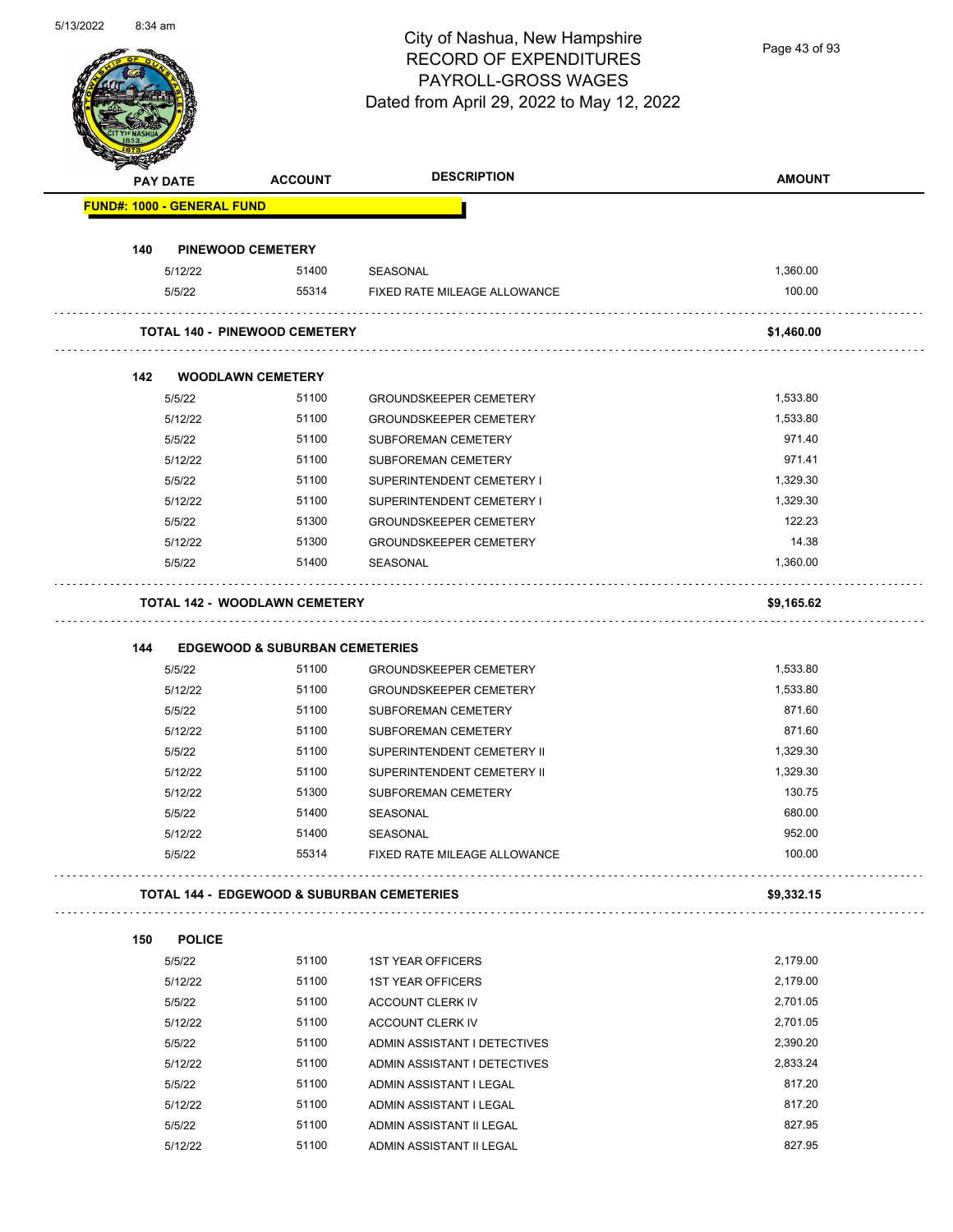

|     | <b>PAY DATE</b>                   | <b>ACCOUNT</b> | <b>DESCRIPTION</b>                   | <b>AMOUNT</b> |
|-----|-----------------------------------|----------------|--------------------------------------|---------------|
|     | <b>FUND#: 1000 - GENERAL FUND</b> |                |                                      |               |
|     |                                   |                |                                      |               |
| 150 | <b>POLICE</b>                     |                |                                      |               |
|     | 5/5/22                            | 51100          | ADMIN ASSISTANT III PROF STANDARDS   | 1,038.10      |
|     | 5/12/22                           | 51100          | ADMIN ASSISTANT III PROF STANDARDS   | 1,038.10      |
|     | 5/5/22                            | 51100          | ADMIN ASSISTANT III SERVICES         | 855.75        |
|     | 5/12/22                           | 51100          | ADMIN ASSISTANT III SERVICES         | 855.75        |
|     | 5/5/22                            | 51100          | ADMIN ASSISTANT IV UNIFORM FIELD OPS | 900.60        |
|     | 5/12/22                           | 51100          | ADMIN ASSISTANT IV UNIFORM FIELD OPS | 400.60        |
|     | 5/5/22                            | 51100          | ADMINISTRATIVE PROJECT SPEC          | 1,474.75      |
|     | 5/12/22                           | 51100          | ADMINISTRATIVE PROJECT SPEC          | 1,474.75      |
|     | 5/5/22                            | 51100          | ANIMAL CONTROL OFFICER               | 1,078.35      |
|     | 5/12/22                           | 51100          | ANIMAL CONTROL OFFICER               | 1,078.35      |
|     | 5/5/22                            | 51100          | ASSISTANT RECORDS MANAGER            | 1,148.85      |
|     | 5/12/22                           | 51100          | ASSISTANT RECORDS MANAGER            | 1,148.85      |
|     | 5/5/22                            | 51100          | AUTO MECHANIC 1ST CLASS              | 1,853.10      |
|     | 5/12/22                           | 51100          | AUTO MECHANIC 1ST CLASS              | 1,853.10      |
|     | 5/5/22                            | 51100          | <b>BUILDING MAINTENANCE SUPV</b>     | 1,148.85      |
|     | 5/12/22                           | 51100          | <b>BUILDING MAINTENANCE SUPV</b>     | 1,148.85      |
|     | 5/5/22                            | 51100          | <b>CAPTAIN</b>                       | 17,651.88     |
|     | 5/12/22                           | 51100          | <b>CAPTAIN</b>                       | 17,651.89     |
|     | 5/5/22                            | 51100          | CHIEF OF POLICE                      | 3,107.00      |
|     | 5/12/22                           | 51100          | CHIEF OF POLICE                      | 3,107.00      |
|     | 5/5/22                            | 51100          | COMM TECH ALL DESIGNATIONS           | 7,008.33      |
|     | 5/12/22                           | 51100          | COMM TECH ALL DESIGNATIONS           | 6,995.35      |
|     | 5/5/22                            | 51100          | COMMUNITY POLICING COORDINATOR       | 1,445.95      |
|     | 5/12/22                           | 51100          | COMMUNITY POLICING COORDINATOR       | 1,445.95      |
|     | 5/5/22                            | 51100          | <b>CRIME ANALYST</b>                 | 1,157.85      |
|     | 5/12/22                           | 51100          | <b>CRIME ANALYST</b>                 | 1,157.85      |
|     | 5/5/22                            | 51100          | <b>CUSTODIAN II</b>                  | 734.80        |
|     | 5/12/22                           | 51100          | <b>CUSTODIAN II</b>                  | 734.80        |
|     | 5/5/22                            | 51100          | <b>CUSTODIAN III</b>                 | 1,673.61      |
|     | 5/12/22                           | 51100          | <b>CUSTODIAN III</b>                 | 1,673.61      |
|     | 5/5/22                            | 51100          | DEPUTY CHIEF OF POLICE               | 5,631.00      |
|     | 5/12/22                           | 51100          | DEPUTY CHIEF OF POLICE               | 5,631.00      |
|     | 5/5/22                            | 51100          | DETENTION SPEC                       | 2,870.84      |
|     | 5/12/22                           | 51100          | DETENTION SPEC                       | 2,870.85      |
|     | 5/5/22                            | 51100          | DISPATCHERS ALL DESGINATIONS         | 4,856.65      |
|     | 5/12/22                           | 51100          | DISPATCHERS ALL DESGINATIONS         | 4,856.65      |
|     | 5/5/22                            | 51100          | DOMESTIC VIOLENCE ADVOCATE           | 1,049.80      |
|     | 5/12/22                           | 51100          | DOMESTIC VIOLENCE ADVOCATE           | 1,049.80      |
|     | 5/5/22                            | 51100          | FLEET MAINTENANCE ASST SUPV          | 1,076.19      |
|     | 5/12/22                           | 51100          | FLEET MAINTENANCE ASST SUPV          | 1,076.19      |
|     | 5/5/22                            | 51100          | IT MANAGER                           | 1,826.90      |
|     | 5/12/22                           | 51100          | <b>IT MANAGER</b>                    | 1,826.90      |
|     | 5/5/22                            | 51100          | IT PROGRAMS ADMIN & INSTRUCTOR       | 1,208.35      |
|     | 5/5/22                            | 51100          | LIEUTENANT                           | 19,273.15     |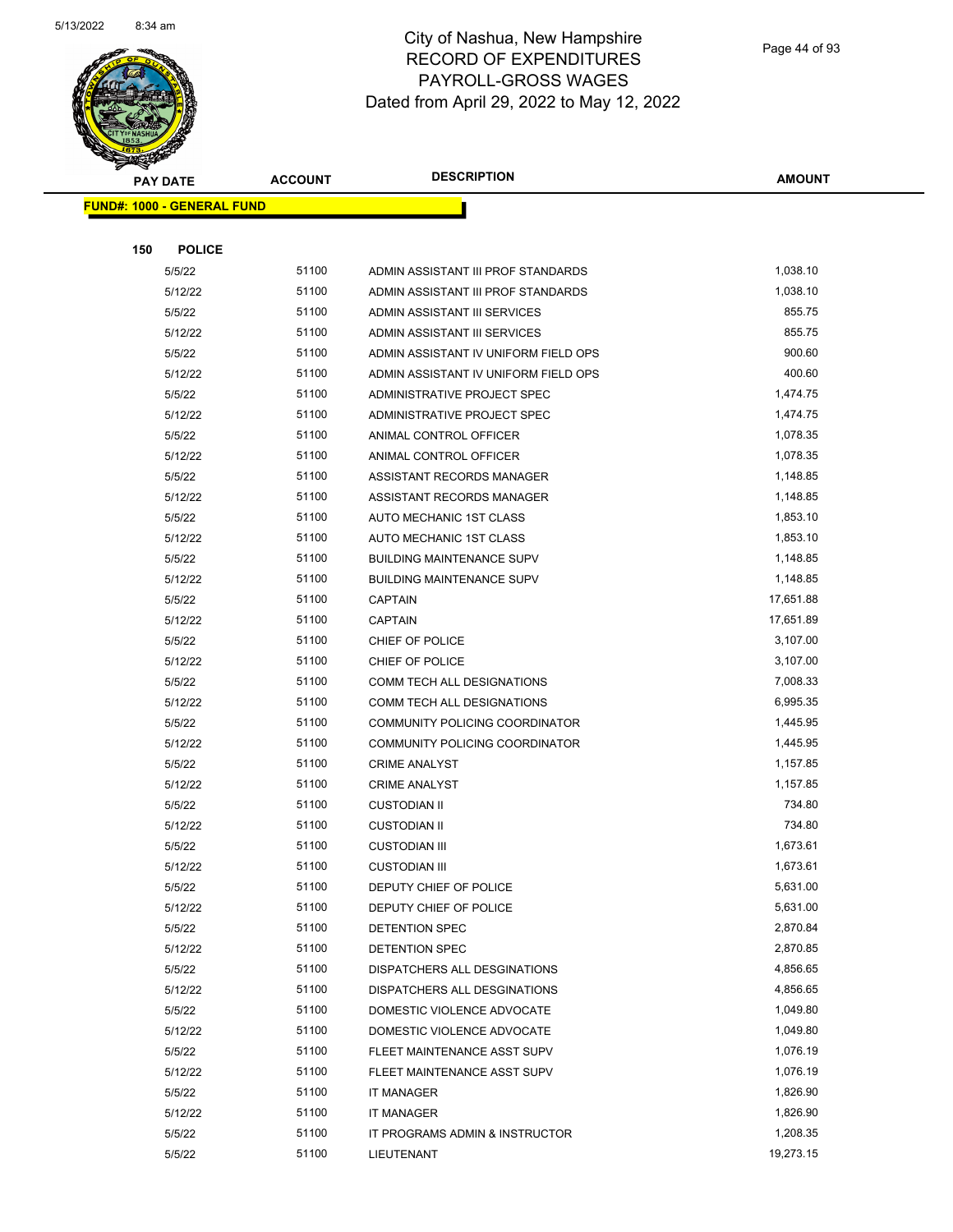

Page 45 of 93

| $\blacktriangleleft$ .<br><b>PAY DATE</b> | <b>ACCOUNT</b> | <b>DESCRIPTION</b>                | <b>AMOUNT</b> |
|-------------------------------------------|----------------|-----------------------------------|---------------|
| <b>FUND#: 1000 - GENERAL FUND</b>         |                |                                   |               |
|                                           |                |                                   |               |
| 150<br><b>POLICE</b>                      |                |                                   |               |
| 5/12/22                                   | 51100          | LIEUTENANT                        | 19,273.15     |
| 5/5/22                                    | 51100          | NPD BUSINESS COORDINATOR          | 1,207.40      |
| 5/12/22                                   | 51100          | NPD BUSINESS COORDINATOR          | 1,207.40      |
| 5/5/22                                    | 51100          | NPD BUSINESS MANAGER              | 1,966.30      |
| 5/12/22                                   | 51100          | <b>NPD BUSINESS MANAGER</b>       | 1,966.30      |
| 5/5/22                                    | 51100          | NPD NETWORK ADMINISTRATOR         | 1,539.10      |
| 5/12/22                                   | 51100          | NPD NETWORK ADMINISTRATOR         | 1,539.10      |
| 5/5/22                                    | 51100          | PARALEGAL                         | 919.65        |
| 5/12/22                                   | 51100          | PARALEGAL                         | 919.65        |
| 5/5/22                                    | 51100          | PATROLMAN ALL RANKS               | 185,065.29    |
| 5/12/22                                   | 51100          | PATROLMAN ALL RANKS               | 194,490.92    |
| 5/5/22                                    | 51100          | POLICE ATTORNEY                   | 4,896.75      |
| 5/12/22                                   | 51100          | POLICE ATTORNEY                   | 4,896.75      |
| 5/5/22                                    | 51100          | <b>RECORDS MANAGER</b>            | 1,775.85      |
| 5/12/22                                   | 51100          | <b>RECORDS MANAGER</b>            | 1,775.85      |
| 5/5/22                                    | 51100          | <b>RECORDS TECHNICIAN I</b>       | 1,476.80      |
| 5/12/22                                   | 51100          | RECORDS TECHNICIAN I              | 1,476.80      |
| 5/5/22                                    | 51100          | RECORDS TECHNICIAN II             | 1,909.10      |
| 5/12/22                                   | 51100          | RECORDS TECHNICIAN II             | 1,909.09      |
| 5/5/22                                    | 51100          | <b>SERGEANT</b>                   | 47,011.89     |
| 5/12/22                                   | 51100          | <b>SERGEANT</b>                   | 47,011.89     |
| 5/5/22                                    | 51100          | SHIFT LEADER                      | 2,450.65      |
| 5/12/22                                   | 51100          | SHIFT LEADER                      | 2,450.65      |
| 5/5/22                                    | 51100          | <b>SUPV POLICE FLEET</b>          | 1,459.60      |
| 5/12/22                                   | 51100          | SUPV POLICE FLEET                 | 1,459.60      |
| 5/5/22                                    | 51200          | <b>ACCREDITATION MANAGER</b>      | 1,216.08      |
| 5/12/22                                   | 51200          | <b>ACCREDITATION MANAGER</b>      | 1,216.08      |
| 5/12/22                                   | 51300          | <b>BUILDING MAINTENANCE SUPV</b>  | 350.43        |
| 5/5/22                                    | 51300          | <b>COMM TECH ALL DESIGNATIONS</b> | 109.16        |
| 5/12/22                                   | 51300          | <b>CUSTODIAN II</b>               | 372.00        |
| 5/5/22                                    | 51300          | DOMESTIC VIOLENCE ADVOCATE        | 80.90         |
| 5/12/22                                   | 51300          | DOMESTIC VIOLENCE ADVOCATE        | 480.01        |
| 5/5/22                                    | 51300          | FLEET MAINTENANCE ASST SUPV       | 369.70        |
| 5/12/22                                   | 51300          | FLEET MAINTENANCE ASST SUPV       | 143.77        |
| 5/5/22                                    | 51300          | LIEUTENANT                        | 490.76        |
| 5/5/22                                    | 51300          | PATROLMAN ALL RANKS               | 1,774.13      |
| 5/12/22                                   | 51300          | PATROLMAN ALL RANKS               | 1,082.70      |
| 5/5/22                                    | 51300          | SERGEANT                          | 442.28        |
| 5/5/22                                    | 51309          | PATROLMAN ALL RANKS               | 1,928.80      |
| 5/5/22                                    | 51315          | PATROLMAN ALL RANKS               | 113.90        |
| 5/12/22                                   | 51315          | PATROLMAN ALL RANKS               | 339.88        |
| 5/5/22                                    | 51315          | SERGEANT                          | 74.38         |
| 5/12/22                                   | 51315          | SERGEANT                          | 223.14        |
| 5/12/22                                   | 51322          | <b>1ST YEAR OFFICERS</b>          | 143.01        |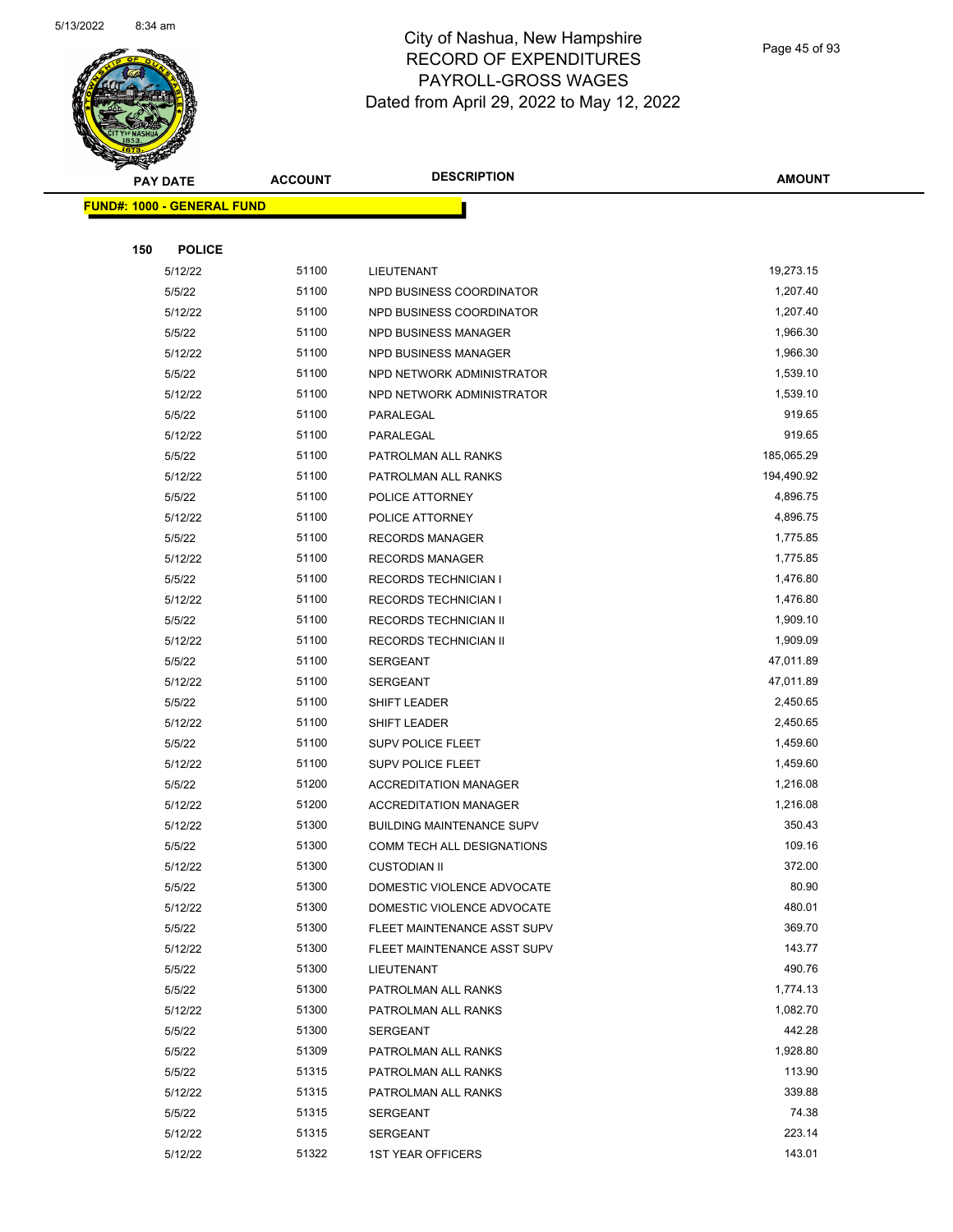

Page 46 of 93

| <b>PAY DATE</b>                   | <b>ACCOUNT</b> | <b>DESCRIPTION</b>                   | <b>AMOUNT</b> |
|-----------------------------------|----------------|--------------------------------------|---------------|
| <b>FUND#: 1000 - GENERAL FUND</b> |                |                                      |               |
|                                   |                |                                      |               |
| 150<br><b>POLICE</b>              |                |                                      |               |
| 5/5/22                            | 51322          | PATROLMAN ALL RANKS                  | 7,279.83      |
| 5/12/22                           | 51322          | PATROLMAN ALL RANKS                  | 4,277.22      |
| 5/5/22                            | 51322          | <b>SERGEANT</b>                      | 148.76        |
| 5/12/22                           | 51322          | SERGEANT                             | 409.06        |
| 5/5/22                            | 51330          | <b>1ST YEAR OFFICERS</b>             | 326.85        |
| 5/12/22                           | 51330          | <b>1ST YEAR OFFICERS</b>             | 163.43        |
| 5/5/22                            | 51330          | COMM TECH ALL DESIGNATIONS           | 2,374.52      |
| 5/12/22                           | 51330          | COMM TECH ALL DESIGNATIONS           | 2,295.88      |
| 5/5/22                            | 51330          | DETENTION SPEC                       | 427.98        |
| 5/12/22                           | 51330          | DETENTION SPEC                       | 295.82        |
| 5/5/22                            | 51330          | DISPATCHERS ALL DESGINATIONS         | 199.68        |
| 5/12/22                           | 51330          | DISPATCHERS ALL DESGINATIONS         | 279.70        |
| 5/5/22                            | 51330          | LIEUTENANT                           | 648.15        |
| 5/12/22                           | 51330          | LIEUTENANT                           | 648.15        |
| 5/5/22                            | 51330          | PATROLMAN ALL RANKS                  | 29,640.07     |
| 5/12/22                           | 51330          | PATROLMAN ALL RANKS                  | 24,537.80     |
| 5/5/22                            | 51330          | <b>SERGEANT</b>                      | 8,089.05      |
| 5/12/22                           | 51330          | SERGEANT                             | 4,718.95      |
| 5/5/22                            | 51330          | SHIFT LEADER                         | 711.79        |
| 5/12/22                           | 51330          | <b>SHIFT LEADER</b>                  | 355.89        |
| 5/5/22                            | 51412          | PER DIEM                             | 681.75        |
| 5/12/22                           | 51412          | PER DIEM                             | 681.75        |
| 5/12/22                           | 51600          | ADMIN ASSISTANT IV UNIFORM FIELD OPS | 500.00        |
| 5/5/22                            | 51600          | COMM TECH ALL DESIGNATIONS           | 1,000.00      |
| 5/12/22                           | 51600          | PATROLMAN ALL RANKS                  | 600.00        |
| 5/5/22                            | 51628          | <b>1ST YEAR OFFICERS</b>             | 435.80        |
| 5/5/22                            | 51628          | LIEUTENANT                           | 3,854.63      |
| 5/5/22                            | 51628          | PATROLMAN ALL RANKS                  | 37,077.01     |
| 5/5/22                            | 51628          | <b>SERGEANT</b>                      | 9,402.39      |
| 5/5/22                            | 51750          | IT PROGRAMS ADMIN & INSTRUCTOR       | 212.07        |
| 5/12/22                           | 52809          | <b>WELLNESS PROGRAM</b>              | 891.20        |
| 5/12/22                           | 54849          | TELEPHONE LEASE                      | 91.92         |
| 5/5/22                            | 55118          | TELEPHONE-CELLULAR                   | 150.00        |
| 5/5/22                            | 61107          | <b>CLOTHING &amp; UNIFORMS</b>       | 691.80        |
| 5/12/22                           | 61107          | <b>CLOTHING &amp; UNIFORMS</b>       | 857.61        |
| <b>TOTAL 150 - POLICE</b>         |                |                                      | \$845,383.83  |

**152 FIRE**

 $\ddot{\phantom{a}}$ 

5/5/22 51100 ADMINISTRATIVE ASSISTANT II 2,584.30 5/12/22 51100 ADMINISTRATIVE ASSISTANT II 2,584.30 5/5/22 51100 ASST FIRE CHIEF 2,617.68 5/12/22 51100 ASST FIRE CHIEF 2,617.68 5/5/22 51100 ASST SUPERINTENDENT FIRE ALARM 1,843.36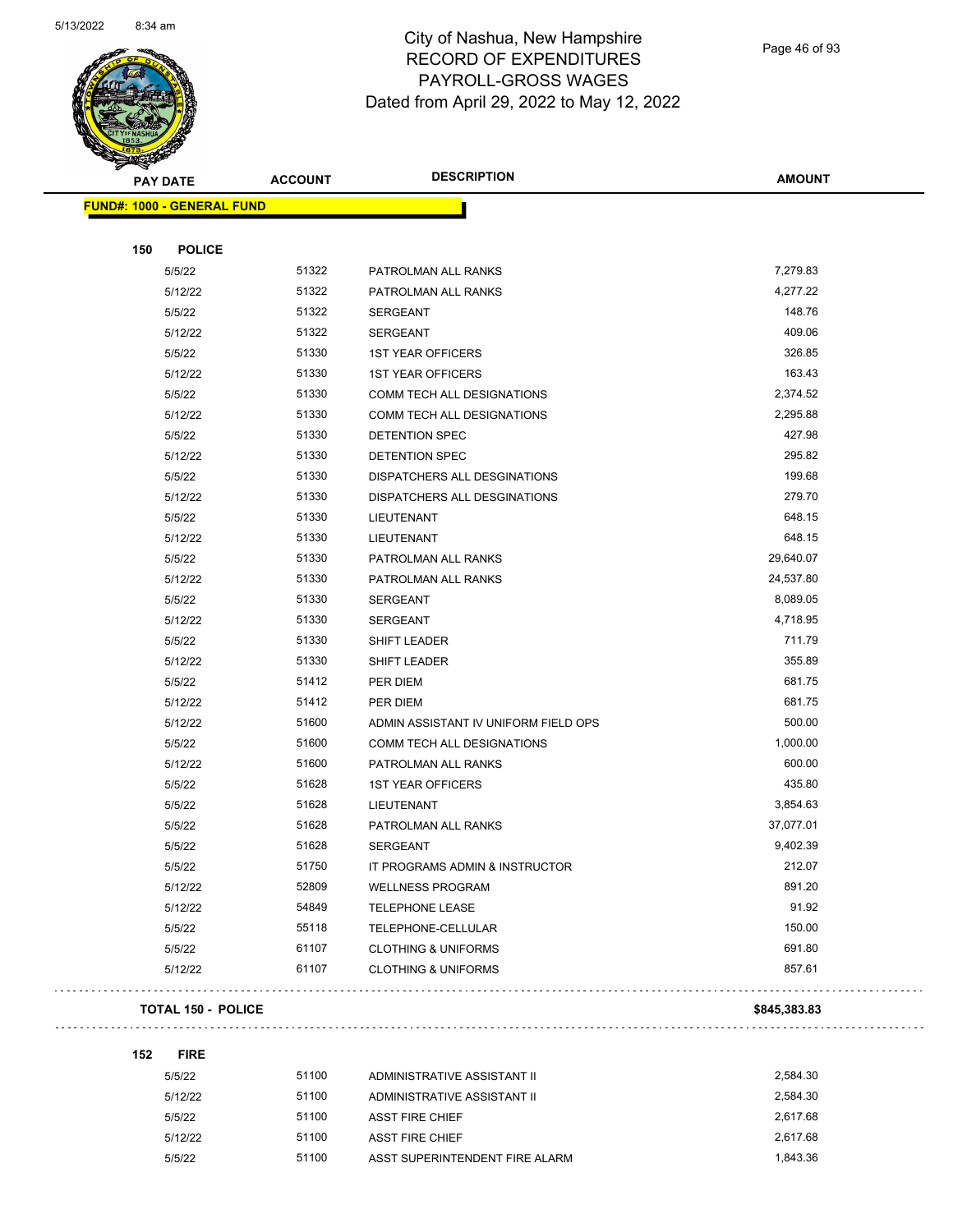

| <b>PAY DATE</b> |                                   | <b>ACCOUNT</b> | <b>DESCRIPTION</b>                  | <b>AMOUNT</b> |
|-----------------|-----------------------------------|----------------|-------------------------------------|---------------|
|                 | <b>FUND#: 1000 - GENERAL FUND</b> |                |                                     |               |
|                 |                                   |                |                                     |               |
| 152             | <b>FIRE</b>                       |                |                                     |               |
|                 | 5/12/22                           | 51100          | ASST SUPERINTENDENT FIRE ALARM      | 1,843.36      |
|                 | 5/5/22                            | 51100          | ASST SUPERINTENDENT FIRE FLEET      | 1,871.48      |
|                 | 5/12/22                           | 51100          | ASST SUPERINTENDENT FIRE FLEET      | 1,694.72      |
|                 | 5/5/22                            | 51100          | ASST SUPERINTENDENT PREVENTION      | 5,660.64      |
|                 | 5/12/22                           | 51100          | ASST SUPERINTENDENT PREVENTION      | 5,604.24      |
|                 | 5/5/22                            | 51100          | <b>CAPTAIN</b>                      | 11,172.79     |
|                 | 5/12/22                           | 51100          | <b>CAPTAIN</b>                      | 11,172.78     |
|                 | 5/5/22                            | 51100          | <b>CAPTAIN FIRE TRAINING SAFETY</b> | 2,035.72      |
|                 | 5/12/22                           | 51100          | CAPTAIN FIRE TRAINING SAFETY        | 2,035.72      |
|                 | 5/5/22                            | 51100          | DEPUTY FIRE CHIEF                   | 9,342.14      |
|                 | 5/12/22                           | 51100          | <b>DEPUTY FIRE CHIEF</b>            | 9,342.11      |
|                 | 5/5/22                            | 51100          | EXEC ASST BUSINESS COORD            | 1,160.25      |
|                 | 5/12/22                           | 51100          | <b>EXEC ASST BUSINESS COORD</b>     | 1,160.25      |
|                 | 5/5/22                            | 51100          | <b>FIRE CHIEF</b>                   | 2,863.08      |
|                 | 5/12/22                           | 51100          | <b>FIRE CHIEF</b>                   | 2,863.08      |
|                 | 5/5/22                            | 51100          | FIRE DISPATCH ALL RANKS             | 8,467.65      |
|                 | 5/12/22                           | 51100          | FIRE DISPATCH ALL RANKS             | 8,859.01      |
|                 | 5/5/22                            | 51100          | FIRE DISPATCH SUPERVISOR            | 3,287.75      |
|                 | 5/12/22                           | 51100          | FIRE DISPATCH SUPERVISOR            | 2,764.70      |
|                 | 5/5/22                            | 51100          | FIRE DISPATCHER CLERK TRAINER       | 1,445.24      |
|                 | 5/12/22                           | 51100          | FIRE DISPATCHER CLERK TRAINER       | 1,445.24      |
|                 | 5/5/22                            | 51100          | FIRE LIEUTENANT                     | 47,420.53     |
|                 | 5/12/22                           | 51100          | FIRE LIEUTENANT                     | 47,403.86     |
|                 | 5/5/22                            | 51100          | <b>FIRE MECHANIC</b>                | 1,517.56      |
|                 | 5/12/22                           | 51100          | <b>FIRE MECHANIC</b>                | 1,517.56      |
|                 | 5/5/22                            | 51100          | <b>FIRE TRAINING OFFICER</b>        | 1,754.48      |
|                 | 5/12/22                           | 51100          | <b>FIRE TRAINING OFFICER</b>        | 1,754.48      |
|                 | 5/5/22                            | 51100          | FIREFIGHTERS ALL RANKS              | 134,408.71    |
|                 | 5/12/22                           | 51100          | <b>FIREFIGHTERS ALL RANKS</b>       | 142,051.97    |
|                 | 5/5/22                            | 51100          | SUPERINTENDENT FIRE ALARM           | 2,076.64      |
|                 | 5/12/22                           | 51100          | SUPERINTENDENT FIRE ALARM           | 2,076.64      |
|                 | 5/5/22                            | 51100          | SUPERINTENDENT FIRE FLEET           | 1,956.84      |
|                 | 5/12/22                           | 51100          | SUPERINTENDENT FIRE FLEET           | 1,956.84      |
|                 | 5/5/22                            | 51100          | SUPERINTENDENT FIRE PREVENTION      | 2,056.04      |
|                 | 5/12/22                           | 51100          | SUPERINTENDENT FIRE PREVENTION      | 2,056.04      |
|                 | 5/12/22                           | 51300          | ASST SUPERINTENDENT FIRE ALARM      | 161.97        |
|                 | 5/5/22                            | 51300          | ASST SUPERINTENDENT PREVENTION      | 327.18        |
|                 | 5/12/22                           | 51300          | CAPTAIN FIRE TRAINING SAFETY        | 794.96        |
|                 | 5/5/22                            | 51300          | DEPUTY FIRE CHIEF                   | 206.46        |
|                 | 5/12/22                           | 51300          | DEPUTY FIRE CHIEF                   | 1,362.66      |
|                 | 5/5/22                            | 51300          | FIRE LIEUTENANT                     | 328.51        |
|                 | 5/12/22                           | 51300          | FIRE TRAINING OFFICER               | 666.15        |
|                 | 5/5/22                            | 51300          | FIREFIGHTERS ALL RANKS              | 38.65         |
|                 | 5/5/22                            | 51300          | SUPERINTENDENT FIRE ALARM           | 283.83        |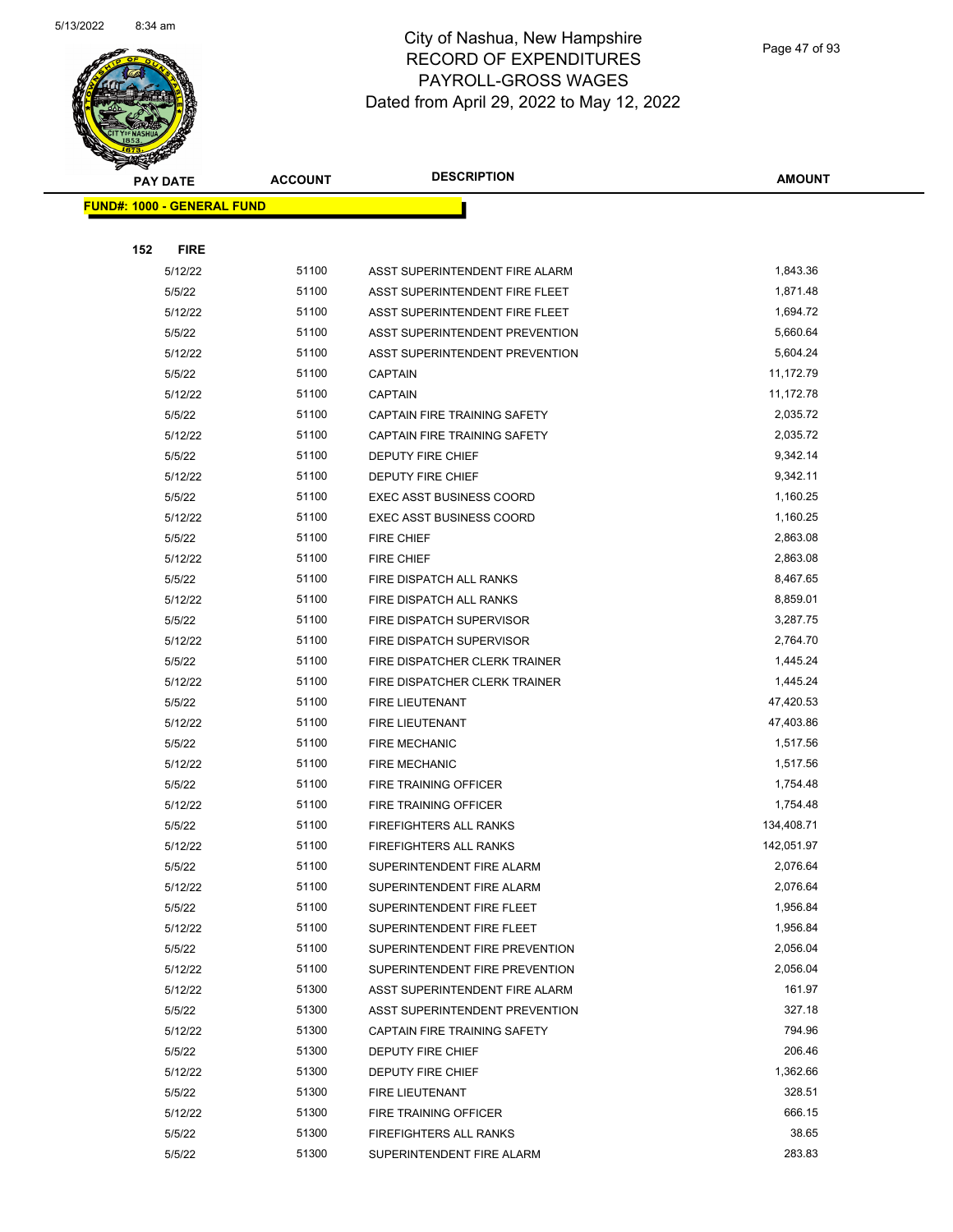

Page 48 of 93

| <b>PAY DATE</b>                   | <b>ACCOUNT</b> | <b>DESCRIPTION</b>             | <b>AMOUNT</b> |
|-----------------------------------|----------------|--------------------------------|---------------|
| <b>FUND#: 1000 - GENERAL FUND</b> |                |                                |               |
|                                   |                |                                |               |
| 152<br><b>FIRE</b>                |                |                                |               |
| 5/12/22                           | 51300          | SUPERINTENDENT FIRE ALARM      | 182.46        |
| 5/5/22                            | 51330          | <b>CAPTAIN</b>                 | 5,194.71      |
| 5/12/22                           | 51330          | <b>CAPTAIN</b>                 | 2,133.27      |
| 5/5/22                            | 51330          | DEPUTY FIRE CHIEF              | 5,281.96      |
| 5/12/22                           | 51330          | DEPUTY FIRE CHIEF              | 1,897.48      |
| 5/5/22                            | 51330          | FIRE DISPATCH ALL RANKS        | 5,217.93      |
| 5/12/22                           | 51330          | FIRE DISPATCH ALL RANKS        | 2,942.91      |
| 5/5/22                            | 51330          | FIRE DISPATCH SUPERVISOR       | 2,017.49      |
| 5/12/22                           | 51330          | FIRE DISPATCH SUPERVISOR       | 1,232.91      |
| 5/5/22                            | 51330          | FIRE DISPATCHER CLERK TRAINER  | 2,818.20      |
| 5/12/22                           | 51330          | FIRE DISPATCHER CLERK TRAINER  | 1,734.28      |
| 5/5/22                            | 51330          | FIRE LIEUTENANT                | 17,185.54     |
| 5/12/22                           | 51330          | FIRE LIEUTENANT                | 11,951.17     |
| 5/5/22                            | 51330          | <b>FIREFIGHTERS ALL RANKS</b>  | 50,748.41     |
| 5/12/22                           | 51330          | FIREFIGHTERS ALL RANKS         | 52,871.54     |
| 5/5/22                            | 51628          | ASST SUPERINTENDENT FIRE ALARM | 460.84        |
| 5/5/22                            | 51628          | ASST SUPERINTENDENT FIRE FLEET | 467.87        |
| 5/5/22                            | 51628          | ASST SUPERINTENDENT PREVENTION | 1,415.16      |
| 5/5/22                            | 51628          | <b>CAPTAIN</b>                 | 3,236.11      |
| 5/5/22                            | 51628          | CAPTAIN FIRE TRAINING SAFETY   | 508.93        |
| 5/5/22                            | 51628          | FIRE DISPATCH ALL RANKS        | 2,168.27      |
| 5/5/22                            | 51628          | FIRE DISPATCH SUPERVISOR       | 784.58        |
| 5/5/22                            | 51628          | FIRE DISPATCHER CLERK TRAINER  | 379.38        |
| 5/5/22                            | 51628          | FIRE LIEUTENANT                | 11,855.16     |
| 5/5/22                            | 51628          | <b>FIRE MECHANIC</b>           | 379.39        |
| 5/5/22                            | 51628          | FIRE TRAINING OFFICER          | 438.62        |
| 5/5/22                            | 51628          | FIREFIGHTERS ALL RANKS         | 33,804.03     |
| 5/5/22                            | 51628          | SUPERINTENDENT FIRE ALARM      | 519.16        |
| 5/5/22                            | 51628          | SUPERINTENDENT FIRE FLEET      | 489.21        |
| 5/5/22                            | 51628          | SUPERINTENDENT FIRE PREVENTION | 514.01        |
| 5/5/22                            | 51700          | ASST SUPERINTENDENT FIRE ALARM | 23.04         |
| 5/12/22                           | 51700          | ASST SUPERINTENDENT FIRE ALARM | 23.04         |
| 5/5/22                            | 51700          | ASST SUPERINTENDENT PREVENTION | 70.05         |
| 5/12/22                           | 51700          | ASST SUPERINTENDENT PREVENTION | 70.05         |
| 5/5/22                            | 51700          | <b>CAPTAIN</b>                 | 373.08        |
| 5/12/22                           | 51700          | <b>CAPTAIN</b>                 | 373.08        |
| 5/5/22                            | 51700          | CAPTAIN FIRE TRAINING SAFETY   | 25.45         |
| 5/12/22                           | 51700          | CAPTAIN FIRE TRAINING SAFETY   | 25.45         |
| 5/5/22                            | 51700          | FIRE DISPATCH ALL RANKS        | 16.28         |
| 5/12/22                           | 51700          | FIRE DISPATCH ALL RANKS        | 16.28         |
| 5/5/22                            | 51700          | FIRE LIEUTENANT                | 1,422.06      |
| 5/12/22                           | 51700          | FIRE LIEUTENANT                | 1,422.06      |
| 5/5/22                            | 51700          | FIRE TRAINING OFFICER          | 21.93         |
| 5/12/22                           | 51700          | FIRE TRAINING OFFICER          | 21.93         |
|                                   |                |                                |               |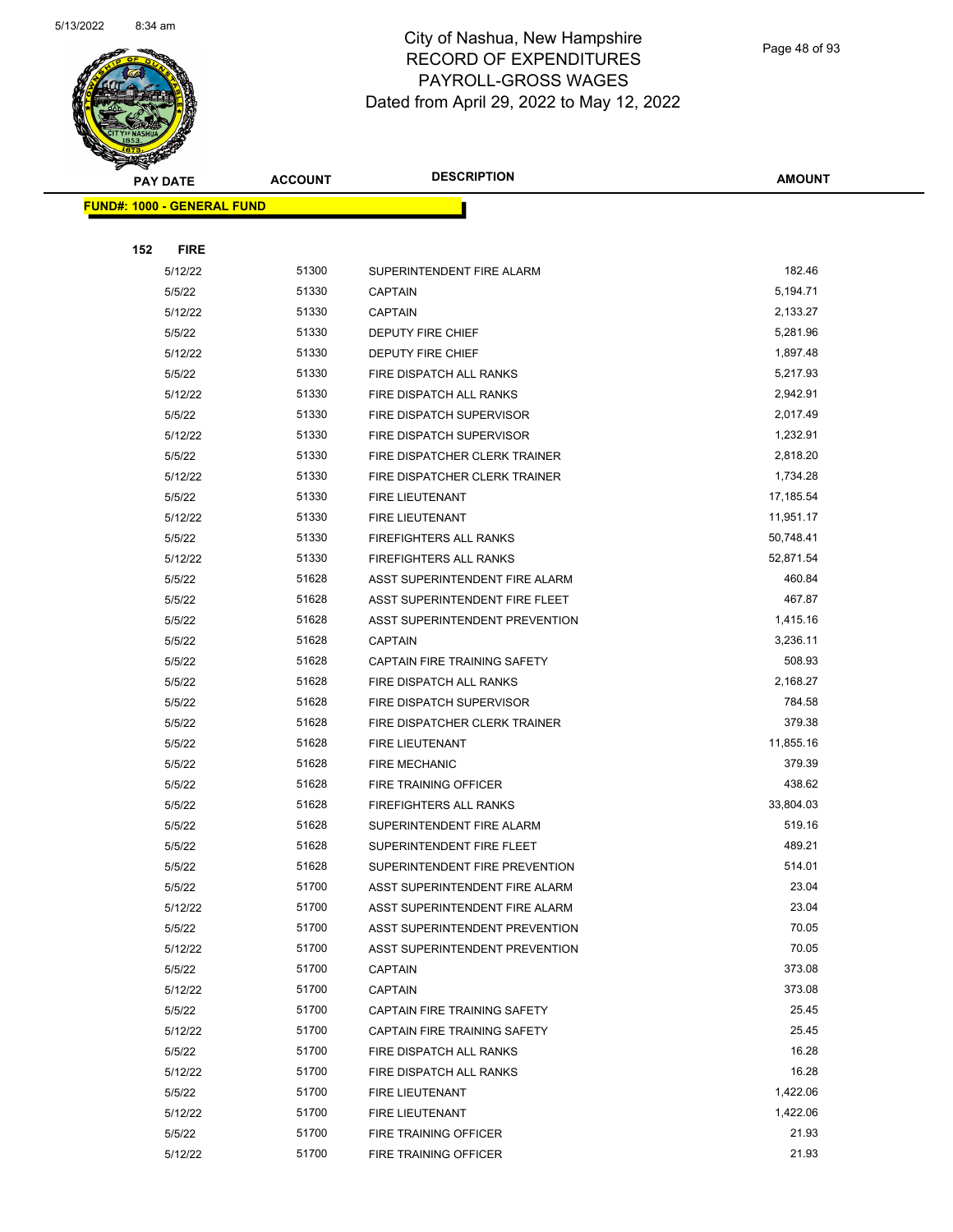

Page 49 of 93

| <b>PAY DATE</b> |                                   | <b>ACCOUNT</b>                         | <b>DESCRIPTION</b>                      | <b>AMOUNT</b> |
|-----------------|-----------------------------------|----------------------------------------|-----------------------------------------|---------------|
|                 | <b>FUND#: 1000 - GENERAL FUND</b> |                                        |                                         |               |
| 152             | <b>FIRE</b>                       |                                        |                                         |               |
|                 | 5/5/22                            | 51700                                  | FIREFIGHTERS ALL RANKS                  | 2,573.99      |
|                 | 5/12/22                           | 51700                                  | FIREFIGHTERS ALL RANKS                  | 2,556.88      |
|                 | 5/5/22                            | 51700                                  | SUPERINTENDENT FIRE ALARM               | 25.96         |
|                 | 5/12/22                           | 51700                                  | SUPERINTENDENT FIRE ALARM               | 25.96         |
|                 | 5/5/22                            | 51700                                  | SUPERINTENDENT FIRE FLEET               | 24.46         |
|                 | 5/12/22                           | 51700                                  | SUPERINTENDENT FIRE FLEET               | 24.46         |
|                 | 5/5/22                            | 51700                                  | SUPERINTENDENT FIRE PREVENTION          | 25.70         |
|                 | 5/12/22                           | 51700                                  | SUPERINTENDENT FIRE PREVENTION          | 25.70         |
|                 | 5/5/22                            | 51750                                  | FIREFIGHTERS ALL RANKS                  | 46,095.96     |
|                 | 5/12/22                           | 52800                                  | EDUCATIONAL ASSISTANCE                  | 2,214.00      |
|                 | 5/5/22                            | 55118                                  | TELEPHONE-CELLULAR                      | 734.00        |
|                 | <b>TOTAL 152 - FIRE</b>           |                                        |                                         | \$781,579.66  |
| 153             |                                   | <b>BUILDING INSPECTION</b>             |                                         |               |
|                 | 5/5/22                            | 51100                                  | <b>BLD INSP ASST PLANS EXAMINER</b>     | 1,123.45      |
|                 | 5/12/22                           | 51100                                  | <b>BLD INSP ASST PLANS EXAMINER</b>     | 1,123.45      |
|                 | 5/5/22                            | 51100                                  | <b>BUILDING AND UTILITIES INSPCTR</b>   | 3,901.49      |
|                 | 5/12/22                           | 51100                                  | <b>BUILDING AND UTILITIES INSPCTR</b>   | 3,901.50      |
|                 | 5/5/22                            | 51100                                  | <b>BUILDING DEPARTMENT MANAGER</b>      | 1,738.30      |
|                 | 5/12/22                           | 51100                                  | <b>BUILDING DEPARTMENT MANAGER</b>      | 1,738.30      |
|                 | 5/5/22                            | 51100                                  | DEPUTY BUILDING OFFICIAL PLANS EXAMINER | 1,500.60      |
|                 | 5/12/22                           | 51100                                  | DEPUTY BUILDING OFFICIAL PLANS EXAMINER | 1,500.60      |
|                 | 5/5/22                            | 51100                                  | PERMIT TECHNICIAN I                     | 1,439.90      |
|                 | 5/12/22                           | 51100                                  | PERMIT TECHNICIAN I                     | 1,439.90      |
|                 |                                   | <b>TOTAL 153 - BUILDING INSPECTION</b> |                                         | \$19,407.49   |
| 155             |                                   | <b>CODE ENFORCEMENT</b>                |                                         |               |
|                 | 5/5/22                            | 51100                                  | <b>CODE ENFORCEMENT OFFICER II</b>      | 1,764.20      |
|                 | 5/12/22                           | 51100                                  | <b>CODE ENFORCEMENT OFFICER II</b>      | 1,764.20      |
|                 | 5/5/22                            | 51100                                  | MGR CODE ENFORCEMENT DEPT               | 1,738.30      |
|                 | 5/12/22                           | 51100                                  | MGR CODE ENFORCEMENT DEPT               | 1,738.30      |
|                 | 5/5/22                            | 51200                                  | CODE ENFORCEMENT OFFICER PART TIME TEMP | 450.75        |
|                 | 5/12/22                           | 51200                                  | CODE ENFORCEMENT OFFICER PART TIME TEMP | 450.75        |
|                 | 5/5/22                            | 55118                                  | TELEPHONE-CELLULAR                      | 42.50         |
|                 |                                   | <b>TOTAL 155 - CODE ENFORCEMENT</b>    |                                         | \$7,949.00    |
| 156             |                                   | <b>EMERGENCY MANAGEMENT</b>            |                                         |               |
|                 | 5/5/22                            | 51100                                  | EMERGENCY MANAGEMENT COORDINAT          | 1,310.90      |
|                 | 5/12/22                           | 51100                                  | EMERGENCY MANAGEMENT COORDINAT          | 1,310.90      |

5/5/22 55118 TELEPHONE-CELLULAR 50.00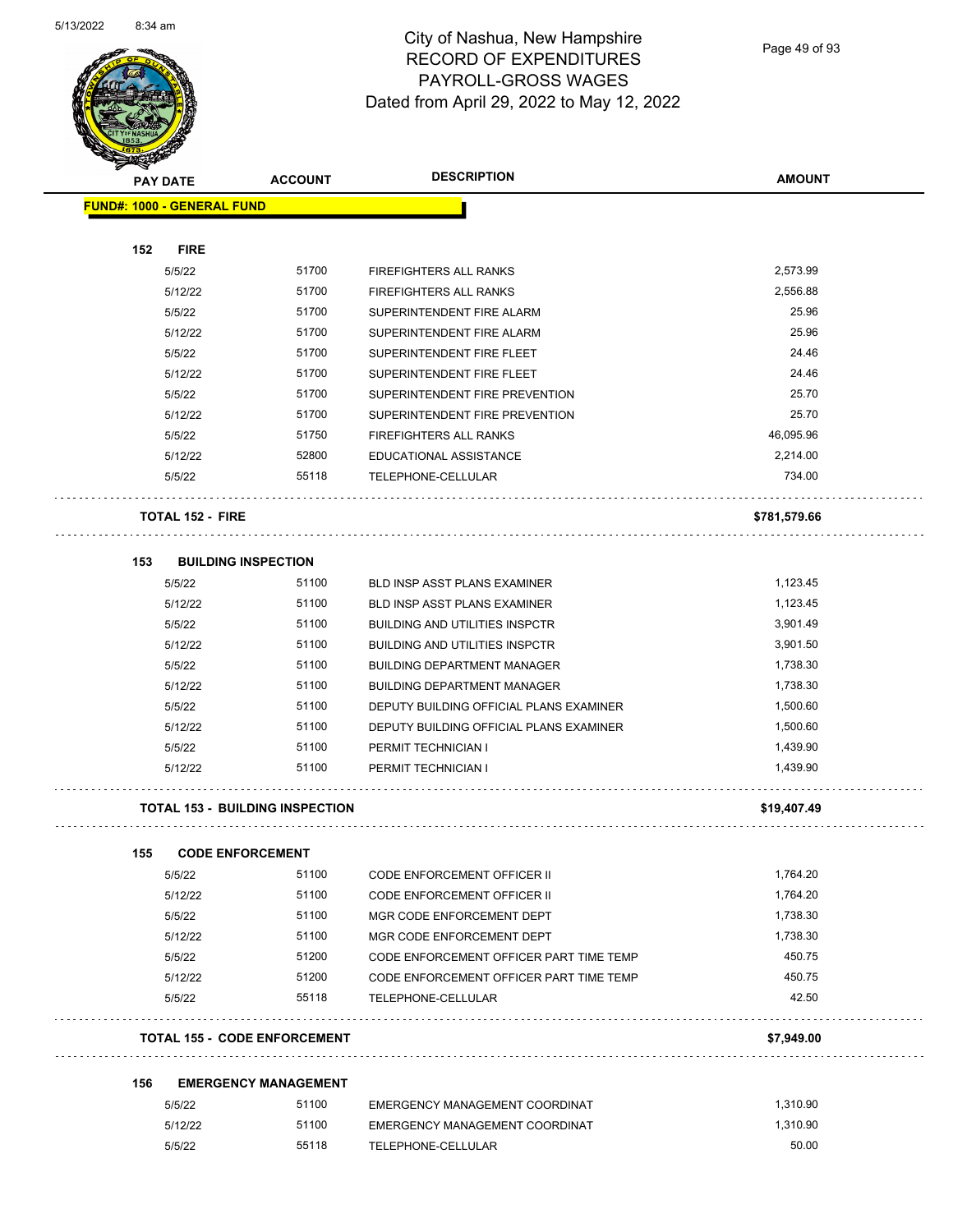

Page 50 of 93

|                                   | <b>PAY DATE</b> | <b>ACCOUNT</b>                             | <b>DESCRIPTION</b>                             | <b>AMOUNT</b> |
|-----------------------------------|-----------------|--------------------------------------------|------------------------------------------------|---------------|
| <b>FUND#: 1000 - GENERAL FUND</b> |                 |                                            |                                                |               |
|                                   |                 |                                            |                                                |               |
|                                   |                 | <b>TOTAL 156 - EMERGENCY MANAGEMENT</b>    |                                                | \$2,671.80    |
| 157                               |                 | <b>CITYWIDE COMMUNICATIONS</b>             |                                                |               |
|                                   | 5/5/22          | 51100                                      | ASSISTANT MANAGER RADIO SYSTEMS NETWORK ADMINI | 2,029.80      |
|                                   | 5/12/22         | 51100                                      | ASSISTANT MANAGER RADIO SYSTEMS NETWORK ADMINI | 2,029.80      |
|                                   | 5/5/22          | 51200                                      | <b>RADIO SYSTEMS MANAGER</b>                   | 1,532.88      |
|                                   | 5/12/22         | 51200                                      | RADIO SYSTEMS MANAGER                          | 1,532.88      |
|                                   | 5/5/22          | 55118                                      | TELEPHONE-CELLULAR                             | 100.00        |
|                                   |                 |                                            |                                                |               |
|                                   |                 | <b>TOTAL 157 - CITYWIDE COMMUNICATIONS</b> |                                                | \$7,225.36    |
| 158                               |                 | <b>PARKING ENFORCEMENT</b>                 |                                                |               |
|                                   | 5/5/22          | 51100                                      | MVR CLERK II                                   | 346.30        |
|                                   | 5/12/22         | 51100                                      | <b>MVR CLERK II</b>                            | 346.30        |
|                                   | 5/5/22          | 51100                                      | ORDINANCE VIOLATIONS COORDINATOR               | 238.40        |
|                                   | 5/12/22         | 51100                                      | ORDINANCE VIOLATIONS COORDINATOR               | 238.40        |
|                                   | 5/5/22          | 51100                                      | <b>PARKING MANAGER</b>                         | 353.55        |
|                                   | 5/12/22         | 51100                                      | PARKING MANAGER                                | 353.54        |
|                                   | 5/5/22          | 51200                                      | PARKING ENFORCEMENT SPECIALIST- PT             | 1,308.33      |
|                                   | 5/12/22         | 51200                                      | PARKING ENFORCEMENT SPECIALIST- PT             | 1,137.75      |
|                                   | 5/5/22          | 51300                                      | MVR CLERK II                                   | 3.25          |
|                                   | 5/5/22          | 55118                                      | TELEPHONE-CELLULAR                             | 12.50         |
|                                   |                 |                                            |                                                |               |
|                                   |                 | <b>TOTAL 158 - PARKING ENFORCEMENT</b>     |                                                | \$4,338.32    |
| 160                               |                 | <b>PW-ADMIN &amp; ENGINEERING</b>          |                                                |               |
|                                   | 5/5/22          | 51100                                      | ADMINISTRATIVE ASSISTANT II                    | 835.05        |
|                                   | 5/12/22         | 51100                                      | ADMINISTRATIVE ASSISTANT II                    | 835.04        |
|                                   | 5/5/22          | 51100                                      | ASSISTANT DIRECTOR OF PUBLIC WORKS             | 1,832.35      |
|                                   | 5/12/22         | 51100                                      | ASSISTANT DIRECTOR OF PUBLIC WORKS             | 1,832.35      |
|                                   | 5/5/22          | 51100                                      | <b>CITY ENGINEER</b>                           | 1,308.85      |
|                                   | 5/12/22         | 51100                                      | <b>CITY ENGINEER</b>                           | 1,308.85      |
|                                   | 5/5/22          | 51100                                      | <b>CITY SURVEYOR</b>                           | 1,321.05      |
|                                   | 5/12/22         | 51100                                      | <b>CITY SURVEYOR</b>                           | 1,321.05      |
|                                   | 5/5/22          | 51100                                      | COMMUNICATIONS AND RECREATION ADMINISTRATOR    | 787.40        |
|                                   | 5/12/22         | 51100                                      | COMMUNICATIONS AND RECREATION ADMINISTRATOR    | 787.40        |
|                                   | 5/5/22          | 51100                                      | DEPUTY CITY ENGINEER                           | 828.25        |
|                                   | 5/12/22         | 51100                                      | <b>DEPUTY CITY ENGINEER</b>                    | 828.25        |
|                                   | 5/5/22          | 51100                                      | <b>DIRECTOR PUBLIC WORKS</b>                   | 2,004.15      |
|                                   | 5/12/22         | 51100                                      | <b>DIRECTOR PUBLIC WORKS</b>                   | 2,004.15      |
|                                   | 5/5/22          | 51100                                      | DIVISION OPERATIONS MANAGER                    | 1,607.00      |
|                                   | 5/12/22         | 51100                                      | DIVISION OPERATIONS MANAGER                    | 1,607.00      |
|                                   | 5/5/22          | 51100                                      | DPW CONTRACT ADMINISTRATOR                     | 391.80        |
|                                   | 5/12/22         | 51100                                      | DPW CONTRACT ADMINISTRATOR                     | 391.80        |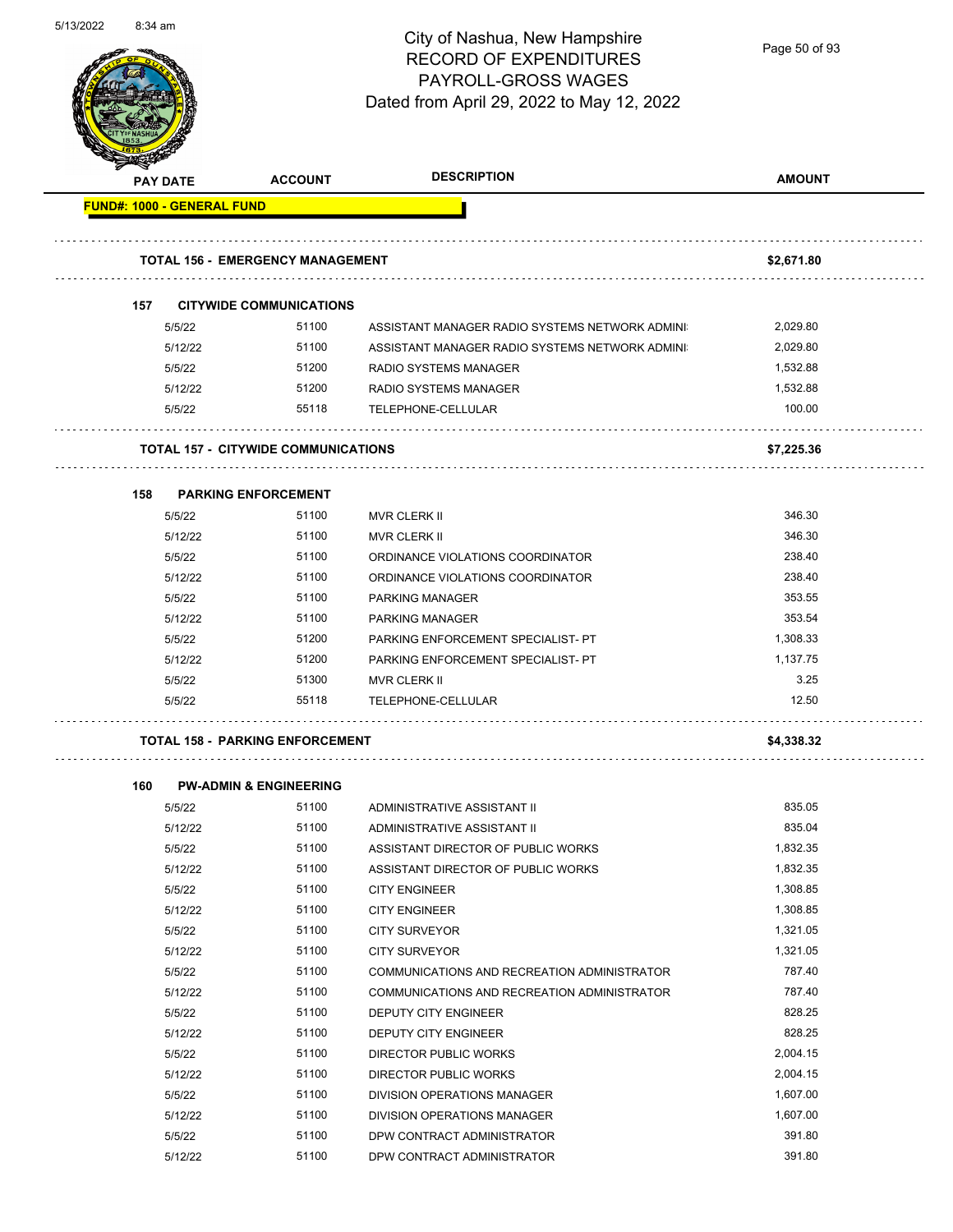

Page 51 of 93

|     | <b>PAY DATE</b>                   | <b>ACCOUNT</b>                                | <b>DESCRIPTION</b>                | <b>AMOUNT</b> |
|-----|-----------------------------------|-----------------------------------------------|-----------------------------------|---------------|
|     | <b>FUND#: 1000 - GENERAL FUND</b> |                                               |                                   |               |
|     |                                   |                                               |                                   |               |
| 160 |                                   | <b>PW-ADMIN &amp; ENGINEERING</b>             |                                   |               |
|     | 5/5/22                            | 51100                                         | <b>ENGINEERING INSPECTOR</b>      | 2,199.65      |
|     | 5/12/22                           | 51100                                         | <b>ENGINEERING INSPECTOR</b>      | 2,199.66      |
|     | 5/5/22                            | 51100                                         | <b>EXECUTIVE ASSISTANT</b>        | 858.95        |
|     | 5/12/22                           | 51100                                         | <b>EXECUTIVE ASSISTANT</b>        | 858.95        |
|     | 5/5/22                            | 51100                                         | <b>GIS SPECIALIST</b>             | 537.80        |
|     | 5/12/22                           | 51100                                         | <b>GIS SPECIALIST</b>             | 537.80        |
|     | 5/5/22                            | 51100                                         | SENIOR STAFF ENGINEER             | 1,989.45      |
|     | 5/12/22                           | 51100                                         | SENIOR STAFF ENGINEER             | 1,989.45      |
|     | 5/5/22                            | 51100                                         | SENIOR TRAFFIC ENGINEER           | 1,840.55      |
|     | 5/12/22                           | 51100                                         | <b>SENIOR TRAFFIC ENGINEER</b>    | 1,840.55      |
|     | 5/5/22                            | 51100                                         | <b>STAFF ENGINEER</b>             | 1,258.90      |
|     | 5/12/22                           | 51100                                         | <b>STAFF ENGINEER</b>             | 1,258.90      |
|     | 5/5/22                            | 51100                                         | STREET CONSTRUCTION ENGINEER      | 1,533.80      |
|     | 5/12/22                           | 51100                                         | STREET CONSTRUCTION ENGINEER      | 1,533.80      |
|     | 5/5/22                            | 51300                                         | ADMINISTRATIVE ASSISTANT II       | 15.66         |
|     | 5/5/22                            | 51300                                         | DIVISION OPERATIONS MANAGER       | 165.72        |
|     | 5/5/22                            | 55118                                         | TELEPHONE-CELLULAR                | 402.30        |
|     |                                   | <b>TOTAL 160 - PW-ADMIN &amp; ENGINEERING</b> |                                   | \$42,853.68   |
| 161 | <b>STREETS</b>                    |                                               |                                   |               |
|     | 5/5/22                            | 51100                                         | ADMINISTRATIVE ASSISTANT II       | 864.70        |
|     | 5/12/22                           | 51100                                         | ADMINISTRATIVE ASSISTANT II       | 864.70        |
|     | 5/5/22                            | 51100                                         | AUTO MECH 1ST CLASS NIGHTS        | 2,330.40      |
|     | 5/12/22                           | 51100                                         | <b>AUTO MECH 1ST CLASS NIGHTS</b> | 2,330.40      |
|     | 5/5/22                            | 51100                                         | <b>AUTO MECH 2ND CLASS</b>        | 2,120.81      |
|     | 5/12/22                           | 51100                                         | AUTO MECH 2ND CLASS               | 2,120.80      |
|     | 5/5/22                            | 51100                                         | AUTO MECHANIC 1ST CLASS           | 3,481.04      |
|     | 5/12/22                           | 51100                                         | AUTO MECHANIC 1ST CLASS           | 3,473.77      |
|     | 5/5/22                            | 51100                                         | EQUIP OPR STREET REPAIR           | 5,326.00      |
|     | 5/12/22                           | 51100                                         | EQUIP OPR STREET REPAIR           | 5,326.00      |
|     | 5/5/22                            | 51100                                         | FLEET MAINTENANCE FOREMAN         | 1,391.90      |
|     | 5/12/22                           | 51100                                         | FLEET MAINTENANCE FOREMAN         | 1,391.90      |
|     | 5/5/22                            | 51100                                         | FLEET MANAGER STREET DEPT         | 1,251.60      |
|     | 5/12/22                           | 51100                                         | FLEET MANAGER STREET DEPT         | 1,251.60      |
|     | 5/5/22                            | 51100                                         | <b>MASON PIPELAYER</b>            | 3,043.20      |
|     | 5/12/22                           | 51100                                         | <b>MASON PIPELAYER</b>            | 2,840.32      |
|     | 5/5/22                            | 51100                                         | OPERATIONS SUPERVISOR             | 1,173.10      |
|     | 5/12/22                           | 51100                                         | OPERATIONS SUPERVISOR             | 1,173.10      |
|     | 5/5/22                            | 51100                                         | SIGN MAINTENANCE                  | 2,019.20      |
|     | 5/12/22                           | 51100                                         | <b>SIGN MAINTENANCE</b>           | 2,019.20      |
|     | 5/5/22                            | 51100                                         | STOREKEEPER PWD                   | 1,080.20      |
|     | 5/12/22                           | 51100                                         | STOREKEEPER PWD                   | 1,080.20      |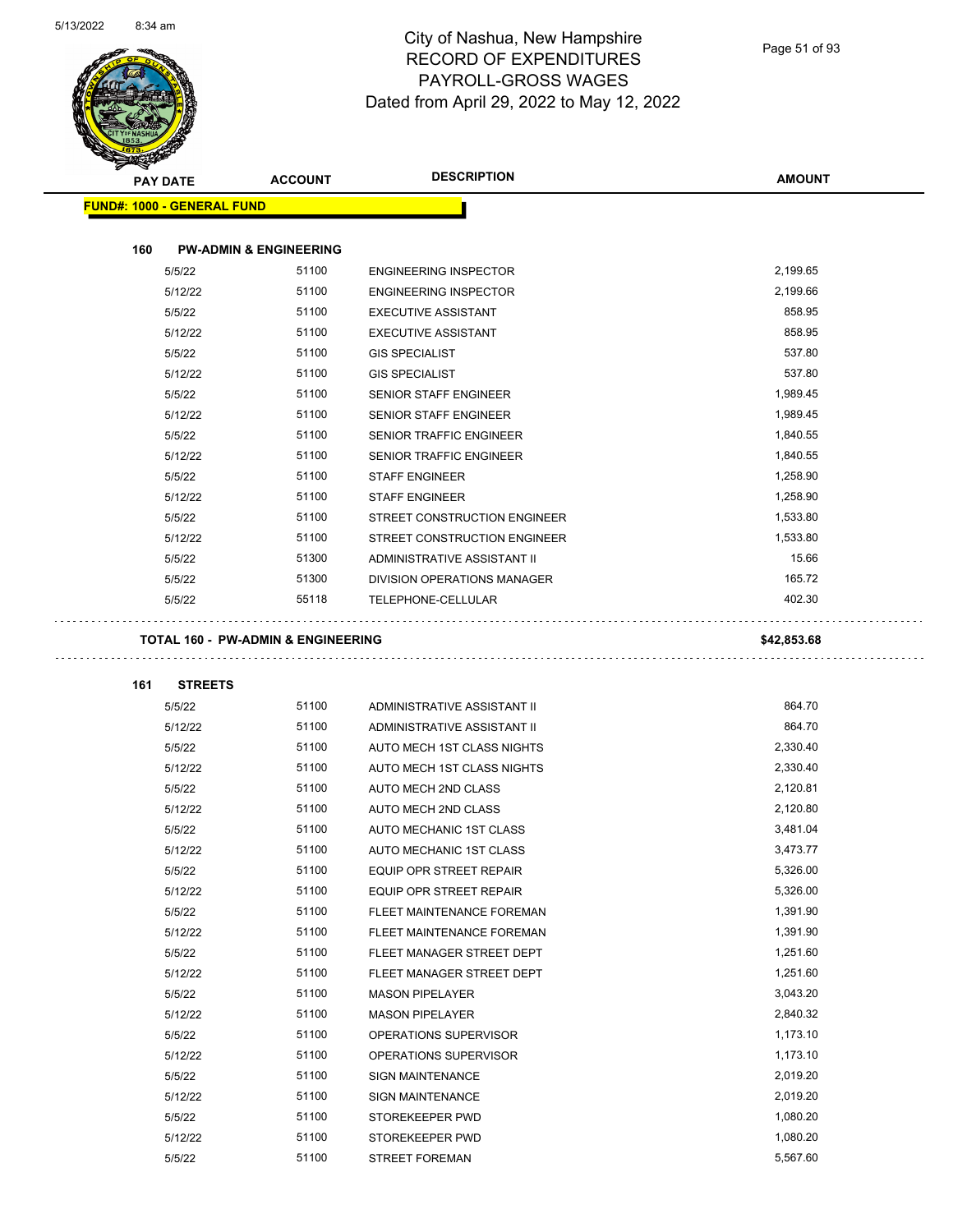

Page 52 of 93

| alban | <b>PAY DATE</b>                   | <b>ACCOUNT</b>                        | <b>DESCRIPTION</b>                | <b>AMOUNT</b> |
|-------|-----------------------------------|---------------------------------------|-----------------------------------|---------------|
|       | <b>FUND#: 1000 - GENERAL FUND</b> |                                       |                                   |               |
| 161   | <b>STREETS</b>                    |                                       |                                   |               |
|       | 5/12/22                           | 51100                                 | <b>STREET FOREMAN</b>             | 5,567.59      |
|       | 5/5/22                            | 51100                                 | SUPERINTENDENT OF STREETS         | 2,045.05      |
|       | 5/12/22                           | 51100                                 | SUPERINTENDENT OF STREETS         | 2,045.05      |
|       | 5/5/22                            | 51100                                 | <b>TRAFFIC FOREMAN</b>            | 1,419.75      |
|       | 5/12/22                           | 51100                                 | <b>TRAFFIC FOREMAN</b>            | 1,419.75      |
|       | 5/5/22                            | 51100                                 | <b>TRAFFIC TECHNICIAN I</b>       | 2,567.00      |
|       | 5/12/22                           | 51100                                 | <b>TRAFFIC TECHNICIAN I</b>       | 2,567.00      |
|       | 5/5/22                            | 51100                                 | TRUCK DRIVER STREET REPAIR        | 17,543.82     |
|       | 5/12/22                           | 51100                                 | TRUCK DRIVER STREET REPAIR        | 16,959.56     |
|       | 5/5/22                            | 51300                                 | AUTO MECHANIC 1ST CLASS           | 11.00         |
|       | 5/12/22                           | 51300                                 | AUTO MECHANIC 1ST CLASS           | 263.88        |
|       | 5/5/22                            | 51300                                 | EQUIP OPR STREET REPAIR           | 80.57         |
|       | 5/12/22                           | 51300                                 | EQUIP OPR STREET REPAIR           | 150.75        |
|       | 5/5/22                            | 51300                                 | FLEET MAINTENANCE FOREMAN         | 91.35         |
|       | 5/12/22                           | 51300                                 | FLEET MAINTENANCE FOREMAN         | 65.25         |
|       | 5/5/22                            | 51300                                 | <b>GROUNDSKEEPER MAINTENANCE</b>  | 447.84        |
|       | 5/5/22                            | 51300                                 | <b>SIGN MAINTENANCE</b>           | 114.89        |
|       | 5/12/22                           | 51300                                 | <b>SIGN MAINTENANCE</b>           | 1,608.38      |
|       | 5/12/22                           | 51300                                 | STOREKEEPER PWD                   | 10.13         |
|       | 5/5/22                            | 51300                                 | <b>STREET FOREMAN</b>             | 104.40        |
|       | 5/12/22                           | 51300                                 | <b>STREET FOREMAN</b>             | 443.66        |
|       | 5/12/22                           | 51300                                 | <b>TRAFFIC FOREMAN</b>            | 13.31         |
|       | 5/5/22                            | 51300                                 | TRAFFIC TECHNICIAN I              | 594.63        |
|       | 5/12/22                           | 51300                                 | <b>TRAFFIC TECHNICIAN I</b>       | 856.72        |
|       | 5/5/22                            | 51300                                 | <b>TRUCK DRIVER STREET REPAIR</b> | 139.00        |
|       | 5/12/22                           | 51300                                 | TRUCK DRIVER STREET REPAIR        | 1,078.30      |
|       | 5/12/22                           | 51750                                 | <b>STREET FOREMAN</b>             | 1,692.54      |
|       | 5/5/22                            | 55118                                 | TELEPHONE-CELLULAR                | 135.00        |
|       | TOTAL 161 - STREETS               |                                       |                                   | \$113,557.91  |
| 166   | <b>PARKING OPERATIONS</b>         |                                       |                                   |               |
|       | 5/5/22                            | 51100                                 | PARKING MAINTENANCE               | 1,441.00      |
|       | 5/12/22                           | 51100                                 | PARKING MAINTENANCE               | 1,432.00      |
|       | 5/5/22                            | 51100                                 | <b>PARKING MANAGER</b>            | 1,060.65      |
|       | 5/12/22                           | 51100                                 | <b>PARKING MANAGER</b>            | 1,060.66      |
|       | 5/5/22                            | 51200                                 | PARKING MAINTENANCE               | 335.54        |
|       | 5/12/22                           | 51200                                 | PARKING MAINTENANCE               | 353.20        |
|       | 5/5/22                            | 51300                                 | PARKING MAINTENANCE               | 20.25         |
|       | 5/12/22                           | 51300                                 | PARKING MAINTENANCE               | 6.75          |
|       | 5/5/22                            | 55118                                 | TELEPHONE-CELLULAR                | 154.50        |
|       |                                   | <b>TOTAL 166 - PARKING OPERATIONS</b> |                                   | \$5,864.55    |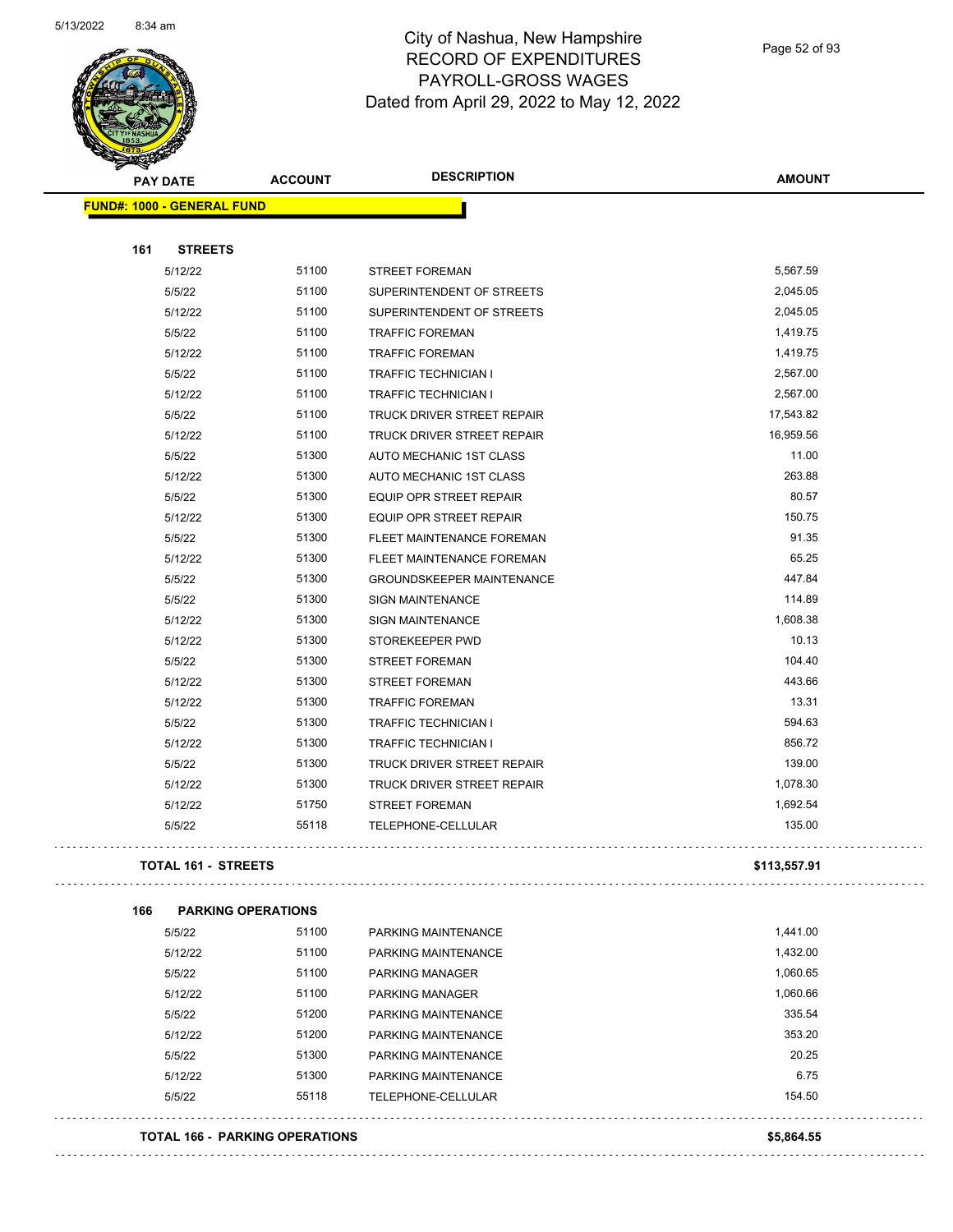| 5/13/2022 | $8:34$ am |                 |                                             | City of Nashua, New Hampshire<br><b>RECORD OF EXPENDITURES</b><br>PAYROLL-GROSS WAGES<br>Dated from April 29, 2022 to May 12, 2022 | Page 53 of 93 |
|-----------|-----------|-----------------|---------------------------------------------|------------------------------------------------------------------------------------------------------------------------------------|---------------|
|           |           | <b>PAY DATE</b> | <b>ACCOUNT</b>                              | <b>DESCRIPTION</b>                                                                                                                 | <b>AMOUNT</b> |
|           |           |                 | <b>FUND#: 1000 - GENERAL FUND</b>           |                                                                                                                                    |               |
|           |           |                 | <b>HYDROELECTRIC OPERATIONS</b>             |                                                                                                                                    |               |
|           | 170       | 5/5/22          | 55118                                       | TELEPHONE-CELLULAR                                                                                                                 | 50.00         |
|           |           |                 |                                             |                                                                                                                                    |               |
|           |           |                 | <b>TOTAL 170 - HYDROELECTRIC OPERATIONS</b> |                                                                                                                                    | \$50.00       |
|           | 171       |                 | <b>COMMUNITY SERVICES</b>                   |                                                                                                                                    |               |
|           |           | 5/5/22          | 51100                                       | DIRECTOR HEALTH AND COMM SVS                                                                                                       | 2,325.45      |
|           |           | 5/12/22         | 51100                                       | DIRECTOR HEALTH AND COMM SVS                                                                                                       | 2,325.45      |
|           |           | 5/5/22          | 51100                                       | <b>EPIDEMIOLOGIST</b>                                                                                                              | 1,087.55      |
|           |           | 5/12/22         | 51100                                       | <b>EPIDEMIOLOGIST</b>                                                                                                              | 1,087.55      |
|           |           | 5/5/22          | 51100                                       | HEALTH PROMOTION & COMMUNICATION SPECIALIST                                                                                        | 1,090.70      |
|           |           | 5/12/22         | 51100                                       | HEALTH PROMOTION & COMMUNICATION SPECIALIST                                                                                        | 1,090.70      |
|           |           | 5/5/22          | 55118                                       | TELEPHONE-CELLULAR                                                                                                                 | 50.00         |
|           |           |                 | <b>TOTAL 171 - COMMUNITY SERVICES</b>       |                                                                                                                                    | \$9,057.40    |
|           | 172       |                 | <b>COMMUNITY HEALTH</b>                     |                                                                                                                                    |               |
|           |           | 5/5/22          | 51100                                       | ADMINISTRATIVE ASSISTANT III                                                                                                       | 927.58        |
|           |           | 5/12/22         | 51100                                       | ADMINISTRATIVE ASSISTANT III                                                                                                       | 939.39        |
|           |           | 5/5/22          | 51100                                       | <b>BILINGUAL OUTREACH WORKER</b>                                                                                                   | 1,034.95      |
|           |           | 5/12/22         | 51100                                       | <b>BILINGUAL OUTREACH WORKER</b>                                                                                                   | 1,034.94      |
|           |           | 5/5/22          | 51100                                       | CHIEF PUBLIC HEALTH NURSE                                                                                                          | 1,840.55      |
|           |           | 5/12/22         | 51100                                       | CHIEF PUBLIC HEALTH NURSE                                                                                                          | 1,840.55      |
|           |           | 5/5/22          | 51100                                       | PUB HEALTH NURSE                                                                                                                   | 4,092.20      |
|           |           | 5/12/22         | 51100                                       | PUB HEALTH NURSE                                                                                                                   | 4,092.21      |
|           |           | 5/12/22         | 51412                                       | <b>NURSE PER DIEM</b>                                                                                                              | 121.16        |
|           |           | 5/5/22          | 55118                                       | TELEPHONE-CELLULAR                                                                                                                 | 50.00         |
|           |           |                 | <b>TOTAL 172 - COMMUNITY HEALTH</b>         |                                                                                                                                    | \$15,973.53   |
|           | 173       |                 | <b>ENVIRONMENTAL HEALTH</b>                 |                                                                                                                                    |               |
|           |           | 5/5/22          | 51100                                       | DEP HEALTH OFFICER/LAB DIRECTOR                                                                                                    | 1,386.90      |
|           |           | 5/12/22         | 51100                                       | DEP HEALTH OFFICER/LAB DIRECTOR                                                                                                    | 1,386.90      |
|           |           | 5/5/22          | 51100                                       | ENVIRONMENTAL HEALTH SPEC                                                                                                          | 2,937.80      |
|           |           | 5/12/22         | 51100                                       | ENVIRONMENTAL HEALTH SPEC                                                                                                          | 2,937.80      |
|           |           | 5/5/22          | 51100                                       | ENVIRONMENTAL TECH OFFICE MGR                                                                                                      | 1,124.80      |
|           |           | 5/12/22         | 51100                                       | ENVIRONMENTAL TECH OFFICE MGR                                                                                                      | 1,124.80      |
|           |           | 5/5/22          | 51100                                       | MANAGER ENVIRONMENTAL HEALTH                                                                                                       | 1,738.30      |
|           |           | 5/12/22         | 51100                                       | MANAGER ENVIRONMENTAL HEALTH                                                                                                       | 1,738.30      |
|           |           | 5/5/22          | 51300                                       | ENVIRONMENTAL HEALTH SPEC                                                                                                          | 10.54         |
|           |           | 5/12/22         | 51300                                       | ENVIRONMENTAL HEALTH SPEC                                                                                                          | 24.99         |

5/5/22 55118 TELEPHONE-CELLULAR 67.00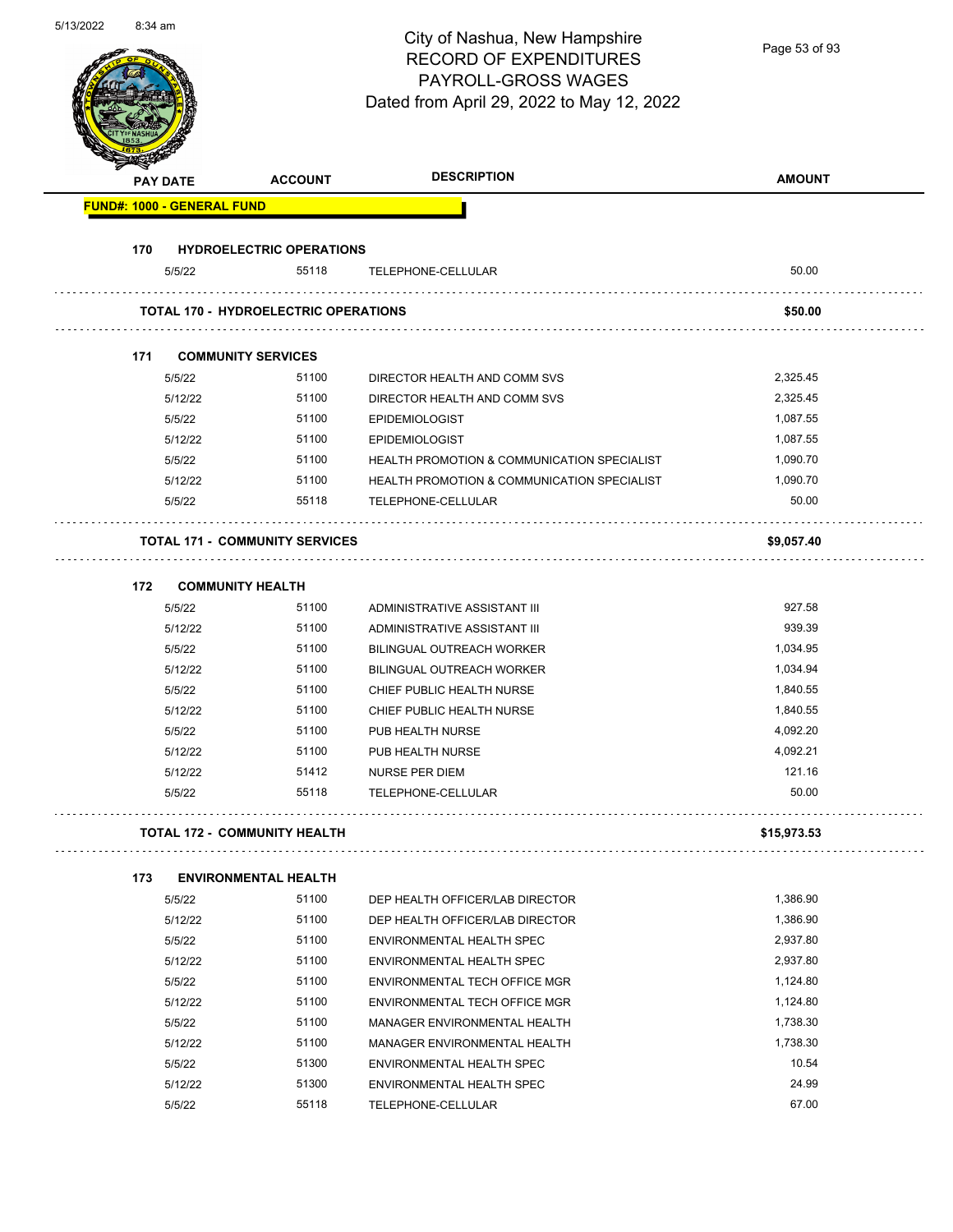

Page 54 of 93

| <b>Contraction</b><br><b>PAY DATE</b> | <b>ACCOUNT</b>                            | <b>DESCRIPTION</b>                          | <b>AMOUNT</b>        |  |
|---------------------------------------|-------------------------------------------|---------------------------------------------|----------------------|--|
| <b>FUND#: 1000 - GENERAL FUND</b>     |                                           |                                             |                      |  |
|                                       |                                           |                                             |                      |  |
|                                       | <b>TOTAL 173 - ENVIRONMENTAL HEALTH</b>   |                                             | \$14,478.13          |  |
| 174                                   | <b>WELFARE ADMINISTRATION</b>             |                                             |                      |  |
| 5/5/22                                | 51100                                     | CASE TECHNICIAN WELFARE                     | 2,878.44             |  |
| 5/12/22                               | 51100                                     | CASE TECHNICIAN WELFARE                     | 2,878.46             |  |
| 5/5/22                                | 51100                                     | <b>INTAKE WORKER</b>                        | 950.75               |  |
| 5/12/22                               | 51100                                     | <b>INTAKE WORKER</b>                        | 950.76               |  |
| 5/5/22                                | 51100                                     | SENIOR CASE TECHNICIAN                      | 1,134.35             |  |
| 5/12/22                               | 51100                                     | SENIOR CASE TECHNICIAN                      | 1,134.35             |  |
| 5/5/22                                | 51100                                     | <b>WELFARE OFFICER</b>                      | 1,840.55             |  |
| 5/12/22                               | 51100                                     | <b>WELFARE OFFICER</b>                      | 1,840.54             |  |
| 5/5/22                                | 55118                                     | TELEPHONE-CELLULAR                          | 100.00               |  |
|                                       |                                           |                                             |                      |  |
|                                       | <b>TOTAL 174 - WELFARE ADMINISTRATION</b> |                                             | \$13,708.20          |  |
|                                       | <b>PARKS &amp; RECREATION</b>             |                                             |                      |  |
| 177                                   |                                           |                                             |                      |  |
| 5/5/22                                | 51100                                     | ADMINISTRATIVE ASSISTANT II                 | 903.85               |  |
| 5/12/22                               | 51100                                     | ADMINISTRATIVE ASSISTANT II                 | 903.85               |  |
| 5/5/22                                | 51100                                     | COMMUNICATIONS AND RECREATION ADMINISTRATOR | 252.55               |  |
| 5/12/22                               | 51100                                     | COMMUNICATIONS AND RECREATION ADMINISTRATOR | 252.56               |  |
| 5/5/22                                | 51100                                     | EQUIPMENT OPERATOR, PARKS                   | 1,060.40             |  |
| 5/12/22                               | 51100                                     | EQUIPMENT OPERATOR, PARKS                   | 1,060.40             |  |
| 5/5/22                                | 51100                                     | <b>FOREMAN LABOR PARK</b>                   | 4,175.70             |  |
| 5/12/22                               | 51100                                     | <b>FOREMAN LABOR PARK</b>                   | 4,175.69             |  |
| 5/5/22                                | 51100                                     | <b>GROUNDSKEEPER MAINTENANCE</b>            | 8,853.20             |  |
| 5/12/22                               | 51100<br>51100                            | <b>GROUNDSKEEPER MAINTENANCE</b>            | 8,978.10<br>3,649.04 |  |
| 5/5/22<br>5/12/22                     | 51100                                     | <b>GROUNDSMAN I</b>                         | 3,707.04             |  |
| 5/5/22                                | 51100                                     | <b>GROUNDSMAN I</b><br><b>GROUNDSMAN II</b> | 954.80               |  |
|                                       | 51100                                     | <b>GROUNDSMAN II</b>                        | 954.80               |  |
| 5/12/22<br>5/5/22                     | 51100                                     | <b>LEAD GROUNDSMAN</b>                      | 2,144.81             |  |
| 5/12/22                               | 51100                                     | <b>LEAD GROUNDSMAN</b>                      | 2,144.80             |  |
| 5/5/22                                | 51100                                     | RECREATION PROGRAM MANAGER                  | 1,260.40             |  |
| 5/12/22                               | 51100                                     | RECREATION PROGRAM MANAGER                  | 1,260.40             |  |
| 5/5/22                                | 51100                                     | STELLOS STADIUM ATTENDANT                   | 1,060.40             |  |
| 5/12/22                               | 51100                                     | STELLOS STADIUM ATTENDANT                   | 1,060.40             |  |
| 5/5/22                                | 51100                                     | SUPERINTENDENT OF PARKS RECR                | 2,035.95             |  |
| 5/12/22                               | 51100                                     | SUPERINTENDENT OF PARKS RECR                | 2,035.95             |  |
| 5/5/22                                | 51300                                     | FOREMAN LABOR PARK                          | 1,161.40             |  |
| 5/12/22                               | 51300                                     | FOREMAN LABOR PARK                          | 678.59               |  |
| 5/5/22                                | 51300                                     | GROUNDSKEEPER MAINTENANCE                   | 1,446.28             |  |
| 5/12/22                               | 51300                                     | <b>GROUNDSKEEPER MAINTENANCE</b>            | 2,043.33             |  |
| 5/5/22                                | 51300                                     | <b>GROUNDSMAN I</b>                         | 1,396.43             |  |
| 5/12/22                               | 51300                                     | <b>GROUNDSMAN I</b>                         | 744.87               |  |
|                                       |                                           |                                             |                      |  |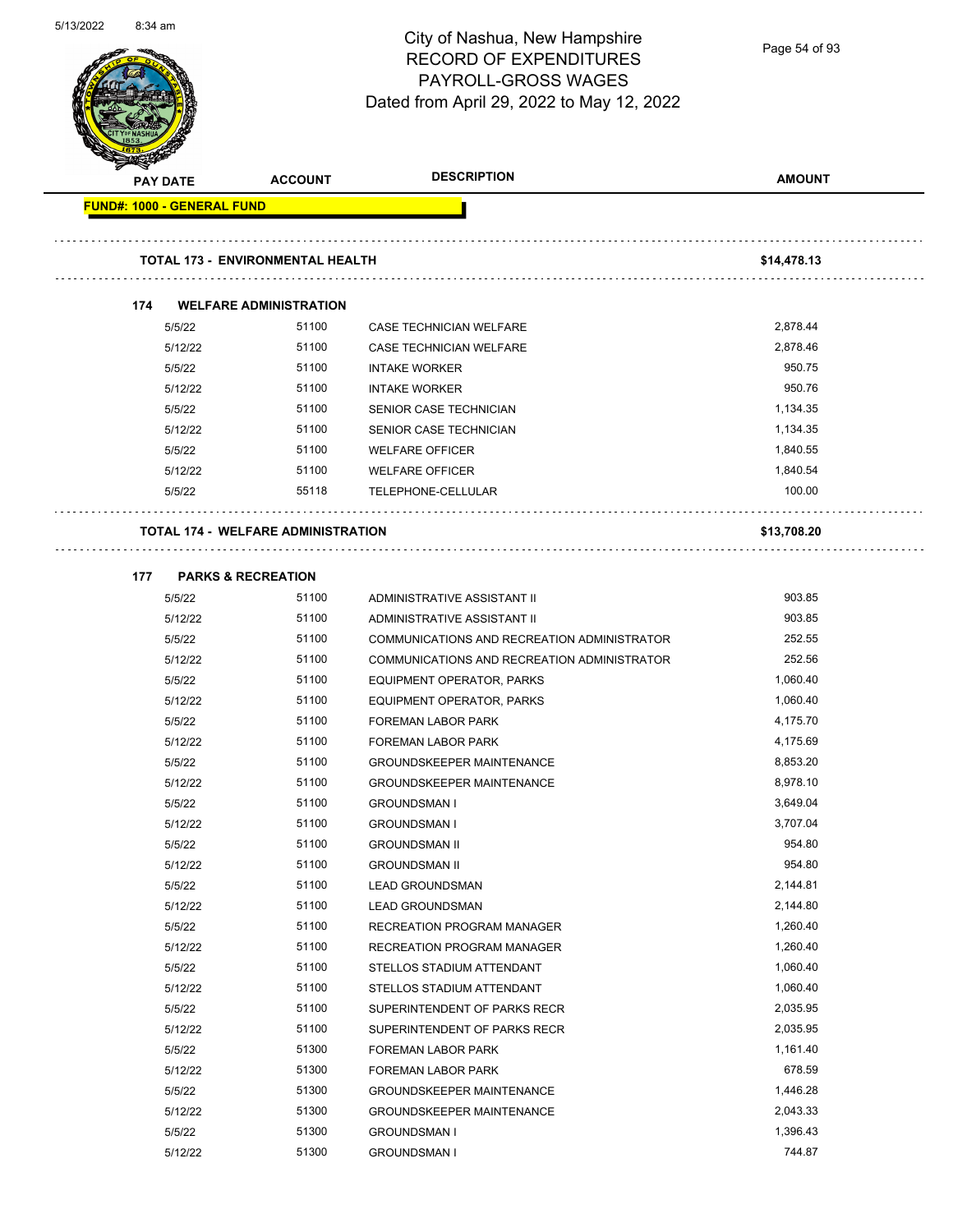

Page 55 of 93

| <b>PAY DATE</b>                   | <b>ACCOUNT</b>                            | <b>DESCRIPTION</b>                              | <b>AMOUNT</b>        |
|-----------------------------------|-------------------------------------------|-------------------------------------------------|----------------------|
| <b>FUND#: 1000 - GENERAL FUND</b> |                                           |                                                 |                      |
|                                   |                                           |                                                 |                      |
| 177                               | <b>PARKS &amp; RECREATION</b>             |                                                 |                      |
| 5/5/22                            | 51300                                     | <b>GROUNDSMAN II</b>                            | 522.64               |
| 5/12/22                           | 51300                                     | <b>GROUNDSMAN II</b>                            | 366.76               |
| 5/5/22                            | 51300                                     | <b>LEAD GROUNDSMAN</b>                          | 839.18               |
| 5/12/22                           | 51300                                     | <b>LEAD GROUNDSMAN</b>                          | 747.07               |
| 5/5/22                            | 51300                                     | STELLOS STADIUM ATTENDANT                       | 344.13               |
| 5/5/22                            | 51400                                     | SEASONAL                                        | 1,768.00             |
| 5/12/22                           | 51400                                     | SEASONAL                                        | 3,089.75             |
| 5/5/22                            | 51400                                     | <b>TEACHER ENGLISH ELM</b>                      | 1,364.00             |
| 5/12/22                           | 51420                                     | <b>GAME OFFICIALS</b>                           | 100.00               |
| 5/12/22                           | 51600                                     | <b>GROUNDSMAN I</b>                             | 400.00               |
| 5/5/22                            | 55118                                     | TELEPHONE-CELLULAR                              | 109.50               |
|                                   |                                           |                                                 |                      |
|                                   | <b>TOTAL 177 - PARKS &amp; RECREATION</b> |                                                 | \$70,007.02          |
|                                   |                                           |                                                 |                      |
| 179<br><b>LIBRARY</b>             |                                           |                                                 |                      |
| 5/5/22                            | 51100                                     | ASSISTANT DIRECTOR LIBRARY                      | 1,738.30             |
| 5/12/22                           | 51100                                     | ASSISTANT DIRECTOR LIBRARY                      | 1,738.30             |
| 5/5/22                            | 51100                                     | ASSISTANT LIBRARIAN CIRCULATIO                  | 1,144.95             |
| 5/12/22                           | 51100                                     | ASSISTANT LIBRARIAN CIRCULATIO                  | 1,144.95             |
| 5/5/22                            | 51100                                     | ASSISTANT LIBRARIAN PROGRAMMING & MARKETING     | 923.10               |
| 5/12/22                           | 51100                                     | ASSISTANT LIBRARIAN PROGRAMMING & MARKETING     | 934.63               |
| 5/5/22                            | 51100                                     | <b>DIRECTOR LIBRARY</b>                         | 2,290.45             |
| 5/12/22<br>5/5/22                 | 51100<br>51100                            | <b>DIRECTOR LIBRARY</b>                         | 2,290.45<br>1,039.85 |
|                                   | 51100                                     | EXECUTIVE ASST OFFICE MANAGER                   | 1,039.85             |
| 5/12/22<br>5/5/22                 | 51100                                     | EXECUTIVE ASST OFFICE MANAGER<br>IT COORDINATOR | 1,128.09             |
| 5/12/22                           | 51100                                     | <b>IT COORDINATOR</b>                           | 1,128.09             |
| 5/5/22                            | 51100                                     | JANITOR                                         | 666.40               |
| 5/12/22                           | 51100                                     | <b>JANITOR</b>                                  | 762.59               |
| 5/5/22                            | 51100                                     | LIBRARIAN ADULT SERVICES                        | 1,115.64             |
| 5/12/22                           | 51100                                     | LIBRARIAN ADULT SERVICES                        | 1,115.64             |
| 5/5/22                            | 51100                                     | <b>LIBRARIAN CIRCULATION</b>                    | 1,281.51             |
| 5/12/22                           | 51100                                     | <b>LIBRARIAN CIRCULATION</b>                    | 1,281.50             |
| 5/5/22                            | 51100                                     | LIBRARIAN PROGRAMMING & MARKETING               | 1,281.51             |
| 5/12/22                           | 51100                                     | LIBRARIAN PROGRAMMING & MARKETING               | 1,281.51             |
| 5/5/22                            | 51100                                     | LIBRARIAN TECH SERVICES                         | 1,281.52             |
| 5/12/22                           | 51100                                     | LIBRARIAN TECH SERVICES                         | 1,281.50             |
| 5/5/22                            | 51100                                     | LIBRARIAN YOUTH SERVICES                        | 1,883.80             |
| 5/12/22                           | 51100                                     | LIBRARIAN YOUTH SERVICES                        | 1,883.80             |
| 5/5/22                            | 51100                                     | LIBRARY ASSISTANT CIRCULATION                   | 6,658.60             |
| 5/12/22                           | 51100                                     | LIBRARY ASSISTANT CIRCULATION                   | 7,227.62             |
| 5/5/22                            | 51100                                     | LIBRARY ASSISTANT TECH SVS                      | 943.00               |
| 5/12/22                           | 51100                                     | LIBRARY ASSISTANT TECH SVS                      | 943.00               |
| 5/5/22                            | 51100                                     | LIBRARY ASSISTANT YOUTH SERVIC                  | 2,351.75             |
|                                   |                                           |                                                 |                      |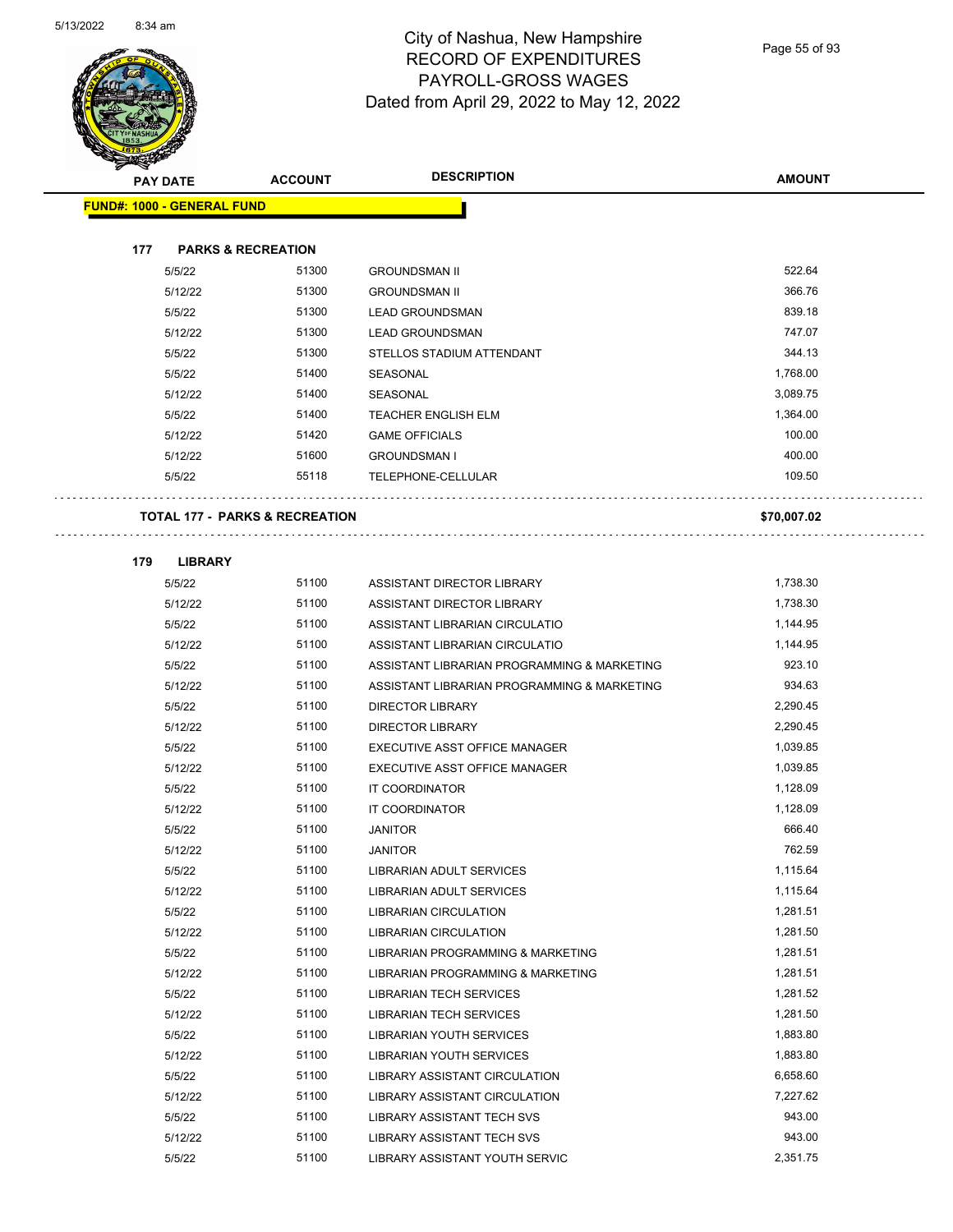

Page 56 of 93

| <b>MÉRECE</b>                     |                | <b>DESCRIPTION</b>                    |               |
|-----------------------------------|----------------|---------------------------------------|---------------|
| <b>PAY DATE</b>                   | <b>ACCOUNT</b> |                                       | <b>AMOUNT</b> |
| <b>FUND#: 1000 - GENERAL FUND</b> |                |                                       |               |
|                                   |                |                                       |               |
| 179<br><b>LIBRARY</b>             |                |                                       |               |
| 5/12/22                           | 51100          | <b>LIBRARY ASSISTANT YOUTH SERVIC</b> | 2,351.75      |
| 5/5/22                            | 51100          | PAGE & COLLECTION COORDINATOR         | 976.90        |
| 5/12/22                           | 51100          | PAGE & COLLECTION COORDINATOR         | 976.90        |
| 5/5/22                            | 51100          | REFERENCE LIBRARIAN ADULT SERV        | 4,888.90      |
| 5/12/22                           | 51100          | REFERENCE LIBRARIAN ADULT SERV        | 4,888.88      |
| 5/5/22                            | 51100          | REFERENCE LIBRARIAN TECH SVS          | 2,019.80      |
| 5/12/22                           | 51100          | REFERENCE LIBRARIAN TECH SVS          | 2,019.81      |
| 5/5/22                            | 51100          | <b>SECURITY LIBRARY</b>               | 720.23        |
| 5/12/22                           | 51100          | <b>SECURITY LIBRARY</b>               | 729.35        |
| 5/5/22                            | 51100          | SUPERVISOR YOUTH SERVICES             | 1,051.30      |
| 5/12/22                           | 51100          | SUPERVISOR YOUTH SERVICES             | 1,051.30      |
| 5/5/22                            | 51200          | <b>GRAPHIC DESIGNER LIBRARY</b>       | 327.82        |
| 5/12/22                           | 51200          | <b>GRAPHIC DESIGNER LIBRARY</b>       | 327.82        |
| 5/5/22                            | 51200          | <b>JANITOR</b>                        | 323.71        |
| 5/12/22                           | 51200          | <b>JANITOR</b>                        | 323.71        |
| 5/5/22                            | 51200          | LIBRARY ASSISTANT YOUTH SERVIC        | 539.80        |
| 5/12/22                           | 51200          | LIBRARY ASSISTANT YOUTH SERVIC        | 539.80        |
| 5/5/22                            | 51200          | <b>SECURITY LIBRARY</b>               | 394.75        |
| 5/12/22                           | 51200          | <b>SECURITY LIBRARY</b>               | 394.75        |
| 5/5/22                            | 51300          | ASSISTANT LIBRARIAN CIRCULATIO        | 128.81        |
| 5/5/22                            | 51300          | <b>JANITOR</b>                        | 24.99         |
| 5/12/22                           | 51300          | <b>JANITOR</b>                        | 31.24         |
| 5/12/22                           | 51300          | LIBRARIAN ADULT SERVICES              | 135.97        |
| 5/12/22                           | 51300          | LIBRARIAN YOUTH SERVICES              | 8.90          |
| 5/5/22                            | 51300          | LIBRARY ASSISTANT CIRCULATION         | 191.53        |
| 5/12/22                           | 51300          | <b>LIBRARY ASSISTANT CIRCULATION</b>  | 336.91        |
| 5/5/22                            | 51300          | LIBRARY ASSISTANT YOUTH SERVIC        | 105.27        |
| 5/12/22                           | 51300          | LIBRARY ASSISTANT YOUTH SERVIC        | 27.90         |
| 5/5/22                            | 51300          | REFERENCE LIBRARIAN ADULT SERV        | 117.39        |
| 5/12/22                           | 51300          | REFERENCE LIBRARIAN ADULT SERV        | 126.42        |
| 5/12/22                           | 51300          | REFERENCE LIBRARIAN TECH SVS          | 122.69        |
| 5/5/22                            | 51300          | <b>SECURITY LIBRARY</b>               | 109.40        |
| 5/12/22                           | 51300          | <b>SECURITY LIBRARY</b>               | 109.40        |
| 5/5/22                            | 51300          | SUPERVISOR YOUTH SERVICES             | 118.27        |
| 5/12/22                           | 51300          | SUPERVISOR YOUTH SERVICES             | 9.86          |
|                                   |                |                                       |               |

**TOTAL 179 - LIBRARY \$76,334.13**

 $\bar{\mathcal{A}}$  .

**181 COMMUNITY DEVELOPMENT**

| 5/5/22  | 51100 | ADMINISTRATIVE ASSISTANT II    | 835.05   |
|---------|-------|--------------------------------|----------|
| 5/12/22 | 51100 | ADMINISTRATIVE ASSISTANT II    | 835.05   |
| 5/5/22  | 51100 | DIRECTOR COMMUNITY DEVELOPMENT | 2.149.85 |
| 5/12/22 | 51100 | DIRECTOR COMMUNITY DEVELOPMENT | 2.149.85 |
| 5/5/22  | 51100 | <b>WATERWAYS MANAGER</b>       | 1.938.30 |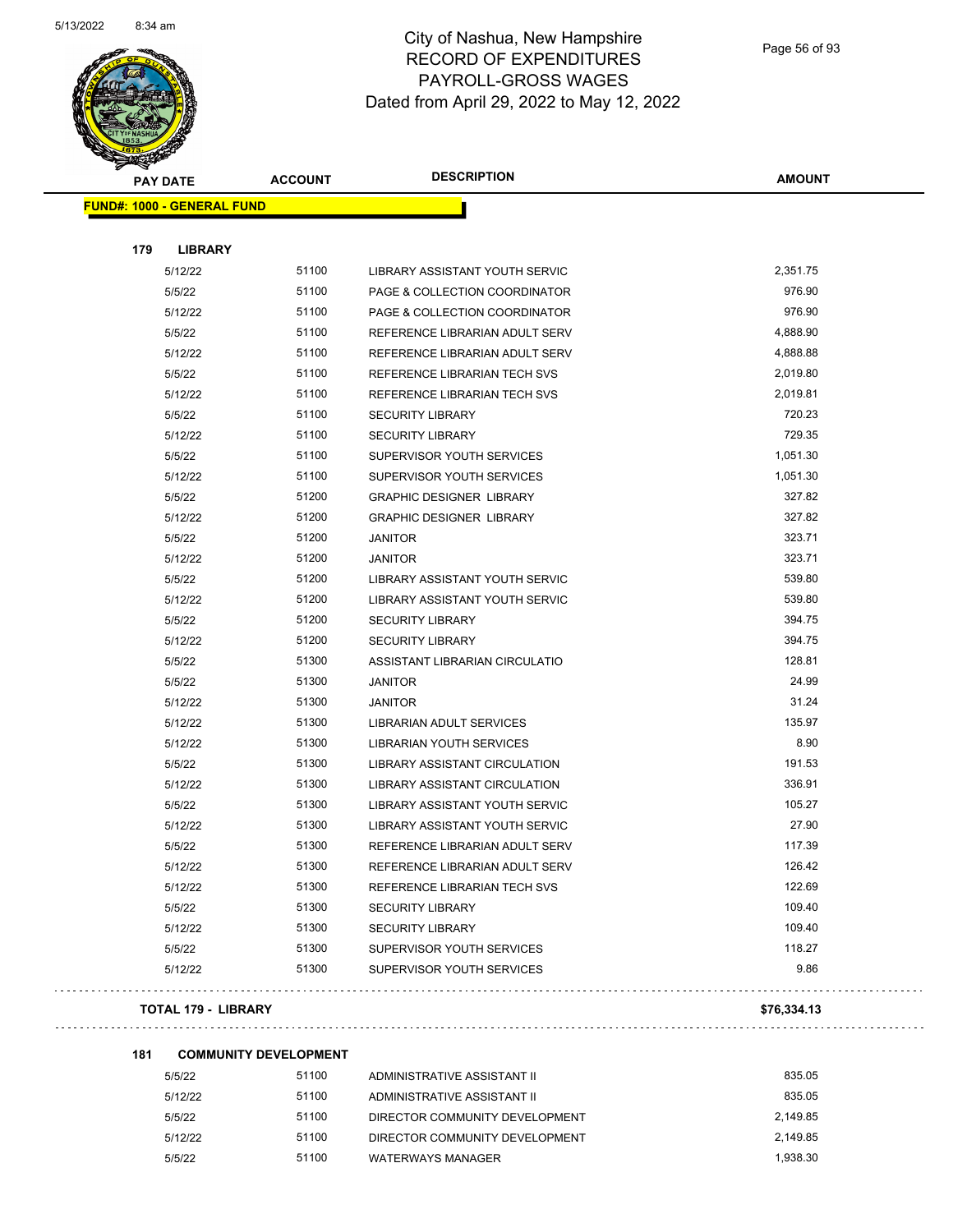

Page 57 of 93

|     | <b>PAY DATE</b>                   | <b>ACCOUNT</b>                           | <b>DESCRIPTION</b>          | <b>AMOUNT</b> |
|-----|-----------------------------------|------------------------------------------|-----------------------------|---------------|
|     | <b>FUND#: 1000 - GENERAL FUND</b> |                                          |                             |               |
|     |                                   |                                          |                             |               |
| 181 |                                   | <b>COMMUNITY DEVELOPMENT</b>             |                             |               |
|     | 5/12/22                           | 51100                                    | <b>WATERWAYS MANAGER</b>    | 1,938.30      |
|     | 5/5/22                            | 51200                                    | ADMINISTRATIVE ASSISTANT I  | 439.82        |
|     | 5/12/22                           | 51200                                    | ADMINISTRATIVE ASSISTANT I  | 162.89        |
|     | 5/5/22                            | 51400                                    | <b>INTERN</b>               | 100.00        |
|     | 5/12/22                           | 51400                                    | <b>INTERN</b>               | 100.00        |
|     |                                   | <b>TOTAL 181 - COMMUNITY DEVELOPMENT</b> |                             | \$10,649.11   |
| 182 |                                   | <b>PLANNING AND ZONING</b>               |                             |               |
|     | 5/5/22                            | 51100                                    | DEPARTMENT COORDINATOR      | 1,101.80      |
|     | 5/12/22                           | 51100                                    | DEPARTMENT COORDINATOR      | 1,101.80      |
|     | 5/5/22                            | 51100                                    | DEPUTY PLANNING MANAGER     | 3,006.50      |
|     | 5/12/22                           | 51100                                    | DEPUTY PLANNING MANAGER     | 3,006.50      |
|     | 5/5/22                            | 51100                                    | PLANNER I                   | 2,015.60      |
|     | 5/12/22                           | 51100                                    | PLANNER I                   | 2,015.60      |
|     | 5/5/22                            | 51100                                    | ZONING COORDINATOR          | 882.00        |
|     | 5/12/22                           | 51100                                    | ZONING COORDINATOR          | 882.00        |
|     | 5/12/22                           | 53428                                    | STENOGRAPHIC SERVICES       | 125.00        |
|     |                                   | <b>TOTAL 182 - PLANNING AND ZONING</b>   |                             | \$14,136.80   |
|     |                                   |                                          |                             |               |
| 183 |                                   | <b>ECONOMIC DEVELOPMENT</b>              |                             |               |
|     | 5/5/22                            | 51100                                    | ECONOMIC DEV DIRECTOR       | 2,465.76      |
|     | 5/12/22                           | 51100                                    | ECONOMIC DEV DIRECTOR       | 2,465.75      |
|     | 5/5/22                            | 51100                                    | OED COORDINATOR             | 605.95        |
|     | 5/12/22                           | 51100                                    | OED COORDINATOR             | 605.95        |
|     | 5/5/22                            | 55118                                    | TELEPHONE-CELLULAR          | 67.00         |
|     |                                   | TOTAL 183 - ECONOMIC DEVELOPMENT         |                             | \$6,210.41    |
| 191 | <b>SCHOOL</b>                     |                                          |                             |               |
|     | 5/5/22                            | 51100                                    | 21 CENTURY COORDINATOR      | 2,497.80      |
|     | 5/12/22                           | 51100                                    | <b>7PAR CTE NHN</b>         | 282.72        |
|     | 5/5/22                            | 51100                                    | ASSISTANT DIRECTOR BUSINESS | 3,333.70      |
|     | 5/5/22                            | 51100                                    | ASSISTANT PRINCIPAL AMH     | 1,437.50      |
|     | 5/5/22                            | 51100                                    | ASSISTANT PRINCIPAL BIC     | 3,278.21      |
|     | 5/5/22                            | 51100                                    | ASSISTANT PRINCIPAL BIR     | 3,115.39      |
|     | 5/5/22                            | 51100                                    | ASSISTANT PRINCIPAL BRO     | 2,875.00      |
|     | 5/5/22                            | 51100                                    | ASSISTANT PRINCIPAL CHARL   | 2,875.00      |
|     | 5/5/22                            | 51100                                    | ASSISTANT PRINCIPAL DR CRSP | 1,461.52      |
|     | 5/5/22                            | 51100                                    | ASSISTANT PRINCIPAL ELM     | 6,961.52      |
|     | 5/5/22                            | 51100                                    | ASSISTANT PRINCIPAL FES     | 2,971.18      |
|     |                                   |                                          |                             |               |

5/5/22 51100 ASSISTANT PRINCIPAL FMS 3,384.61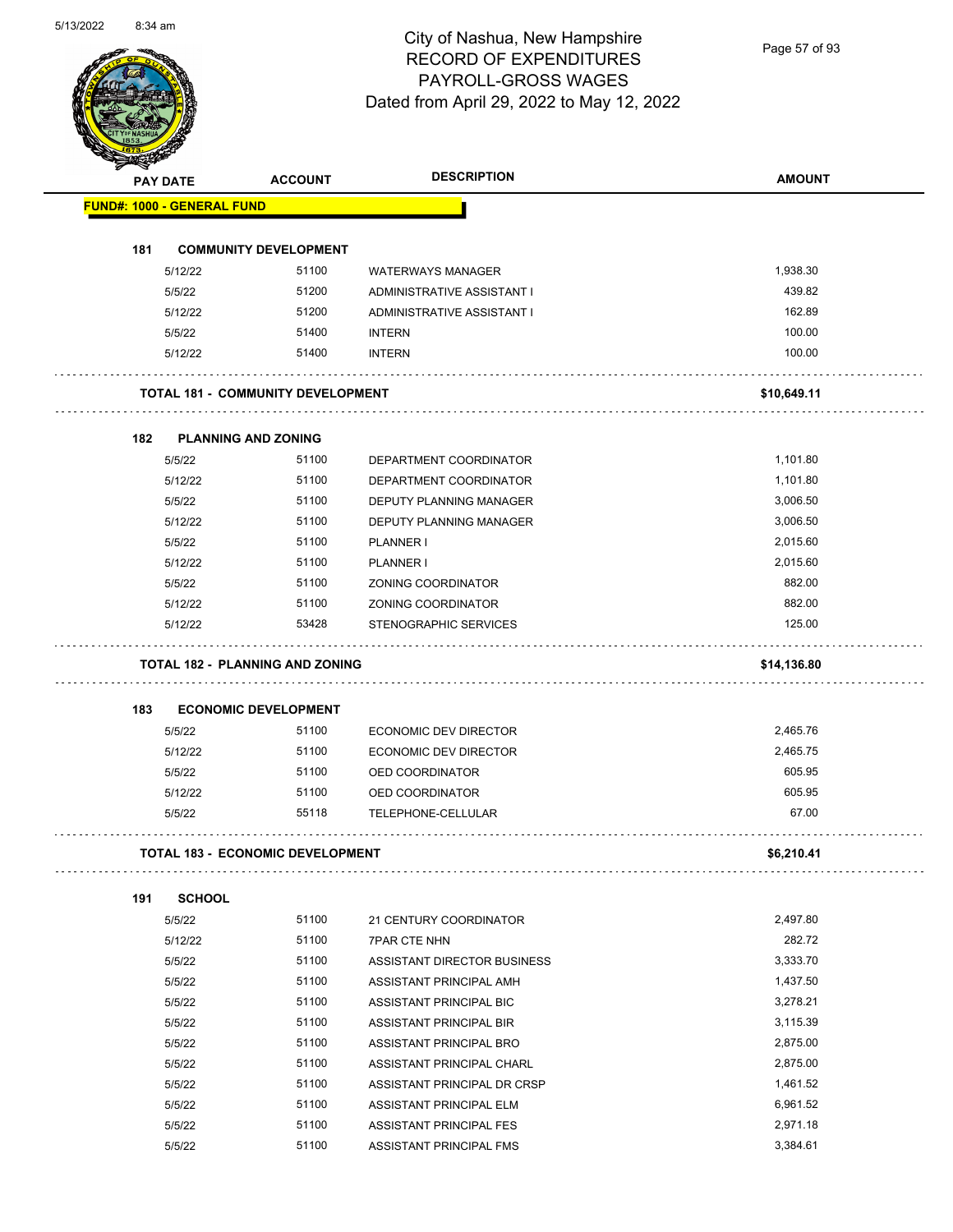

Page 58 of 93

|     | <b>PAY DATE</b>                   | <b>ACCOUNT</b> | <b>DESCRIPTION</b>              | <b>AMOUNT</b> |
|-----|-----------------------------------|----------------|---------------------------------|---------------|
|     | <b>FUND#: 1000 - GENERAL FUND</b> |                |                                 |               |
|     |                                   |                |                                 |               |
| 191 | <b>SCHOOL</b>                     |                |                                 |               |
|     | 5/5/22                            | 51100          | ASSISTANT PRINCIPAL LEDGE       | 2,875.00      |
|     | 5/5/22                            | 51100          | ASSISTANT PRINCIPAL MDE         | 3,211.52      |
|     | 5/5/22                            | 51100          | ASSISTANT PRINCIPAL MTP         | 1,485.59      |
|     | 5/5/22                            | 51100          | ASSISTANT PRINCIPAL NHN         | 14,072.71     |
|     | 5/5/22                            | 51100          | ASSISTANT PRINCIPAL NHS         | 14,319.27     |
|     | 5/5/22                            | 51100          | ASSISTANT PRINCIPAL NSE         | 3,163.48      |
|     | 5/5/22                            | 51100          | ASSISTANT PRINCIPAL PMS         | 3,723.09      |
|     | 5/5/22                            | 51100          | ASSISTANT PRINCIPAL SHE         | 1,851.02      |
|     | 5/5/22                            | 51100          | ASSISTANT SUPERINTENDENT        | 6,937.80      |
|     | 5/5/22                            | 51100          | ASST DIRECTOR PLANT OPS         | 5,274.01      |
|     | 5/5/22                            | 51100          | ASST DIRECTOR SPED              | 6,415.00      |
|     | 5/5/22                            | 51100          | ASST SYSTEMS ADMIN FULL YEAR    | 18,176.21     |
|     | 5/5/22                            | 51100          | ATTENDANCE OFFICER              | 2,622.80      |
|     | 5/5/22                            | 51100          | BRENTWOOD COORDINATOR           | 3,070.60      |
|     | 5/5/22                            | 51100          | CAREER CENTER COORD NHS         | 1,644.01      |
|     | 5/5/22                            | 51100          | CHIEF OPERATING OFFICER         | 4,769.70      |
|     | 5/12/22                           | 51100          | CLERICAL ACADEMY NHN            | 2,798.73      |
|     | 5/12/22                           | 51100          | CLERICAL ACADEMY NHS            | 3,218.30      |
|     | 5/5/22                            | 51100          | <b>CLERICAL ASST SUPER SUP</b>  | 1,635.20      |
|     | 5/12/22                           | 51100          | CLERICAL ASST SUPER SUP         | 1,695.30      |
|     | 5/12/22                           | 51100          | CLERICAL ATHLETIC NHN           | 848.25        |
|     | 5/12/22                           | 51100          | <b>CLERICAL ATHLETIC NHS</b>    | 760.90        |
|     | 5/5/22                            | 51100          | <b>CLERICAL BUSINESS</b>        | 3,112.76      |
|     | 5/12/22                           | 51100          | <b>CLERICAL BUSINESS</b>        | 3,132.05      |
|     | 5/5/22                            | 51100          | CLERICAL CHIEF OP OFFICER SUP   | 869.44        |
|     | 5/12/22                           | 51100          | CLERICAL CHIEF OP OFFICER SUP   | 869.44        |
|     | 5/12/22                           | 51100          | CLERICAL CTE NHN                | 723.40        |
|     | 5/12/22                           | 51100          | <b>CLERICAL CTE NHS</b>         | 723.40        |
|     | 5/12/22                           | 51100          | CLERICAL GUIDANCE ELM           | 1,350.35      |
|     | 5/5/22                            | 51100          | CLERICAL GUIDANCE NHN           | 125.39        |
|     | 5/12/22                           | 51100          | CLERICAL GUIDANCE NHN           | 2,045.60      |
|     | 5/12/22                           | 51100          | <b>CLERICAL GUIDANCE NHS</b>    | 1,484.30      |
|     | 5/5/22                            | 51100          | <b>CLERICAL HUMAN RESOURCES</b> | 2,430.41      |
|     | 5/12/22                           | 51100          | CLERICAL HUMAN RESOURCES        | 2,434.94      |
|     | 5/5/22                            | 51100          | <b>CLERICAL PAYROLL SUP</b>     | 1,634.25      |
|     | 5/12/22                           | 51100          | <b>CLERICAL PAYROLL SUP</b>     | 1,634.26      |
|     | 5/5/22                            | 51100          | <b>CLERICAL PLANT OPS</b>       | 797.25        |
|     | 5/12/22                           | 51100          | <b>CLERICAL PLANT OPS</b>       | 797.25        |
|     | 5/12/22                           | 51100          | <b>CLERICAL PRINCIPAL AMH</b>   | 1,484.30      |
|     | 5/12/22                           | 51100          | <b>CLERICAL PRINCIPAL BIC</b>   | 1,645.51      |
|     | 5/12/22                           | 51100          | <b>CLERICAL PRINCIPAL BIR</b>   | 1,571.65      |
|     | 5/12/22                           | 51100          | <b>CLERICAL PRINCIPAL BRO</b>   | 1,571.65      |
|     | 5/12/22                           | 51100          | CLERICAL PRINCIPAL CHA          | 1,456.87      |
|     | 5/12/22                           | 51100          | CLERICAL PRINCIPAL DRC          | 1,560.40      |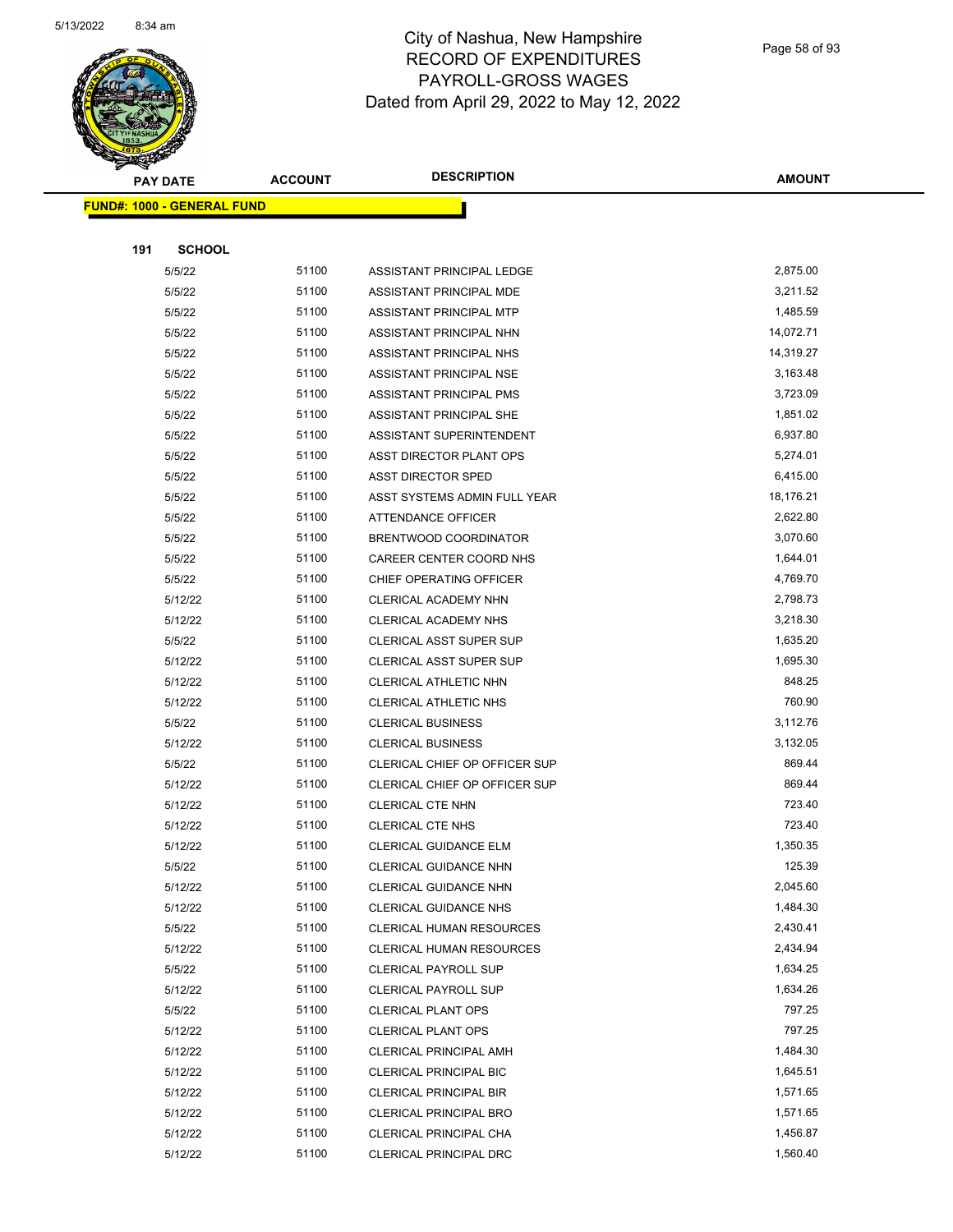

Page 59 of 93

|     | <b>PAY DATE</b>                   | <b>ACCOUNT</b> | <b>DESCRIPTION</b>                                     | <b>AMOUNT</b>      |
|-----|-----------------------------------|----------------|--------------------------------------------------------|--------------------|
|     | <b>FUND#: 1000 - GENERAL FUND</b> |                |                                                        |                    |
|     |                                   |                |                                                        |                    |
| 191 | <b>SCHOOL</b>                     |                |                                                        |                    |
|     | 5/5/22                            | 51100          | <b>CLERICAL PRINCIPAL ELM</b>                          | 111.60             |
|     | 5/12/22                           | 51100          | <b>CLERICAL PRINCIPAL ELM</b>                          | 1,484.30           |
|     | 5/12/22                           | 51100          | <b>CLERICAL PRINCIPAL FES</b>                          | 1,558.83           |
|     | 5/12/22                           | 51100          | <b>CLERICAL PRINCIPAL FMS</b>                          | 2,311.39           |
|     | 5/12/22                           | 51100          | CLERICAL PRINCIPAL LDG                                 | 1,520.64           |
|     | 5/5/22                            | 51100          | CLERICAL PRINCIPAL MDE                                 | 276.38             |
|     | 5/12/22                           | 51100          | CLERICAL PRINCIPAL MDE                                 | 1,634.25           |
|     | 5/12/22                           | 51100          | <b>CLERICAL PRINCIPAL MTP</b>                          | 1,560.40           |
|     | 5/5/22                            | 51100          | CLERICAL PRINCIPAL NHN                                 | 276.38             |
|     | 5/12/22                           | 51100          | <b>CLERICAL PRINCIPAL NHN</b>                          | 1,520.66           |
|     | 5/12/22                           | 51100          | CLERICAL PRINCIPAL NHS                                 | 760.90             |
|     | 5/12/22                           | 51100          | <b>CLERICAL PRINCIPAL NSE</b>                          | 1,571.65           |
|     | 4/30/22                           | 51100          | <b>CLERICAL PRINCIPAL PMS</b>                          | 723.38             |
|     | 5/12/22                           | 51100          | <b>CLERICAL PRINCIPAL PMS</b>                          | 2,182.81           |
|     | 5/12/22                           | 51100          | CLERICAL PRINCIPAL SHE                                 | 1,548.28           |
|     | 5/12/22                           | 51100          | CLERICAL RECEPTIONIST NHN                              | 735.15             |
|     | 5/12/22                           | 51100          | <b>CLERICAL REGISTRAR NHN</b>                          | 723.40             |
|     | 5/12/22                           | 51100          | CLERICAL SPECIAL ED NHN                                | 760.89             |
|     | 5/12/22                           | 51100          | CLERICAL SPECIAL ED NHS                                | 1,474.39           |
|     | 5/5/22                            | 51100          | CLERICAL SPECIAL ED SUP                                | 1,446.80           |
|     | 5/12/22                           | 51100          | CLERICAL SPECIAL ED SUP                                | 1,446.80           |
|     | 5/5/22                            | 51100          | <b>CLERICAL STUDENT SERV SUP</b>                       | 890.34             |
|     | 5/12/22                           | 51100          | <b>CLERICAL STUDENT SERV SUP</b>                       | 914.07             |
|     | 5/5/22                            | 51100          | CLERICAL SUPERINTENDANT HRLY                           | 759.30             |
|     | 5/12/22                           | 51100          | CLERICAL SUPERINTENDANT HRLY                           | 708.68             |
|     | 5/5/22                            | 51100          | CLERICAL SUPERINTENDANT SUP                            | 2,039.00           |
|     | 5/5/22                            | 51100          | <b>CUSTODIAN AMH</b>                                   | 1,045.85           |
|     | 5/12/22                           | 51100          | <b>CUSTODIAN AMH</b>                                   | 1,045.85           |
|     | 5/5/22                            | 51100          | <b>CUSTODIAN ASST HEAD ELM</b>                         | 857.20             |
|     | 5/12/22                           | 51100          | CUSTODIAN ASST HEAD ELM                                | 857.20             |
|     | 5/5/22                            | 51100          | <b>CUSTODIAN ASST HEAD FMS</b>                         | 857.21             |
|     | 5/12/22                           | 51100          | <b>CUSTODIAN ASST HEAD FMS</b>                         | 905.76             |
|     | 5/5/22                            | 51100          | <b>CUSTODIAN ASST HEAD NHN</b>                         | 1,722.40           |
|     | 5/12/22                           | 51100          | <b>CUSTODIAN ASST HEAD NHN</b>                         | 1,949.52           |
|     | 5/5/22                            | 51100          | <b>CUSTODIAN ASST HEAD NHS</b>                         | 1,722.42           |
|     | 5/12/22                           | 51100<br>51100 | <b>CUSTODIAN ASST HEAD NHS</b>                         | 1,722.41<br>857.20 |
|     | 5/5/22                            |                | <b>CUSTODIAN ASST HEAD PMS</b>                         | 905.76             |
|     | 5/12/22<br>5/5/22                 | 51100<br>51100 | <b>CUSTODIAN ASST HEAD PMS</b><br><b>CUSTODIAN BIC</b> | 1,468.00           |
|     | 5/12/22                           | 51100          | <b>CUSTODIAN BIC</b>                                   | 1,468.00           |
|     | 5/5/22                            | 51100          |                                                        | 1,505.60           |
|     | 5/12/22                           | 51100          | <b>CUSTODIAN BIR</b><br><b>CUSTODIAN BIR</b>           | 1,505.60           |
|     | 5/5/22                            | 51100          | <b>CUSTODIAN BRO</b>                                   | 1,505.60           |
|     | 5/12/22                           | 51100          | <b>CUSTODIAN BRO</b>                                   | 1,505.61           |
|     |                                   |                |                                                        |                    |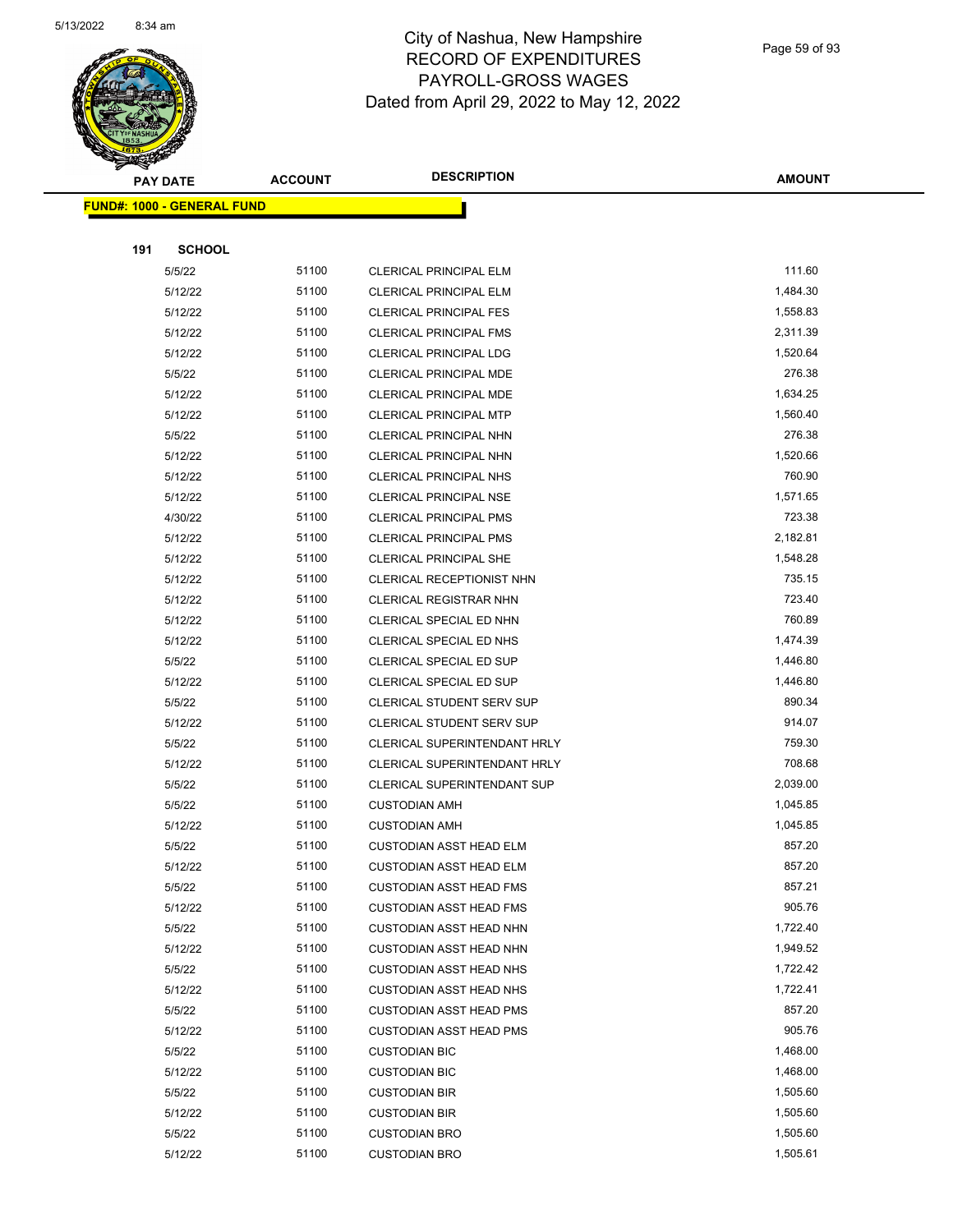

Page 60 of 93

|     | <b>PAY DATE</b>                    | <b>ACCOUNT</b> | <b>DESCRIPTION</b>                                     | <b>AMOUNT</b>        |
|-----|------------------------------------|----------------|--------------------------------------------------------|----------------------|
|     | <u> FUND#: 1000 - GENERAL FUND</u> |                |                                                        |                      |
|     |                                    |                |                                                        |                      |
| 191 | <b>SCHOOL</b>                      |                |                                                        |                      |
|     | 5/5/22                             | 51100          | <b>CUSTODIAN CHA</b>                                   | 1,505.61             |
|     | 5/12/22                            | 51100          | <b>CUSTODIAN CHA</b>                                   | 1,505.60             |
|     | 5/5/22                             | 51100          | <b>CUSTODIAN DRC</b>                                   | 1,505.60             |
|     | 5/12/22                            | 51100          | <b>CUSTODIAN DRC</b>                                   | 1,505.60             |
|     | 5/5/22                             | 51100          | <b>CUSTODIAN ELM</b>                                   | 4,614.00             |
|     | 5/12/22                            | 51100          | <b>CUSTODIAN ELM</b>                                   | 4,614.00             |
|     | 5/5/22                             | 51100          | <b>CUSTODIAN FES</b>                                   | 1,505.60             |
|     | 5/12/22                            | 51100          | <b>CUSTODIAN FES</b>                                   | 1,505.60             |
|     | 5/5/22                             | 51100          | <b>CUSTODIAN FMS</b>                                   | 3,205.44             |
|     | 5/12/22                            | 51100          | <b>CUSTODIAN FMS</b>                                   | 3,172.51             |
|     | 5/5/22                             | 51100          | <b>CUSTODIAN HEAD AMH</b>                              | 857.20               |
|     | 5/12/22                            | 51100          | <b>CUSTODIAN HEAD AMH</b>                              | 857.20               |
|     | 5/5/22                             | 51100          | <b>CUSTODIAN HEAD BIC</b>                              | 857.20               |
|     | 5/12/22                            | 51100          | <b>CUSTODIAN HEAD BIC</b>                              | 857.20               |
|     | 5/5/22                             | 51100          | <b>CUSTODIAN HEAD BIR</b>                              | 857.20               |
|     | 5/12/22                            | 51100          | <b>CUSTODIAN HEAD BIR</b>                              | 857.20               |
|     | 5/5/22                             | 51100          | <b>CUSTODIAN HEAD BRO</b>                              | 857.20               |
|     | 5/12/22                            | 51100          | <b>CUSTODIAN HEAD BRO</b>                              | 857.20               |
|     | 5/5/22                             | 51100          | <b>CUSTODIAN HEAD CHA</b>                              | 857.20               |
|     | 5/12/22                            | 51100          | <b>CUSTODIAN HEAD CHA</b>                              | 857.20               |
|     | 5/5/22                             | 51100          | <b>CUSTODIAN HEAD DRC</b>                              | 857.20               |
|     | 5/12/22                            | 51100          | <b>CUSTODIAN HEAD DRC</b>                              | 857.20               |
|     | 5/5/22                             | 51100          | <b>CUSTODIAN HEAD ELM</b>                              | 1,016.00             |
|     | 5/12/22                            | 51100          | <b>CUSTODIAN HEAD ELM</b>                              | 1,016.00             |
|     | 5/5/22                             | 51100          | <b>CUSTODIAN HEAD FES</b>                              | 857.20               |
|     | 5/12/22                            | 51100          | <b>CUSTODIAN HEAD FES</b>                              | 857.20               |
|     | 5/5/22                             | 51100          | <b>CUSTODIAN HEAD FMS</b>                              | 412.75               |
|     | 5/12/22                            | 51100          | <b>CUSTODIAN HEAD FMS</b>                              | 412.75               |
|     | 5/5/22                             | 51100          | <b>CUSTODIAN HEAD FPS</b>                              | 857.20               |
|     | 5/12/22                            | 51100          | <b>CUSTODIAN HEAD FPS</b>                              | 857.20               |
|     | 5/5/22                             | 51100          | <b>CUSTODIAN HEAD LDG</b>                              | 857.20               |
|     | 5/12/22                            | 51100          | <b>CUSTODIAN HEAD LDG</b>                              | 857.20               |
|     | 5/5/22                             | 51100          | <b>CUSTODIAN HEAD MDE</b>                              | 857.20               |
|     | 5/12/22                            | 51100          | <b>CUSTODIAN HEAD MDE</b>                              | 857.20<br>857.20     |
|     | 5/5/22                             | 51100<br>51100 | <b>CUSTODIAN HEAD MTP</b>                              | 857.20               |
|     | 5/12/22                            | 51100          | <b>CUSTODIAN HEAD MTP</b>                              | 1,022.00             |
|     | 5/5/22                             | 51100          | <b>CUSTODIAN HEAD NHN</b>                              |                      |
|     | 5/12/22<br>5/5/22                  | 51100          | <b>CUSTODIAN HEAD NHN</b><br><b>CUSTODIAN HEAD NHS</b> | 1,022.00<br>1,200.85 |
|     |                                    | 51100          |                                                        | 1,022.00             |
|     | 5/12/22<br>5/5/22                  | 51100          | <b>CUSTODIAN HEAD NHS</b>                              | 865.20               |
|     | 5/12/22                            | 51100          | <b>CUSTODIAN HEAD NSE</b><br><b>CUSTODIAN HEAD NSE</b> | 865.20               |
|     | 5/5/22                             | 51100          | <b>CUSTODIAN HEAD PMS</b>                              | 1,016.00             |
|     | 5/12/22                            | 51100          | <b>CUSTODIAN HEAD PMS</b>                              | 1,016.00             |
|     |                                    |                |                                                        |                      |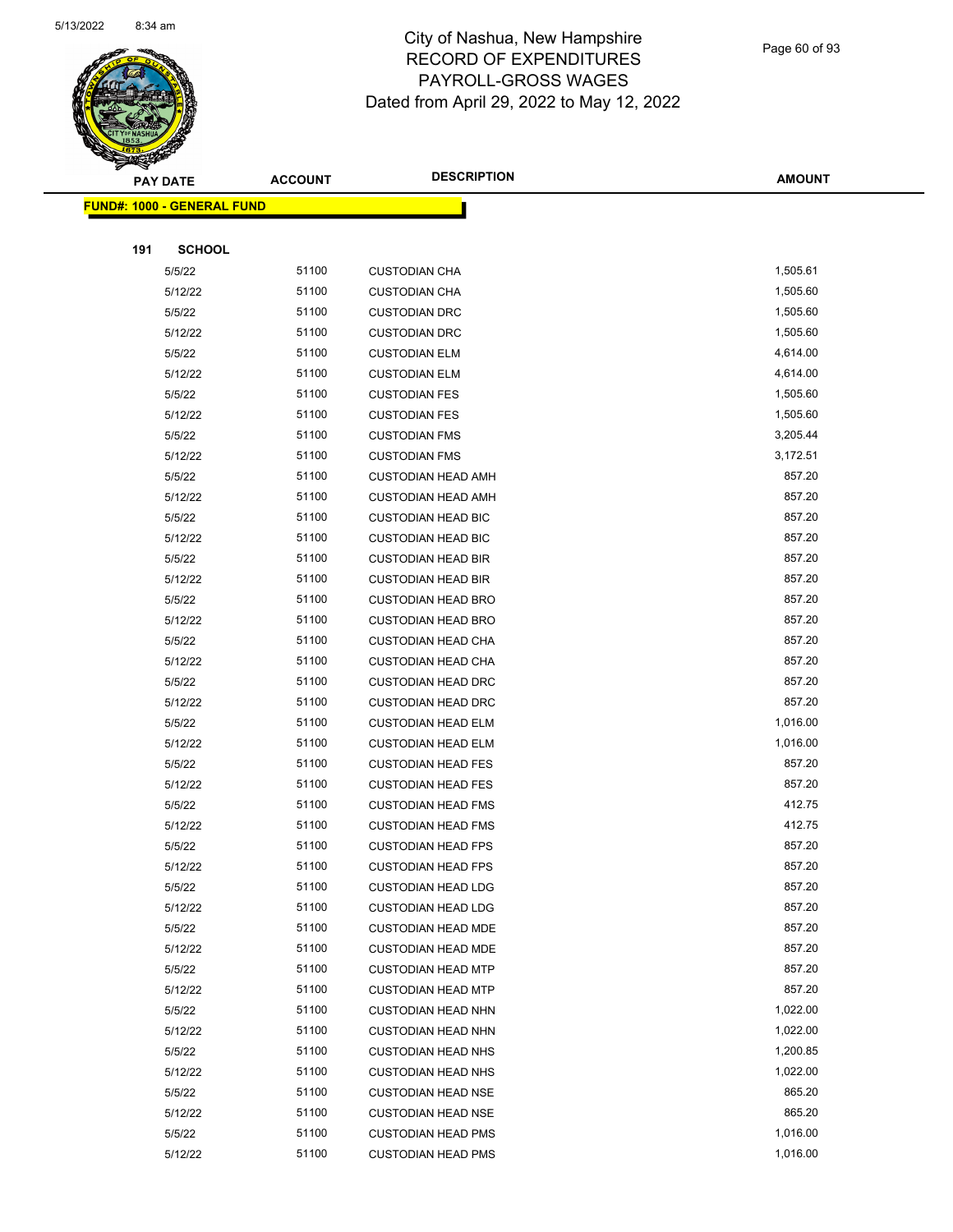

Page 61 of 93

|     | <b>PAY DATE</b>                    | <b>ACCOUNT</b> | <b>DESCRIPTION</b>              | <b>AMOUNT</b> |
|-----|------------------------------------|----------------|---------------------------------|---------------|
|     | <u> FUND#: 1000 - GENERAL FUND</u> |                |                                 |               |
|     |                                    |                |                                 |               |
| 191 | <b>SCHOOL</b>                      |                |                                 |               |
|     | 5/5/22                             | 51100          | <b>CUSTODIAN HEAD SHE</b>       | 857.20        |
|     | 5/12/22                            | 51100          | <b>CUSTODIAN HEAD SHE</b>       | 857.20        |
|     | 5/5/22                             | 51100          | <b>CUSTODIAN LDG</b>            | 1,468.00      |
|     | 5/12/22                            | 51100          | <b>CUSTODIAN LDG</b>            | 1,468.00      |
|     | 5/5/22                             | 51100          | <b>CUSTODIAN MDE</b>            | 1,505.60      |
|     | 5/12/22                            | 51100          | <b>CUSTODIAN MDE</b>            | 1,505.60      |
|     | 5/5/22                             | 51100          | <b>CUSTODIAN MTP</b>            | 1,505.60      |
|     | 5/12/22                            | 51100          | <b>CUSTODIAN MTP</b>            | 1,526.48      |
|     | 5/5/22                             | 51100          | <b>CUSTODIAN NHN</b>            | 10,549.60     |
|     | 5/12/22                            | 51100          | <b>CUSTODIAN NHN</b>            | 10,549.60     |
|     | 5/5/22                             | 51100          | <b>CUSTODIAN NHS</b>            | 9,804.80      |
|     | 5/12/22                            | 51100          | <b>CUSTODIAN NHS</b>            | 9,842.40      |
|     | 5/5/22                             | 51100          | <b>CUSTODIAN NSE</b>            | 1,058.65      |
|     | 5/12/22                            | 51100          | <b>CUSTODIAN NSE</b>            | 1,505.60      |
|     | 5/5/22                             | 51100          | <b>CUSTODIAN PMS</b>            | 1,505.60      |
|     | 5/12/22                            | 51100          | <b>CUSTODIAN PMS</b>            | 1,505.60      |
|     | 5/5/22                             | 51100          | <b>CUSTODIAN SHE</b>            | 1,505.60      |
|     | 5/12/22                            | 51100          | <b>CUSTODIAN SHE</b>            | 1,505.60      |
|     | 5/5/22                             | 51100          | <b>CUSTODIAN SUPERVISOR WPO</b> | 4,416.70      |
|     | 5/5/22                             | 51100          | <b>CUSTODIAN WID</b>            | 1,934.72      |
|     | 5/12/22                            | 51100          | <b>CUSTODIAN WID</b>            | 2,792.97      |
|     | 5/5/22                             | 51100          | DATA ANALYST                    | 3,794.70      |
|     | 5/5/22                             | 51100          | DIRECTOR ATHLETICS              | 4,014.30      |
|     | 5/5/22                             | 51100          | DIRECTOR COM GRANTS             | 3,460.50      |
|     | 5/5/22                             | 51100          | <b>DIRECTOR GUIDANCE</b>        | 7,067.30      |
|     | 5/5/22                             | 51100          | DIRECTOR HUMAN RESOURCES        | 4,423.10      |
|     | 5/5/22                             | 51100          | <b>DIRECTOR PLANT OPS</b>       | 4,114.70      |
|     | 5/5/22                             | 51100          | DIRECTOR SPECIAL ED             | 4,014.30      |
|     | 5/5/22                             | 51100          | DIRECTOR STUDENT SERVICES       | 3,679.80      |
|     | 5/5/22                             | 51100          | DIRECTOR TECHNOLOGY             | 3,820.90      |
|     | 5/5/22                             | 51100          | DIRECTOR TRANSPORTATION         | 3,446.40      |
|     | 5/5/22                             | 51100          | DIRECTOR VOCATIONAL             | 8,087.10      |
|     | 5/5/22                             | 51100          | ELL COMMUNICATIONS COORDINATOR  | 2,127.00      |
|     | 5/5/22                             | 51100          | ELL OUTREACH WORKER             | 1,796.30      |
|     | 5/5/22                             | 51100          | <b>GRANT WRITER</b>             | 737.35        |
|     | 5/12/22                            | 51100          | <b>GRANT WRITER</b>             | 737.35        |
|     | 5/5/22                             | 51100          | GUIDANCE COUNSELOR AMH          | 2,590.90      |
|     | 5/5/22                             | 51100          | <b>GUIDANCE COUNSELOR BIC</b>   | 2,276.91      |
|     | 5/5/22                             | 51100          | <b>GUIDANCE COUNSELOR BIR</b>   | 3,157.69      |
|     | 5/5/22                             | 51100          | <b>GUIDANCE COUNSELOR BRO</b>   | 2,153.82      |
|     | 5/5/22                             | 51100          | GUIDANCE COUNSELOR CHA          | 10,971.66     |
|     | 5/5/22                             | 51100          | GUIDANCE COUNSELOR DRC          | 2,192.30      |
|     | 5/5/22                             | 51100          | <b>GUIDANCE COUNSELOR ELM</b>   | 15,935.78     |
|     | 5/5/22                             | 51100          | <b>GUIDANCE COUNSELOR FES</b>   | 2,276.91      |
|     |                                    |                |                                 |               |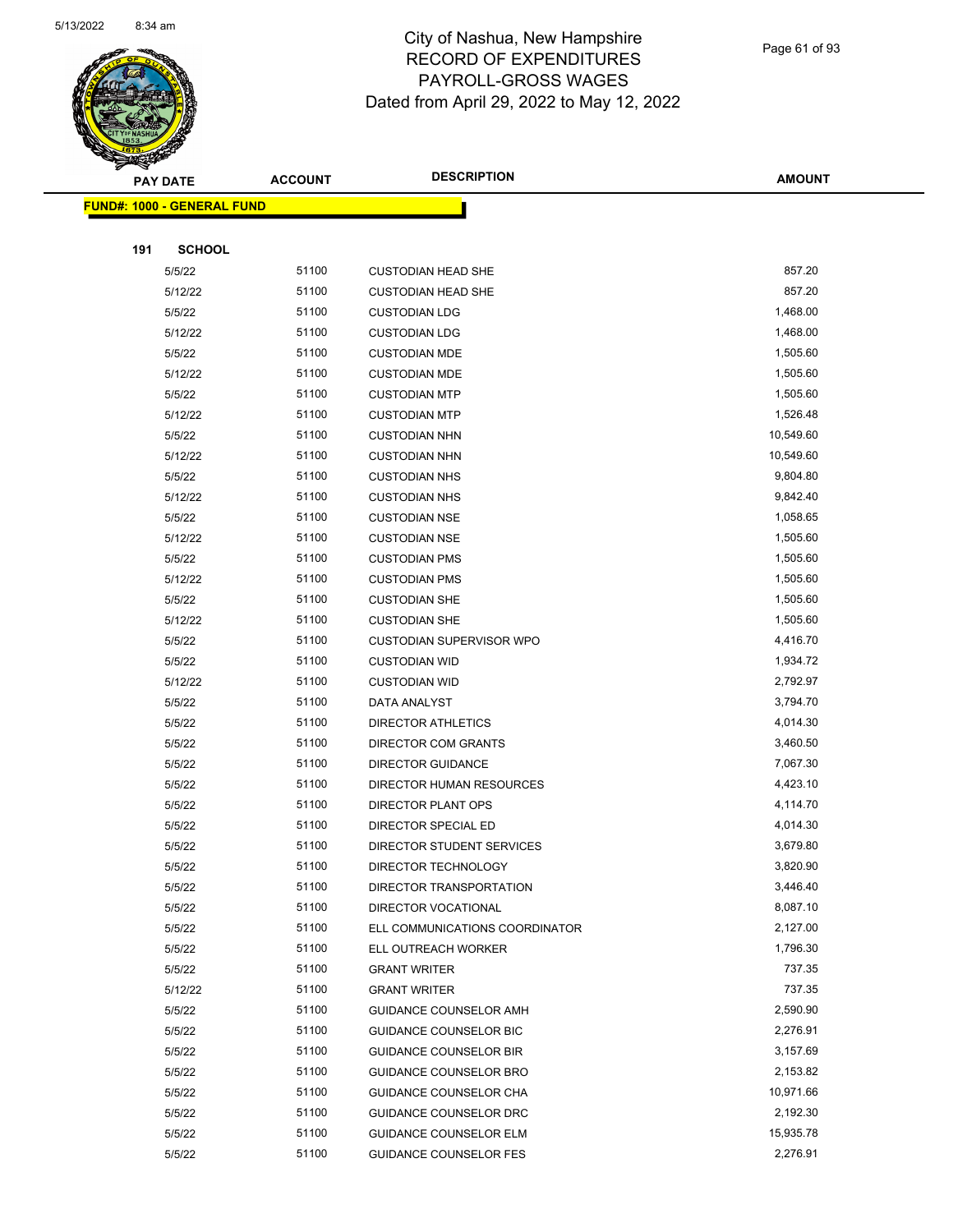

|     | <b>PAY DATE</b>                    | <b>ACCOUNT</b> | <b>DESCRIPTION</b>            | <b>AMOUNT</b> |
|-----|------------------------------------|----------------|-------------------------------|---------------|
|     | <u> FUND#: 1000 - GENERAL FUND</u> |                |                               |               |
|     |                                    |                |                               |               |
| 191 | <b>SCHOOL</b>                      |                |                               |               |
|     | 5/5/22                             | 51100          | GUIDANCE COUNSELOR FMS        | 6,681.58      |
|     | 5/5/22                             | 51100          | GUIDANCE COUNSELOR LDG        | 3,157.70      |
|     | 5/5/22                             | 51100          | <b>GUIDANCE COUNSELOR MDE</b> | 2,992.30      |
|     | 5/5/22                             | 51100          | <b>GUIDANCE COUNSELOR MTP</b> | 3,061.52      |
|     | 5/5/22                             | 51100          | GUIDANCE COUNSELOR NHN        | 18,111.56     |
|     | 5/5/22                             | 51100          | GUIDANCE COUNSELOR NHS        | 21,707.77     |
|     | 5/5/22                             | 51100          | GUIDANCE COUNSELOR NSE        | 3,061.52      |
|     | 5/5/22                             | 51100          | <b>GUIDANCE COUNSELOR PMS</b> | 9,761.67      |
|     | 5/5/22                             | 51100          | GUIDANCE COUNSELOR SHE        | 3,061.52      |
|     | 5/5/22                             | 51100          | JOB DEVELOPER SPED NHN        | 3,157.70      |
|     | 5/5/22                             | 51100          | <b>LIBRARIAN AMH</b>          | 2,192.30      |
|     | 5/5/22                             | 51100          | <b>LIBRARIAN BIC</b>          | 2,038.48      |
|     | 5/5/22                             | 51100          | LIBRARIAN BIR                 | 1,834.61      |
|     | 5/5/22                             | 51100          | <b>LIBRARIAN BRO</b>          | 2,453.82      |
|     | 5/5/22                             | 51100          | LIBRARIAN CHA                 | 3,157.70      |
|     | 5/5/22                             | 51100          | <b>LIBRARIAN DRC</b>          | 2,409.10      |
|     | 5/5/22                             | 51100          | LIBRARIAN ELM                 | 2,307.70      |
|     | 5/5/22                             | 51100          | <b>LIBRARIAN FES</b>          | 3,061.52      |
|     | 5/5/22                             | 51100          | <b>LIBRARIAN FMS</b>          | 3,157.70      |
|     | 5/5/22                             | 51100          | <b>LIBRARIAN LDG</b>          | 1,965.39      |
|     | 5/5/22                             | 51100          | LIBRARIAN MDE                 | 2,992.30      |
|     | 5/5/22                             | 51100          | <b>LIBRARIAN MTP</b>          | 1,946.18      |
|     | 5/5/22                             | 51100          | <b>LIBRARIAN NHN</b>          | 5,092.36      |
|     | 5/5/22                             | 51100          | <b>LIBRARIAN NHS</b>          | 5,318.19      |
|     | 5/5/22                             | 51100          | <b>LIBRARIAN NSE</b>          | 2,992.30      |
|     | 5/5/22                             | 51100          | <b>LIBRARIAN PMS</b>          | 2,728.52      |
|     | 5/5/22                             | 51100          | <b>LIBRARIAN SHE</b>          | 3,061.52      |
|     | 5/5/22                             | 51100          | LICENSED PRACTICAL NURSE ELM  | 383.32        |
|     | 5/5/22                             | 51100          | LICENSED PRACTICAL NURSE FMS  | 1,535.62      |
|     | 5/5/22                             | 51100          | MAINTENANCE ALARM WPO         | 1,048.40      |
|     | 5/12/22                            | 51100          | <b>MAINTENANCE ALARM WPO</b>  | 1,048.40      |
|     | 5/5/22                             | 51100          | MAINTENANCE CARPENTER WPO     | 1,048.40      |
|     | 5/12/22                            | 51100          | MAINTENANCE CARPENTER WPO     | 1,048.40      |
|     | 5/5/22                             | 51100          | MAINTENANCE ELECTRICIAN WPO   | 2,228.00      |
|     | 5/12/22                            | 51100          | MAINTENANCE ELECTRICIAN WPO   | 2,228.00      |
|     | 5/5/22                             | 51100          | MAINTENANCE GRDS FORMEN WPO   | 1,056.40      |
|     | 5/12/22                            | 51100          | MAINTENANCE GRDS FORMEN WPO   | 1,056.40      |
|     | 5/5/22                             | 51100          | MAINTENANCE GROUNDS WPO       | 4,490.80      |
|     | 5/12/22                            | 51100          | MAINTENANCE GROUNDS WPO       | 4,490.80      |
|     | 5/5/22                             | 51100          | MAINTENANCE HVAC WPO          | 6,539.20      |
|     | 5/12/22                            | 51100          | MAINTENANCE HVAC WPO          | 6,539.20      |
|     | 5/5/22                             | 51100          | MAINTENANCE MESSENGER WPO     | 1,016.00      |
|     | 5/12/22                            | 51100          | MAINTENANCE MESSENGER WPO     | 1,016.00      |
|     | 5/5/22                             | 51100          | MAINTENANCE PLUMBER WPO       | 1,118.00      |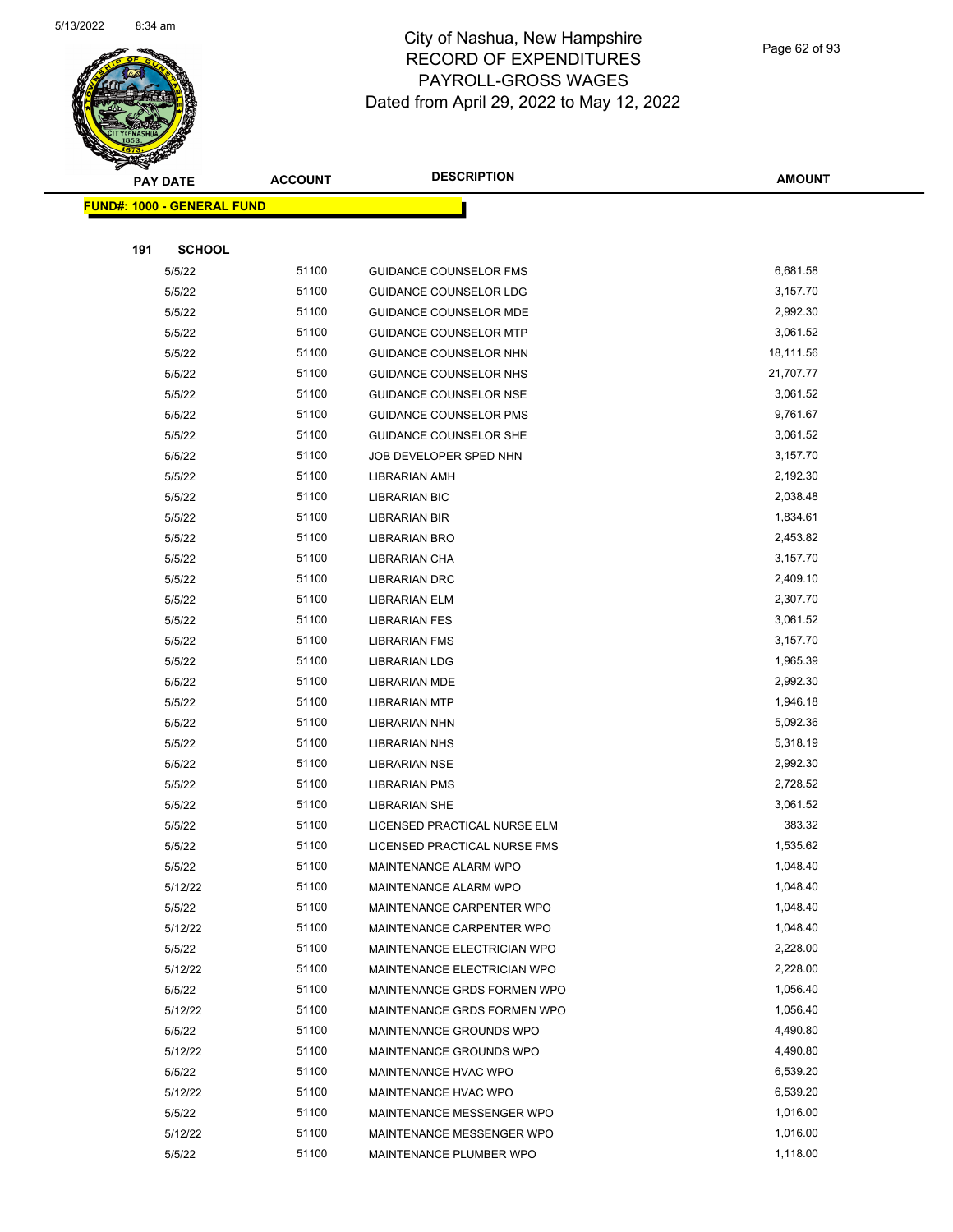

Page 63 of 93

| <b>STARBAN</b>                    |                |                                |           |
|-----------------------------------|----------------|--------------------------------|-----------|
| <b>PAY DATE</b>                   | <b>ACCOUNT</b> | <b>DESCRIPTION</b>             | AMOUNT    |
| <b>FUND#: 1000 - GENERAL FUND</b> |                |                                |           |
|                                   |                |                                |           |
| 191<br><b>SCHOOL</b>              |                |                                |           |
| 5/12/22                           | 51100          | MAINTENANCE PLUMBER WPO        | 1,118.00  |
| 5/5/22                            | 51100          | MAINTENANCE TRADES WPO         | 1,477.56  |
| 5/12/22                           | 51100          | MAINTENANCE TRADES WPO         | 1,477.55  |
| 5/5/22                            | 51100          | MARKETING TEACHER NHS          | 4,856.16  |
| 5/5/22                            | 51100          | <b>NURSE AMH</b>               | 2,873.09  |
| 5/5/22                            | 51100          | <b>NURSE BIC</b>               | 2,873.09  |
| 5/5/22                            | 51100          | <b>NURSE BIR</b>               | 2,807.70  |
| 5/5/22                            | 51100          | <b>NURSE BRO</b>               | 2,873.09  |
| 5/5/22                            | 51100          | <b>NURSE CHA</b>               | 1,938.48  |
| 5/5/22                            | 51100          | <b>NURSE DRC</b>               | 1,838.48  |
| 5/5/22                            | 51100          | <b>NURSE ELM</b>               | 3,395.48  |
| 5/5/22                            | 51100          | <b>NURSE FES</b>               | 1,602.88  |
| 5/5/22                            | 51100          | NURSE LDG                      | 2,753.82  |
| 5/5/22                            | 51100          | NURSE MDE                      | 2,472.71  |
| 5/5/22                            | 51100          | <b>NURSE MTP</b>               | 2,053.82  |
| 5/5/22                            | 51100          | <b>NURSE NHN</b>               | 3,915.39  |
| 5/5/22                            | 51100          | <b>NURSE NHS</b>               | 6,578.02  |
| 5/5/22                            | 51100          | <b>NURSE NSE</b>               | 2,873.09  |
| 5/5/22                            | 51100          | <b>NURSE PMS</b>               | 4,615.40  |
| 5/5/22                            | 51100          | <b>NURSE SHE</b>               | 1,976.91  |
| 5/5/22                            | 51100          | OFFICE MANAGER BUSINESS        | 2,269.20  |
| 5/5/22                            | 51100          | OFFICE MANAGER HUMAN RESOURCES | 2,503.80  |
| 5/5/22                            | 51100          | OFFICE MANAGER SPED            | 2,153.80  |
| 5/5/22                            | 51100          | OUT DISTRICT COORDINATOR       | 3,024.80  |
| 5/12/22                           | 51100          | PARA PRE SCHOOL BIR            | 884.40    |
| 5/12/22                           | 51100          | PARA ALT AMH                   | 651.22    |
| 5/12/22                           | 51100          | PARA ALT FMS                   | 749.74    |
| 5/12/22                           | 51100          | PARA ALT MTP                   | 362.90    |
| 5/12/22                           | 51100          | PARA DW SPEC ED AMH            | 10,259.37 |
| 5/12/22                           | 51100          | PARA DW SPEC ED BIR            | 2,174.52  |
| 5/12/22                           | 51100          | PARA DW SPEC ED BRO            | 8,318.57  |
| 5/12/22                           | 51100          | PARA DW SPEC ED CHA            | 9,962.72  |
| 5/12/22                           | 51100          | PARA DW SPEC ED FMS            | 3,204.85  |
| 5/12/22                           | 51100          | PARA DW SPEC ED LDG            | 662.17    |
| 5/12/22                           | 51100          | PARA DW SPEC ED MDE            | 9,336.01  |
| 5/12/22                           | 51100          | PARA DW SPEC ED MTP            | 1,028.02  |
| 5/12/22                           | 51100          | PARA DW SPEC ED NHN            | 4,862.83  |
| 5/12/22                           | 51100          | PARA DW SPEC ED NHS            | 6,545.61  |
| 5/12/22                           | 51100          | PARA DW SPEC ED NSE            | 6,846.39  |
| 5/12/22                           | 51100          | PARA DW SPEC ED SHE            | 11,406.05 |
| 5/12/22                           | 51100          | PARA DW SPEC ED WID            | 647.60    |
| 5/12/22                           | 51100          | PARA DW SPEC ELM               | 9,504.02  |
| 5/12/22                           | 51100          | PARA ELL BIR                   | 620.10    |
| 5/12/22                           | 51100          | PARA ELL DRC                   | 640.77    |
|                                   |                |                                |           |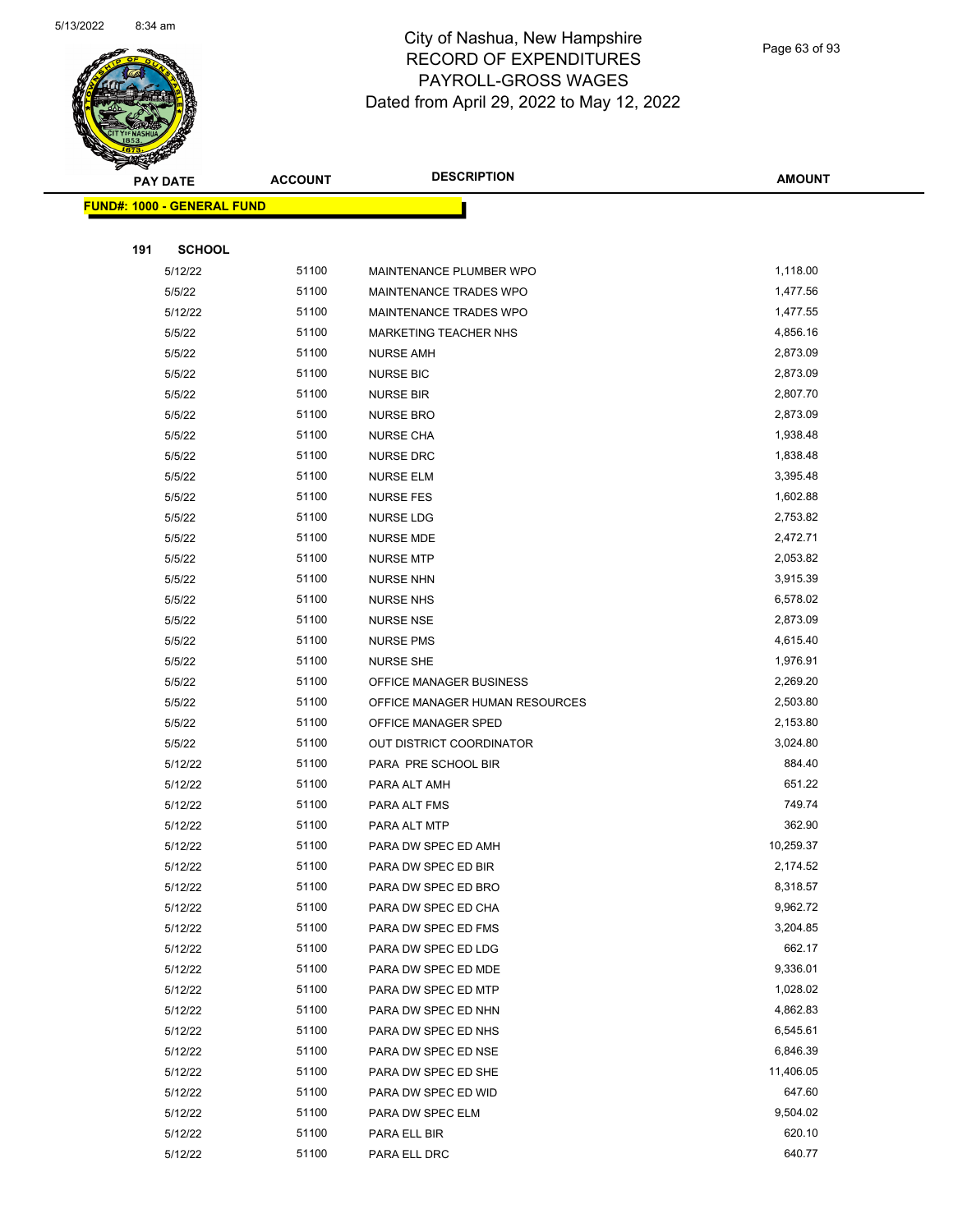

Page 64 of 93

|     | <b>PAY DATE</b>                    | <b>ACCOUNT</b> | <b>DESCRIPTION</b> | <b>AMOUNT</b> |
|-----|------------------------------------|----------------|--------------------|---------------|
|     | <u> FUND#: 1000 - GENERAL FUND</u> |                |                    |               |
|     |                                    |                |                    |               |
| 191 | <b>SCHOOL</b>                      |                |                    |               |
|     | 5/12/22                            | 51100          | PARA ELL ELM       | 932.40        |
|     | 5/12/22                            | 51100          | PARA ELL FES       | 662.11        |
|     | 5/12/22                            | 51100          | PARA ELL FMS       | 465.69        |
|     | 5/12/22                            | 51100          | PARA ELL LDG       | 620.10        |
|     | 5/12/22                            | 51100          | PARA ELL MTP       | 458.40        |
|     | 5/12/22                            | 51100          | PARA ELL PMS       | 592.69        |
|     | 5/12/22                            | 51100          | PARA ELL SHE       | 671.80        |
|     | 5/12/22                            | 51100          | PARA INST AMH      | 2,923.11      |
|     | 5/12/22                            | 51100          | PARA INST BIC      | 6,317.65      |
|     | 5/12/22                            | 51100          | PARA INST BIR      | 3,478.82      |
|     | 5/12/22                            | 51100          | PARA INST BRO      | 3,398.98      |
|     | 5/12/22                            | 51100          | PARA INST CHA      | 3,766.92      |
|     | 5/12/22                            | 51100          | PARA INST DRC      | 3,444.43      |
|     | 5/12/22                            | 51100          | PARA INST ELM      | 5,133.75      |
|     | 5/12/22                            | 51100          | PARA INST FES      | 4,802.99      |
|     | 5/12/22                            | 51100          | PARA INST FMS      | 4,320.22      |
|     | 5/12/22                            | 51100          | PARA INST LDG      | 3,849.57      |
|     | 5/12/22                            | 51100          | PARA INST MDE      | 4,526.17      |
|     | 5/12/22                            | 51100          | PARA INST MTP      | 3,734.04      |
|     | 5/12/22                            | 51100          | PARA INST NHN      | 2,177.08      |
|     | 5/12/22                            | 51100          | PARA INST NHS      | 1,117.38      |
|     | 5/12/22                            | 51100          | PARA INST NSE      | 4,803.97      |
|     | 5/12/22                            | 51100          | PARA INST PMS      | 4,271.50      |
|     | 5/12/22                            | 51100          | PARA INST SHE      | 4,099.38      |
|     | 5/12/22                            | 51100          | PARA JOB COACH     | 502.20        |
|     | 5/12/22                            | 51100          | PARA KIND AMH      | 651.11        |
|     | 5/12/22                            | 51100          | PARA KIND BIC      | 910.45        |
|     | 5/12/22                            | 51100          | PARA KIND BIR      | 433.20        |
|     | 5/12/22                            | 51100          | PARA KIND BRO      | 625.27        |
|     | 5/12/22                            | 51100          | PARA KIND CHA      | 1,047.00      |
|     | 5/12/22                            | 51100          | PARA KIND DRC      | 1,166.94      |
|     | 5/12/22                            | 51100          | PARA KIND FES      | 1,165.41      |
|     | 5/12/22                            | 51100          | PARA KIND LDG      | 1,204.06      |
|     | 5/12/22                            | 51100          | PARA KIND MDE      | 621.03        |
|     | 5/12/22                            | 51100          | PARA KIND MTP      | 602.70        |
|     | 5/12/22                            | 51100          | PARA KIND NSE      | 1,258.69      |
|     | 5/12/22                            | 51100          | PARA KIND SHE      | 1,358.50      |
|     | 5/12/22                            | 51100          | PARA LIB NHN       | 314.70        |
|     | 5/12/22                            | 51100          | PARA LIB NHS       | 222.17        |
|     | 5/12/22                            | 51100          | PARA LIB PMS       | 252.70        |
|     | 5/12/22                            | 51100          | PARA MEDIA NHN     | 713.50        |
|     | 5/12/22                            | 51100          | PARA MEDIA NHS     | 974.64        |
|     | 5/12/22                            | 51100          | PARA PRE SCH BIC   | 1,570.33      |
|     | 5/12/22                            | 51100          | PARA PRE SCH MTP   | 655.62        |
|     |                                    |                |                    |               |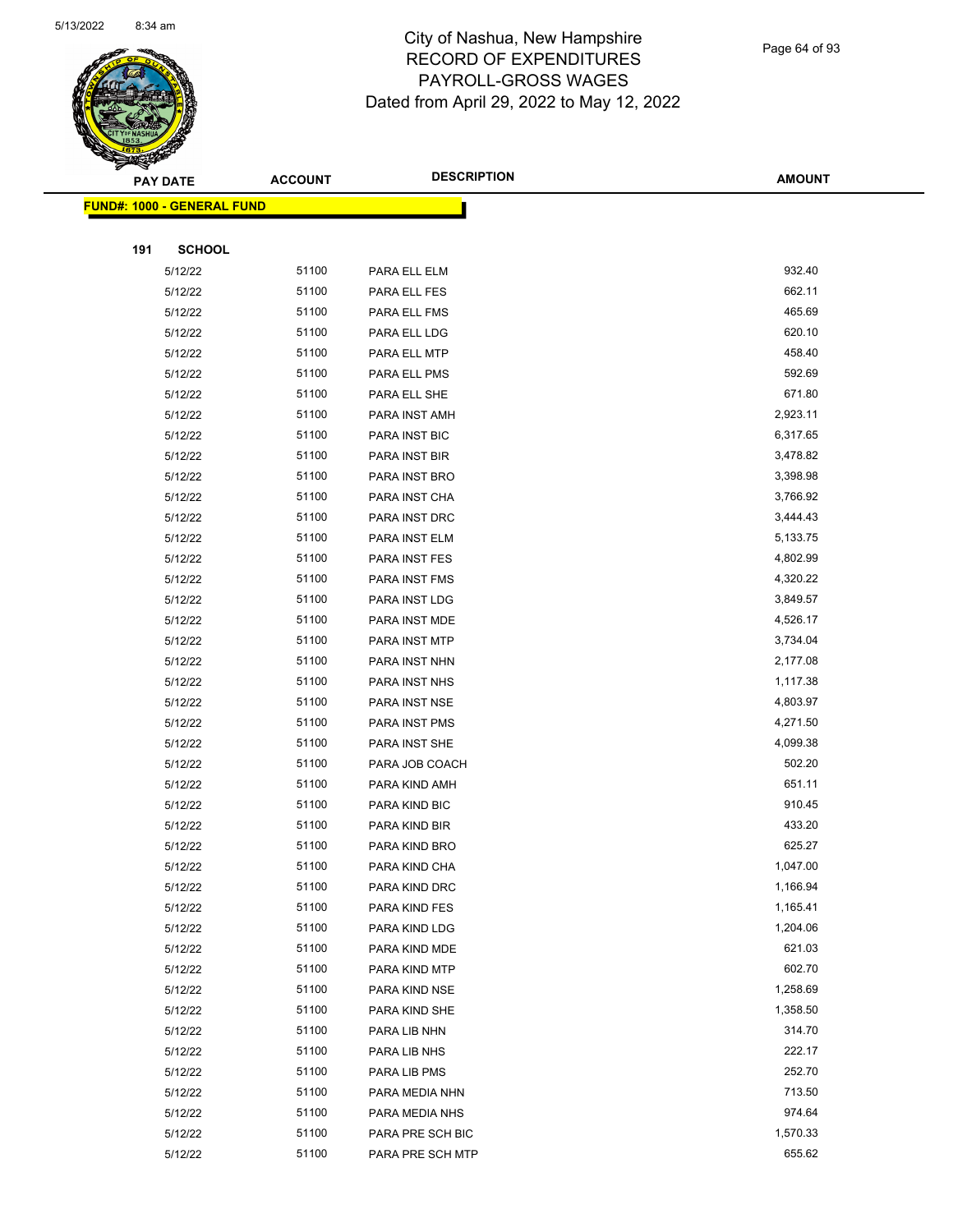

Page 65 of 93

|     | <b>PAY DATE</b>                    | <b>ACCOUNT</b> | <b>DESCRIPTION</b>          | <b>AMOUNT</b> |
|-----|------------------------------------|----------------|-----------------------------|---------------|
|     | <u> FUND#: 1000 - GENERAL FUND</u> |                |                             |               |
|     |                                    |                |                             |               |
| 191 | <b>SCHOOL</b>                      |                |                             |               |
|     | 5/12/22                            | 51100          | PARA PRE SCH NSE            | 3,523.61      |
|     | 5/12/22                            | 51100          | PARA READ ELM               | 660.89        |
|     | 5/12/22                            | 51100          | PARA SCI NHN                | 675.68        |
|     | 5/12/22                            | 51100          | PARA SCI NHS                | 660.65        |
|     | 5/12/22                            | 51100          | PARA SPED FES               | 469.86        |
|     | 5/12/22                            | 51100          | PARA VOC NHS                | 508.00        |
|     | 5/5/22                             | 51100          | PEER COACH                  | 8,334.61      |
|     | 5/5/22                             | 51100          | PRESCHOOL COORDINATOR       | 2,686.70      |
|     | 5/12/22                            | 51100          | PRESCHOOL PARA FPS          | 2,245.05      |
|     | 5/5/22                             | 51100          | PRESCHOOL TEACHER FPS       | 12,114.23     |
|     | 5/5/22                             | 51100          | PRINCIPAL AMH               | 4,115.40      |
|     | 5/5/22                             | 51100          | PRINCIPAL BIC               | 3,942.30      |
|     | 5/5/22                             | 51100          | PRINCIPAL BIR               | 3,307.20      |
|     | 5/5/22                             | 51100          | PRINCIPAL BRO               | 4,115.40      |
|     | 5/5/22                             | 51100          | PRINCIPAL CHA               | 4,076.90      |
|     | 5/5/22                             | 51100          | PRINCIPAL DRC               | 3,903.80      |
|     | 5/5/22                             | 51100          | PRINCIPAL ELM               | 4,169.20      |
|     | 5/5/22                             | 51100          | PRINCIPAL FES               | 3,973.10      |
|     | 5/5/22                             | 51100          | PRINCIPAL FMS               | 4,207.70      |
|     | 5/5/22                             | 51100          | PRINCIPAL LDG               | 4,115.40      |
|     | 5/5/22                             | 51100          | PRINCIPAL MDE               | 3,973.10      |
|     | 5/5/22                             | 51100          | PRINCIPAL MTP               | 3,973.10      |
|     | 5/5/22                             | 51100          | PRINCIPAL NHN               | 4,158.70      |
|     | 5/5/22                             | 51100          | PRINCIPAL NHS               | 4,357.69      |
|     | 5/5/22                             | 51100          | PRINCIPAL NSE               | 3,942.30      |
|     | 5/5/22                             | 51100          | PRINCIPAL PMS               | 3,913.50      |
|     | 5/5/22                             | 51100          | PRINCIPAL SHE               | 3,586.50      |
|     | 5/5/22                             | 51100          | SCHOOL PSYCHOLOGIST WID     | 36,131.79     |
|     | 5/5/22                             | 51100          | SCHOOL PSYCHOLOGY INTERN    | 2,400.00      |
|     | 5/12/22                            | 51100          | SECURITY MONITOR NHN        | 2,258.40      |
|     | 5/12/22                            | 51100          | <b>SECURITY MONITOR NHS</b> | 2,432.49      |
|     | 5/12/22                            | 51100          | SIGN LANGUAGE INTERPRETER   | 9,303.37      |
|     | 5/5/22                             | 51100          | SOCIAL WORKER               | 14,024.01     |
|     | 5/5/22                             | 51100          | SOCIAL WORKER FMS           | 3,061.52      |
|     | 5/5/22                             | 51100          | SPEECH LANG PATHOLOGIST WID | 60,682.58     |
|     | 5/12/22                            | 51100          | SPEECH LANGUAGE ASST        | 786.92        |
|     | 5/5/22                             | 51100          | STUDENT ACTIVITY COORD NHN  | 1,182.80      |
|     | 5/5/22                             | 51100          | <b>SUPERINTENDENT</b>       | 6,292.30      |
|     | 5/5/22                             | 51100          | SYSTEMS ADMIN FULL YEAR     | 11,886.10     |
|     | 5/5/22                             | 51100          | <b>TEACHER ART AMH</b>      | 2,873.09      |
|     | 5/5/22                             | 51100          | TEACHER ART BIC             | 2,396.18      |
|     | 5/5/22                             | 51100          | <b>TEACHER ART BIR</b>      | 3,061.52      |
|     | 5/5/22                             | 51100          | <b>TEACHER ART CHA</b>      | 2,323.09      |
|     | 5/5/22                             | 51100          | TEACHER ART DRC             | 1,700.00      |
|     |                                    |                |                             |               |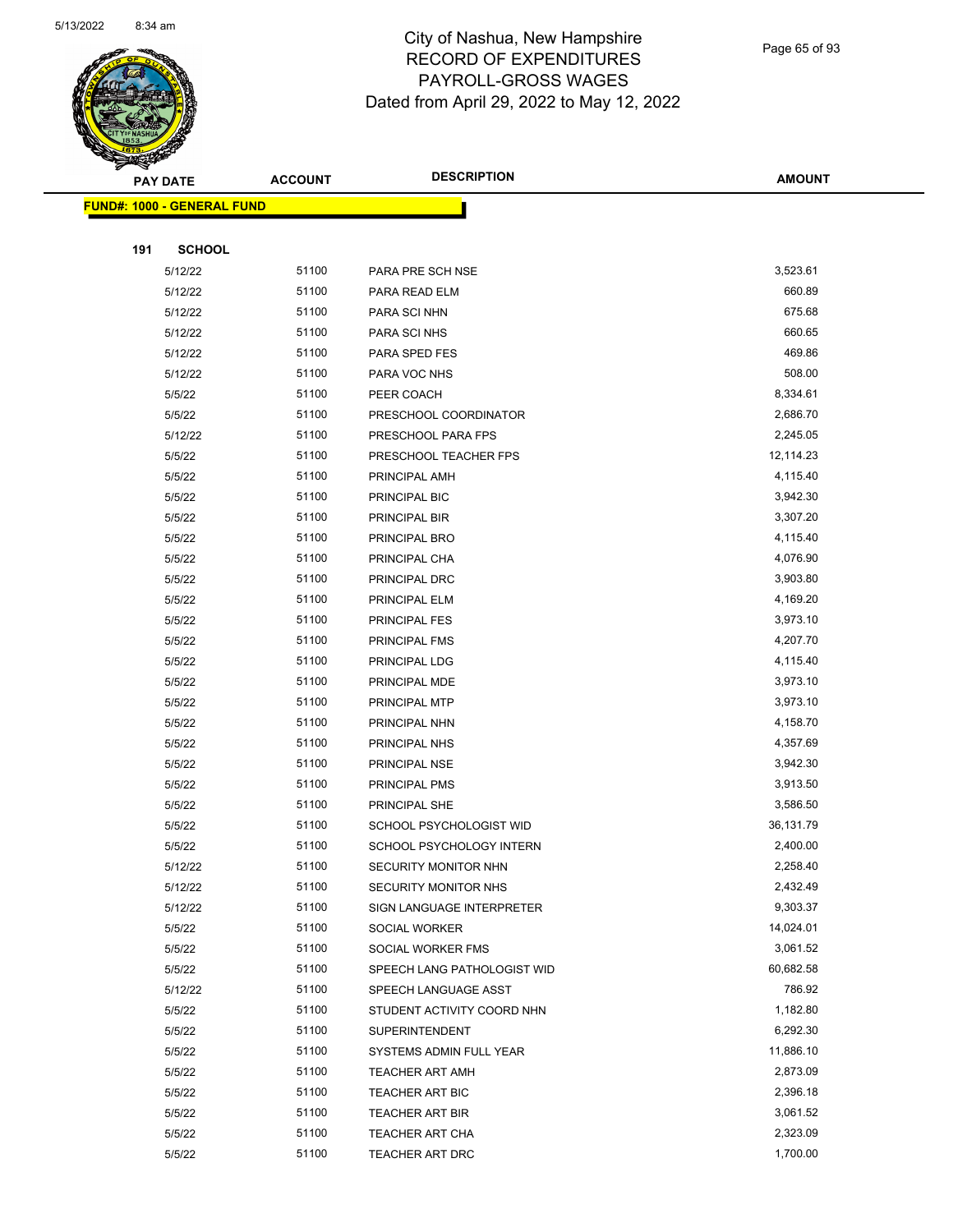

Page 66 of 93

|     | <b>PAY DATE</b>                    | <b>ACCOUNT</b> | <b>DESCRIPTION</b>          | <b>AMOUNT</b> |
|-----|------------------------------------|----------------|-----------------------------|---------------|
|     | <u> FUND#: 1000 - GENERAL FUND</u> |                |                             |               |
|     |                                    |                |                             |               |
| 191 | <b>SCHOOL</b>                      |                |                             |               |
|     | 5/5/22                             | 51100          | <b>TEACHER ART ELM</b>      | 5,215.34      |
|     | 5/5/22                             | 51100          | <b>TEACHER ART FES</b>      | 1,869.22      |
|     | 5/5/22                             | 51100          | <b>TEACHER ART FMS</b>      | 744.48        |
|     | 5/5/22                             | 51100          | <b>TEACHER ART LDG</b>      | 2,873.09      |
|     | 5/5/22                             | 51100          | <b>TEACHER ART MDE</b>      | 2,276.92      |
|     | 5/5/22                             | 51100          | <b>TEACHER ART MTP</b>      | 3,061.52      |
|     | 5/5/22                             | 51100          | <b>TEACHER ART NHN</b>      | 11,615.40     |
|     | 5/5/22                             | 51100          | TEACHER ART NHS             | 11,288.44     |
|     | 5/5/22                             | 51100          | <b>TEACHER ART NSE</b>      | 2,992.30      |
|     | 5/5/22                             | 51100          | <b>TEACHER ART PMS</b>      | 4,480.73      |
|     | 5/5/22                             | 51100          | TEACHER ART SHE             | 2,364.70      |
|     | 5/5/22                             | 51100          | TEACHER AUTO NHN            | 2,873.09      |
|     | 5/5/22                             | 51100          | TEACHER BEHAVIOR SPEC WID   | 20,213.84     |
|     | 5/5/22                             | 51100          | TEACHER BIO TEC NHN         | 2,718.19      |
|     | 5/5/22                             | 51100          | TEACHER BUILD CONST NHS     | 2,873.08      |
|     | 5/5/22                             | 51100          | TEACHER BUSINESS NHN        | 7,741.79      |
|     | 5/5/22                             | 51100          | TEACHER BUSINESS NHS        | 9,342.31      |
|     | 5/5/22                             | 51100          | TEACHER COMPUTER ELM        | 4,076.92      |
|     | 5/5/22                             | 51100          | <b>TEACHER COMPUTER FMS</b> | 4,761.52      |
|     | 5/5/22                             | 51100          | TEACHER COMPUTER NHN        | 5,858.72      |
|     | 5/5/22                             | 51100          | TEACHER COMPUTER NHS        | 1,787.61      |
|     | 5/5/22                             | 51100          | <b>TEACHER COMPUTER PMS</b> | 3,061.52      |
|     | 5/5/22                             | 51100          | TEACHER COSMETOLOGY NHN     | 4,850.00      |
|     | 5/5/22                             | 51100          | <b>TEACHER CULINARY NHN</b> | 5,773.09      |
|     | 5/5/22                             | 51100          | TEACHER DEAF NSE            | 3,061.52      |
|     | 5/5/22                             | 51100          | <b>TEACHER DEAF WID</b>     | 9,115.34      |
|     | 5/5/22                             | 51100          | <b>TEACHER DWSE AMH</b>     | 3,061.52      |
|     | 5/5/22                             | 51100          | <b>TEACHER DWSE BIR</b>     | 5,150.00      |
|     | 5/5/22                             | 51100          | <b>TEACHER DWSE BRO</b>     | 3,157.70      |
|     | 5/5/22                             | 51100          | TEACHER DWSE CHA            | 1,247.08      |
|     | 5/5/22                             | 51100          | TEACHER DWSE ELM            | 15,819.22     |
|     | 5/5/22                             | 51100          | TEACHER DWSE FMS            | 2,276.91      |
|     | 5/5/22                             | 51100          | TEACHER DWSE MDE            | 2,076.92      |
|     | 5/5/22                             | 51100          | <b>TEACHER DWSE SHE</b>     | 4,084.61      |
|     | 5/5/22                             | 51100          | TEACHER ECE NHS             | 6,123.04      |
|     | 5/5/22                             | 51100          | TEACHER ELECTRICAL NHS      | 2,873.09      |
|     | 5/5/22                             | 51100          | TEACHER ELL AMH             | 1,807.70      |
|     | 5/5/22                             | 51100          | TEACHER ELL BIC             | 2,115.39      |
|     | 5/5/22                             | 51100          | TEACHER ELL BIR             | 4,585.14      |
|     | 5/5/22                             | 51100          | TEACHER ELL CHA             | 2,484.61      |
|     | 5/5/22                             | 51100          | TEACHER ELL DRC             | 4,934.61      |
|     | 5/5/22                             | 51100          | TEACHER ELL ELM             | 7,057.70      |
|     | 5/5/22                             | 51100          | TEACHER ELL FES             | 7,303.83      |
|     | 5/5/22                             | 51100          | TEACHER ELL FMS             | 4,523.09      |
|     |                                    |                |                             |               |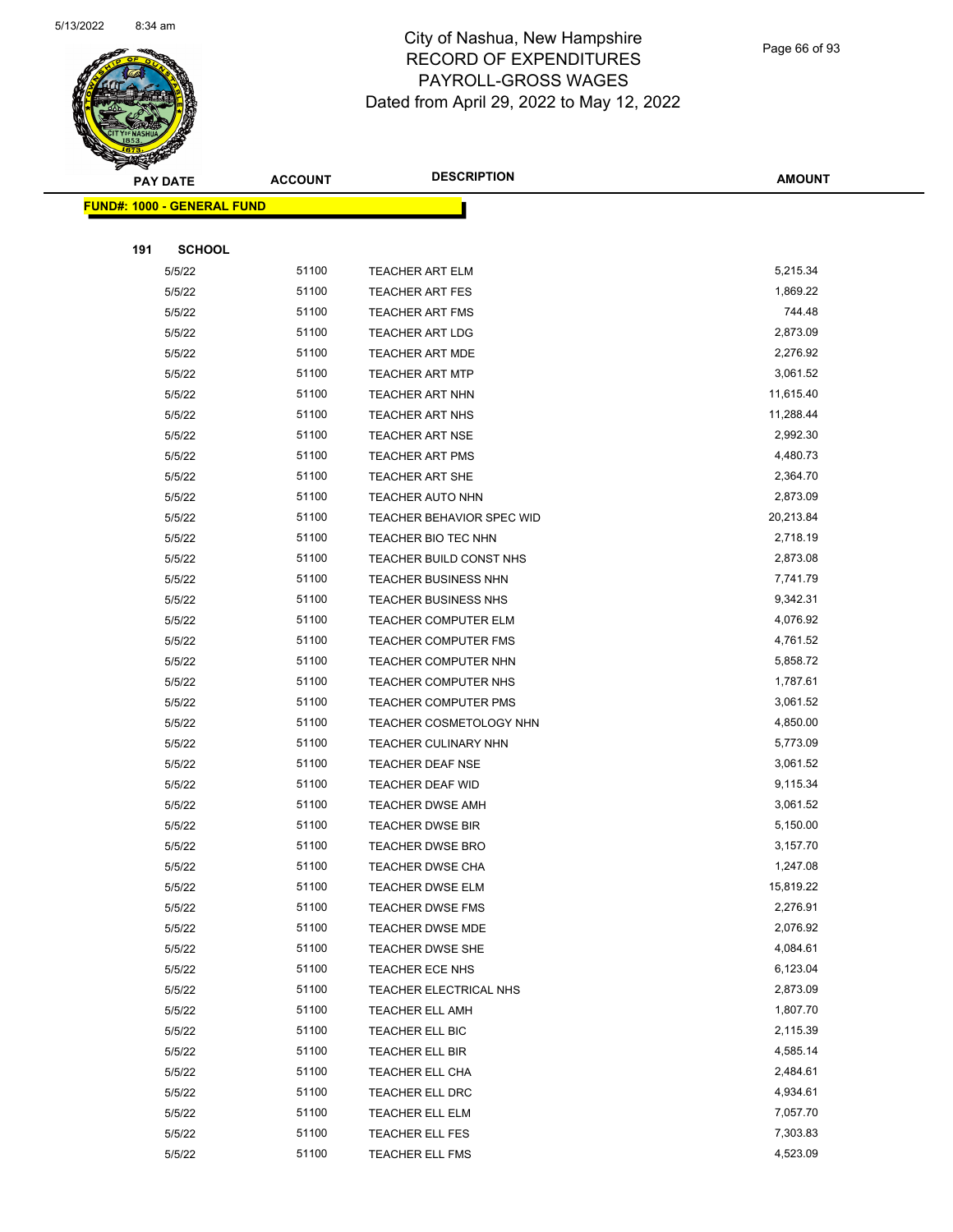

Page 67 of 93

|     | <b>PAY DATE</b>                    | <b>ACCOUNT</b> | <b>DESCRIPTION</b>              | <b>AMOUNT</b> |
|-----|------------------------------------|----------------|---------------------------------|---------------|
|     | <u> FUND#: 1000 - GENERAL FUND</u> |                |                                 |               |
|     |                                    |                |                                 |               |
| 191 | <b>SCHOOL</b>                      |                |                                 |               |
|     | 5/5/22                             | 51100          | TEACHER ELL LDG                 | 9,697.15      |
|     | 5/5/22                             | 51100          | <b>TEACHER ELL MTP</b>          | 3,061.52      |
|     | 5/5/22                             | 51100          | TEACHER ELL NHN                 | 8,840.57      |
|     | 5/5/22                             | 51100          | TEACHER ELL NHS                 | 8,782.70      |
|     | 5/5/22                             | 51100          | <b>TEACHER ELL PMS</b>          | 2,807.70      |
|     | 5/5/22                             | 51100          | TEACHER ELL SHE                 | 5,184.61      |
|     | 5/5/22                             | 51100          | <b>TEACHER ENGLISH ELM</b>      | 29,322.01     |
|     | 5/5/22                             | 51100          | <b>TEACHER ENGLISH FMS</b>      | 16,563.52     |
|     | 5/5/22                             | 51100          | TEACHER ENGLISH NHN             | 49,726.91     |
|     | 5/5/22                             | 51100          | <b>TEACHER ENGLISH NHS</b>      | 49,276.56     |
|     | 5/5/22                             | 51100          | <b>TEACHER ENGLISH PMS</b>      | 17,119.93     |
|     | 5/5/22                             | 51100          | <b>TEACHER FACS ELM</b>         | 2,047.02      |
|     | 5/5/22                             | 51100          | <b>TEACHER FACS FMS</b>         | 5,038.44      |
|     | 5/5/22                             | 51100          | <b>TEACHER FACS NHN</b>         | 8,238.44      |
|     | 5/5/22                             | 51100          | <b>TEACHER FACS NHS</b>         | 7,953.82      |
|     | 5/5/22                             | 51100          | <b>TEACHER FACS PMS</b>         | 4,477.61      |
|     | 5/5/22                             | 51100          | TEACHER FOREIGN LANG ELM        | 6,315.40      |
|     | 5/5/22                             | 51100          | <b>TEACHER FOREIGN LANG FMS</b> | 2,053.82      |
|     | 5/5/22                             | 51100          | TEACHER FOREIGN LANG NHN        | 14,910.40     |
|     | 5/5/22                             | 51100          | <b>TEACHER FOREIGN LANG NHS</b> | 29,561.05     |
|     | 5/5/22                             | 51100          | TEACHER FOREIGN LANG PMS        | 3,084.61      |
|     | 5/5/22                             | 51100          | <b>TEACHER GR1 AMH</b>          | 6,695.73      |
|     | 5/5/22                             | 51100          | <b>TEACHER GR1 BIC</b>          | 10,834.65     |
|     | 5/5/22                             | 51100          | <b>TEACHER GR1 BIR</b>          | 7,053.82      |
|     | 5/5/22                             | 51100          | TEACHER GR1 BRO                 | 5,869.22      |
|     | 5/5/22                             | 51100          | TEACHER GR1 CHA                 | 6,753.87      |
|     | 5/5/22                             | 51100          | <b>TEACHER GR1 DRC</b>          | 3,758.85      |
|     | 5/5/22                             | 51100          | <b>TEACHER GR1 FES</b>          | 10,163.22     |
|     | 5/5/22                             | 51100          | <b>TEACHER GR1 LDG</b>          | 8,100.01      |
|     | 5/5/22                             | 51100          | TEACHER GR1 MDE                 | 8,688.43      |
|     | 5/5/22                             | 51100          | <b>TEACHER GR1 MTP</b>          | 7,076.91      |
|     | 5/5/22                             | 51100          | <b>TEACHER GR1 NSE</b>          | 8,030.73      |
|     | 5/5/22                             | 51100          | TEACHER GR1 SHE                 | 9,330.73      |
|     | 5/5/22                             | 51100          | <b>TEACHER GR2 AMH</b>          | 6,533.91      |
|     | 5/5/22                             | 51100          | <b>TEACHER GR2 BIC</b>          | 9,538.53      |
|     | 5/5/22                             | 51100          | <b>TEACHER GR2 BIR</b>          | 11,376.86     |
|     | 5/5/22                             | 51100          | TEACHER GR2 BRO                 | 6,053.82      |
|     | 5/5/22                             | 51100          | TEACHER GR2 CHA                 | 9,665.39      |
|     | 5/5/22                             | 51100          | TEACHER GR2 DRC                 | 6,319.21      |
|     | 5/5/22                             | 51100          | <b>TEACHER GR2 FES</b>          | 11,013.77     |
|     | 5/5/22                             | 51100          | <b>TEACHER GR2 LDG</b>          | 9,830.74      |
|     | 5/5/22                             | 51100          | TEACHER GR2 MDE                 | 9,951.40      |
|     | 5/5/22                             | 51100          | <b>TEACHER GR2 MTP</b>          | 7,734.61      |
|     | 5/5/22                             | 51100          | <b>TEACHER GR2 NSE</b>          | 5,746.18      |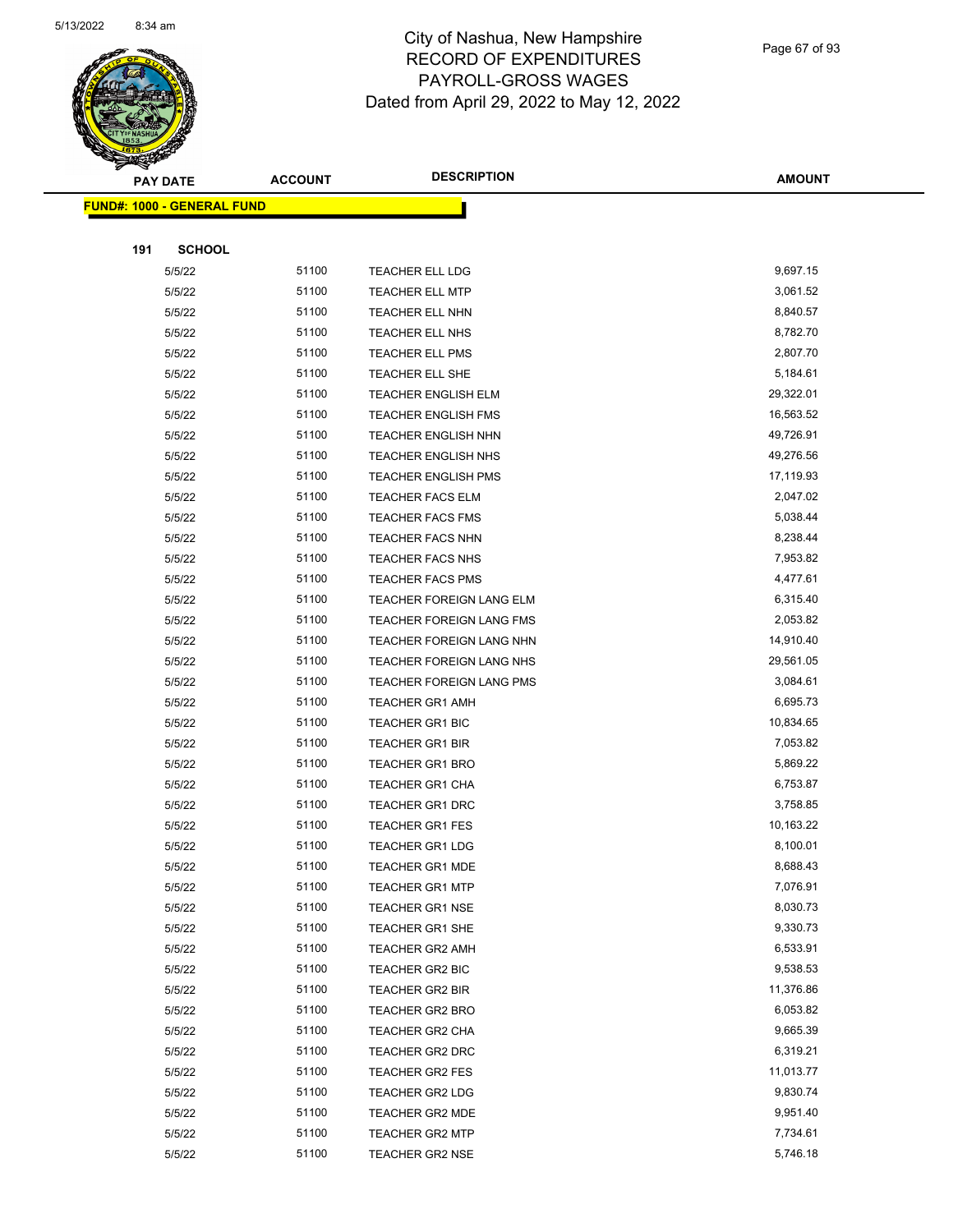

Page 68 of 93

|     | <b>PAY DATE</b>                    | <b>ACCOUNT</b> | <b>DESCRIPTION</b>          | <b>AMOUNT</b> |
|-----|------------------------------------|----------------|-----------------------------|---------------|
|     | <u> FUND#: 1000 - GENERAL FUND</u> |                |                             |               |
|     |                                    |                |                             |               |
| 191 | <b>SCHOOL</b>                      |                |                             |               |
|     | 5/5/22                             | 51100          | <b>TEACHER GR2 SHE</b>      | 7,617.62      |
|     | 5/5/22                             | 51100          | <b>TEACHER GR3 AMH</b>      | 5,057.70      |
|     | 5/5/22                             | 51100          | <b>TEACHER GR3 BIC</b>      | 10,893.56     |
|     | 5/5/22                             | 51100          | <b>TEACHER GR3 BIR</b>      | 10,330.73     |
|     | 5/5/22                             | 51100          | <b>TEACHER GR3 BRO</b>      | 5,934.61      |
|     | 5/5/22                             | 51100          | TEACHER GR3 CHA             | 10,307.70     |
|     | 5/5/22                             | 51100          | <b>TEACHER GR3 DRC</b>      | 7,992.36      |
|     | 5/5/22                             | 51100          | <b>TEACHER GR3 FES</b>      | 10,207.70     |
|     | 5/5/22                             | 51100          | <b>TEACHER GR3 LDG</b>      | 8,603.86      |
|     | 5/5/22                             | 51100          | <b>TEACHER GR3 MDE</b>      | 10,865.39     |
|     | 5/5/22                             | 51100          | <b>TEACHER GR3 MTP</b>      | 7,342.30      |
|     | 5/5/22                             | 51100          | <b>TEACHER GR3 NSE</b>      | 5,269.27      |
|     | 5/5/22                             | 51100          | <b>TEACHER GR3 SHE</b>      | 8,146.16      |
|     | 5/5/22                             | 51100          | <b>TEACHER GR4 AMH</b>      | 4,757.70      |
|     | 5/5/22                             | 51100          | <b>TEACHER GR4 BIC</b>      | 9,434.60      |
|     | 5/5/22                             | 51100          | <b>TEACHER GR4 BIR</b>      | 6,388.80      |
|     | 5/5/22                             | 51100          | <b>TEACHER GR4 BRO</b>      | 7,619.22      |
|     | 5/5/22                             | 51100          | <b>TEACHER GR4 CHA</b>      | 11,396.13     |
|     | 5/5/22                             | 51100          | TEACHER GR4 DRC             | 7,800.00      |
|     | 5/5/22                             | 51100          | <b>TEACHER GR4 FES</b>      | 8,484.61      |
|     | 5/5/22                             | 51100          | <b>TEACHER GR4 LDG</b>      | 9,165.39      |
|     | 5/5/22                             | 51100          | <b>TEACHER GR4 MDE</b>      | 10,084.60     |
|     | 5/5/22                             | 51100          | <b>TEACHER GR4 MTP</b>      | 7,203.88      |
|     | 5/5/22                             | 51100          | <b>TEACHER GR4 NSE</b>      | 7,034.61      |
|     | 5/5/22                             | 51100          | <b>TEACHER GR4 SHE</b>      | 6,788.43      |
|     | 5/5/22                             | 51100          | <b>TEACHER GR5 AMH</b>      | 4,919.22      |
|     | 5/5/22                             | 51100          | <b>TEACHER GR5 BIC</b>      | 9,469.16      |
|     | 5/5/22                             | 51100          | <b>TEACHER GR5 BIR</b>      | 8,484.61      |
|     | 5/5/22                             | 51100          | <b>TEACHER GR5 BRO</b>      | 6,123.04      |
|     | 5/5/22                             | 51100          | <b>TEACHER GR5 CHA</b>      | 11,892.29     |
|     | 5/5/22                             | 51100          | <b>TEACHER GR5 DRC</b>      | 7,450.00      |
|     | 5/5/22                             | 51100          | <b>TEACHER GR5 FES</b>      | 10,157.64     |
|     | 5/5/22                             | 51100          | <b>TEACHER GR5 LDG</b>      | 10,492.30     |
|     | 5/5/22                             | 51100          | <b>TEACHER GR5 MDE</b>      | 10,119.21     |
|     | 5/5/22                             | 51100          | <b>TEACHER GR5 MTP</b>      | 6,575.95      |
|     | 5/5/22                             | 51100          | <b>TEACHER GR5 NSE</b>      | 6,030.74      |
|     | 5/5/22                             | 51100          | <b>TEACHER GR5 SHE</b>      | 8,038.43      |
|     | 5/5/22                             | 51100          | <b>TEACHER GR6 ELM</b>      | 26,949.96     |
|     | 5/5/22                             | 51100          | <b>TEACHER GR6 FMS</b>      | 29,309.24     |
|     | 5/5/22                             | 51100          | <b>TEACHER GR6 PMS</b>      | 16,630.74     |
|     | 5/5/22                             | 51100          | <b>TEACHER GRAPH NHS</b>    | 3,726.92      |
|     | 5/5/22                             | 51100          | <b>TEACHER GRAPHICS NHN</b> | 4,448.20      |
|     | 5/5/22                             | 51100          | TEACHER HEALTH NHN          | 3,731.81      |
|     | 5/5/22                             | 51100          | TEACHER HEALTH NHS          | 4,819.27      |
|     |                                    |                |                             |               |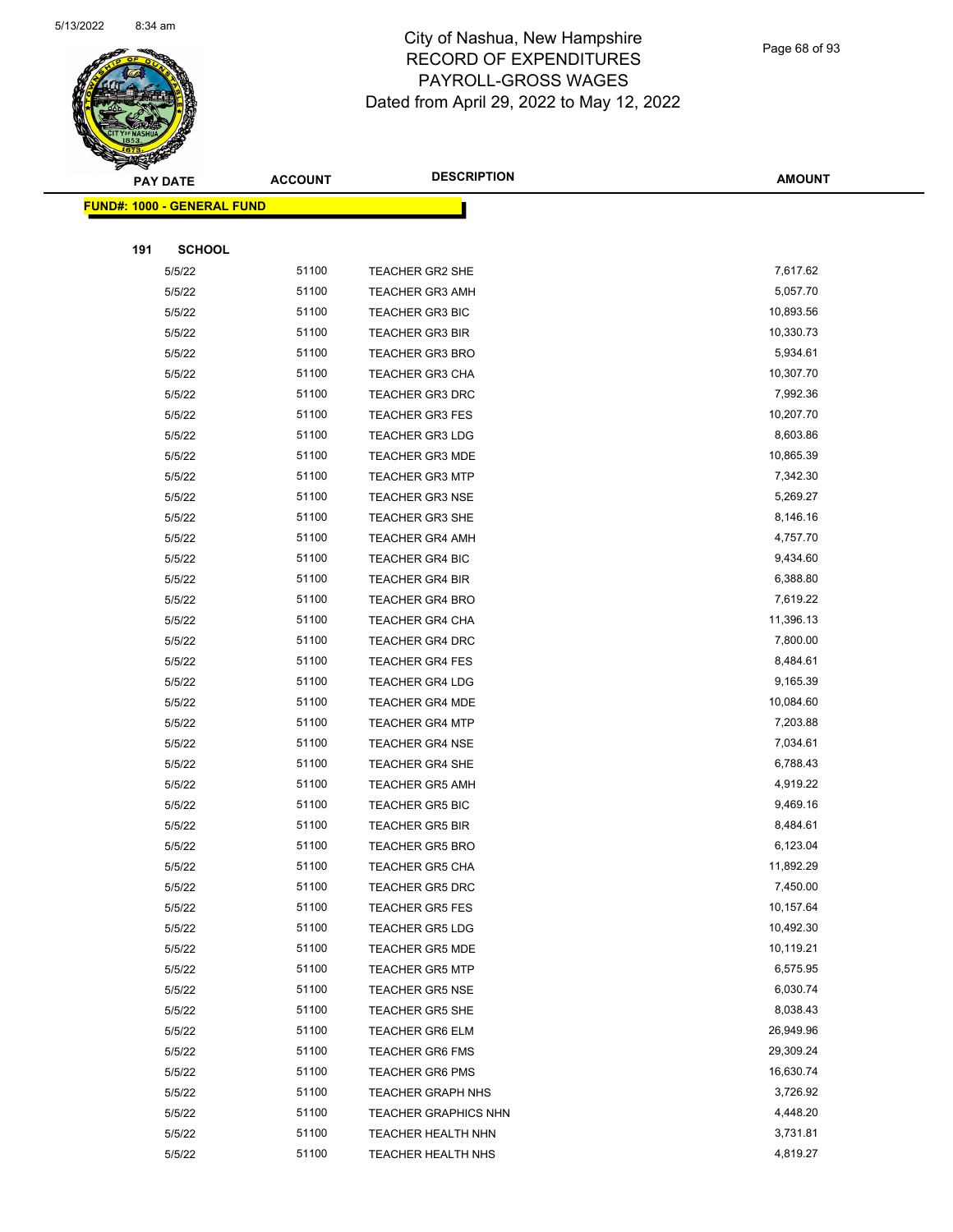

Page 69 of 93

|     | <b>PAY DATE</b>                    | <b>ACCOUNT</b> | <b>DESCRIPTION</b>            | <b>AMOUNT</b> |
|-----|------------------------------------|----------------|-------------------------------|---------------|
|     | <u> FUND#: 1000 - GENERAL FUND</u> |                |                               |               |
|     |                                    |                |                               |               |
| 191 | <b>SCHOOL</b>                      |                |                               |               |
|     | 5/5/22                             | 51100          | TEACHER HEALTHOC NHS          | 5,507.70      |
|     | 5/5/22                             | 51100          | <b>TEACHER HVAC NHS</b>       | 2,192.31      |
|     | 5/5/22                             | 51100          | TEACHER IN SCH SUSPENSION ELM | 2,007.70      |
|     | 5/5/22                             | 51100          | TEACHER IN SCH SUSPENSION NHN | 3,061.52      |
|     | 5/5/22                             | 51100          | TEACHER IN SCH SUSPENSION NHS | 3,157.70      |
|     | 5/5/22                             | 51100          | TEACHER INST SPED WID         | 1,842.31      |
|     | 5/5/22                             | 51100          | TEACHER KIND AMH              | 7,825.32      |
|     | 5/5/22                             | 51100          | <b>TEACHER KIND BIC</b>       | 9,830.79      |
|     | 5/5/22                             | 51100          | <b>TEACHER KIND BIR</b>       | 7,479.58      |
|     | 5/5/22                             | 51100          | <b>TEACHER KIND BRO</b>       | 6,030.79      |
|     | 5/5/22                             | 51100          | TEACHER KIND CHA              | 7,369.21      |
|     | 5/5/22                             | 51100          | <b>TEACHER KIND DRC</b>       | 10,730.68     |
|     | 5/5/22                             | 51100          | <b>TEACHER KIND FES</b>       | 11,988.48     |
|     | 5/5/22                             | 51100          | <b>TEACHER KIND LDG</b>       | 11,611.58     |
|     | 5/5/22                             | 51100          | <b>TEACHER KIND MDE</b>       | 11,096.13     |
|     | 5/5/22                             | 51100          | <b>TEACHER KIND MTP</b>       | 6,792.35      |
|     | 5/5/22                             | 51100          | <b>TEACHER KIND NSE</b>       | 2,588.48      |
|     | 5/5/22                             | 51100          | TEACHER KIND SHE              | 6,626.91      |
|     | 5/5/22                             | 51100          | <b>TEACHER MATH ELM</b>       | 22,654.79     |
|     | 5/5/22                             | 51100          | <b>TEACHER MATH FMS</b>       | 15,105.10     |
|     | 5/5/22                             | 51100          | <b>TEACHER MATH NHN</b>       | 37,358.18     |
|     | 5/5/22                             | 51100          | <b>TEACHER MATH NHS</b>       | 48,833.98     |
|     | 5/5/22                             | 51100          | <b>TEACHER MATH PMS</b>       | 16,792.31     |
|     | 5/12/22                            | 51100          | <b>TEACHER MATH PMS</b>       | 614.32        |
|     | 5/5/22                             | 51100          | <b>TEACHER MUSIC AMH</b>      | 2,053.82      |
|     | 5/5/22                             | 51100          | <b>TEACHER MUSIC BIC</b>      | 2,873.09      |
|     | 5/5/22                             | 51100          | <b>TEACHER MUSIC BIR</b>      | 1,900.00      |
|     | 5/5/22                             | 51100          | <b>TEACHER MUSIC BRO</b>      | 1,976.91      |
|     | 5/5/22                             | 51100          | TEACHER MUSIC CHA             | 3,061.52      |
|     | 5/5/22                             | 51100          | <b>TEACHER MUSIC DRC</b>      | 2,969.22      |
|     | 5/5/22                             | 51100          | <b>TEACHER MUSIC ELM</b>      | 8,030.74      |
|     | 5/5/22                             | 51100          | <b>TEACHER MUSIC FES</b>      | 1,869.22      |
|     | 5/5/22                             | 51100          | <b>TEACHER MUSIC FMS</b>      | 6,123.04      |
|     | 5/5/22                             | 51100          | <b>TEACHER MUSIC LDG</b>      | 1,776.91      |
|     | 5/5/22                             | 51100          | <b>TEACHER MUSIC MDE</b>      | 2,484.61      |
|     | 5/5/22                             | 51100          | <b>TEACHER MUSIC MTP</b>      | 2,846.18      |
|     | 5/5/22                             | 51100          | <b>TEACHER MUSIC NHN</b>      | 5,069.22      |
|     | 5/5/22                             | 51100          | <b>TEACHER MUSIC NHS</b>      | 4,988.48      |
|     | 5/5/22                             | 51100          | <b>TEACHER MUSIC NSE</b>      | 1,033.83      |
|     | 5/5/22                             | 51100          | <b>TEACHER MUSIC PMS</b>      | 4,650.00      |
|     | 5/5/22                             | 51100          | <b>TEACHER MUSIC SHE</b>      | 1,884.61      |
|     | 5/5/22                             | 51100          | TEACHER PE BIC                | 2,815.39      |
|     | 5/5/22                             | 51100          | TEACHER PE BIR                | 3,157.70      |
|     | 5/5/22                             | 51100          | TEACHER PE BRO                | 2,969.22      |
|     |                                    |                |                               |               |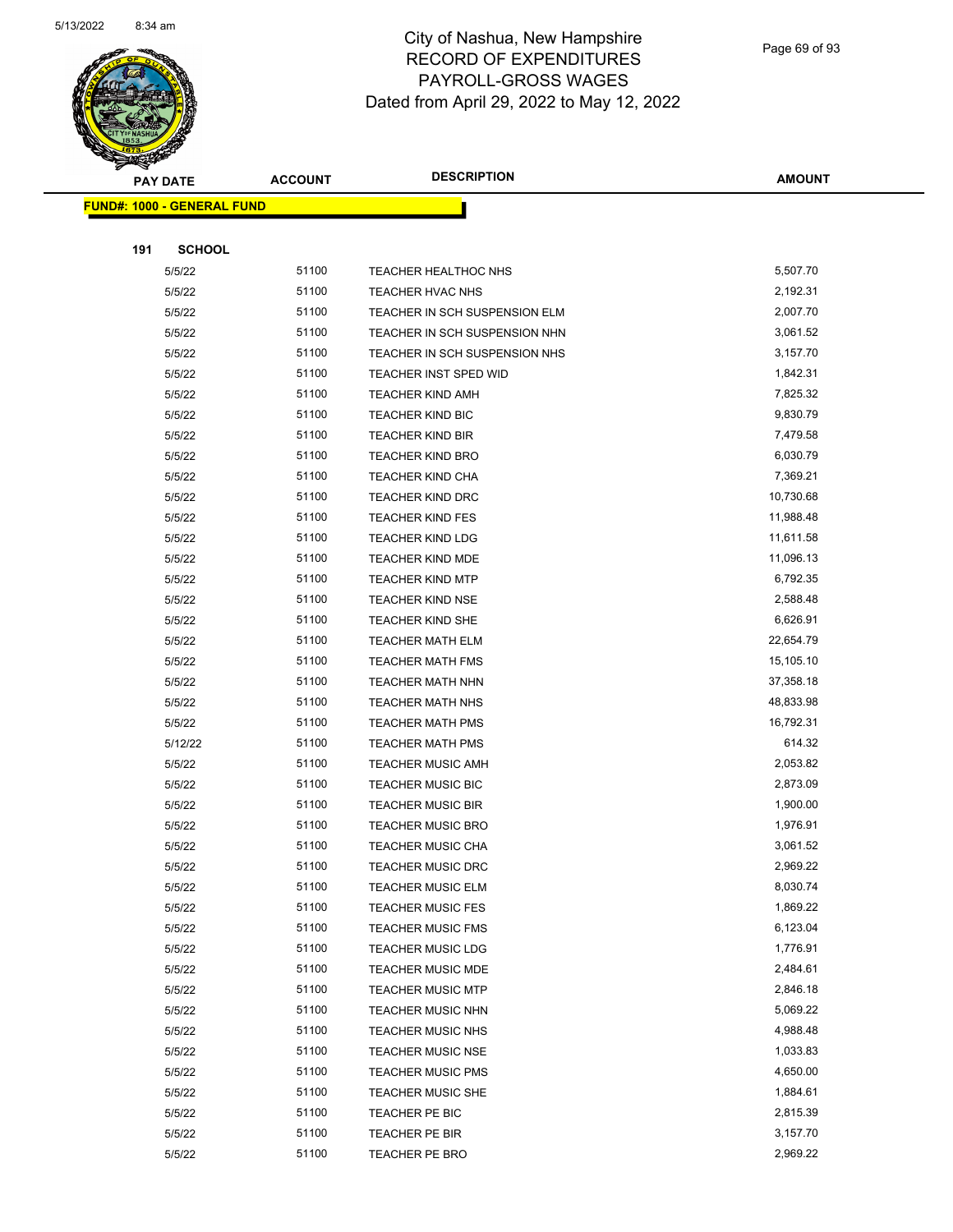

Page 70 of 93

|     | <b>PAY DATE</b>                   | <b>ACCOUNT</b> | <b>DESCRIPTION</b>           | <b>AMOUNT</b> |
|-----|-----------------------------------|----------------|------------------------------|---------------|
|     | <b>FUND#: 1000 - GENERAL FUND</b> |                |                              |               |
|     |                                   |                |                              |               |
| 191 | <b>SCHOOL</b>                     |                |                              |               |
|     | 5/5/22                            | 51100          | TEACHER PE CHA               | 2,807.70      |
|     | 5/5/22                            | 51100          | TEACHER PE DRC               | 3,061.52      |
|     | 5/5/22                            | 51100          | TEACHER PE ELM               | 10,338.43     |
|     | 5/5/22                            | 51100          | TEACHER PE FES               | 1,553.38      |
|     | 5/5/22                            | 51100          | TEACHER PE FMS               | 5,746.18      |
|     | 5/5/22                            | 51100          | <b>TEACHER PE LDG</b>        | 2,261.52      |
|     | 5/5/22                            | 51100          | <b>TEACHER PE MDE</b>        | 3,157.70      |
|     | 5/5/22                            | 51100          | <b>TEACHER PE MTP</b>        | 2,192.30      |
|     | 5/5/22                            | 51100          | TEACHER PE NHN               | 9,443.71      |
|     | 5/5/22                            | 51100          | TEACHER PE NHS               | 7,369.21      |
|     | 5/5/22                            | 51100          | <b>TEACHER PE NSE</b>        | 3,327.29      |
|     | 5/5/22                            | 51100          | TEACHER PE PMS               | 5,515.34      |
|     | 5/5/22                            | 51100          | TEACHER PE SHE               | 2,934.61      |
|     | 5/5/22                            | 51100          | TEACHER PRE SCHOOL BIR       | 4,908.20      |
|     | 5/5/22                            | 51100          | TEACHER PRESCHOOL BIC        | 6,030.74      |
|     | 5/5/22                            | 51100          | <b>TEACHER PRESCHOOL MTP</b> | 1,900.00      |
|     | 5/5/22                            | 51100          | TEACHER PRESCHOOL NHS        | 477.30        |
|     | 5/5/22                            | 51100          | TEACHER PRESCHOOL NSE        | 7,579.79      |
|     | 5/5/22                            | 51100          | <b>TEACHER READ AMH</b>      | 3,157.70      |
|     | 5/5/22                            | 51100          | TEACHER READ BIC             | 6,123.04      |
|     | 5/5/22                            | 51100          | TEACHER READ BIR             | 6,219.22      |
|     | 5/5/22                            | 51100          | <b>TEACHER READ BRO</b>      | 2,815.39      |
|     | 5/5/22                            | 51100          | TEACHER READ CHA             | 2,753.82      |
|     | 5/5/22                            | 51100          | TEACHER READ DRC             | 1,891.98      |
|     | 5/5/22                            | 51100          | TEACHER READ ELM             | 6,219.21      |
|     | 5/5/22                            | 51100          | <b>TEACHER READ FES</b>      | 3,061.52      |
|     | 5/5/22                            | 51100          | <b>TEACHER READ FMS</b>      | 3,061.52      |
|     | 5/5/22                            | 51100          | TEACHER READ LDG             | 3,731.81      |
|     | 5/5/22                            | 51100          | <b>TEACHER READ MDE</b>      | 3,061.52      |
|     | 5/5/22                            | 51100          | TEACHER READ MTP             | 2,696.18      |
|     | 5/5/22                            | 51100          | <b>TEACHER READ NHN</b>      | 2,192.30      |
|     | 5/5/22                            | 51100          | TEACHER READ NHS             | 3,061.52      |
|     | 5/5/22                            | 51100          | <b>TEACHER READ NSE</b>      | 2,876.91      |
|     | 5/5/22                            | 51100          | <b>TEACHER READ PMS</b>      | 5,546.13      |
|     | 5/5/22                            | 51100          | TEACHER READ SHE             | 3,061.52      |
|     | 5/5/22                            | 51100          | TEACHER ROTC NHN             | 5,879.79      |
|     | 5/5/22                            | 51100          | TEACHER SCIENCE ELM          | 22,565.40     |
|     | 5/5/22                            | 51100          | <b>TEACHER SCIENCE FMS</b>   | 10,207.66     |
|     | 5/5/22                            | 51100          | TEACHER SCIENCE NHN          | 35,235.93     |
|     | 5/5/22                            | 51100          | TEACHER SCIENCE NHS          | 36,849.89     |
|     | 5/5/22                            | 51100          | TEACHER SCIENCE PMS          | 6,411.58      |
|     | 5/5/22                            | 51100          | TEACHER SOCIAL STUDIES ELM   | 19,342.20     |
|     | 5/5/22                            | 51100          | TEACHER SOCIAL STUDIES FMS   | 13,538.82     |
|     | 5/5/22                            | 51100          | TEACHER SOCIAL STUDIES NHN   | 32,428.14     |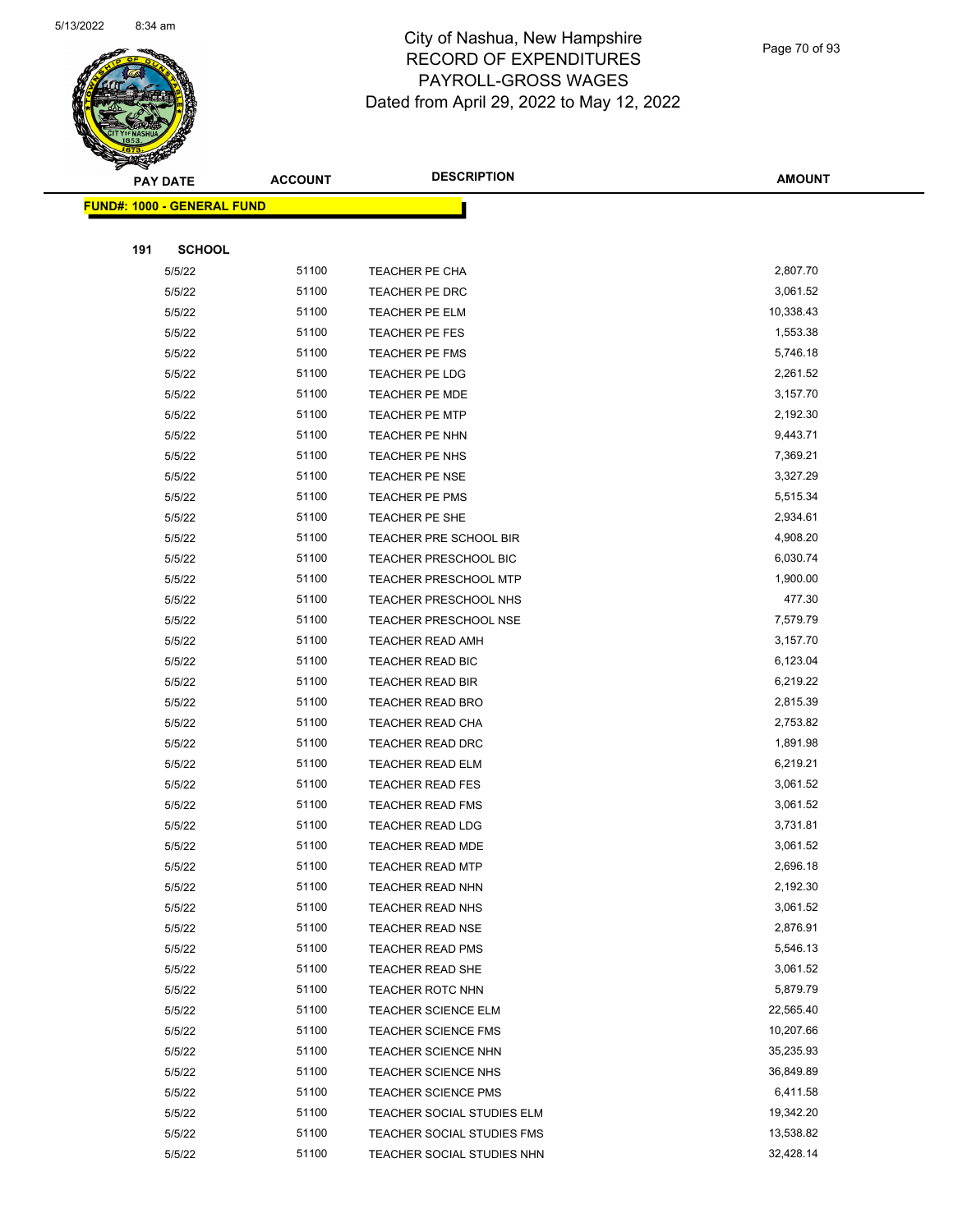

Page 71 of 93

|     | <b>PAY DATE</b>                    | <b>ACCOUNT</b> | <b>DESCRIPTION</b>           | <b>AMOUNT</b> |
|-----|------------------------------------|----------------|------------------------------|---------------|
|     | <u> FUND#: 1000 - GENERAL FUND</u> |                |                              |               |
|     |                                    |                |                              |               |
| 191 | <b>SCHOOL</b>                      |                |                              |               |
|     | 5/5/22                             | 51100          | TEACHER SOCIAL STUDIES NHS   | 43,787.10     |
|     | 5/5/22                             | 51100          | TEACHER SOCIAL STUDIES PMS   | 12,638.43     |
|     | 5/5/22                             | 51100          | <b>TEACHER SPED AMH</b>      | 6,792.30      |
|     | 5/5/22                             | 51100          | <b>TEACHER SPED BIC</b>      | 5,838.48      |
|     | 5/5/22                             | 51100          | <b>TEACHER SPED BIR</b>      | 4,919.22      |
|     | 5/5/22                             | 51100          | <b>TEACHER SPED BRO</b>      | 7,211.52      |
|     | 5/5/22                             | 51100          | TEACHER SPED CHA             | 7,469.27      |
|     | 5/5/22                             | 51100          | TEACHER SPED DRC             | 5,938.43      |
|     | 5/5/22                             | 51100          | <b>TEACHER SPED ELM</b>      | 18,207.75     |
|     | 5/5/22                             | 51100          | TEACHER SPED FES             | 3,447.92      |
|     | 5/5/22                             | 51100          | <b>TEACHER SPED FMS</b>      | 11,196.04     |
|     | 5/5/22                             | 51100          | <b>TEACHER SPED LDG</b>      | 6,926.91      |
|     | 5/5/22                             | 51100          | <b>TEACHER SPED MDE</b>      | 7,130.74      |
|     | 5/5/22                             | 51100          | <b>TEACHER SPED MTP</b>      | 4,307.69      |
|     | 5/5/22                             | 51100          | TEACHER SPED NHN             | 26,249.95     |
|     | 5/5/22                             | 51100          | TEACHER SPED NHS             | 30,416.71     |
|     | 5/5/22                             | 51100          | <b>TEACHER SPED NSE</b>      | 1,838.48      |
|     | 5/5/22                             | 51100          | TEACHER SPED PMS             | 12,730.17     |
|     | 5/5/22                             | 51100          | <b>TEACHER SPED SHE</b>      | 9,737.68      |
|     | 5/5/22                             | 51100          | <b>TEACHER TECHED ELM</b>    | 8,965.40      |
|     | 5/5/22                             | 51100          | <b>TEACHER TECHED FMS</b>    | 3,476.46      |
|     | 5/5/22                             | 51100          | <b>TEACHER TECHED NHN</b>    | 12,436.00     |
|     | 5/5/22                             | 51100          | <b>TEACHER TECHED NHS</b>    | 11,146.14     |
|     | 5/5/22                             | 51100          | <b>TEACHER TECHED PMS</b>    | 6,123.04      |
|     | 5/5/22                             | 51100          | TEACHER TV PROD NHS          | 3,061.52      |
|     | 5/5/22                             | 51100          | <b>TEACHER VISION WID</b>    | 5,739.51      |
|     | 5/12/22                            | 51100          | TECH INTERGRATION ASST BIC   | 558.00        |
|     | 5/12/22                            | 51100          | TECH INTERGRATION ASST CHA   | 617.85        |
|     | 5/12/22                            | 51100          | TECH INTERGRATION ASST FES   | 737.81        |
|     | 5/12/22                            | 51100          | TECH INTERGRATION ASST LDG   | 621.60        |
|     | 5/12/22                            | 51100          | TECH INTERGRATION ASST MDE   | 612.75        |
|     | 5/12/22                            | 51100          | TECH INTERGRATION ASST MTP   | 634.10        |
|     | 5/12/22                            | 51100          | TECH INTERGRATION ASST SHE   | 678.40        |
|     | 5/5/22                             | 51200          | ATHLETIC TRAINER NHN         | 150.00        |
|     | 5/12/22                            | 51200          | ATHLETIC TRAINER NHN         | 60.00         |
|     | 5/12/22                            | 51200          | CHIEF OF POLICE              | 70.00         |
|     | 5/12/22                            | 51200          | <b>CLERICAL GUIDANCE NHS</b> | 573.88        |
|     | 5/12/22                            | 51200          | <b>CROSSING GUARD WPO</b>    | 2,063.49      |
|     | 5/12/22                            | 51200          | <b>CUSTODIAN BRO</b>         | 82.25         |
|     | 5/12/22                            | 51200          | <b>CUSTODIAN FMS</b>         | 16.45         |
|     | 5/12/22                            | 51200          | <b>CUSTODIAN HEAD BRO</b>    | 82.25         |
|     | 5/5/22                             | 51200          | DIRECTOR ADULT ED            | 2,826.00      |
|     | 5/12/22                            | 51200          | FOOD SERVICE ASST PT FMS     | 115.97        |
|     | 5/12/22                            | 51200          | <b>FOOD SERVICECOOK MTP</b>  | 32.90         |
|     |                                    |                |                              |               |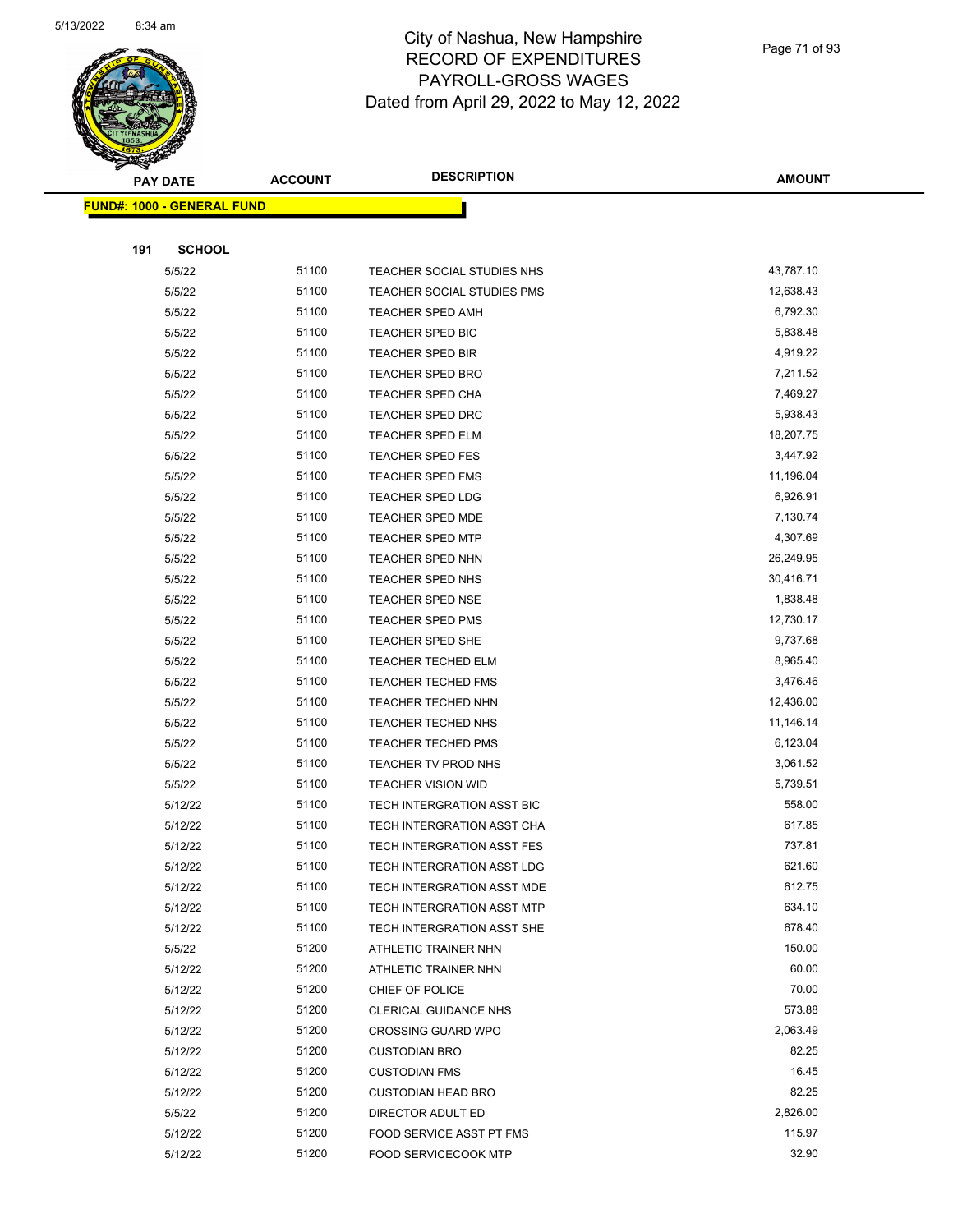

Page 72 of 93

|     | <b>PAY DATE</b>                   | <b>ACCOUNT</b> | <b>DESCRIPTION</b>                     | <b>AMOUNT</b>     |
|-----|-----------------------------------|----------------|----------------------------------------|-------------------|
|     | <b>FUND#: 1000 - GENERAL FUND</b> |                |                                        |                   |
|     |                                   |                |                                        |                   |
| 191 | <b>SCHOOL</b>                     |                |                                        |                   |
|     | 5/12/22                           | 51200          | LUNCH MONITOR AMH                      | 546.92            |
|     | 5/12/22                           | 51200          | LUNCH MONITOR BIC                      | 678.15            |
|     | 5/12/22                           | 51200          | LUNCH MONITOR BIR                      | 169.06            |
|     | 5/12/22                           | 51200          | LUNCH MONITOR BRO                      | 316.98            |
|     | 5/12/22                           | 51200          | LUNCH MONITOR CHA                      | 540.73            |
|     | 5/12/22                           | 51200          | LUNCH MONITOR DRC                      | 310.80            |
|     | 5/12/22                           | 51200          | LUNCH MONITOR FES                      | 667.46            |
|     | 5/12/22                           | 51200          | LUNCH MONITOR FMS                      | 211.33            |
|     | 5/12/22                           | 51200          | LUNCH MONITOR LDG                      | 279.70            |
|     | 5/12/22                           | 51200          | LUNCH MONITOR MDE                      | 848.30            |
|     | 5/12/22                           | 51200          | <b>LUNCH MONITOR MTP</b>               | 453.70            |
|     | 5/5/22                            | 51200          | LUNCH MONITOR NSE                      | 186.45            |
|     | 5/12/22                           | 51200          | LUNCH MONITOR NSE                      | 407.07            |
|     | 5/12/22                           | 51200          | LUNCH MONITOR SHE                      | 307.69            |
|     | 5/12/22                           | 51200          | PARA DW SPEC ED BIR                    | 1,274.14          |
|     | 5/12/22                           | 51200          | PARA DW SPEC ED BRO                    | 31.08             |
|     | 5/12/22                           | 51200          | PARA DW SPEC ED NSE                    | 31.08             |
|     | 5/12/22                           | 51200          | PARA INST AMH                          | 968.63            |
|     | 5/12/22                           | 51200          | PARA INST BIC                          | 966.44            |
|     | 5/12/22                           | 51200          | PARA INST DRC                          | 31.08             |
|     | 5/12/22                           | 51200          | PARA INST FMS                          | 31.08             |
|     | 5/12/22                           | 51200          | PARA INST MDE                          | 46.61             |
|     | 5/12/22                           | 51200          | PARA INST NHN                          | 330.73            |
|     | 5/12/22                           | 51200          | PARA INST PMS                          | 80.85             |
|     | 5/12/22                           | 51200          | PARA INST SHE                          | 274.36            |
|     | 5/12/22                           | 51200          | PARA PRE SCH BIC                       | 1,045.65          |
|     | 5/12/22                           | 51200          | PARA PRE SCH NSE                       | 2,081.46          |
|     | 5/12/22                           | 51200          | PARA TTI LDG                           | 137.36            |
|     | 5/12/22                           | 51200          | PRESCHOOL PARA FPS                     | 4,694.98          |
|     | 5/5/22                            | 51200          | SCHOOL PSYCHOLOGIST WID                | 2,603.09          |
|     | 5/5/22                            | 51200          | SPEECH LANG PATHOLOGIST WID            | 7,024.90          |
|     | 5/5/22                            | 51200          | STUDENT ACTIVITY COORD NHS             | 1,153.98          |
|     | 5/12/22                           | 51200          | <b>SUB CLERICAL</b>                    | 684.00            |
|     | 5/12/22                           | 51200          | <b>SUB CROSSING GUARD</b>              | 71.23<br>2,230.78 |
|     | 5/5/22                            | 51200<br>51200 | <b>TEACHER ART FMS</b>                 | 1,096.18          |
|     | 5/5/22<br>5/5/22                  | 51200          | TEACHER ART NHS<br>TEACHER BIO TEC NHN | 602.29            |
|     | 5/5/22                            | 51200          | TEACHER ENGLISH NHN                    | 150.00            |
|     | 5/5/22                            | 51200          | <b>TEACHER ENGLISH NHS</b>             | 2,878.86          |
|     | 5/5/22                            | 51200          | <b>TEACHER READ ELM</b>                | 1,809.10          |
|     | 5/5/22                            | 51200          | <b>TEACHER SCIENCE ELM</b>             | 56.25             |
|     | 5/5/22                            | 51200          | <b>TEACHER SPED NHN</b>                | 1,638.20          |
|     | 5/5/22                            | 51200          | <b>TEACHER VISION WID</b>              | 876.53            |
|     | 5/5/22                            | 51300          | <b>CLERICAL BUSINESS</b>               | 31.21             |
|     |                                   |                |                                        |                   |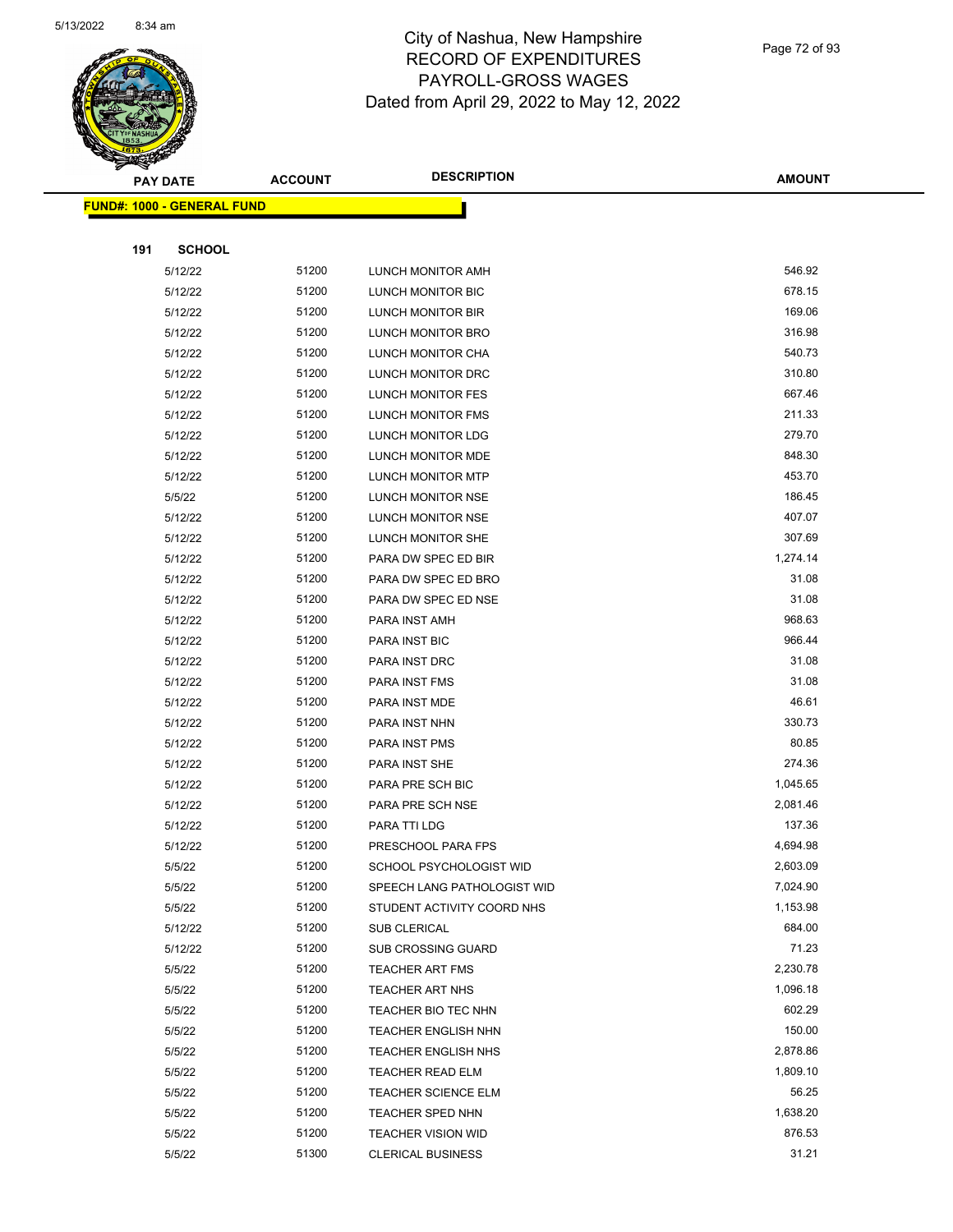

Page 73 of 93

|     | <b>PAY DATE</b>                   | <b>ACCOUNT</b> | <b>DESCRIPTION</b>             | <b>AMOUNT</b> |
|-----|-----------------------------------|----------------|--------------------------------|---------------|
|     | <b>FUND#: 1000 - GENERAL FUND</b> |                |                                |               |
|     |                                   |                |                                |               |
| 191 | <b>SCHOOL</b>                     |                |                                |               |
|     | 5/12/22                           | 51300          | <b>CLERICAL BUSINESS</b>       | 14.47         |
|     | 5/12/22                           | 51300          | <b>CLERICAL GUIDANCE ELM</b>   | 0.01          |
|     | 5/5/22                            | 51300          | CLERICAL HUMAN RESOURCES       | 137.92        |
|     | 5/12/22                           | 51300          | CLERICAL HUMAN RESOURCES       | 115.81        |
|     | 5/12/22                           | 51300          | <b>CLERICAL PAYROLL SUP</b>    | 8.37          |
|     | 5/12/22                           | 51300          | <b>CLERICAL PLANT OPS</b>      | 79.73         |
|     | 5/12/22                           | 51300          | <b>CLERICAL PRINCIPAL AMH</b>  | 81.08         |
|     | 5/12/22                           | 51300          | CLERICAL PRINCIPAL BIR         | 8.49          |
|     | 5/12/22                           | 51300          | <b>CLERICAL PRINCIPAL BRO</b>  | 39.93         |
|     | 5/12/22                           | 51300          | CLERICAL PRINCIPAL CHA         | 7.98          |
|     | 5/12/22                           | 51300          | CLERICAL PRINCIPAL LDG         | 22.44         |
|     | 5/12/22                           | 51300          | <b>CLERICAL PRINCIPAL NHN</b>  | 0.01          |
|     | 5/12/22                           | 51300          | <b>CLERICAL PRINCIPAL NHS</b>  | 0.02          |
|     | 5/12/22                           | 51300          | CLERICAL PRINCIPAL NSE         | 49.66         |
|     | 5/12/22                           | 51300          | <b>CLERICAL PRINCIPAL PMS</b>  | 30.43         |
|     | 5/12/22                           | 51300          | CLERICAL PRINCIPAL SHE         | 41.56         |
|     | 5/5/22                            | 51300          | CLERICAL SPECIAL ED SUP        | 21.70         |
|     | 5/12/22                           | 51300          | CLERICAL SPECIAL ED SUP        | 21.70         |
|     | 5/12/22                           | 51300          | <b>CUSTODIAN ASST HEAD NHN</b> | 32.45         |
|     | 5/12/22                           | 51300          | <b>CUSTODIAN ASST HEAD NHS</b> | 162.23        |
|     | 5/5/22                            | 51300          | <b>CUSTODIAN ASST HEAD PMS</b> | 265.20        |
|     | 5/12/22                           | 51300          | <b>CUSTODIAN ASST HEAD PMS</b> | 257.18        |
|     | 5/12/22                           | 51300          | <b>CUSTODIAN CHA</b>           | 225.86        |
|     | 5/12/22                           | 51300          | <b>CUSTODIAN ELM</b>           | 1,312.72      |
|     | 5/12/22                           | 51300          | <b>CUSTODIAN FMS</b>           | 359.94        |
|     | 5/12/22                           | 51300          | <b>CUSTODIAN HEAD BRO</b>      | 128.58        |
|     | 5/12/22                           | 51300          | <b>CUSTODIAN HEAD CHA</b>      | 257.16        |
|     | 5/12/22                           | 51300          | <b>CUSTODIAN HEAD DRC</b>      | 16.08         |
|     | 5/5/22                            | 51300          | <b>CUSTODIAN HEAD ELM</b>      | 381.00        |
|     | 5/12/22                           | 51300          | <b>CUSTODIAN HEAD ELM</b>      | 571.50        |
|     | 5/5/22                            | 51300          | <b>CUSTODIAN HEAD FPS</b>      | 40.18         |
|     | 5/12/22                           | 51300          | <b>CUSTODIAN HEAD LDG</b>      | 136.62        |
|     | 5/12/22                           | 51300          | <b>CUSTODIAN HEAD SHE</b>      | 297.34        |
|     | 5/5/22                            | 51300          | <b>CUSTODIAN MDE</b>           | 56.46         |
|     | 5/5/22                            | 51300          | <b>CUSTODIAN NHN</b>           | 917.49        |
|     | 5/12/22                           | 51300          | <b>CUSTODIAN NHN</b>           | 269.39        |
|     | 5/12/22                           | 51300          | <b>CUSTODIAN NHS</b>           | 614.01        |
|     | 5/12/22                           | 51300          | <b>CUSTODIAN PMS</b>           | 127.04        |
|     | 5/12/22                           | 51300          | <b>CUSTODIAN WID</b>           | 28.23         |
|     | 5/5/22                            | 51300          | MAINTENANCE ALARM WPO          | 235.90        |
|     | 5/12/22                           | 51300          | MAINTENANCE ALARM WPO          | 117.95        |
|     | 5/12/22                           | 51300          | MAINTENANCE GRDS FORMEN WPO    | 69.33         |
|     | 5/12/22                           | 51300          | MAINTENANCE HVAC WPO           | 366.18        |
|     | 5/12/22                           | 51300          | PARA DW SPEC ED FMS            | 23.50         |
|     |                                   |                |                                |               |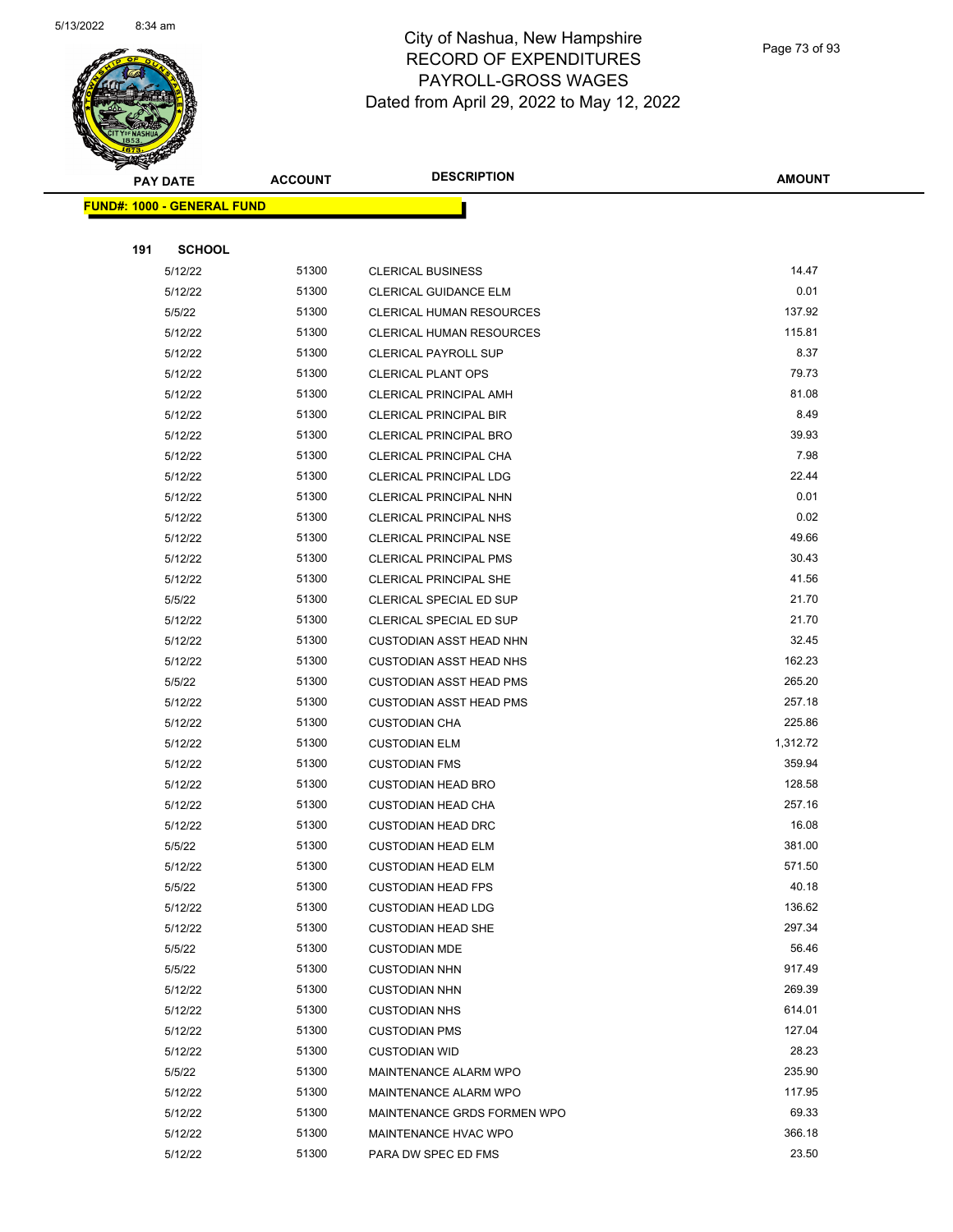

Page 74 of 93

|     | <b>PAY DATE</b>                    | <b>ACCOUNT</b> | <b>DESCRIPTION</b>    | <b>AMOUNT</b> |
|-----|------------------------------------|----------------|-----------------------|---------------|
|     | <u> FUND#: 1000 - GENERAL FUND</u> |                |                       |               |
|     |                                    |                |                       |               |
| 191 | <b>SCHOOL</b>                      |                |                       |               |
|     | 5/12/22                            | 51300          | PARA DW SPEC ELM      | 41.54         |
|     | 5/12/22                            | 51300          | SECURITY MONITOR NHS  | 317.60        |
|     | 5/5/22                             | 51400          | <b>CUSTODIAN TEMP</b> | 715.20        |
|     | 5/12/22                            | 51400          | <b>CUSTODIAN TEMP</b> | 1,144.32      |
|     | 5/12/22                            | 51412          | <b>7PAR CTE NHN</b>   | 34.00         |
|     | 5/12/22                            | 51412          | PARA DW SPEC ED AMH   | 34.00         |
|     | 5/12/22                            | 51412          | PARA DW SPEC ED BIR   | 72.00         |
|     | 5/5/22                             | 51412          | PARA DW SPEC ED BRO   | 24.00         |
|     | 5/12/22                            | 51412          | PARA DW SPEC ED BRO   | 368.00        |
|     | 5/5/22                             | 51412          | PARA DW SPEC ED FMS   | 258.00        |
|     | 5/12/22                            | 51412          | PARA DW SPEC ED FMS   | 100.00        |
|     | 5/12/22                            | 51412          | PARA DW SPEC ED MTP   | 110.00        |
|     | 5/12/22                            | 51412          | PARA DW SPEC ED NHN   | 188.00        |
|     | 5/12/22                            | 51412          | PARA DW SPEC ED NSE   | 160.00        |
|     | 5/12/22                            | 51412          | PARA DW SPEC ED SHE   | 184.00        |
|     | 5/5/22                             | 51412          | PARA DW SPEC ELM      | 30.00         |
|     | 5/12/22                            | 51412          | PARA DW SPEC ELM      | 274.00        |
|     | 5/12/22                            | 51412          | PARA ELL DRC          | 96.00         |
|     | 5/12/22                            | 51412          | PARA ELL ELM          | 78.00         |
|     | 5/12/22                            | 51412          | PARA ELL FES          | 150.00        |
|     | 5/5/22                             | 51412          | PARA ELL FMS          | 188.00        |
|     | 5/12/22                            | 51412          | PARA ELL FMS          | 58.00         |
|     | 5/12/22                            | 51412          | PARA INST AMH         | 118.00        |
|     | 5/12/22                            | 51412          | PARA INST BIC         | 418.00        |
|     | 5/12/22                            | 51412          | PARA INST BIR         | 70.00         |
|     | 5/12/22                            | 51412          | PARA INST BRO         | 188.00        |
|     | 5/12/22                            | 51412          | PARA INST CHA         | 162.00        |
|     | 5/12/22                            | 51412          | PARA INST DRC         | 144.00        |
|     | 5/5/22                             | 51412          | <b>PARA INST ELM</b>  | 250.00        |
|     | 5/12/22                            | 51412          | PARA INST ELM         | 1,256.00      |
|     | 5/12/22                            | 51412          | PARA INST FES         | 420.00        |
|     | 5/5/22                             | 51412          | PARA INST FMS         | 682.00        |
|     | 5/12/22                            | 51412          | PARA INST FMS         | 504.00        |
|     | 5/12/22                            | 51412          | PARA INST MDE         | 140.00        |
|     | 5/12/22                            | 51412          | PARA INST MTP         | 154.00        |
|     | 5/12/22                            | 51412          | PARA INST NHN         | 10.00         |
|     | 5/12/22                            | 51412          | PARA INST NSE         | 124.00        |
|     | 5/12/22                            | 51412          | PARA INST PMS         | 840.00        |
|     | 5/5/22                             | 51412          | PARA INST SHE         | 114.00        |
|     | 5/12/22                            | 51412          | PARA INST SHE         | 235.38        |
|     | 5/12/22                            | 51412          | PARA KIND BIR         | 6.00          |
|     | 5/12/22                            | 51412          | PARA KIND BRO         | 14.00         |
|     | 5/12/22                            | 51412          | PARA KIND CHA         | 6.00          |
|     | 5/12/22                            | 51412          | PARA KIND NSE         | 28.00         |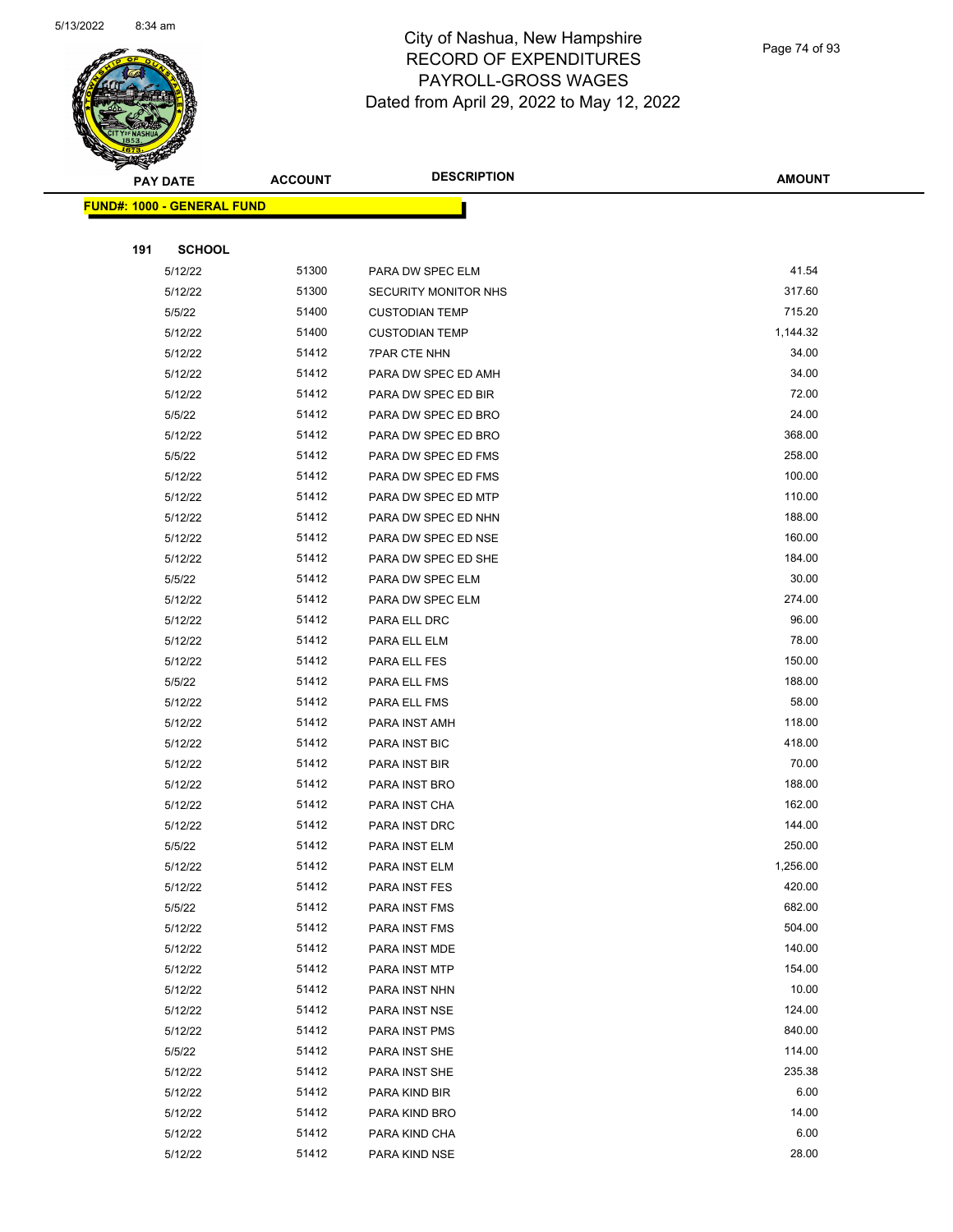

Page 75 of 93

|     | <b>PAY DATE</b>                    | <b>ACCOUNT</b> | <b>DESCRIPTION</b>                         | <b>AMOUNT</b>      |
|-----|------------------------------------|----------------|--------------------------------------------|--------------------|
|     | <u> FUND#: 1000 - GENERAL FUND</u> |                |                                            |                    |
|     |                                    |                |                                            |                    |
| 191 | <b>SCHOOL</b>                      |                |                                            |                    |
|     | 5/5/22                             | 51412          | PARA KIND SHE                              | 38.00              |
|     | 5/5/22                             | 51412          | PARA PRE SCH NSE                           | 72.00              |
|     | 5/12/22                            | 51412          | PARA PRE SCH NSE                           | 30.00              |
|     | 5/12/22                            | 51412          | PARA READ ELM                              | 80.00              |
|     | 5/12/22                            | 51412          | PARA TTI AMH                               | 24.00              |
|     | 5/12/22                            | 51412          | PRESCHOOL PARA FPS                         | 50.00              |
|     | 5/12/22                            | 51412          | SUB CLERICAL                               | 210.00             |
|     | 5/5/22                             | 51412          | <b>SUB LUNCH MONITOR</b>                   | 37.30              |
|     | 5/12/22                            | 51412          | <b>SUB LUNCH MONITOR</b>                   | 298.33             |
|     | 5/12/22                            | 51412          | SUB PARA PROFESSIONAL                      | 911.79             |
|     | 5/5/22                             | 51412          | SUB TEACHER                                | 445.83             |
|     | 5/12/22                            | 51412          | SUB TEACHER                                | 346.56             |
|     | 5/12/22                            | 51412          | SUB TEACHER LONG TERM                      | 6,125.00           |
|     | 5/5/22                             | 51412          | <b>TEACHER DWSE AMH</b>                    | 3,352.51           |
|     | 5/5/22                             | 51412          | TEACHER DWSE NHS                           | 902.65             |
|     | 5/5/22                             | 51412          | TEACHER ENGLISH NHN                        | 1,086.55           |
|     | 5/5/22                             | 51412          | TEACHER FOREIGN LANG NHN                   | 475.55             |
|     | 5/5/22                             | 51412          | TEACHER IN SCH SUSPENSION ELM              | 187.95             |
|     | 5/5/22                             | 51412          | <b>TEACHER MATH ELM</b>                    | 243.04             |
|     | 5/5/22                             | 51412          | <b>TEACHER MATH NHN</b>                    | 1,201.80           |
|     | 5/5/22                             | 51412          | <b>TEACHER SCIENCE NHS</b>                 | 456.60             |
|     | 5/5/22                             | 51412          | TEACHER SOCIAL STUDIES NHN                 | 984.77             |
|     | 5/5/22                             | 51412          | TEACHER SOCIAL STUDIES NHS                 | 38.00              |
|     | 5/5/22                             | 51412          | <b>TEACHER SPED AMH</b>                    | 142.67             |
|     | 5/5/22                             | 51412          | <b>TEACHER SPED NHS</b>                    | 5,750.04           |
|     | 5/5/22                             | 51412          | TITLE ONE PARA FES                         | 6.00               |
|     | 5/5/22                             | 51600          | PARA ALT AMH                               | 1,000.00           |
|     | 5/5/22                             | 51600          | PARA ALT FMS                               | 500.00             |
|     | 5/5/22                             | 51600          | PARA DW SPEC ED AMH                        | 5,500.00           |
|     | 5/5/22                             | 51600          | PARA DW SPEC ED BIR                        | 1,250.00           |
|     | 5/5/22                             | 51600<br>51600 | PARA DW SPEC ED BRO                        | 4,000.00<br>500.00 |
|     | 5/12/22                            | 51600          | PARA DW SPEC ED BRO                        | 2,250.00           |
|     | 5/5/22<br>5/12/22                  | 51600          | PARA DW SPEC ED CHA<br>PARA DW SPEC ED CHA | 500.00             |
|     | 5/5/22                             | 51600          | PARA DW SPEC ED FMS                        | 1,000.00           |
|     | 5/5/22                             | 51600          | PARA DW SPEC ED LDG                        | 1,000.00           |
|     | 5/12/22                            | 51600          | PARA DW SPEC ED LDG                        | 500.00             |
|     | 5/5/22                             | 51600          | PARA DW SPEC ED MDE                        | 3,000.00           |
|     | 5/12/22                            | 51600          | PARA DW SPEC ED MDE                        | 500.00             |
|     | 5/5/22                             | 51600          | PARA DW SPEC ED NHN                        | 2,750.00           |
|     | 5/5/22                             | 51600          | PARA DW SPEC ED NHS                        | 1,500.00           |
|     | 5/5/22                             | 51600          | PARA DW SPEC ED NSE                        | 3,000.00           |
|     | 5/5/22                             | 51600          | PARA DW SPEC ED SHE                        | 1,750.00           |
|     | 5/12/22                            | 51600          | PARA DW SPEC ED SHE                        | 500.00             |
|     |                                    |                |                                            |                    |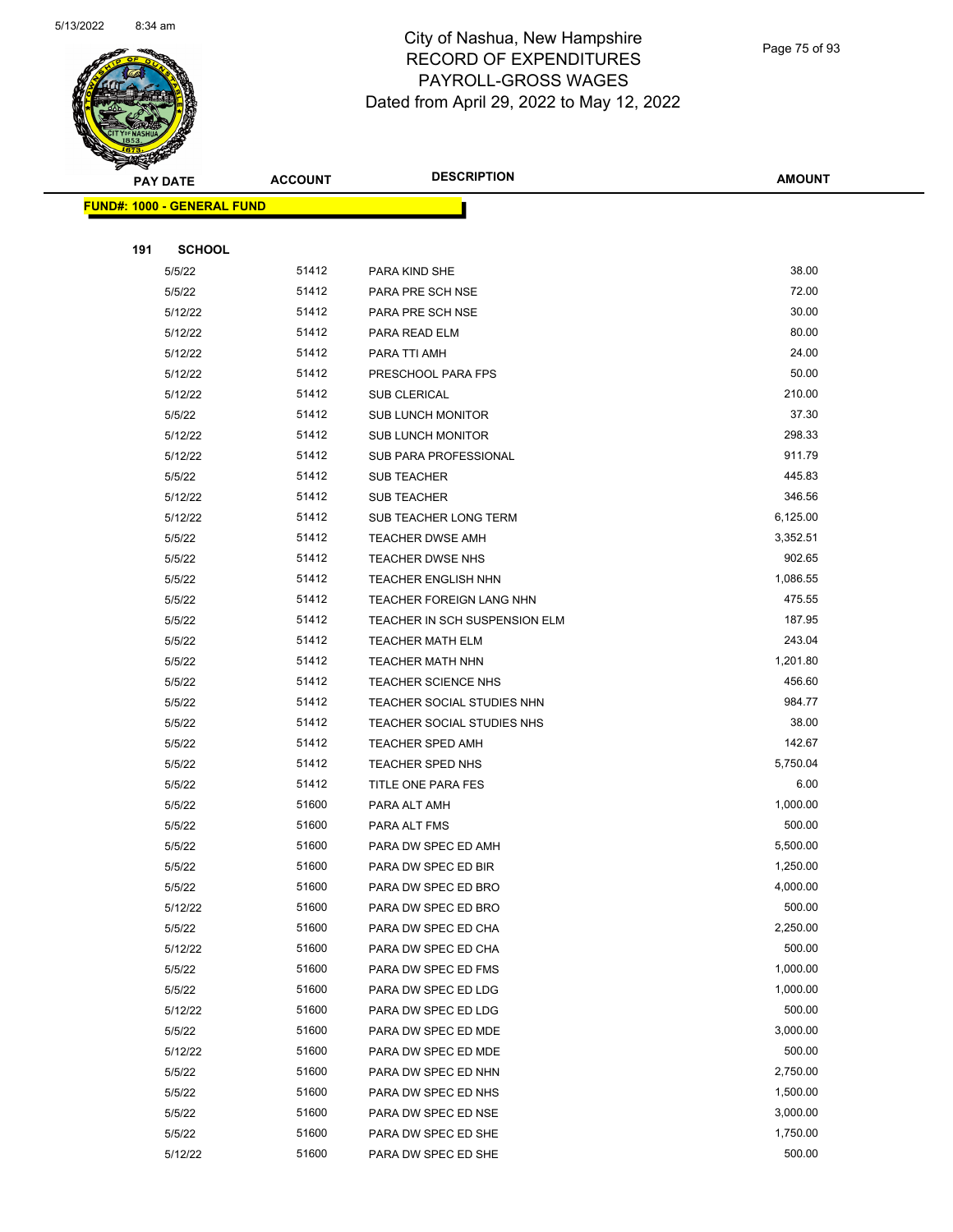

Page 76 of 93

|     | <b>PAY DATE</b>                    | <b>ACCOUNT</b> | <b>DESCRIPTION</b>   | <b>AMOUNT</b> |
|-----|------------------------------------|----------------|----------------------|---------------|
|     | <u> FUND#: 1000 - GENERAL FUND</u> |                |                      |               |
|     |                                    |                |                      |               |
| 191 | <b>SCHOOL</b>                      |                |                      |               |
|     | 5/5/22                             | 51600          | PARA DW SPEC ELM     | 2,250.00      |
|     | 5/5/22                             | 51600          | PARA ELL BIR         | 1,000.00      |
|     | 5/5/22                             | 51600          | PARA ELL FES         | 750.00        |
|     | 5/5/22                             | 51600          | PARA ELL LDG         | 1,000.00      |
|     | 5/5/22                             | 51600          | PARA ELL SHE         | 1,000.00      |
|     | 5/5/22                             | 51600          | PARA INST AMH        | 3,250.00      |
|     | 5/5/22                             | 51600          | PARA INST BIC        | 6,500.00      |
|     | 5/12/22                            | 51600          | PARA INST BIC        | 1,250.00      |
|     | 5/5/22                             | 51600          | PARA INST BIR        | 3,500.00      |
|     | 5/5/22                             | 51600          | PARA INST BRO        | 3,500.00      |
|     | 5/5/22                             | 51600          | PARA INST CHA        | 2,750.00      |
|     | 5/5/22                             | 51600          | PARA INST DRC        | 2,750.00      |
|     | 5/5/22                             | 51600          | PARA INST ELM        | 4,500.00      |
|     | 5/12/22                            | 51600          | PARA INST ELM        | 250.00        |
|     | 5/5/22                             | 51600          | PARA INST FES        | 5,750.00      |
|     | 5/5/22                             | 51600          | PARA INST FMS        | 2,000.00      |
|     | 5/12/22                            | 51600          | PARA INST FMS        | 500.00        |
|     | 5/5/22                             | 51600          | PARA INST LDG        | 6,750.00      |
|     | 5/5/22                             | 51600          | PARA INST MDE        | 4,750.00      |
|     | 5/5/22                             | 51600          | PARA INST MTP        | 2,500.00      |
|     | 5/5/22                             | 51600          | PARA INST NHN        | 2,750.00      |
|     | 5/12/22                            | 51600          | PARA INST NHN        | 250.00        |
|     | 5/5/22                             | 51600          | PARA INST NHS        | 1,500.00      |
|     | 5/5/22                             | 51600          | PARA INST NSE        | 5,250.00      |
|     | 5/12/22                            | 51600          | PARA INST NSE        | 250.00        |
|     | 5/5/22                             | 51600          | PARA INST PMS        | 5,000.00      |
|     | 5/5/22                             | 51600          | PARA INST SHE        | 3,500.00      |
|     | 5/12/22                            | 51600          | PARA INST SHE        | 250.00        |
|     | 5/5/22                             | 51600          | PARA KIND AMH        | 1,000.00      |
|     | 5/5/22                             | 51600          | PARA KIND BRO        | 750.00        |
|     | 5/12/22                            | 51600          | PARA KIND BRO        | 250.00        |
|     | 5/5/22                             | 51600          | PARA KIND DRC        | 1,000.00      |
|     | 5/5/22                             | 51600          | PARA KIND FES        | 1,250.00      |
|     | 5/5/22                             | 51600          | PARA KIND MDE        | 750.00        |
|     | 5/5/22                             | 51600          | PARA KIND NSE        | 1,000.00      |
|     | 5/5/22                             | 51600          | PARA KIND SHE        | 1,000.00      |
|     | 5/5/22                             | 51600          | PARA MEDIA NHN       | 1,000.00      |
|     | 5/5/22                             | 51600          | PARA PRE SCH BIC     | 500.00        |
|     | 5/5/22                             | 51600          | PARA READ ELM        | 1,000.00      |
|     | 5/5/22                             | 51600          | PARA SCI NHN         | 1,000.00      |
|     | 5/5/22                             | 51600          | PARA SCI NHS         | 1,000.00      |
|     | 5/5/22                             | 51600          | PARA TTI LDG         | 3,750.00      |
|     | 5/5/22                             | 51600          | PRESCHOOL PARA FPS   | 2,000.00      |
|     | 5/12/22                            | 51650          | HOME SCHOOL CORD TTI | 50.00         |
|     |                                    |                |                      |               |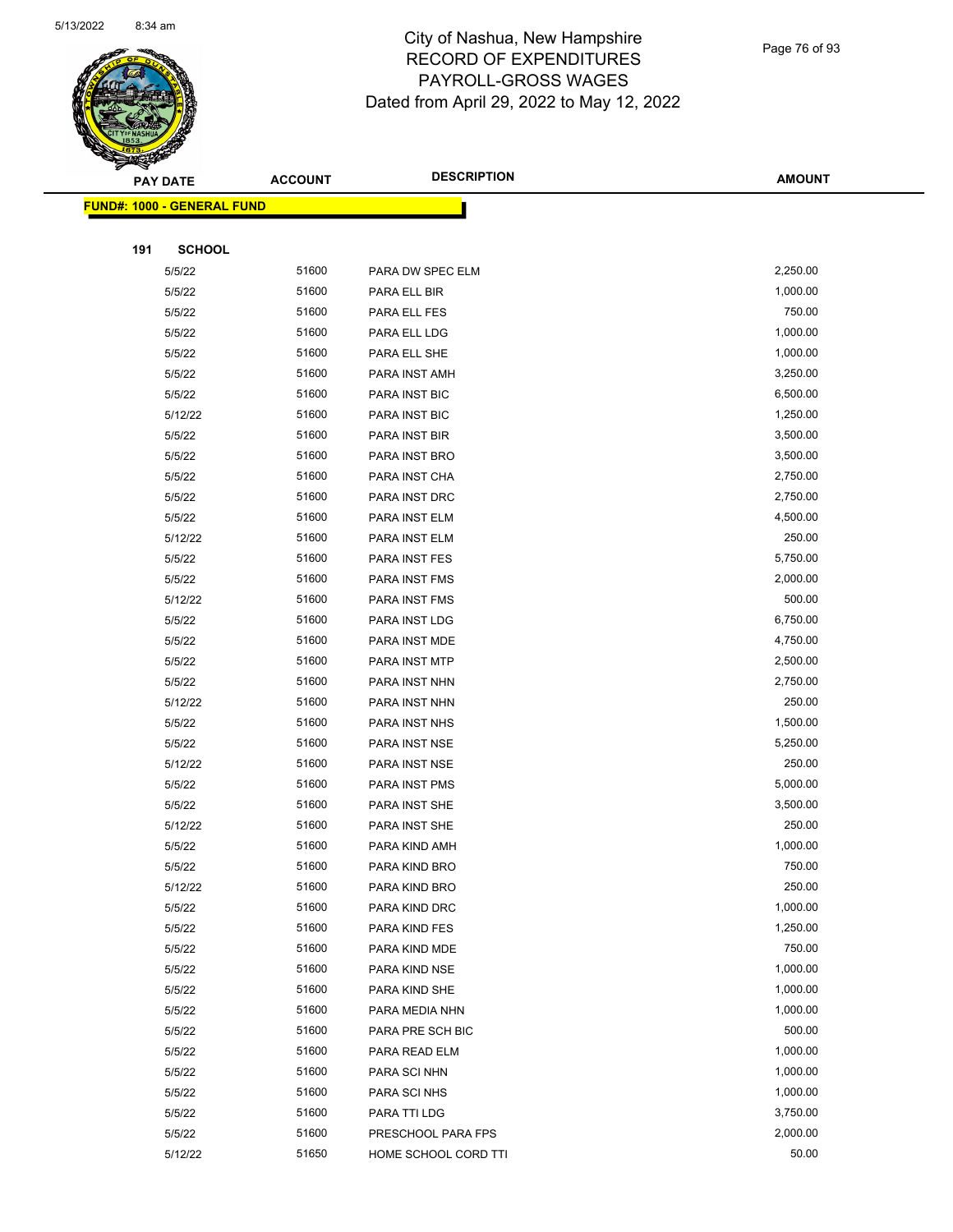

Page 77 of 93

| <b>PAY DATE</b>                   | <b>ACCOUNT</b> | <b>DESCRIPTION</b>                                   | <b>AMOUNT</b>  |
|-----------------------------------|----------------|------------------------------------------------------|----------------|
| <b>FUND#: 1000 - GENERAL FUND</b> |                |                                                      |                |
|                                   |                |                                                      |                |
| 191<br><b>SCHOOL</b>              |                |                                                      |                |
| 5/12/22                           | 51650          | <b>INSTRUMENTAL MUSIC</b>                            | 1,770.00       |
| 5/12/22                           | 51650          | <b>INTERPRETER</b>                                   | 6.25           |
| 5/5/22                            | 51650          | <b>NURSE NHS</b>                                     | 150.00         |
| 5/12/22                           | 51650          | PARA DW SPEC ED NHN                                  | 63.70          |
| 5/5/22                            | 51650          | SIGN LANGUAGE INTERPRETER                            | 250.08         |
| 5/12/22                           | 51650          | SIGN LANGUAGE INTERPRETER                            | 448.17         |
| 5/5/22                            | 51650          | <b>TEACHER DWSE NHS</b>                              | 250.00         |
| 5/5/22                            | 51650          | TEACHER FOREIGN LANG NHN                             | 575.00         |
| 5/5/22                            | 51650          | <b>TEACHER GRAPHICS NHN</b>                          | 100.00         |
| 5/5/22                            | 51650          | TEACHER MATH NHS                                     | 50.00          |
| 5/5/22                            | 51650          | <b>TEACHER MUSIC AMH</b>                             | 120.00         |
| 5/5/22                            | 51650          | <b>TEACHER MUSIC DRC</b>                             | 210.00         |
| 5/5/22                            | 51650          | <b>TEACHER MUSIC FES</b>                             | 60.00          |
| 5/5/22                            | 51650          | <b>TEACHER MUSIC LDG</b>                             | 60.00          |
| 5/5/22                            | 51650          | <b>TEACHER SCIENCE NHN</b>                           | 50.00          |
| 5/5/22                            | 51650          | TEACHER SOCIAL STUDIES NHS                           | 50.00          |
| 5/5/22                            | 51650          | TEACHER SPED AMH                                     | 300.00         |
| 5/5/22                            | 51650          | <b>TEACHER SPED FMS</b>                              | 1,750.00       |
| 5/5/22                            | 51700          | <b>GUIDANCE COUNSELOR BIR</b>                        | 69.23          |
| 5/5/22                            | 51700          | <b>GUIDANCE COUNSELOR ELM</b>                        | 69.23          |
| 5/5/22                            | 51700          | <b>LIBRARIAN NHS</b>                                 | 81.82          |
| 5/5/22                            | 51700          | <b>NURSE ELM</b>                                     | 81.82          |
| 5/5/22                            | 51700          | SCHOOL PSYCHOLOGIST WID                              | 69.23          |
| 5/5/22                            | 51700          | SPEECH LANG PATHOLOGIST WID                          | 69.23          |
| 5/5/22                            | 51700          | TEACHER ART CHA                                      | 34.62          |
| 5/5/22                            | 51700          | <b>TEACHER ART NHS</b>                               | 34.62          |
| 5/5/22                            | 51700          | <b>TEACHER BUSINESS NHS</b>                          | 69.23          |
| 5/5/22                            | 51700          | <b>TEACHER DWSE ELM</b>                              | 69.23          |
| 5/5/22                            | 51700          | <b>TEACHER ENGLISH FMS</b>                           | 69.23          |
| 5/5/22                            | 51700          | <b>TEACHER ENGLISH NHN</b>                           | 69.23<br>69.23 |
| 5/5/22                            | 51700<br>51700 | <b>TEACHER ENGLISH NHS</b>                           | 69.23          |
| 5/5/22<br>5/5/22                  | 51700          | TEACHER FOREIGN LANG NHN<br>TEACHER FOREIGN LANG NHS | 69.23          |
| 5/5/22                            | 51700          | <b>TEACHER GR6 ELM</b>                               | 69.23          |
| 5/5/22                            | 51700          | <b>TEACHER GR6 PMS</b>                               | 69.23          |
| 5/5/22                            | 51700          | <b>TEACHER MATH ELM</b>                              | 81.82          |
| 5/5/22                            | 51700          | <b>TEACHER MATH FMS</b>                              | 69.23          |
| 5/5/22                            | 51700          | <b>TEACHER MATH NHN</b>                              | 69.23          |
| 5/5/22                            | 51700          | <b>TEACHER MATH NHS</b>                              | 69.23          |
| 5/5/22                            | 51700          | TEACHER MATH PMS                                     | 69.23          |
| 5/5/22                            | 51700          | <b>TEACHER MUSIC FMS</b>                             | 69.23          |
| 5/5/22                            | 51700          | <b>TEACHER PE MDE</b>                                | 34.62          |
| 5/5/22                            | 51700          | TEACHER PE NHN                                       | 34.62          |
| 5/5/22                            | 51700          | TEACHER READ ELM                                     | 34.62          |
|                                   |                |                                                      |                |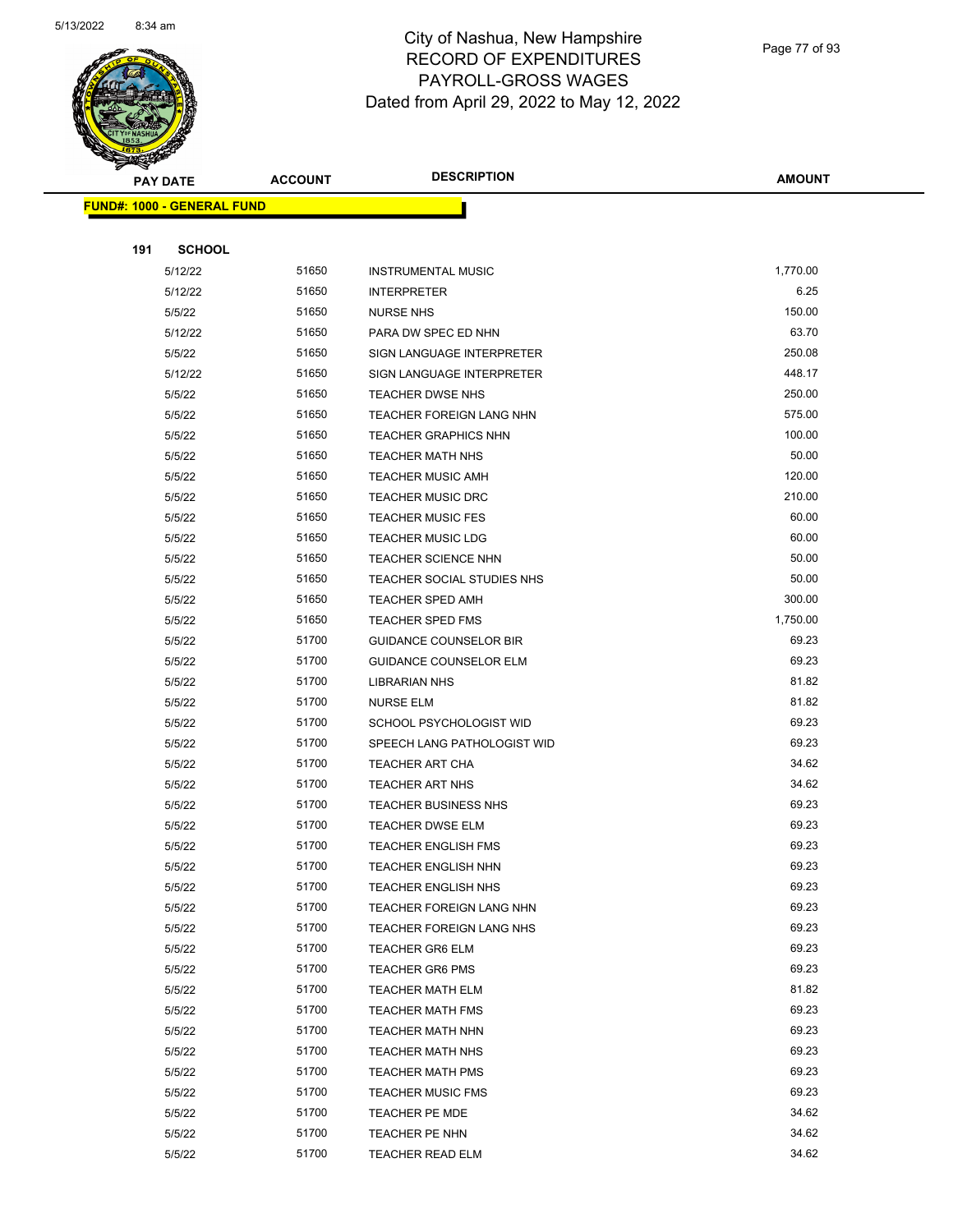

Page 78 of 93

| <b>PAY DATE</b>                   | <b>ACCOUNT</b> | <b>DESCRIPTION</b>                | <b>AMOUNT</b>  |
|-----------------------------------|----------------|-----------------------------------|----------------|
| <b>FUND#: 1000 - GENERAL FUND</b> |                |                                   |                |
|                                   |                |                                   |                |
| <b>SCHOOL</b><br>191              |                |                                   |                |
| 5/5/22                            | 51700          | <b>TEACHER READ FMS</b>           | 34.62          |
| 5/5/22                            | 51700          | <b>TEACHER SCIENCE ELM</b>        | 69.23          |
| 5/5/22                            | 51700          | <b>TEACHER SCIENCE FMS</b>        | 69.23          |
| 5/5/22                            | 51700          | <b>TEACHER SCIENCE NHN</b>        | 69.23          |
| 5/5/22                            | 51700          | <b>TEACHER SCIENCE NHS</b>        | 100.00         |
| 5/5/22                            | 51700          | <b>TEACHER SCIENCE PMS</b>        | 69.23          |
| 5/5/22                            | 51700          | TEACHER SOCIAL STUDIES ELM        | 69.23          |
| 5/5/22                            | 51700          | <b>TEACHER SOCIAL STUDIES FMS</b> | 69.23          |
| 5/5/22                            | 51700          | TEACHER SOCIAL STUDIES NHN        | 69.23          |
| 5/5/22                            | 51700          | TEACHER SOCIAL STUDIES NHS        | 100.00         |
| 5/5/22                            | 51700          | TEACHER SOCIAL STUDIES PMS        | 69.23          |
| 5/5/22                            | 51700          | <b>TEACHER SPED FMS</b>           | 69.23          |
| 5/5/22                            | 51700          | TEACHER SPED NHN                  | 69.23          |
| 5/5/22                            | 51700          | TEACHER TECHED NHN                | 69.23          |
| 5/5/22                            | 51750          | <b>CLERICAL RECEPTIONIST NHS</b>  | 1,479.73       |
| 5/12/22                           | 51750          | <b>CUSTODIAN HEAD FMS</b>         | 5,059.04       |
| 5/12/22                           | 51750          | PARA DW SPEC ED FMS               | 698.15         |
| 5/5/22                            | 52800          | EDUCATIONAL ASSISTANCE            | 10,983.20      |
| <b>TOTAL 191 - SCHOOL</b>         |                |                                   | \$3,364,803.86 |
|                                   |                |                                   |                |

**TOTAL FUND 1000 - GENERAL FUND \$5,648,902.93** 

**FUND#: 1010 - GENERAL FUND PY ESCROWS**

| 181 | <b>COMMUNITY DEVELOPMENT</b> |  |
|-----|------------------------------|--|
|     | _ _ _ _ _                    |  |

| <b>TOTAL FUND 1010 - GENERAL FUND PY ESCROWS</b> |       |                    | \$468.00 |
|--------------------------------------------------|-------|--------------------|----------|
| <b>TOTAL 181 - COMMUNITY DEVELOPMENT</b>         |       |                    | \$468.00 |
| 5/5/22                                           | 55118 | TELEPHONE-CELLULAR | 468.00   |

|  | <b>FUND#: 2100 - FOOD SERVICES FUND</b> |  |
|--|-----------------------------------------|--|
|--|-----------------------------------------|--|

| 5/5/22  | 51100 | CLERICAL FOOD SERVICE NHS     | 809.10   |
|---------|-------|-------------------------------|----------|
| 5/12/22 | 51100 | CLERICAL FOOD SERVICE NHS     | 825.84   |
| 5/12/22 | 51100 | DELIVERY DRIVER FOOD SERVICE  | 794.74   |
| 5/5/22  | 51100 | DIRECTOR FOOD SERVICE         | 3.173.10 |
| 5/5/22  | 51100 | FOOD SERVICE BUSINESS MANAGER | 2.353.00 |
| 5/12/22 | 51100 | FOOD SERVICE COOK AMH         | 531.30   |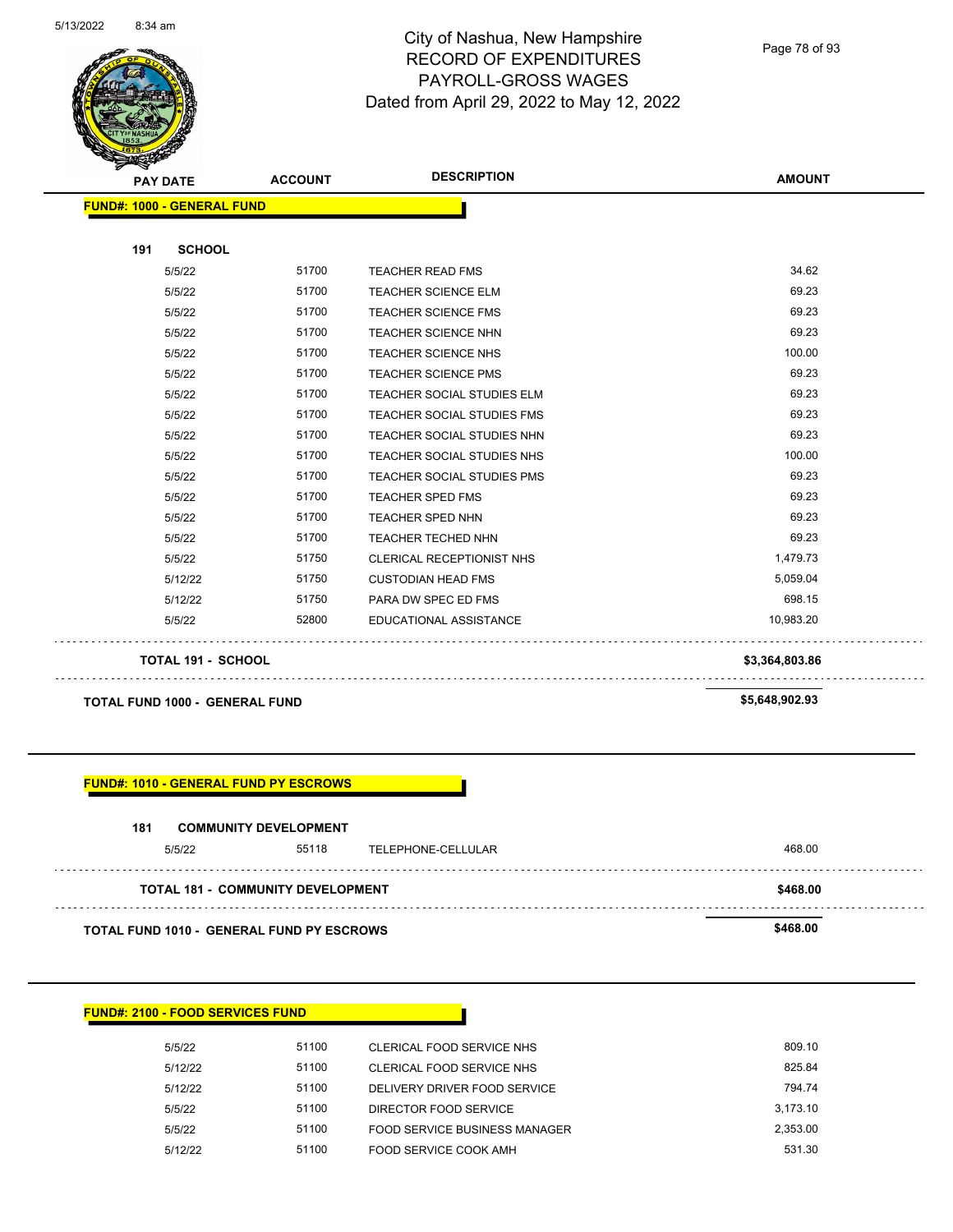

Page 79 of 93

| <b>PAY DATE</b>                          | <b>ACCOUNT</b> | <b>DESCRIPTION</b>                                              | <b>AMOUNT</b>      |
|------------------------------------------|----------------|-----------------------------------------------------------------|--------------------|
| <u> FUND#: 2100 - FOOD SERVICES FUND</u> |                |                                                                 |                    |
|                                          |                |                                                                 |                    |
| 5/12/22<br>5/12/22                       | 51100<br>51100 | FOOD SERVICE COOK BIC<br><b>FOOD SERVICE COOK BIR</b>           | 551.32<br>497.35   |
|                                          |                |                                                                 |                    |
| 5/12/22                                  | 51100          | FOOD SERVICE COOK BRO                                           | 543.55<br>548.80   |
| 5/12/22                                  | 51100          | FOOD SERVICE COOK CHA                                           | 479.85             |
| 5/12/22                                  | 51100          | FOOD SERVICE COOK DRC                                           |                    |
| 5/12/22                                  | 51100          | FOOD SERVICE COOK ELM                                           | 508.90<br>548.80   |
| 5/12/22                                  | 51100          | <b>FOOD SERVICE COOK FES</b>                                    |                    |
| 5/12/22                                  | 51100          | <b>FOOD SERVICE COOK FMS</b>                                    | 484.70<br>526.05   |
| 5/12/22                                  | 51100<br>51100 | FOOD SERVICE COOK LDG                                           | 531.30             |
| 5/12/22                                  |                | FOOD SERVICE COOK MDE                                           |                    |
| 5/12/22                                  | 51100          | FOOD SERVICE COOK NHN                                           | 1,174.25           |
| 5/12/22                                  | 51100          | FOOD SERVICE COOK NHS                                           | 1,087.80           |
| 5/12/22                                  | 51100<br>51100 | <b>FOOD SERVICE COOK PMS</b>                                    | 582.05<br>497.35   |
| 5/12/22                                  | 51100          | FOOD SERVICE COOK SHE                                           | 12,054.38          |
| 5/5/22                                   |                | <b>FOOD SERVICE SITE CORD</b>                                   |                    |
| 5/5/22                                   | 51100          | <b>FOOD SERVICECOOK MTP</b>                                     | 28.42              |
| 5/12/22                                  | 51100          | <b>FOOD SERVICECOOK MTP</b>                                     | 497.35             |
| 5/12/22                                  | 51200          | FOOD SERVICE ASST PT AMH                                        | 603.35             |
| 5/12/22                                  | 51200          | <b>FOOD SERVICE ASST PT BIC</b>                                 | 576.30             |
| 5/12/22                                  | 51200          | FOOD SERVICE ASST PT BIR                                        | 378.00             |
| 5/12/22                                  | 51200          | FOOD SERVICE ASST PT BRO                                        | 397.80             |
| 5/12/22                                  | 51200          | FOOD SERVICE ASST PT CHA                                        | 477.05             |
| 5/12/22                                  | 51200          | FOOD SERVICE ASST PT DRC                                        | 601.65             |
| 5/12/22                                  | 51200<br>51200 | FOOD SERVICE ASST PT ELM                                        | 1,775.60<br>811.02 |
| 5/12/22<br>5/12/22                       | 51200          | <b>FOOD SERVICE ASST PT FES</b>                                 | 1,381.15           |
|                                          | 51200          | FOOD SERVICE ASST PT FMS                                        | 988.47             |
| 5/12/22                                  | 51200          | FOOD SERVICE ASST PT LDG                                        | 630.84             |
| 5/12/22                                  | 51200          | FOOD SERVICE ASST PT MDE                                        | 384.30             |
| 5/12/22                                  | 51200          | FOOD SERVICE ASST PT MTP<br><b>FOOD SERVICE ASST PT NHN</b>     | 2,888.53           |
| 5/12/22<br>5/12/22                       | 51200          | FOOD SERVICE ASST PT NHS                                        | 2,468.79           |
| 5/12/22                                  | 51200          | FOOD SERVICE ASST PT NSE                                        | 434.27             |
| 5/12/22                                  | 51200          | FOOD SERVICE ASST PT PMS                                        | 2,269.74           |
| 5/12/22                                  | 51200          | FOOD SERVICE ASST PT SHE                                        | 349.65             |
| 5/12/22                                  | 51300          | CLERICAL FOOD SERVICE NHS                                       | 25.11              |
| 5/12/22                                  | 51300          |                                                                 | 44.70              |
| 5/12/22                                  | 51300          | DELIVERY DRIVER FOOD SERVICE<br><b>FOOD SERVICE ASST PT FES</b> | 5.14               |
|                                          | 51300          |                                                                 | 22.80              |
| 5/12/22                                  | 51300          | FOOD SERVICE COOK MDE<br>FOOD SERVICE COOK NHN                  | 59.22              |
| 5/12/22                                  | 51300          |                                                                 | 69.60              |
| 5/12/22<br>5/12/22                       | 51300          | FOOD SERVICE COOK NHS                                           | 31.98              |
|                                          |                | <b>FOOD SERVICECOOK MTP</b>                                     |                    |
| 5/12/22                                  | 51412          | <b>SUB FOOD SERVICE</b>                                         | 350.27             |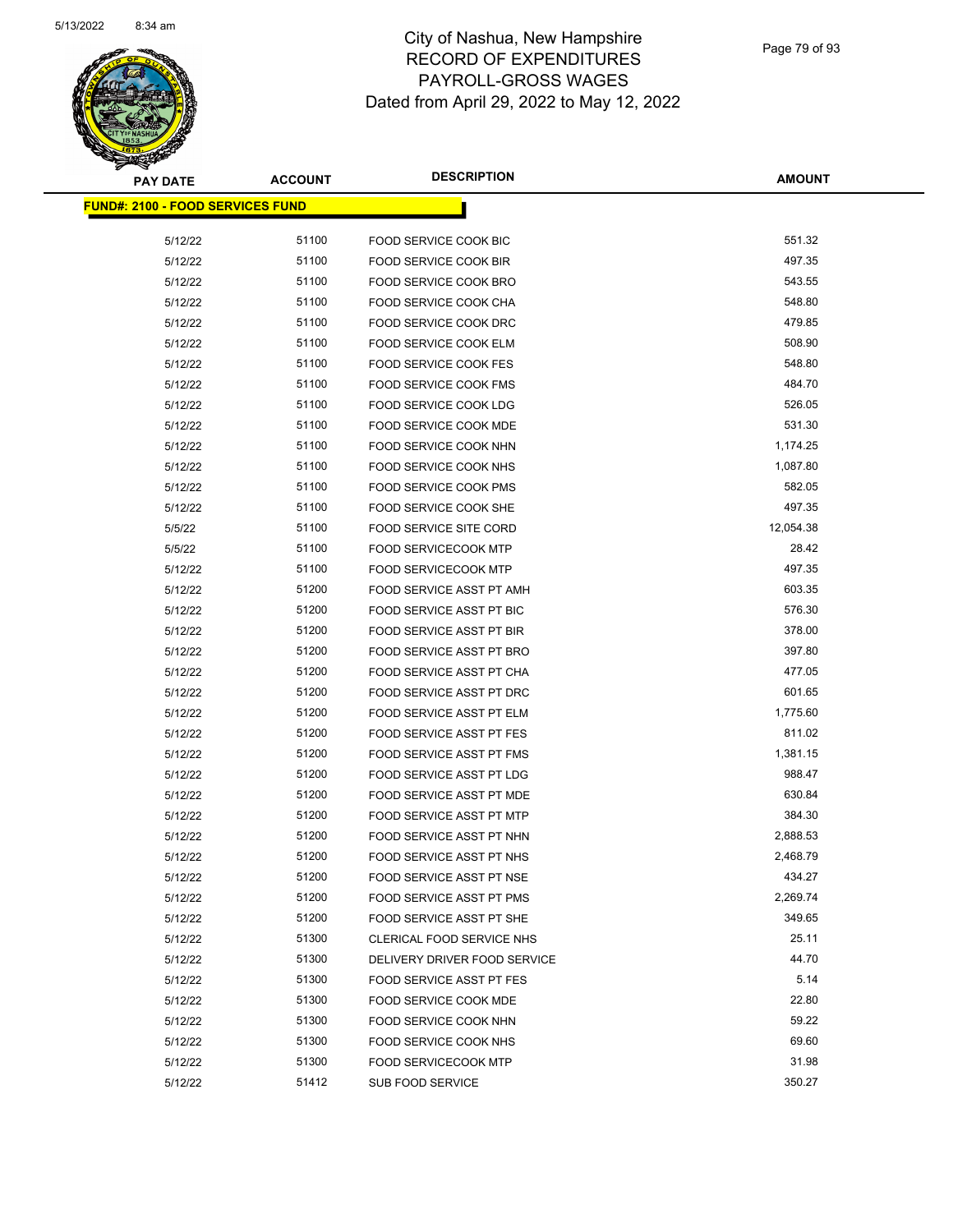**AMOUNT** City of Nashua, New Hampshire RECORD OF EXPENDITURES PAYROLL-GROSS WAGES Dated from April 29, 2022 to May 12, 2022 **PAY DATE ACCOUNT DESCRIPTION TOTAL FUND 2100 - FOOD SERVICES FUND \$47,654.63**  Page 80 of 93

|         | <b>TOTAL FUND 2201 - DRIVERS EDUCATION FUND</b> |                        | \$3,895.00 |
|---------|-------------------------------------------------|------------------------|------------|
| 5/5/22  | 51200                                           | TEACHER TECHED ELM     | 280.00     |
| 5/5/22  | 51200                                           | <b>TEACHER ELL FES</b> | 150.00     |
| 5/12/22 | 51200                                           | DRIVER INSTRUCTOR      | 1.505.00   |
| 5/5/22  | 51200                                           | DRIVER INSTRUCTOR      | 1,960.00   |

5/13/2022 8:34 am

| TOTAL FUND 2207 - ADULT ED/CONTINUING ED |       |                                 | \$6,250.00 |
|------------------------------------------|-------|---------------------------------|------------|
| 5/5/22                                   | 51650 | TEACHER SOCIAL STUDIES NHN      | 700.00     |
| 5/5/22                                   | 51650 | <b>TEACHER SCIENCE NHS</b>      | 400.00     |
| 5/5/22                                   | 51650 | <b>TEACHER SCIENCE NHN</b>      | 700.00     |
| 5/5/22                                   | 51650 | <b>TEACHER MATH NHS</b>         | 1,200.00   |
| 5/5/22                                   | 51650 | <b>TEACHER MATH NHN</b>         | 1,500.00   |
| 5/5/22                                   | 51650 | <b>TEACHER FOREIGN LANG NHS</b> | 100.00     |
| 5/5/22                                   | 51650 | <b>TEACHER ENGLISH NHS</b>      | 400.00     |
| 5/5/22                                   | 51650 | <b>TEACHER ENGLISH NHN</b>      | 700.00     |
| 5/5/22                                   | 51650 | GUIDANCE COUNSELOR NHS          | 200.00     |
| 5/5/22                                   | 51650 | <b>GUIDANCE COUNSELOR NHN</b>   | 50.00      |
| 5/12/22                                  | 51200 | ADULT ED INSTRUCTOR             | 100.00     |
| 5/12/22                                  | 51200 | ADULT ED ENRICHMENT INST        | 200.00     |

| 5/5/22                                | 51100 | PANTHER PRESCHOOL DIRECTOR | 1,289.82   |
|---------------------------------------|-------|----------------------------|------------|
| <b>TOTAL FUND 2252 - DAY CARE</b>     |       |                            | \$1,289.82 |
|                                       |       |                            |            |
|                                       |       |                            |            |
|                                       |       |                            |            |
| <b>FUND#: 2257 - SPECIAL ED LOCAL</b> |       |                            |            |
|                                       |       |                            |            |
| 5/12/22                               | 51100 | PARA DW SPEC ED AMH        | 255.94     |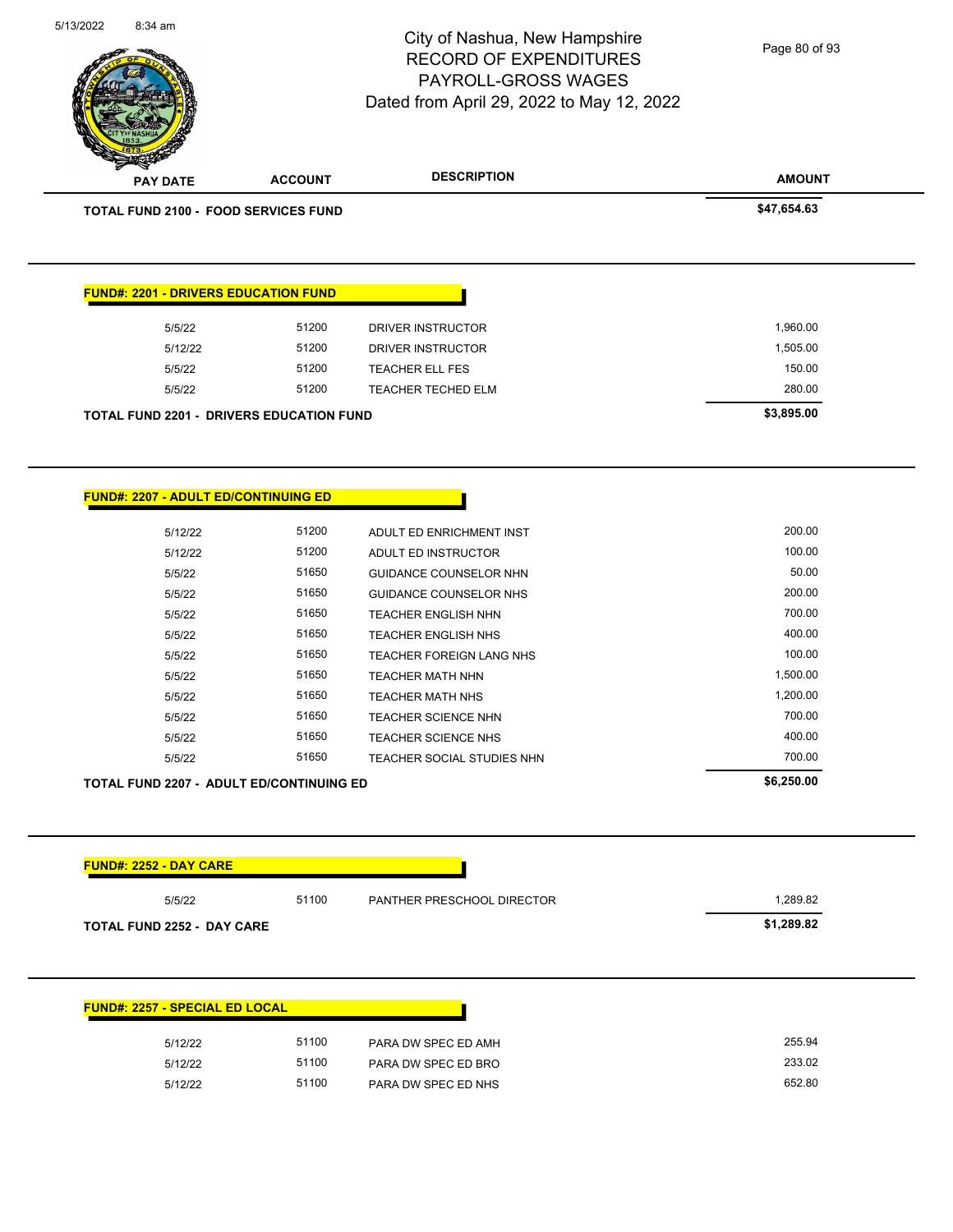**AMOUNT** City of Nashua, New Hampshire RECORD OF EXPENDITURES PAYROLL-GROSS WAGES Dated from April 29, 2022 to May 12, 2022 **PAY DATE ACCOUNT DESCRIPTION** 5/13/2022 8:34 am Page 81 of 93

| <b>TOTAL FUND 2257 - SPECIAL ED LOCAL</b>                                                    | \$1,141.76     |                                    |                      |
|----------------------------------------------------------------------------------------------|----------------|------------------------------------|----------------------|
|                                                                                              |                |                                    |                      |
| <b>FUND#: 2505 - PEG ACCESS CHANNELS FUND</b>                                                |                |                                    |                      |
| 5/5/22                                                                                       | 51100          | ECHANNEL ACCESS ADMINISTRATOR      | 1,227.05             |
| 5/12/22                                                                                      | 51100          | ECHANNEL ACCESS ADMINISTRATOR      | 1,227.05             |
| 5/5/22                                                                                       | 51100          | PEG PROGRAM MANAGER                | 1,329.30             |
| 5/12/22                                                                                      | 51100          | PEG PROGRAM MANAGER                | 1,329.30             |
| 5/5/22                                                                                       | 51200          | REMOTE MEETING HOSTING SPECIALIST  | 240.00               |
| 5/12/22                                                                                      | 51200          | REMOTE MEETING HOSTING SPECIALIST  | 255.00               |
| 5/5/22                                                                                       | 51200          | <b>VIDEOGRAPHER</b>                | 870.00               |
| 5/12/22                                                                                      | 51200          | <b>VIDEOGRAPHER</b>                | 787.50               |
|                                                                                              |                |                                    |                      |
| 5/5/22                                                                                       | 55118          | TELEPHONE-CELLULAR                 | 100.00<br>\$7,365.20 |
|                                                                                              |                |                                    |                      |
| <b>TOTAL FUND 2505 - PEG ACCESS CHANNELS FUND</b><br><b>FUND#: 3050 - POLICE GRANTS FUND</b> |                |                                    |                      |
| 5/5/22                                                                                       | 51100          | DOMESTIC VIOLENCE ADVOCATE         | 1,000.00             |
| 5/12/22                                                                                      | 51100          | DOMESTIC VIOLENCE ADVOCATE         | 1,000.00             |
| 5/5/22                                                                                       | 51100          | PATROLMAN ALL RANKS                | 1,597.55             |
| 5/12/22                                                                                      | 51100          | PATROLMAN ALL RANKS                | 1,597.55             |
| 5/5/22                                                                                       | 51300          | LIEUTENANT                         | 654.35               |
| 5/12/22                                                                                      | 51300          | <b>LIEUTENANT</b>                  | 736.14               |
| 5/5/22                                                                                       | 51300          | PATROLMAN ALL RANKS                | 7,087.28             |
| 5/12/22                                                                                      | 51300          | PATROLMAN ALL RANKS                | 5,487.88             |
| 5/5/22<br>5/12/22                                                                            | 51300<br>51300 | <b>SERGEANT</b><br><b>SERGEANT</b> | 1,534.29<br>1,333.32 |

**TOTAL FUND 3050 - POLICE GRANTS FUND \$22,347.87** 

| <b>FUND#: 3068 - COMMUNITY SERVICES GRANTS FUND</b> |       |                                                 |          |
|-----------------------------------------------------|-------|-------------------------------------------------|----------|
| 5/5/22                                              | 51100 | BEHAVIORAL HEALTH SPECIALIST                    | 1.165.25 |
| 5/12/22                                             | 51100 | BEHAVIORAL HEALTH SPECIALIST                    | 1.165.24 |
| 5/5/22                                              | 51100 | BEHAVIORAL HEALTH STRATEGIST                    | 1.211.90 |
| 5/12/22                                             | 51100 | BEHAVIORAL HEALTH STRATEGIST                    | 1.211.90 |
| 5/5/22                                              | 51100 | BILINGUAL BICULTURAL COMMUNITY HEALTH WORKER    | 3.369.31 |
| 5/12/22                                             | 51100 | BILINGUAL BICULTURAL COMMUNITY HEALTH WORKER    | 3.428.38 |
| 5/5/22                                              | 51100 | COMMUNITY SERVICES PROGRAM ADMINISTRATIVE ASSIS | 888.70   |
| 5/12/22                                             | 51100 | COMMUNITY SERVICES PROGRAM ADMINISTRATIVE ASSIS | 888.70   |
| 5/5/22                                              | 51100 | <b>EPIDEMIOLOGIST</b>                           | 155.35   |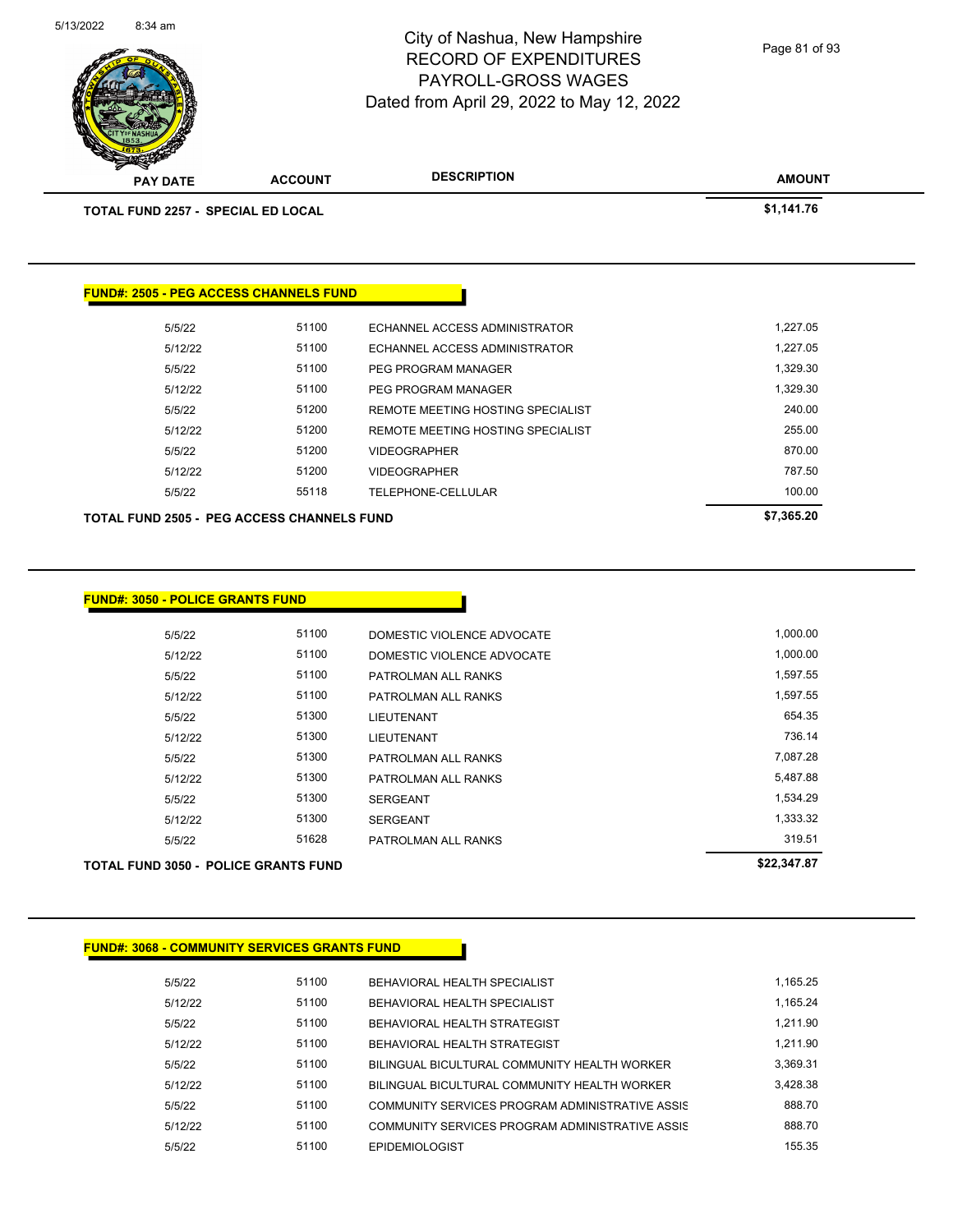

| <b>PAY DATE</b>                                         | <b>ACCOUNT</b> | <b>DESCRIPTION</b>                              | <b>AMOUNT</b> |
|---------------------------------------------------------|----------------|-------------------------------------------------|---------------|
| <b>FUND#: 3068 - COMMUNITY SERVICES GRANTS FUND</b>     |                |                                                 |               |
| 5/12/22                                                 | 51100          | <b>EPIDEMIOLOGIST</b>                           | 155.35        |
| 5/5/22                                                  | 51100          | PHNS PROGRAM ASSISTANT                          | 840.25        |
| 5/12/22                                                 | 51100          | PHNS PROGRAM ASSISTANT                          | 840.26        |
| 5/5/22                                                  | 51100          | PUB HEALTH NET SVS COORD                        | 1,310.90      |
| 5/12/22                                                 | 51100          | PUB HEALTH NET SVS COORD                        | 1,310.90      |
| 5/5/22                                                  | 51100          | PUB HEALTH PREPAREDNESS COORD                   | 1,165.25      |
| 5/12/22                                                 | 51100          | PUB HEALTH PREPAREDNESS COORD                   | 1,165.25      |
| 5/12/22                                                 | 51300          | PHNS PROGRAM ASSISTANT                          | 31.51         |
| 5/5/22                                                  | 51412          | COMMUNITY SERVICES ELC COVID-19 RESPONSE SUPPOF | 947.67        |
| 5/12/22                                                 | 51412          | COMMUNITY SERVICES ELC COVID-19 RESPONSE SUPPOF | 794.82        |
| 5/5/22                                                  | 51412          | <b>NURSE ELM</b>                                | 193.86        |
| 5/5/22                                                  | 51412          | <b>NURSE PER DIEM</b>                           | 226.18        |
| 5/5/22                                                  | 55118          | TELEPHONE-CELLULAR                              | 150.00        |
| <b>TOTAL FUND 3068 - COMMUNITY SERVICES GRANTS FUND</b> |                |                                                 | \$22,616.93   |

#### **FUND#: 3070 - COMMUNITY HEALTH GRANTS FUND**

| <b>TOTAL FUND 3070 - COMMUNITY HEALTH GRANTS FUND</b> | \$7,201.29 |       |                                                |          |
|-------------------------------------------------------|------------|-------|------------------------------------------------|----------|
|                                                       | 5/5/22     | 55118 | TELEPHONE-CELLULAR                             | 50.00    |
|                                                       | 5/12/22    | 51412 | NURSE PER DIEM (PRACTIONER)                    | 167.12   |
|                                                       | 5/5/22     | 51412 | <b>NURSE PER DIEM (PRACTIONER)</b>             | 188.01   |
|                                                       | 5/5/22     | 51300 | BILINGUAL COMM HEALTH WORKER                   | 8.19     |
|                                                       | 5/12/22    | 51100 | PUB HEALTH NURSE                               | 1.310.90 |
|                                                       | 5/5/22     | 51100 | PUB HEALTH NURSE                               | 1.310.90 |
|                                                       | 5/12/22    | 51100 | DISEASE INTERVENTION & BEHAVIORAL HEALTH NURSE | 1,211.90 |
|                                                       | 5/5/22     | 51100 | DISEASE INTERVENTION & BEHAVIORAL HEALTH NURSE | 1,211.90 |
|                                                       | 5/12/22    | 51100 | BILINGUAL COMM HEALTH WORKER                   | 868.45   |
|                                                       | 5/5/22     | 51100 | BILINGUAL COMM HEALTH WORKER                   | 873.92   |
|                                                       |            |       |                                                |          |

# **FUND#: 3090 - URBAN PROGRAM GRANTS FUND**

| 5/5/22  | 51100 | CODE ENFORCEMENT OFFICER II  | 513.95   |
|---------|-------|------------------------------|----------|
| 5/12/22 | 51100 | CODE ENFORCEMENT OFFICER II  | 513.95   |
| 5/5/22  | 51100 | <b>GRANT MGMT SPECIALIST</b> | 1.159.70 |
| 5/12/22 | 51100 | <b>GRANT MGMT SPECIALIST</b> | 1.159.70 |
| 5/5/22  | 51100 | PROGRAM COORDINATOR LP&HH    | 1.347.50 |
| 5/12/22 | 51100 | PROGRAM COORDINATOR LP&HH    | 1.347.50 |
| 5/5/22  | 51100 | PROJECT ADMINISTRATOR        | 1.186.35 |
| 5/12/22 | 51100 | PROJECT ADMINISTRATOR        | 1.186.35 |
| 5/5/22  | 51100 | PROJECT ADMINISTRATOR LP&HH  | 1.321.05 |
| 5/12/22 | 51100 | PROJECT ADMINISTRATOR LP&HH  | 1.321.05 |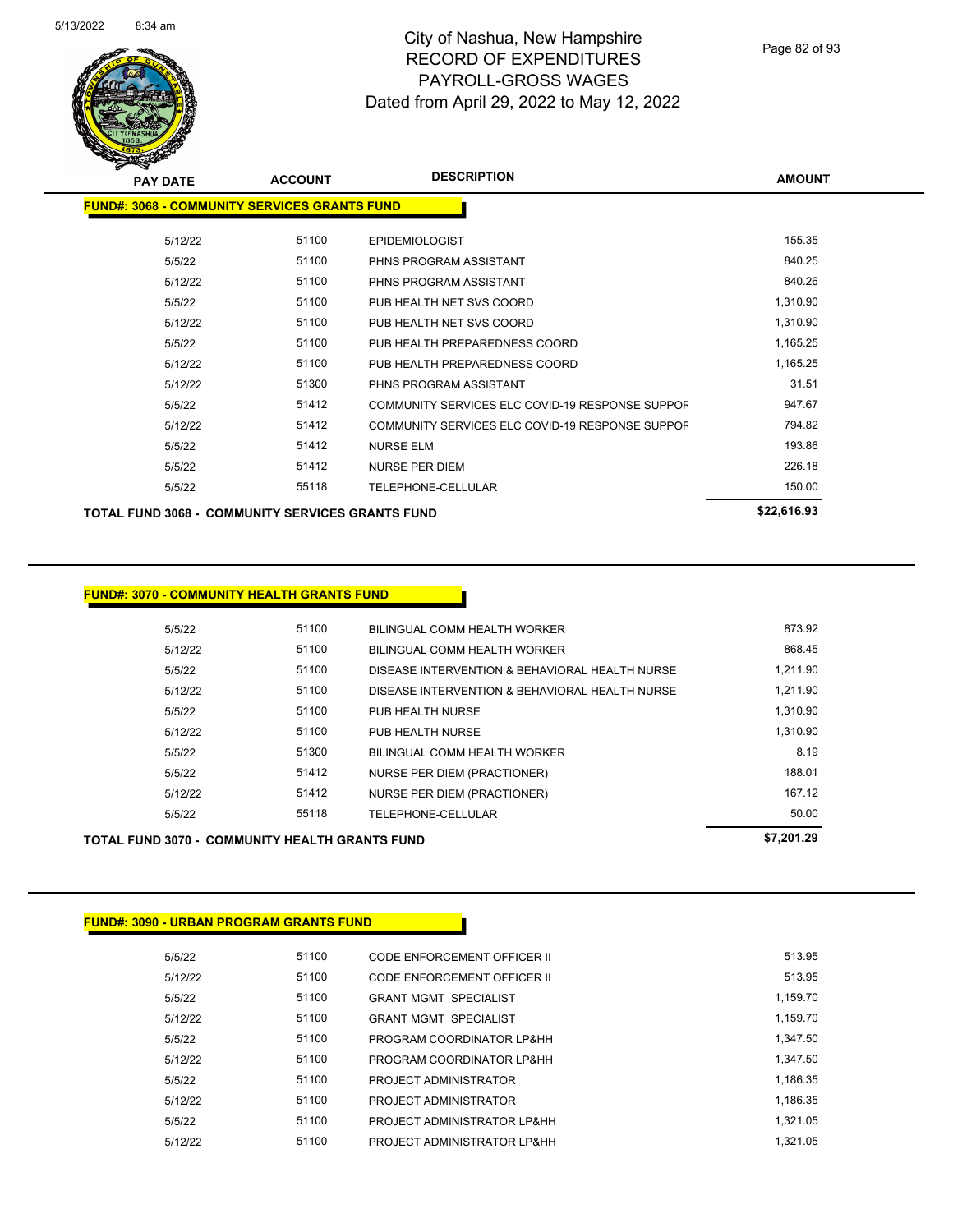

Page 83 of 93

| $\boldsymbol{\nu}$<br>$\sim$ | <b>PAY DATE</b>                                | <b>ACCOUNT</b> | <b>DESCRIPTION</b>             | <b>AMOUNT</b> |
|------------------------------|------------------------------------------------|----------------|--------------------------------|---------------|
|                              | <b>FUND#: 3090 - URBAN PROGRAM GRANTS FUND</b> |                |                                |               |
|                              | 5/5/22                                         | 51100          | PROJECT SPECIALIST URBAN PROGR | 1.257.10      |
|                              | 5/12/22                                        | 51100          | PROJECT SPECIALIST URBAN PROGR | 1.257.10      |
|                              | 5/5/22                                         | 55118          | TELEPHONE-CELLULAR             | 208.50        |
|                              | TOTAL FUND 3090 - URBAN PROGRAM GRANTS FUND    |                |                                | \$13,779.80   |

#### **FUND#: 3120 - TRANSIT GRANTS FUND**

| <b>TOTAL FUND 3120 - TRANSIT GRANTS FUND</b> |         | \$21,212.15 |                                       |          |
|----------------------------------------------|---------|-------------|---------------------------------------|----------|
| 5/5/22                                       |         | 55118       | TELEPHONE-CELLULAR                    | 117.00   |
|                                              | 5/12/22 | 51300       | <b>TRANSIT OPERATIONS COORDINATOR</b> | 167.28   |
|                                              | 5/12/22 | 51300       | <b>TRANSIT MECHANICS</b>              | 572.64   |
| 5/5/22                                       |         | 51300       | <b>TRANSIT MECHANICS</b>              | 556.43   |
|                                              | 5/12/22 | 51100       | <b>TRANSIT OPERATIONS COORDINATOR</b> | 1,115.20 |
| 5/5/22                                       |         | 51100       | <b>TRANSIT OPERATIONS COORDINATOR</b> | 1,115.20 |
|                                              | 5/12/22 | 51100       | <b>TRANSIT MOBILITY MANAGER</b>       | 1,136.10 |
| 5/5/22                                       |         | 51100       | <b>TRANSIT MOBILITY MANAGER</b>       | 1,136.10 |
|                                              | 5/12/22 | 51100       | <b>TRANSIT MECHANICS</b>              | 2,128.05 |
| 5/5/22                                       |         | 51100       | <b>TRANSIT MECHANICS</b>              | 2,134.05 |
|                                              | 5/12/22 | 51100       | <b>TRANSIT FLEET FACILITIES SUPV</b>  | 1,159.70 |
| 5/5/22                                       |         | 51100       | <b>TRANSIT FLEET FACILITIES SUPV</b>  | 1,159.70 |
|                                              | 5/12/22 | 51100       | <b>TRANSIT FINANCE COORDINATOR</b>    | 1,374.40 |
| 5/5/22                                       |         | 51100       | <b>TRANSIT FINANCE COORDINATOR</b>    | 1,374.40 |
|                                              | 5/12/22 | 51100       | <b>TRANSIT ADMINISTRATOR</b>          | 1,890.60 |
| 5/5/22                                       |         | 51100       | <b>TRANSIT ADMINISTRATOR</b>          | 1,890.60 |
|                                              | 5/12/22 | 51100       | <b>COMMUNICATION SPEC</b>             | 1,092.35 |
| 5/5/22                                       |         | 51100       | <b>COMMUNICATION SPEC</b>             | 1,092.35 |
|                                              |         |             |                                       |          |

#### **FUND#: 3800 - SCHOOL GRANTS FUND**

| 5/5/22  | 51100 | 21 CENTURY ASST COORDINATOR    | 1,923.10 |
|---------|-------|--------------------------------|----------|
| 5/5/22  | 51100 | 21 CENTURY ELEM MFAM RES COORD | 8.845.45 |
| 5/5/22  | 51100 | ASSISTANT PRINCIPAL AMH        | 1,437.50 |
| 5/5/22  | 51100 | ASSISTANT PRINCIPAL DR CRSP    | 1,461.57 |
| 5/5/22  | 51100 | ASSISTANT PRINCIPAL MTP        | 1,485.59 |
| 5/5/22  | 51100 | ASSISTANT PRINCIPAL SHE        | 1,851.07 |
| 5/5/22  | 51100 | ASST SYSTEMS ADMIN FULL YEAR   | 1,853.10 |
| 5/5/22  | 51100 | ATTENDANCE OFFICER             | 2,554.38 |
| 5/5/22  | 51100 | <b>CLERICAL 21 CENTURY</b>     | 290.16   |
| 5/12/22 | 51100 | <b>CLERICAL 21 CENTURY</b>     | 912.33   |
| 5/5/22  | 51100 | DATABASE ADMINISTRATOR         | 2.848.90 |
| 5/12/22 | 51100 | ELL OUTREACH WORKER HOURLY     | 1.771.73 |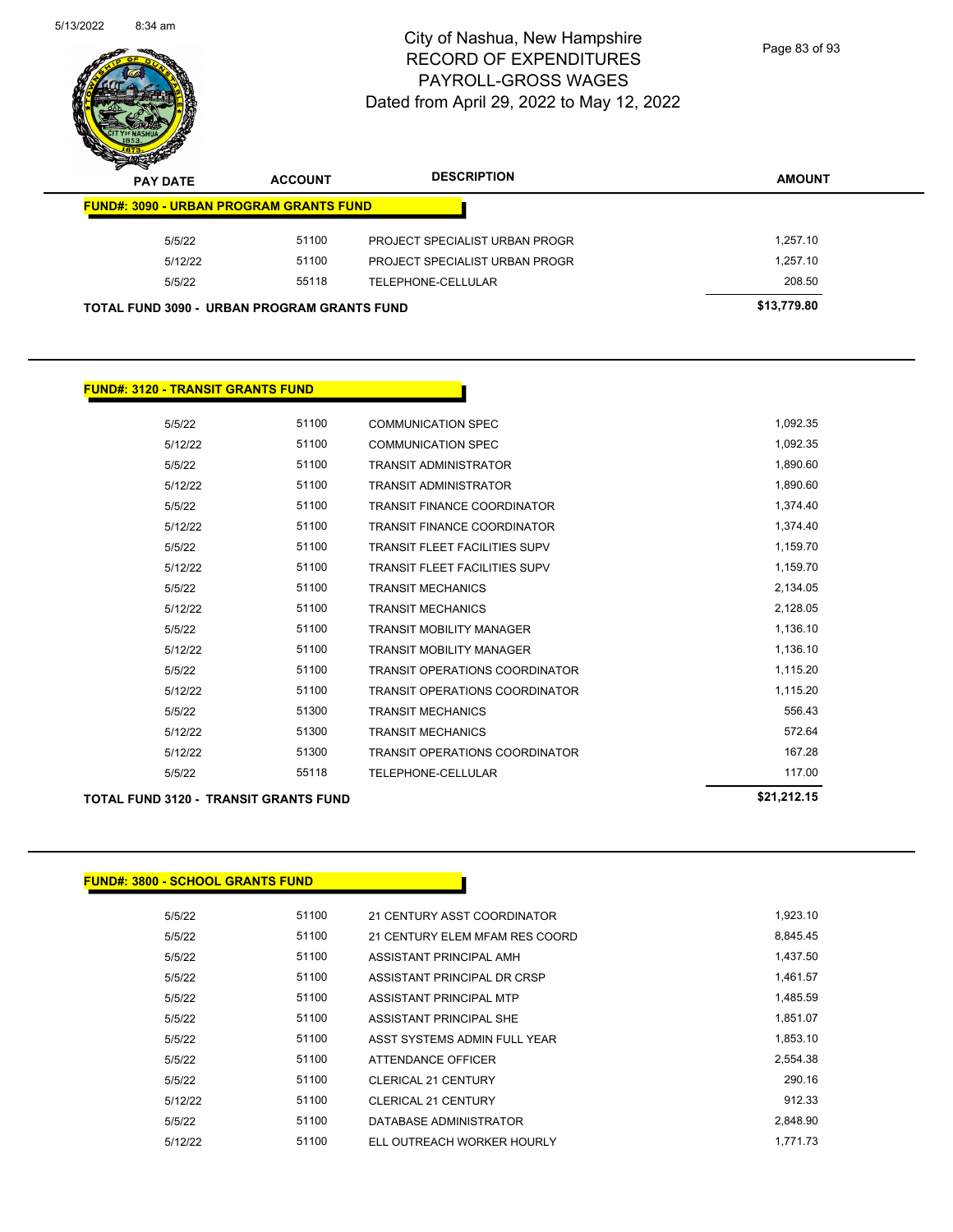

Page 84 of 93

| <b>PAY DATE</b>                  | <b>ACCOUNT</b> | <b>DESCRIPTION</b>                              | <b>AMOUNT</b>        |
|----------------------------------|----------------|-------------------------------------------------|----------------------|
| FUND#: 3800 - SCHOOL GRANTS FUND |                |                                                 |                      |
|                                  | 51100          |                                                 |                      |
| 5/12/22<br>5/12/22               | 51100          | HOME SCHOOL CORD TTI<br><b>HOMELESS LIASION</b> | 3,199.60<br>1,537.18 |
| 5/12/22                          | 51100          | <b>INTERPRETER</b>                              | 212.50               |
| 5/5/22                           | 51100          | LICENSED PRACTICAL NURSE NHS                    | 1,541.01             |
| 5/5/22                           | 51100          | OFFICE MANAGER TITLE 1                          | 1,656.80             |
| 5/12/22                          | 51100          | PARA DW SPEC ED AMH                             | 668.68               |
| 5/12/22                          | 51100          | PARA INST AMH                                   | 440.42               |
|                                  | 51100          |                                                 | 621.03               |
| 5/12/22<br>5/12/22               | 51100          | PARA INST LDG<br>PARA INST NSE                  | 455.40               |
| 5/12/22                          | 51100          | PARA INST SHE                                   | 500.85               |
| 5/12/22                          | 51100          | PARA KIND NSE                                   | 656.29               |
| 5/12/22                          | 51100          | PARA TTI AMH                                    | 917.70               |
|                                  | 51100          |                                                 | 1,864.76             |
| 5/12/22                          | 51100          | PARA TTI LDG                                    | 16,399.99            |
| 5/5/22                           | 51100          | PEER COACH                                      | 3,680.78             |
| 5/5/22                           | 51100          | SEL TITLE 1 - LDG                               | 1,241.55             |
| 5/12/22<br>5/5/22                | 51100          | SIGN LANGUAGE INTERPRETER                       | 12,869.59            |
|                                  | 51100          | SOCIAL WORKER                                   | 2,449.22             |
| 5/5/22                           | 51100          | SPEECH LANG PATHOLOGIST WID                     | 3,945.80             |
| 5/5/22                           | 51100          | SYSTEMS ADMIN FULL YEAR                         | 3,061.52             |
| 5/5/22                           |                | TEACHER BEHAVIOR SPEC WID                       |                      |
| 5/5/22                           | 51100          | <b>TEACHER DWSE CHA</b>                         | 4,184.66             |
| 5/5/22                           | 51100          | <b>TEACHER DWSE ELM</b>                         | 2,111.51             |
| 5/5/22                           | 51100          | TEACHER DWSE MDE                                | 1,455.80             |
| 5/5/22                           | 51100          | TEACHER DWSE NHS                                | 5,361.54             |
| 5/5/22                           | 51100          | TEACHER ELL DRC                                 | 2,116.49             |
| 5/5/22                           | 51100          | <b>TEACHER ELL LDG</b>                          | 2,076.91             |
| 5/5/22                           | 51100          | <b>TEACHER ELL MTP</b>                          | 2,266.08             |
| 5/5/22                           | 51100          | TEACHER ELL NHS                                 | 832.03               |
| 5/5/22                           | 51100          | TEACHER INST SPED WID                           | 6,082.09             |
| 5/5/22                           | 51100          | <b>TEACHER PRESCHOOL NHS</b>                    | 2,330.40             |
| 5/5/22                           | 51100          | TEACHER READ CHA                                | 1,764.20             |
| 5/5/22                           | 51100          | <b>TEACHER READ MDE</b>                         | 1,697.69             |
| 5/5/22                           | 51100          | <b>TEACHER SPED AMH</b>                         | 1,884.61             |
| 5/5/22                           | 51100          | TEACHER SPED BIC                                | 2,276.91             |
| 5/5/22                           | 51100          | TEACHER SPED BRO                                | 1,946.18             |
| 5/5/22                           | 51100          | <b>TEACHER SPED DRC</b>                         | 4,061.52             |
| 5/5/22                           | 51100          | TEACHER SPED ELM                                | 4,850.00             |
| 5/5/22                           | 51100          | TEACHER SPED FES                                | 3,711.57             |
| 5/5/22                           | 51100          | TEACHER SPED FMS                                | 2,876.91             |
| 5/5/22                           | 51100          | TEACHER SPED LDG                                | 1,750.00             |
| 5/5/22                           | 51100          | <b>TEACHER SPED MDE</b>                         | 2,276.91             |
| 5/5/22                           | 51100          | TEACHER SPED NHN                                | 10,565.39            |
| 5/5/22                           | 51100          | TEACHER SPED NHS                                | 2,184.61             |
| 5/5/22                           | 51100          | TEACHER SPED NSE                                | 6,988.43             |
| 5/5/22                           | 51100          | <b>TEACHER SPED PMS</b>                         | 5,907.71             |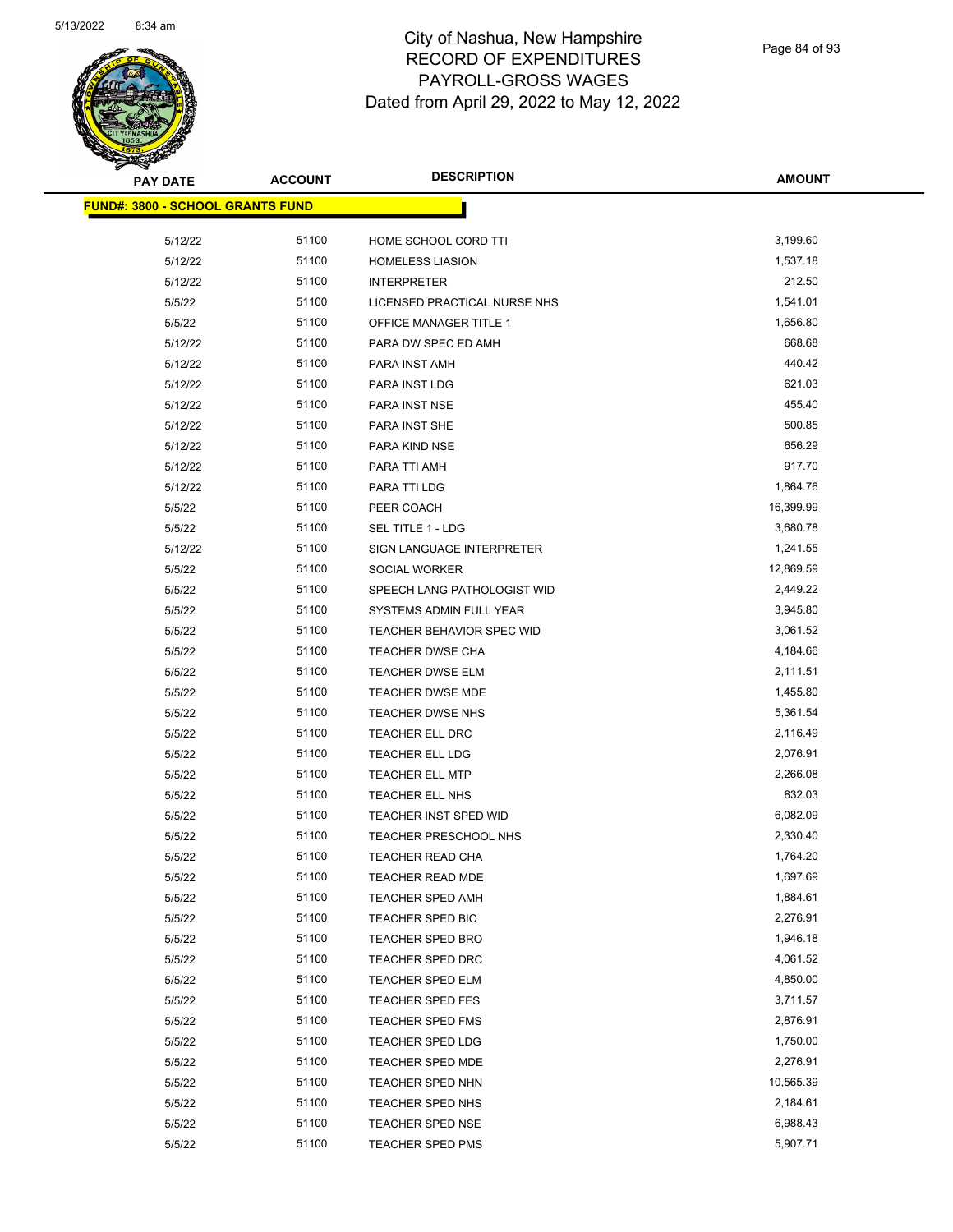

| <b>PAY DATE</b>                         | <b>ACCOUNT</b> | <b>DESCRIPTION</b>               | <b>AMOUNT</b> |
|-----------------------------------------|----------------|----------------------------------|---------------|
| <b>FUND#: 3800 - SCHOOL GRANTS FUND</b> |                |                                  |               |
|                                         |                |                                  |               |
| 5/5/22                                  | 51100          | <b>TEACHER TTI NURSERY</b>       | 2,393.83      |
| 5/12/22                                 | 51100          | <b>TITLE ONE PARA FES</b>        | 888.17        |
| 5/12/22                                 | 51200          | 21 CENTURY ELEM MFAM RES COORD   | 533.75        |
| 5/12/22                                 | 51200          | 21 CENTURY PROGRAM ASSISTANT     | 2,298.40      |
| 5/12/22                                 | 51200          | 21ST CENTURY INSTRUCTOR          | 1,085.18      |
| 5/12/22                                 | 51200          | ELL OUTREACH WORKER HOURLY       | 700.77        |
| 5/12/22                                 | 51200          | HOME SCHOOL CORD TTI             | 3,019.40      |
| 5/12/22                                 | 51200          | <b>INTERPRETER</b>               | 675.00        |
| 5/5/22                                  | 51200          | <b>LIBRARIAN FES</b>             | 25.00         |
| 5/5/22                                  | 51200          | <b>LIBRARIAN SHE</b>             | 100.00        |
| 5/12/22                                 | 51200          | LUNCH MONITOR AMH                | 70.00         |
| 5/12/22                                 | 51200          | PARA DW SPEC ED BIR              | 52.20         |
| 5/12/22                                 | 51200          | PARA DW SPEC ED CHA              | 64.71         |
| 5/12/22                                 | 51200          | PARA INST BIR                    | 61.87         |
| 5/12/22                                 | 51200          | PARA INST FES                    | 103.35        |
| 5/12/22                                 | 51200          | PARA INST SHE                    | 109.17        |
| 5/12/22                                 | 51200          | PARA KIND CHA                    | 44.43         |
| 5/12/22                                 | 51200          | PARA KIND SHE                    | 62.01         |
| 5/12/22                                 | 51200          | PARA TTI NURSERY                 | 361.00        |
| 5/5/22                                  | 51200          | <b>SUB TEACHER</b>               | 2,300.00      |
| 5/12/22                                 | 51200          | SUB TEACHER                      | 11,011.25     |
| 5/5/22                                  | 51200          | SUB TEACHER LONG TERM            | 575.00        |
| 5/12/22                                 | 51200          | SUB TEACHER LONG TERM            | 1,610.00      |
| 5/5/22                                  | 51200          | <b>TEACHER BEHAVIOR SPEC WID</b> | 250.00        |
| 5/5/22                                  | 51200          | TEACHER ELL BIC                  | 125.00        |
| 5/5/22                                  | 51200          | <b>TEACHER ELL BIR</b>           | 25.00         |
| 5/5/22                                  | 51200          | TEACHER ELL DRC                  | 800.00        |
| 5/5/22                                  | 51200          | <b>TEACHER ELL SHE</b>           | 37.50         |
| 5/5/22                                  | 51200          | TEACHER FOREIGN LANG PMS         | 2,193.80      |
| 5/5/22                                  | 51200          | <b>TEACHER GR1 FES</b>           | 100.00        |
| 5/5/22                                  | 51200          | <b>TEACHER GR3 BIC</b>           | 150.00        |
| 5/5/22                                  | 51200          | <b>TEACHER GR3 DRC</b>           | 387.50        |
| 5/5/22                                  | 51200          | <b>TEACHER GR4 BIC</b>           | 125.00        |
| 5/5/22                                  | 51200          | <b>TEACHER GR4 DRC</b>           | 468.75        |
| 5/5/22                                  | 51200          | <b>TEACHER GR4 FES</b>           | 400.00        |
| 5/5/22                                  | 51200          | <b>TEACHER GR5 AMH</b>           | 25.00         |
| 5/5/22                                  | 51200          | <b>TEACHER GR5 LDG</b>           | 100.00        |
| 5/5/22                                  | 51200          | <b>TEACHER MUSIC FES</b>         | 381.25        |
| 5/5/22                                  | 51200          | <b>TEACHER MUSIC SHE</b>         | 35.50         |
| 5/5/22                                  | 51200          | <b>TEACHER READ WID</b>          | 1,850.78      |
| 5/5/22                                  | 51200          | <b>TEACHER SPED BIR</b>          | 25.00         |
| 5/5/22                                  | 51200          | <b>TEACHER SPED FES</b>          | 200.00        |
| 5/5/22                                  | 51200          | <b>TEACHER TTI AMH</b>           | 5,163.63      |
| 5/5/22                                  | 51200          | TEACHER TTI FES                  | 1,595.39      |
| 5/5/22                                  | 51200          | <b>TEACHER TTI LDG</b>           | 7,704.66      |
|                                         |                |                                  |               |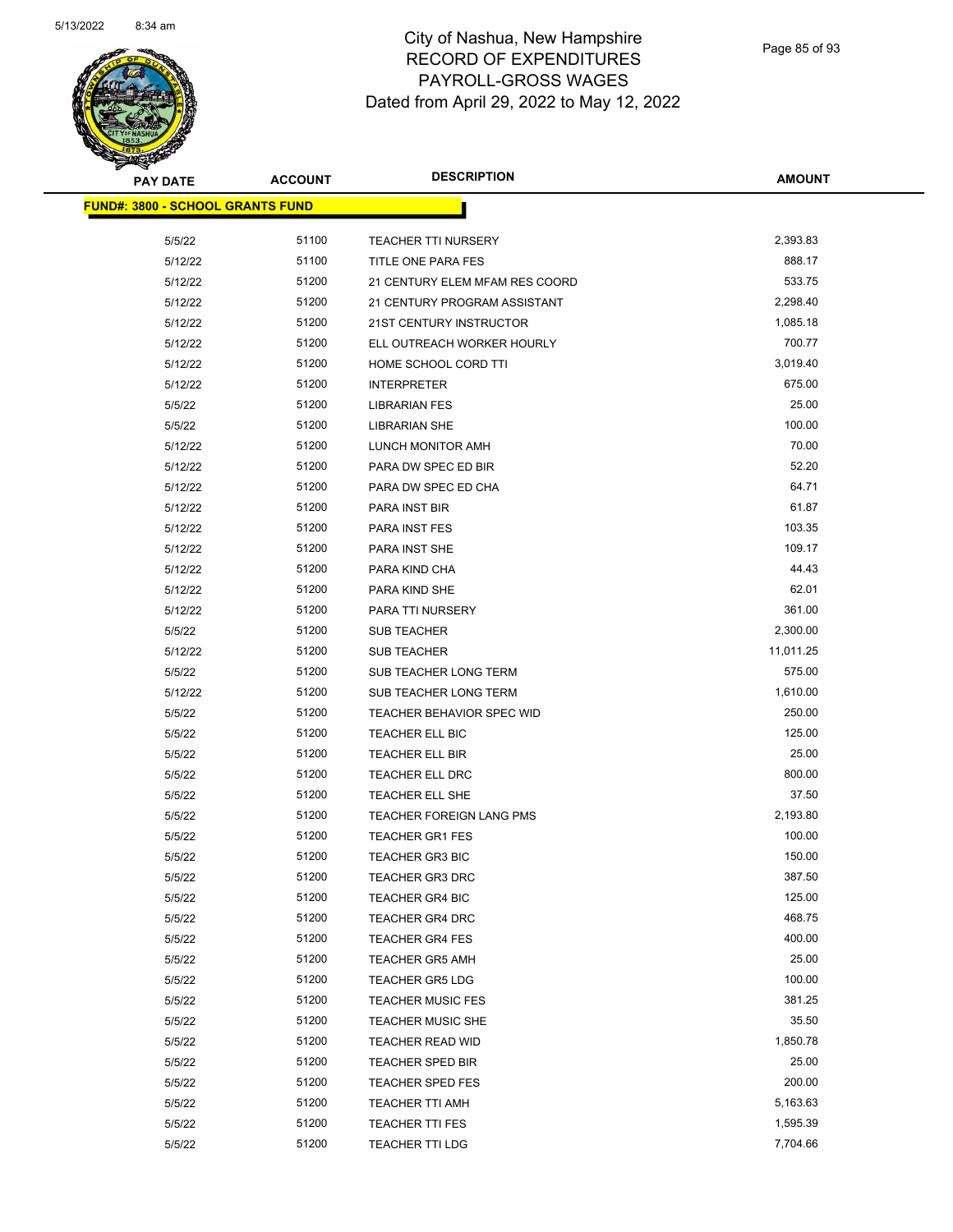

Page 86 of 93

| <b>PAY DATE</b>                         | <b>ACCOUNT</b> | <b>DESCRIPTION</b>           | <b>AMOUNT</b>        |
|-----------------------------------------|----------------|------------------------------|----------------------|
| <b>FUND#: 3800 - SCHOOL GRANTS FUND</b> |                |                              |                      |
|                                         |                |                              |                      |
| 5/5/22                                  | 51200          | <b>TEACHER TTI MTP</b>       | 7,140.61<br>6,197.18 |
| 5/5/22                                  | 51200          | <b>TEACHER TTI NURSERY</b>   |                      |
| 5/5/22                                  | 51200          | <b>TEACHER TTI SHE</b>       | 2,449.22             |
| 5/5/22                                  | 51200          | <b>TEACHER TTIDRC</b>        | 7,455.55             |
| 5/12/22                                 | 51200          | TECH INTERGRATION ASST SHE   | 100.00<br>725.00     |
| 5/12/22                                 | 51200          | TITLE ONE TUTOR              |                      |
| 5/12/22                                 | 51412          | <b>SUB ADMIN LONG TERM</b>   | 411.54               |
| 5/5/22                                  | 51412          | <b>SUB TEACHER</b>           | 822.78               |
| 5/12/22                                 | 51412          | <b>SUB TEACHER</b>           | 411.39               |
| 5/12/22                                 | 51650          | ADULT ED DIPOLMA TEACHER     | 600.00               |
| 5/12/22                                 | 51650          | ADULT ED INSTRUCTOR          | 600.00               |
| 5/5/22                                  | 51650          | ASSISTANT PRINCIPAL NHS      | 600.00               |
| 5/5/22                                  | 51650          | <b>CLERICAL GUIDANCE NHN</b> | 139.86               |
| 5/12/22                                 | 51650          | CLERICAL GUIDANCE NHN        | 180.85               |
| 5/5/22                                  | 51650          | <b>INTERPRETER</b>           | 143.75               |
| 5/12/22                                 | 51650          | <b>INTERPRETER</b>           | 275.00               |
| 5/5/22                                  | 51650          | <b>LIBRARIAN NHN</b>         | 25.00                |
| 5/5/22                                  | 51650          | <b>LIBRARIAN NHS</b>         | 25.00                |
| 5/5/22                                  | 51650          | SUB ADMIN LONG TERM          | 2,418.80             |
| 5/12/22                                 | 51650          | <b>SUB TEACHER</b>           | 500.00               |
| 5/5/22                                  | 51650          | TEACHER ART NHN              | 200.00               |
| 5/5/22                                  | 51650          | <b>TEACHER BUSINESS NHS</b>  | 100.00               |
| 5/5/22                                  | 51650          | TEACHER COMPUTER NHN         | 100.00               |
| 5/5/22                                  | 51650          | <b>TEACHER DWSE ELM</b>      | 712.50               |
| 5/5/22                                  | 51650          | <b>TEACHER ENGLISH NHN</b>   | 270.00               |
| 5/5/22                                  | 51650          | <b>TEACHER ENGLISH NHS</b>   | 275.00               |
| 5/5/22                                  | 51650          | <b>TEACHER GR2 BRO</b>       | 70.00                |
| 5/5/22                                  | 51650          | <b>TEACHER GR3 DRC</b>       | 135.00               |
| 5/5/22                                  | 51650          | <b>TEACHER GR4 DRC</b>       | 100.00               |
| 5/5/22                                  | 51650          | <b>TEACHER GR5 BIC</b>       | 100.00               |
| 5/5/22                                  | 51650          | <b>TEACHER GR5 DRC</b>       | 100.00               |
| 5/5/22                                  | 51650          | <b>TEACHER GR6 ELM</b>       | 150.00               |
| 5/5/22                                  | 51650          | <b>TEACHER MATH NHN</b>      | 485.00               |
| 5/5/22                                  | 51650          | <b>TEACHER MATH NHS</b>      | 387.50               |
| 5/5/22                                  | 51650          | TEACHER READ BIC             | 375.00               |
| 5/5/22                                  | 51650          | TEACHER READ NHN             | 70.00                |
| 5/5/22                                  | 51650          | <b>TEACHER SCIENCE NHN</b>   | 300.00               |
| 5/5/22                                  | 51650          | TEACHER SOCIAL STUDIES NHN   | 100.00               |
| 5/5/22                                  | 51650          | TEACHER SOCIAL STUDIES NHS   | 150.00               |
| 5/5/22                                  | 51650          | <b>TEACHER SPED NHN</b>      | 415.00               |
| 5/5/22                                  | 51650          | TEACHER SPED NHS             | 100.00               |
| 5/5/22                                  | 51650          | <b>TEACHER SPED PMS</b>      | 700.00               |
| 5/5/22                                  | 51650          | <b>TEACHER TTIDRC</b>        | 35.00                |
|                                         |                |                              |                      |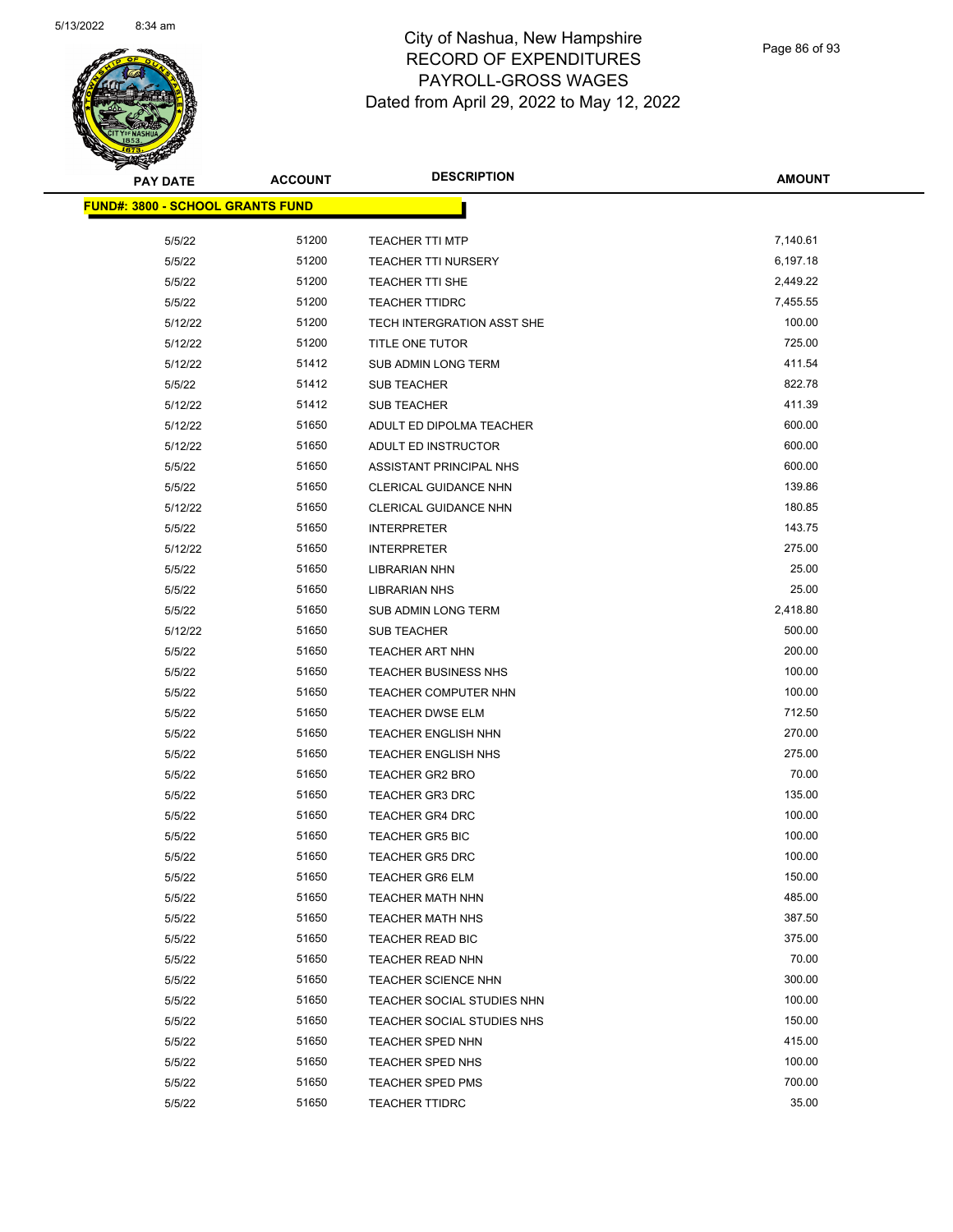| <b>FUND#: 4035 - POLICE OVERTIME BILLING FUND</b> |         |       |                     |  |
|---------------------------------------------------|---------|-------|---------------------|--|
|                                                   | 5/5/22  | 51300 | PATROLMAN ALL RANKS |  |
|                                                   | 5/12/22 | 51300 | PATROLMAN ALL RANKS |  |

| TOTAL FUND 4030 - POLICE SPECIAL DETAILS FUND | \$20,246.46 |                          |          |
|-----------------------------------------------|-------------|--------------------------|----------|
| 5/12/22                                       | 51712       | <b>SERGEANT</b>          | 1,027.26 |
| 5/5/22                                        | 51712       | <b>SERGEANT</b>          | 425.94   |
| 5/5/22                                        | 51712       | PATROLMAN ALL RANKS      | 350.77   |
| 5/12/22                                       | 51712       | <b>CAPTAIN</b>           | 200.44   |
| 5/5/22                                        | 51712       | <b>CAPTAIN</b>           | 501.10   |
| 5/12/22                                       | 51710       | PATROLMAN ALL RANKS      | 9,129.36 |
| 5/5/22                                        | 51710       | PATROLMAN ALL RANKS      | 7,638.78 |
| 5/12/22                                       | 51710       | <b>1ST YEAR OFFICERS</b> | 972.81   |

|  |  | <b>FUND#: 4030 - POLICE SPECIAL DETAILS FUND</b> |  |
|--|--|--------------------------------------------------|--|
|  |  |                                                  |  |

| <b>TOTAL FUND 4010 - MOTOR VEHICLE ADMIN FUND</b> |       |                     | \$2,041.34 |
|---------------------------------------------------|-------|---------------------|------------|
| 5/5/22                                            | 51300 | <b>MVR CLERK II</b> | 3.24       |
| 5/5/22                                            | 51300 | <b>MVR CLERK I</b>  | 12.50      |
| 5/12/22                                           | 51100 | <b>MVR CLERK II</b> | 346.25     |
| 5/5/22                                            | 51100 | <b>MVR CLERK II</b> | 346.25     |
| 5/12/22                                           | 51100 | <b>MVR CLERK I</b>  | 666.55     |
| 5/5/22                                            | 51100 | <b>MVR CLERK I</b>  | 666.55     |

**FUND#: 4010 - MOTOR VEHICLE ADMIN FUND**

| <b>FUND#: 3810 - FOOD SERVICE GRANTS FUND</b>     |       |                          |          |
|---------------------------------------------------|-------|--------------------------|----------|
|                                                   |       |                          |          |
| 5/12/22                                           | 51650 | FOOD SERVICE ASST PT AMH | 136.30   |
| 5/12/22                                           | 51650 | FOOD SERVICE ASST PT BIR | 63.00    |
| 5/12/22                                           | 51650 | FOOD SERVICE ASST PT BRO | 66.30    |
| 5/12/22                                           | 51650 | FOOD SERVICE ASST PT DRC | 63.00    |
| 5/12/22                                           | 51650 | FOOD SERVICE ASST PT ELM | 63.00    |
| 5/12/22                                           | 51650 | FOOD SERVICE ASST PT LDG | 65.65    |
| <b>TOTAL FUND 3810 - FOOD SERVICE GRANTS FUND</b> |       |                          | \$457.25 |

| <b>TOTAL FUND 3800 - SCHOOL GRANTS FUND</b> | \$255,655,48 |
|---------------------------------------------|--------------|
|                                             |              |

5/13/2022 8:34 am

**PAY DATE ACCOUNT DESCRIPTION**

## City of Nashua, New Hampshire RECORD OF EXPENDITURES PAYROLL-GROSS WAGES Dated from April 29, 2022 to May 12, 2022

Page 87 of 93

**AMOUNT**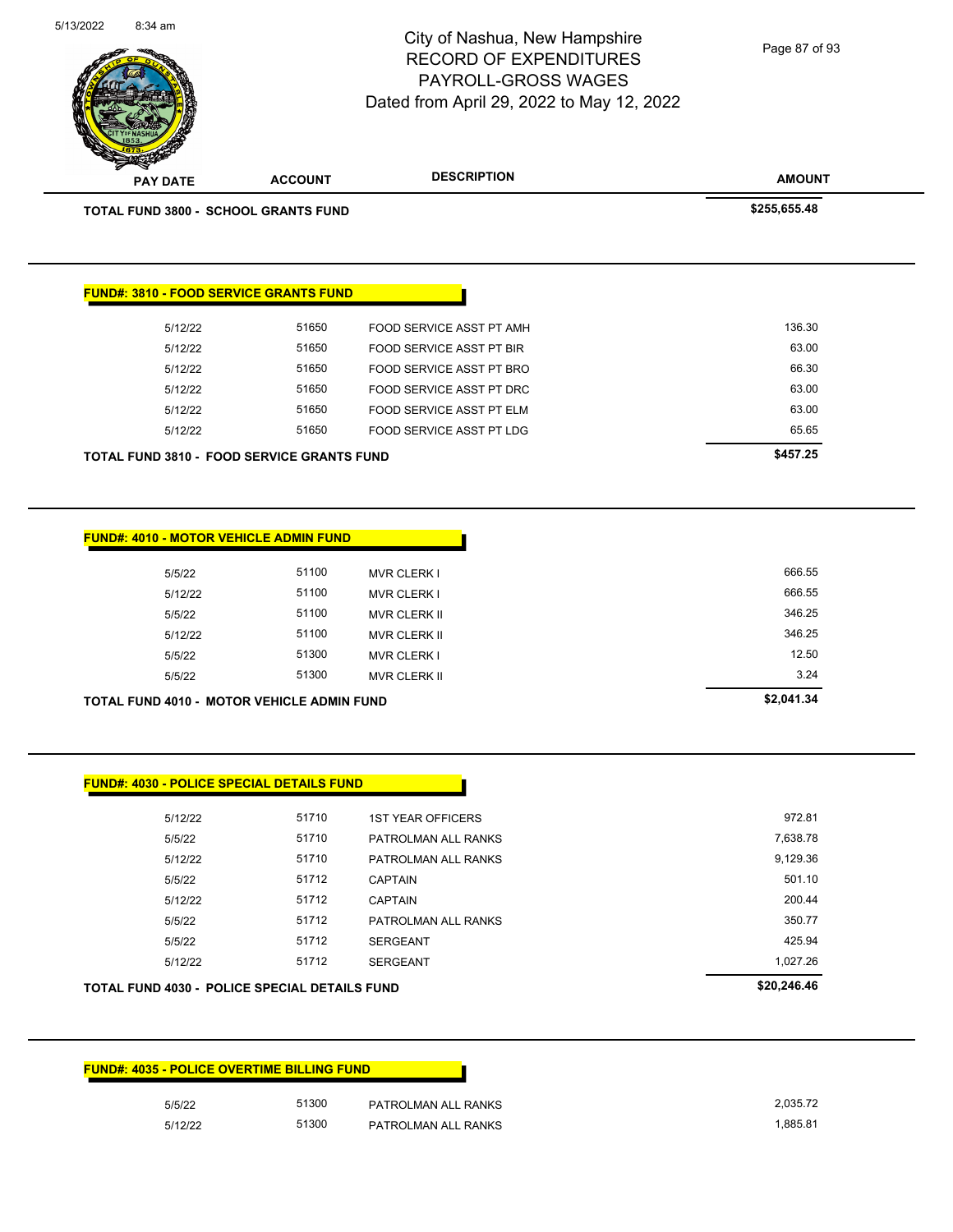| City of Nashua, New Hampshire                         |
|-------------------------------------------------------|
| Page 88 of 93                                         |
| <b>RECORD OF EXPENDITURES</b>                         |
| <b>PAYROLL-GROSS WAGES</b>                            |
| Dated from April 29, 2022 to May 12, 2022             |
|                                                       |
|                                                       |
| <b>DESCRIPTION</b><br><b>AMOUNT</b>                   |
| \$3,921.53                                            |
|                                                       |
|                                                       |
| 250.50                                                |
| 165.17                                                |
| \$415.67                                              |
|                                                       |
|                                                       |
| 809.82                                                |
| ASST SUPERINTENDENT FIRE ALARM                        |
| 952.85<br>SUPERINTENDENT FIRE ALARM                   |
| \$1,762.67                                            |
|                                                       |
| 163.35<br><b>ENGINEERING INSPECTOR</b>                |
|                                                       |
| 490.04<br><b>ENGINEERING INSPECTOR</b>                |
| \$653.39                                              |
|                                                       |
|                                                       |
| 798.85<br>ADMINISTRATIVE ASSISTANT II                 |
| 798.85<br>ADMINISTRATIVE ASSISTANT II                 |
| 229.05<br>ASSISTANT DIRECTOR OF PUBLIC WORKS          |
| 229.05<br>ASSISTANT DIRECTOR OF PUBLIC WORKS          |
| 5,302.00<br>AUTOMATED TRASH COLLECTION OPR            |
| 5,302.00<br>AUTOMATED TRASH COLLECTION OPR            |
| 392.65                                                |
| 392.65                                                |
| 9,040.24<br><b>COLLECTION EQUIP OPR</b>               |
| 9,028.80<br><b>COLLECTION EQUIP OPR</b>               |
| 2,101.61<br><b>COLLECTION EQUIP OPR LANDFILL</b>      |
| 2,101.62<br><b>COLLECTION EQUIP OPR LANDFILL</b>      |
| 185.70<br>COMMUNICATIONS AND RECREATION ADMINISTRATOR |
| 185.70<br>COMMUNICATIONS AND RECREATION ADMINISTRATOR |
|                                                       |

5/12/22 51100 COMPTROLLER 223.55 5/5/22 51100 DEP TREASURER TAX COLLECTOR 255.24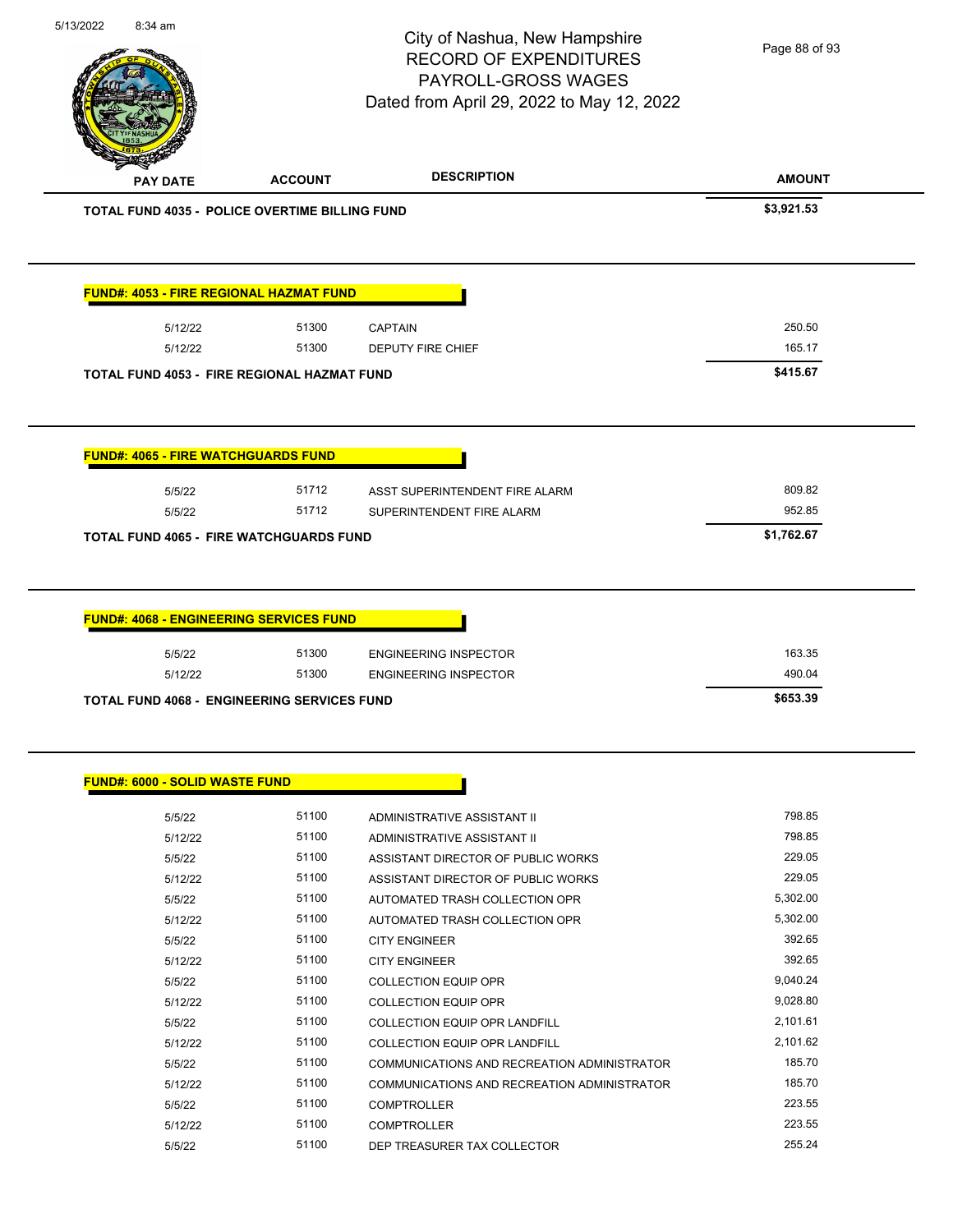

| <b>PAY DATE</b>                        | <b>ACCOUNT</b> | <b>DESCRIPTION</b>                          | <b>AMOUNT</b> |
|----------------------------------------|----------------|---------------------------------------------|---------------|
| <u> FUND#: 6000 - SOLID WASTE FUND</u> |                |                                             |               |
| 5/12/22                                | 51100          | DEP TREASURER TAX COLLECTOR                 | 255.25        |
| 5/5/22                                 | 51100          | <b>DEPUTY CITY ENGINEER</b>                 | 92.05         |
| 5/12/22                                | 51100          | DEPUTY CITY ENGINEER                        | 92.04         |
| 5/5/22                                 | 51100          | DIRECTOR PUBLIC WORKS                       | 286.30        |
| 5/12/22                                | 51100          | DIRECTOR PUBLIC WORKS                       | 286.30        |
| 5/5/22                                 | 51100          | DPW BILLING ACCOUNTANT                      | 535.70        |
| 5/12/22                                | 51100          | DPW BILLING ACCOUNTANT                      | 535.71        |
| 5/5/22                                 | 51100          | DPW COLLECTIONS SPEC III                    | 871.80        |
| 5/12/22                                | 51100          | DPW COLLECTIONS SPEC III                    | 871.80        |
| 5/5/22                                 | 51100          | DPW CONTRACT ADMINISTRATOR                  | 130.60        |
| 5/12/22                                | 51100          | DPW CONTRACT ADMINISTRATOR                  | 130.60        |
| 5/5/22                                 | 51100          | <b>ENVIRONMENTAL ENGINEER</b>               | 1,817.80      |
| 5/12/22                                | 51100          | <b>ENVIRONMENTAL ENGINEER</b>               | 1,817.80      |
| 5/5/22                                 | 51100          | <b>EQUIPMENT OPR LANDFILL</b>               | 4,347.22      |
| 5/12/22                                | 51100          | <b>EQUIPMENT OPR LANDFILL</b>               | 4,347.22      |
| 5/5/22                                 | 51100          | <b>EXECUTIVE ASSISTANT</b>                  | 184.05        |
| 5/12/22                                | 51100          | <b>EXECUTIVE ASSISTANT</b>                  | 184.05        |
| 5/5/22                                 | 51100          | FLEET MANAGER STREET DEPT                   | 365.00        |
| 5/12/22                                | 51100          | FLEET MANAGER STREET DEPT                   | 365.00        |
| 5/5/22                                 | 51100          | LICENSED SCALE OPERATOR                     | 1,864.50      |
| 5/12/22                                | 51100          | LICENSED SCALE OPERATOR                     | 1,864.50      |
| 5/5/22                                 | 51100          | RECYCLING ADMINISTRATOR                     | 1,159.70      |
| 5/12/22                                | 51100          | RECYCLING ADMINISTRATOR                     | 1,159.70      |
| 5/5/22                                 | 51100          | SENIOR MANAGER DPW FINANCE & ADMINISTRATION | 491.60        |
| 5/12/22                                | 51100          | SENIOR MANAGER DPW FINANCE & ADMINISTRATION | 491.60        |
| 5/5/22                                 | 51100          | SENIOR STAFF ENGINEER                       | 163.60        |
| 5/12/22                                | 51100          | SENIOR STAFF ENGINEER                       | 163.60        |
| 5/5/22                                 | 51100          | <b>SOLID WASTE FOREMAN</b>                  | 2,818.60      |
| 5/12/22                                | 51100          | <b>SOLID WASTE FOREMAN</b>                  | 2,783.80      |
| 5/5/22                                 | 51100          | <b>SOLID WASTE TECHNICIAN</b>               | 1,227.05      |
| 5/12/22                                | 51100          | SOLID WASTE TECHNICIAN                      | 1,227.05      |
| 5/5/22                                 | 51100          | SUPERINTENDENT OF SOLID WASTE               | 2,045.05      |
| 5/12/22                                | 51100          | SUPERINTENDENT OF SOLID WASTE               | 2,045.05      |
| 5/5/22                                 | 51300          | AUTOMATED TRASH COLLECTION OPR              | 554.00        |
| 5/12/22                                | 51300          | AUTOMATED TRASH COLLECTION OPR              | 668.96        |
| 5/5/22                                 | 51300          | <b>COLLECTION EQUIP OPR</b>                 | 943.36        |
| 5/12/22                                | 51300          | <b>COLLECTION EQUIP OPR</b>                 | 710.51        |
| 5/5/22                                 | 51300          | <b>COLLECTION EQUIP OPR LANDFILL</b>        | 201.38        |
| 5/12/22                                | 51300          | COLLECTION EQUIP OPR LANDFILL               | 201.38        |
| 5/12/22                                | 51300          | <b>COLLECTION SYSTEMS OPERATOR</b>          | 320.40        |
| 5/5/22                                 | 51300          | DPW COLLECTIONS SPEC III                    | 53.11         |
| 5/12/22                                | 51300          | EQUIP OPR STREET REPAIR                     | 139.18        |
| 5/5/22                                 | 51300          | EQUIPMENT OPR LANDFILL                      | 1,163.89      |
| 5/12/22                                | 51300          | EQUIPMENT OPR LANDFILL                      | 1,265.13      |
| 5/5/22                                 | 51300          | LICENSED SCALE OPERATOR                     | 384.90        |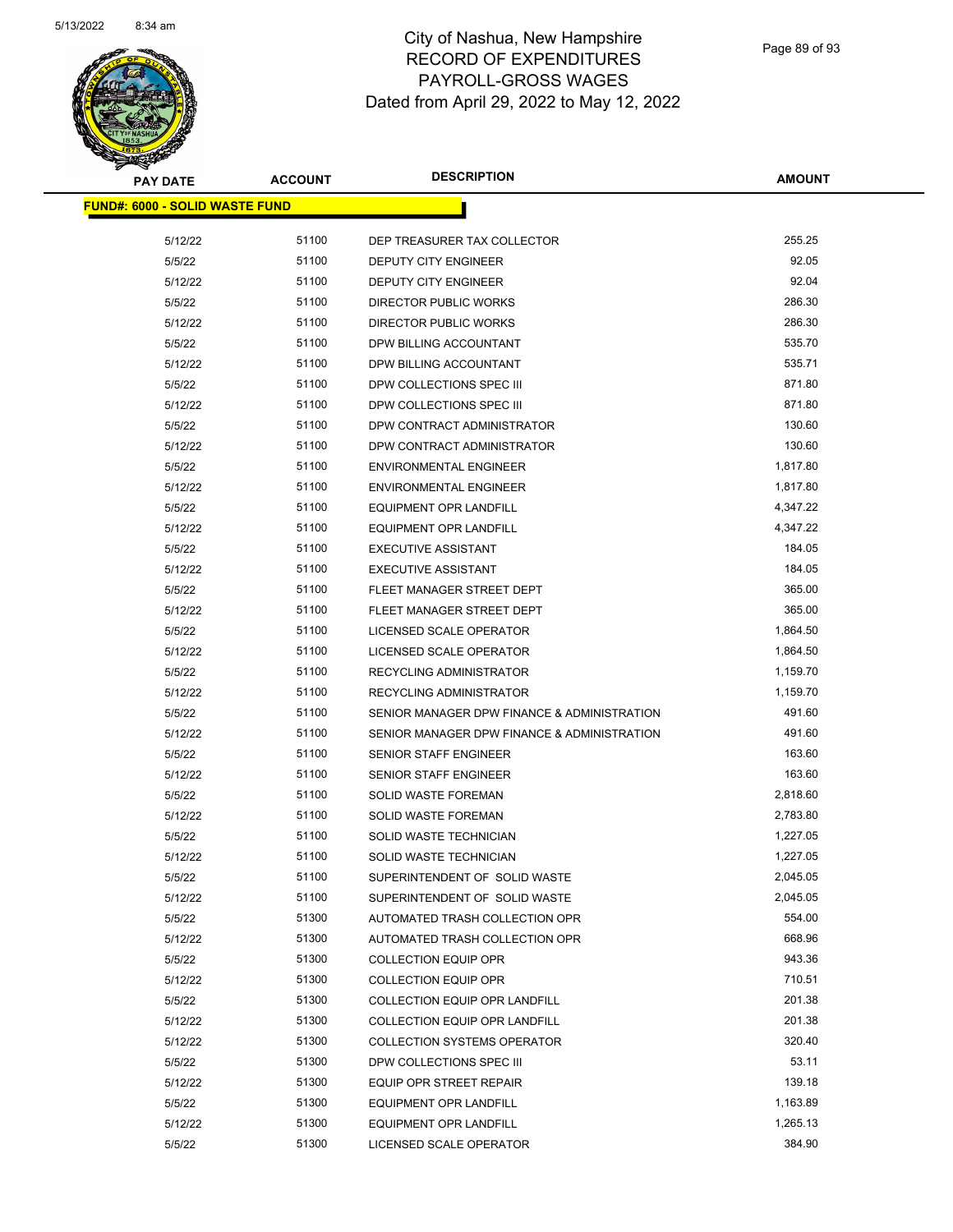

Page 90 of 93

| <b>PAY DATE</b>                           | <b>ACCOUNT</b> | <b>DESCRIPTION</b>          | <b>AMOUNT</b> |  |  |  |
|-------------------------------------------|----------------|-----------------------------|---------------|--|--|--|
| <b>FUND#: 6000 - SOLID WASTE FUND</b>     |                |                             |               |  |  |  |
| 5/12/22                                   | 51300          | LICENSED SCALE OPERATOR     | 358.85        |  |  |  |
| 5/5/22                                    | 51300          | <b>SOLID WASTE FOREMAN</b>  | 1,056.99      |  |  |  |
| 5/12/22                                   | 51300          | <b>SOLID WASTE FOREMAN</b>  | 822.09        |  |  |  |
| 5/12/22                                   | 51300          | TRUCK DRIVER STREET REPAIR  | 269.61        |  |  |  |
| 5/5/22                                    | 51400          | TEMPORARY RUBBISH COLLECTOR | 2,520.25      |  |  |  |
| 5/12/22                                   | 51400          | TEMPORARY RUBBISH COLLECTOR | 2,826.25      |  |  |  |
| 5/12/22                                   | 51600          | COLLECTION EQUIP OPR        | 1.200.00      |  |  |  |
| 5/5/22                                    | 55118          | TELEPHONE-CELLULAR          | 150.25        |  |  |  |
| <b>TOTAL FUND 6000 - SOLID WASTE FUND</b> |                | \$89,623.29                 |               |  |  |  |

#### **FUND#: 6200 - WASTEWATER FUND**

| 5/5/22  | 51100 | ADMINISTRATIVE ASSISTANT II                 | 798.85   |
|---------|-------|---------------------------------------------|----------|
| 5/12/22 | 51100 | ADMINISTRATIVE ASSISTANT II                 | 798.85   |
| 5/5/22  | 51100 | ANALYTICAL CHEMIST                          | 889.30   |
| 5/12/22 | 51100 | <b>ANALYTICAL CHEMIST</b>                   | 889.30   |
| 5/5/22  | 51100 | ASSISTANT DIRECTOR OF PUBLIC WORKS          | 229.05   |
| 5/12/22 | 51100 | ASSISTANT DIRECTOR OF PUBLIC WORKS          | 229.05   |
| 5/5/22  | 51100 | <b>CITY ENGINEER</b>                        | 916.15   |
| 5/12/22 | 51100 | <b>CITY ENGINEER</b>                        | 916.15   |
| 5/5/22  | 51100 | <b>COLLECTION SYSTEMS OPERATOR</b>          | 3,181.20 |
| 5/12/22 | 51100 | <b>COLLECTION SYSTEMS OPERATOR</b>          | 3,181.21 |
| 5/5/22  | 51100 | <b>COLLECTION SYSTEMS TECHNICIAN</b>        | 2,276.80 |
| 5/12/22 | 51100 | COLLECTION SYSTEMS TECHNICIAN               | 2,276.80 |
| 5/5/22  | 51100 | <b>COLLECTIONS SPEC II</b>                  | 864.70   |
| 5/12/22 | 51100 | <b>COLLECTIONS SPEC II</b>                  | 864.70   |
| 5/5/22  | 51100 | COMMUNICATIONS AND RECREATION ADMINISTRATOR | 260.00   |
| 5/12/22 | 51100 | COMMUNICATIONS AND RECREATION ADMINISTRATOR | 260.00   |
| 5/5/22  | 51100 | <b>COMPTROLLER</b>                          | 447.20   |
| 5/12/22 | 51100 | <b>COMPTROLLER</b>                          | 447.20   |
| 5/5/22  | 51100 | DEP TREASURER TAX COLLECTOR                 | 255.22   |
| 5/12/22 | 51100 | DEP TREASURER TAX COLLECTOR                 | 255.20   |
| 5/5/22  | 51100 | <b>DEPUTY CITY ENGINEER</b>                 | 920.25   |
| 5/12/22 | 51100 | <b>DEPUTY CITY ENGINEER</b>                 | 920.26   |
| 5/5/22  | 51100 | <b>DIRECTOR PUBLIC WORKS</b>                | 572.60   |
| 5/12/22 | 51100 | <b>DIRECTOR PUBLIC WORKS</b>                | 572.60   |
| 5/5/22  | 51100 | DPW BILLING ACCOUNTANT                      | 535.70   |
| 5/12/22 | 51100 | DPW BILLING ACCOUNTANT                      | 535.69   |
| 5/5/22  | 51100 | DPW COLLECTIONS SPEC III                    | 871.80   |
| 5/12/22 | 51100 | DPW COLLECTIONS SPEC III                    | 871.80   |
| 5/5/22  | 51100 | DPW CONTRACT ADMINISTRATOR                  | 783.60   |
| 5/12/22 | 51100 | DPW CONTRACT ADMINISTRATOR                  | 783.60   |
| 5/5/22  | 51100 | ELECTRICAL DIAGNOSTIC TECH I                | 2,856.00 |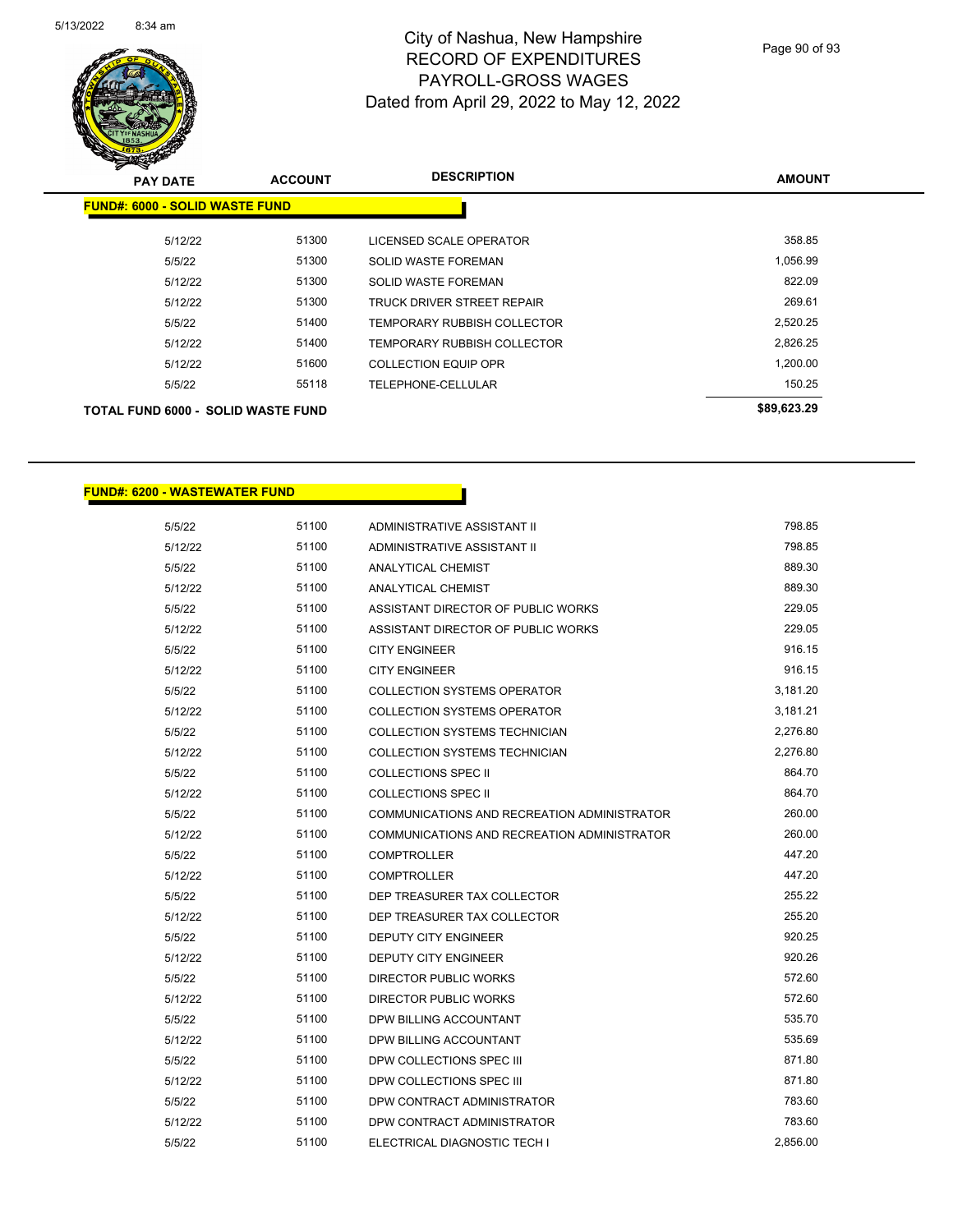

| <b>PAY DATE</b>                      | <b>ACCOUNT</b> | <b>DESCRIPTION</b>                          | <b>AMOUNT</b> |
|--------------------------------------|----------------|---------------------------------------------|---------------|
| <b>FUND#: 6200 - WASTEWATER FUND</b> |                |                                             |               |
| 5/12/22                              | 51100          | ELECTRICAL DIAGNOSTIC TECH I                | 2,856.01      |
| 5/5/22                               | 51100          | ENVIRONMENTAL PERMIT & PROGRAMS COORDINATOR | 1,429.90      |
| 5/12/22                              | 51100          | ENVIRONMENTAL PERMIT & PROGRAMS COORDINATOR | 1,429.90      |
| 5/5/22                               | 51100          | <b>EXECUTIVE ASSISTANT</b>                  | 184.05        |
| 5/12/22                              | 51100          | <b>EXECUTIVE ASSISTANT</b>                  | 184.05        |
| 5/5/22                               | 51100          | FLEET MANAGER STREET DEPT                   | 121.70        |
| 5/12/22                              | 51100          | FLEET MANAGER STREET DEPT                   | 121.70        |
| 5/5/22                               | 51100          | <b>GIS SPECIALIST</b>                       | 806.64        |
| 5/12/22                              | 51100          | <b>GIS SPECIALIST</b>                       | 806.65        |
| 5/5/22                               | 51100          | MECHANIC WWTP 1ST CLASS                     | 4,670.41      |
| 5/12/22                              | 51100          | MECHANIC WWTP 1ST CLASS                     | 3,787.41      |
| 5/5/22                               | 51100          | OPERATOR II WWTP 1st                        | 5,816.00      |
| 5/12/22                              | 51100          | OPERATOR II WWTP 1st                        | 5,816.00      |
| 5/5/22                               | 51100          | OPERATOR II WWTP 2nd                        | 1,175.20      |
| 5/12/22                              | 51100          | OPERATOR II WWTP 2nd                        | 1,175.20      |
| 5/5/22                               | 51100          | OPERATOR II WWTP 3rd                        | 2,358.40      |
| 5/12/22                              | 51100          | OPERATOR II WWTP 3rd                        | 2,358.40      |
| 5/5/22                               | 51100          | OPERATOR III WWTP 1st                       | 2,456.00      |
| 5/12/22                              | 51100          | OPERATOR III WWTP 1st                       | 2,456.00      |
| 5/5/22                               | 51100          | PLANT OPERATIONS SUPERVISOR                 | 1,601.65      |
| 5/12/22                              | 51100          | PLANT OPERATIONS SUPERVISOR                 | 1,601.65      |
| 5/5/22                               | 51100          | PROCESS CHEMIST                             | 1,053.45      |
| 5/12/22                              | 51100          | PROCESS CHEMIST                             | 1,053.45      |
| 5/5/22                               | 51100          | SENIOR MANAGER DPW FINANCE & ADMINISTRATION | 491.60        |
| 5/12/22                              | 51100          | SENIOR MANAGER DPW FINANCE & ADMINISTRATION | 491.60        |
| 5/5/22                               | 51100          | <b>SENIOR STAFF ENGINEER</b>                | 2,631.55      |
| 5/12/22                              | 51100          | <b>SENIOR STAFF ENGINEER</b>                | 2,631.55      |
| 5/5/22                               | 51100          | <b>STAFF ENGINEER</b>                       | 1,258.80      |
| 5/12/22                              | 51100          | <b>STAFF ENGINEER</b>                       | 1,258.80      |
| 5/5/22                               | 51100          | SUPERINTENDENT OF WASTEWATER                | 2,236.60      |
| 5/12/22                              | 51100          | SUPERINTENDENT OF WASTEWATER                | 2,236.60      |
| 5/5/22                               | 51100          | <b>SUPV LABORATORY</b>                      | 1,300.50      |
| 5/12/22                              | 51100          | <b>SUPV LABORATORY</b>                      | 1,300.50      |
| 5/5/22                               | 51100          | WASTEWATER ASSISTANT 2ND SHIFT              | 982.40        |
| 5/12/22                              | 51100          | WASTEWATER ASSISTANT 2ND SHIFT              | 982.40        |
| 5/5/22                               | 51100          | <b>WASTEWATER FOREMAN</b>                   | 2,783.80      |
| 5/12/22                              | 51100          | <b>WASTEWATER FOREMAN</b>                   | 2,783.79      |
| 5/5/22                               | 51100          | <b>WASTEWATER PROJECT ENGINEER</b>          | 1,636.05      |
| 5/12/22                              | 51100          | <b>WASTEWATER PROJECT ENGINEER</b>          | 1,636.05      |
| 5/5/22                               | 51300          | DPW COLLECTIONS SPEC III                    | 53.15         |
| 5/5/22                               | 51300          | OPERATOR II WWTP 1st                        | 1,051.44      |
| 5/12/22                              | 51300          | OPERATOR II WWTP 1st                        | 351.24        |
| 5/5/22                               | 51300          | OPERATOR II WWTP 2nd                        | 352.57        |
| 5/12/22                              | 51300          | OPERATOR II WWTP 2nd                        | 705.13        |
| 5/12/22                              | 51300          | OPERATOR II WWTP 3rd                        | 1,042.65      |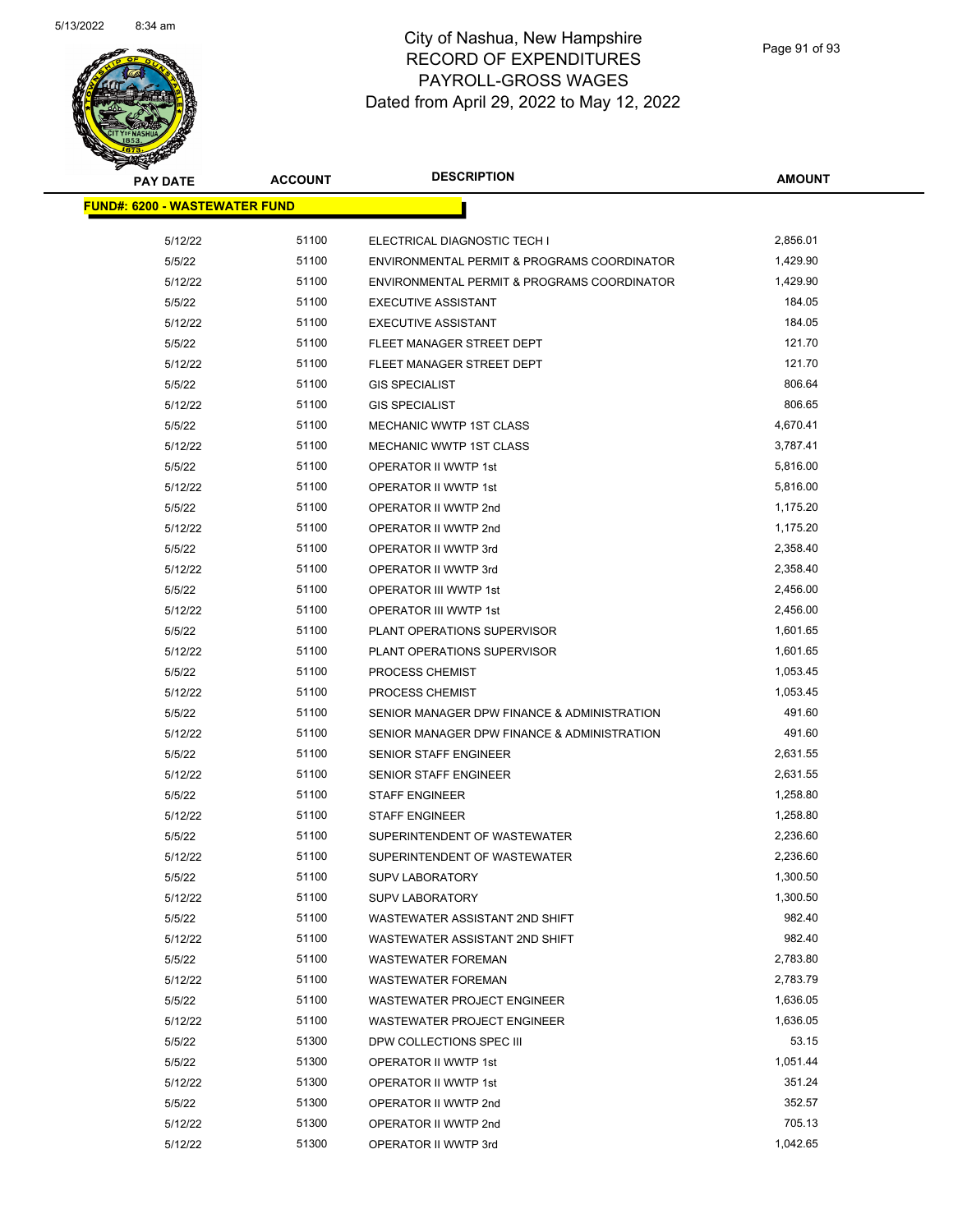

Page 92 of 93

| <b>PAY DATE</b>                      | <b>ACCOUNT</b> | <b>DESCRIPTION</b>           | <b>AMOUNT</b> |
|--------------------------------------|----------------|------------------------------|---------------|
| <b>FUND#: 6200 - WASTEWATER FUND</b> |                |                              |               |
| 5/5/22                               | 51300          | <b>OPERATOR III WWTP 1st</b> | 1,143.52      |
| 5/12/22                              | 51300          | OPERATOR III WWTP 1st        | 766.24        |
| 5/5/22                               | 51300          | <b>WASTEWATER FOREMAN</b>    | 730.76        |
| 5/12/22                              | 51300          | WASTEWATER FOREMAN           | 626.37        |
| 5/5/22                               | 51400          | <b>INTERN</b>                | 527.00        |
| 5/12/22                              | 51400          | <b>INTERN</b>                | 527.00        |
| 5/5/22                               | 51600          | OPERATOR II WWTP 3rd         | 400.00        |
| 5/5/22                               | 55118          | <b>TELEPHONE-CELLULAR</b>    | 341.95        |
| TOTAL FUND 6200 - WASTEWATER FUND    |                |                              | \$111,042.26  |

#### **FUND#: 6500 - PROPERTY & CASUALTY FUND**

| 5/12/22 | 59207 | <b>WORKERS COMPENSATION CLAIMS</b> | 9,261.09 |
|---------|-------|------------------------------------|----------|
| 5/5/22  | 59207 | WORKERS COMPENSATION CLAIMS        | 9,555.32 |
| 5/5/22  | 55118 | TELEPHONE-CELLULAR                 | 100.00   |
| 5/12/22 | 51100 | <b>RISK MANAGER</b>                | 2,117.50 |
| 5/5/22  | 51100 | <b>RISK MANAGER</b>                | 2,117.50 |
| 5/12/22 | 51100 | <b>RISK COORDINATOR</b>            | 961.30   |
| 5/5/22  | 51100 | <b>RISK COORDINATOR</b>            | 961.30   |
| 5/12/22 | 51100 | PROPERTY AND CASUALTY ADJUSTER     | 1,329.30 |
| 5/5/22  | 51100 | PROPERTY AND CASUALTY ADJUSTER     | 1,329.30 |
| 5/12/22 | 51100 | LOSS & ADA SPECIALIST              | 1.442.35 |
| 5/5/22  | 51100 | LOSS & ADA SPECIALIST              | 1,442.35 |
| 5/12/22 | 51100 | <b>DEPUTY RISK MANAGER</b>         | 1,607.00 |
| 5/5/22  | 51100 | <b>DEPUTY RISK MANAGER</b>         | 1,607.00 |
|         |       |                                    |          |

#### **TOTAL FUND 6500 - PROPERTY & CASUALTY FUND \$33,831.31**

#### **FUND#: 6600 - BENEFITS SELF INSURANCE FUND**

| 5/5/22  | 51100 | ADMINISTRATIVE SERVICES DIRECTOR    | 340.30   |
|---------|-------|-------------------------------------|----------|
| 5/12/22 | 51100 | ADMINISTRATIVE SERVICES DIRECTOR    | 340.30   |
| 5/5/22  | 51100 | <b>EMPLOYEE BENEFITS ASSISTANT</b>  | 898.04   |
| 5/12/22 | 51100 | <b>EMPLOYEE BENEFITS ASSISTANT</b>  | 898.05   |
| 5/5/22  | 51100 | <b>EMPLOYEE BENEFITS MANAGER</b>    | 1,512.50 |
| 5/12/22 | 51100 | EMPLOYEE BENEFITS MANAGER           | 1.512.50 |
| 5/5/22  | 51100 | <b>EMPLOYEE BENEFITS SPEC</b>       | 1.181.58 |
| 5/12/22 | 51100 | <b>EMPLOYEE BENEFITS SPEC</b>       | 1.181.60 |
| 5/5/22  | 51300 | <b>EMPLOYEE BENEFITS ASSISTANT</b>  | 16.84    |
| 5/12/22 | 51300 | <b>FMPI OYFF BENFFITS ASSISTANT</b> | 25.26    |
| 5/5/22  | 51300 | <b>EMPLOYEE BENEFITS SPEC</b>       | 66.46    |